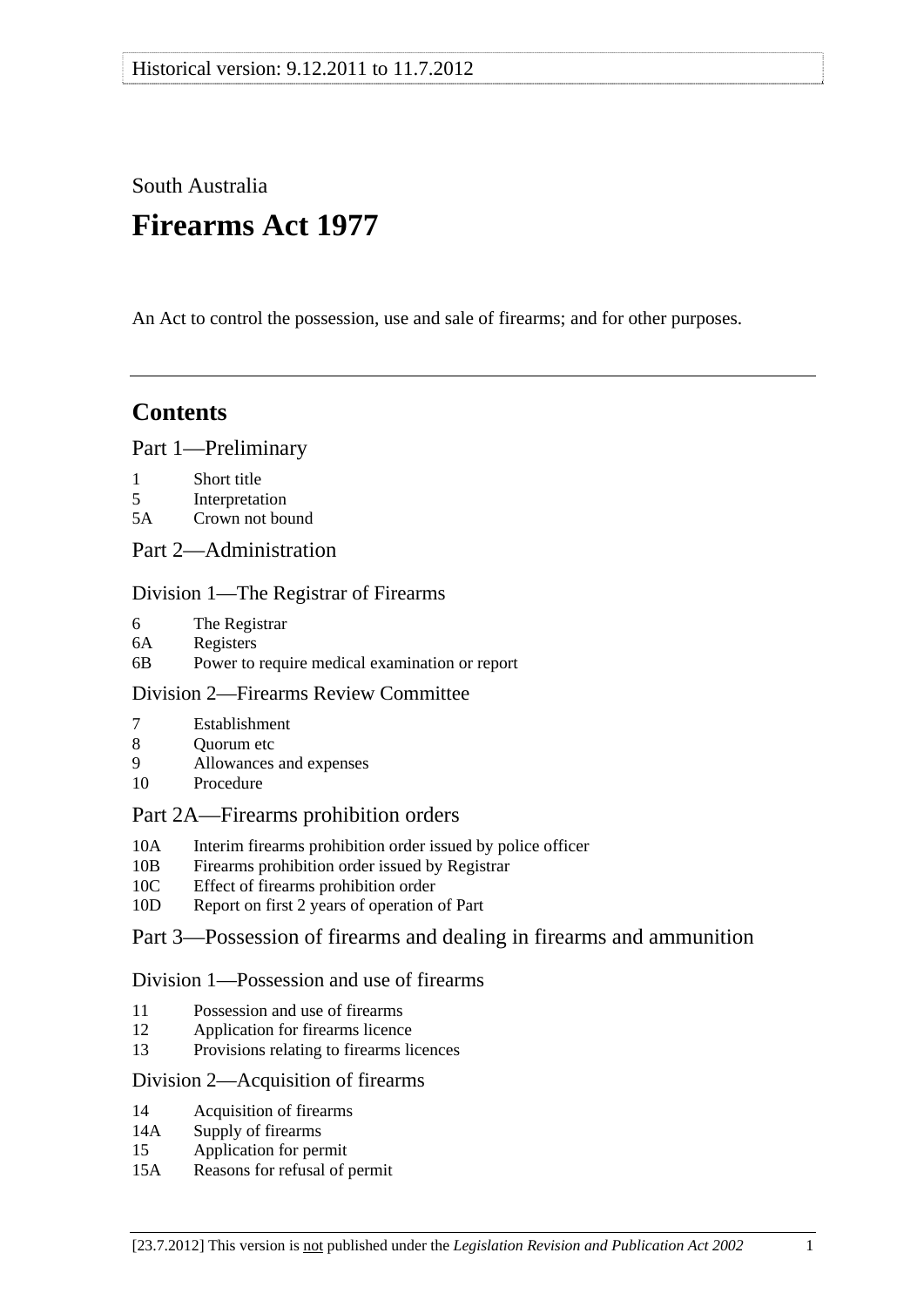#### [Division 2A—Transfer of possession of firearms](#page-30-0)

- [15B Transfer of possession](#page-30-0)
- [15C Obligations of prescribed person](#page-33-0)
- [15D What constitutes possession of a firearm](#page-34-0)

#### [Division 3—Dealing in firearms and ammunition](#page-34-0)

- [16 Requirement for dealer's licence](#page-34-0)
- [17 Dealer's licence](#page-35-0)
- [18 Records](#page-36-0)

#### [Division 4—Licences](#page-36-0)

- [19 Term and renewal of licence](#page-36-0)
- [19A Licences to include photographs](#page-37-0)
- [20 Cancellation, variation and suspension of licence](#page-37-0)
- 21 Breach of conditions etc
- [21A Notice of change of address](#page-39-0)
- [21AB Return of licence to Registrar](#page-39-0)

#### [Division 5—Acquisition of ammunition](#page-39-0)

- [21B Acquisition of ammunition](#page-39-0)
- [21BA Cancellation or suspension of permit](#page-40-0)
- [21BB Limit on quantity of ammunition](#page-41-0)

#### [Division 6—Firearms clubs, paint-ball operators and commercial range operators](#page-41-0)

- [21C Recognised firearms clubs](#page-41-0)
- [21D Recognised paint-ball operators](#page-41-0)
- [21E Recognised commercial range operators](#page-42-0)
- [21F Approval of grounds of recognised firearms clubs or paint-ball operator](#page-42-0)
- [21G Approval of range of recognised commercial range operator](#page-43-0)
- 21H Requirement to expel certain persons from firearms clubs
- [21I Obligation to report](#page-44-0)

#### [Part 4—Registration of firearms](#page-45-0)

- [22 Application of this Part](#page-45-0)
- [23 Duty to register firearms](#page-45-0)
- [24 Registration of firearms](#page-46-0)
- [24A Identification of firearms](#page-46-0)
- [24B Cancellation of registration](#page-47-0)
- [25 Notice by registered owner of alteration, loss, theft or destruction of firearm](#page-47-0)
- [26 Notice of change of address](#page-48-0)

#### [Part 4A—Review and appeal](#page-48-0)

- [26A Review of interim firearms prohibition order](#page-48-0)
- [26B Review by Firearms Review Committee](#page-48-0)
- [26C Right of appeal to District Court](#page-49-0)

#### [Part 5—Miscellaneous](#page-50-0)

- [27 Manufacture of firearms or firearm parts](#page-50-0)
- [27A Obligation to report unsafe situations associated with firearms](#page-51-0)
- [27B Obligations of medical practitioners etc relating to wounds inflicted by firearm](#page-52-0)
- [28 False information](#page-52-0)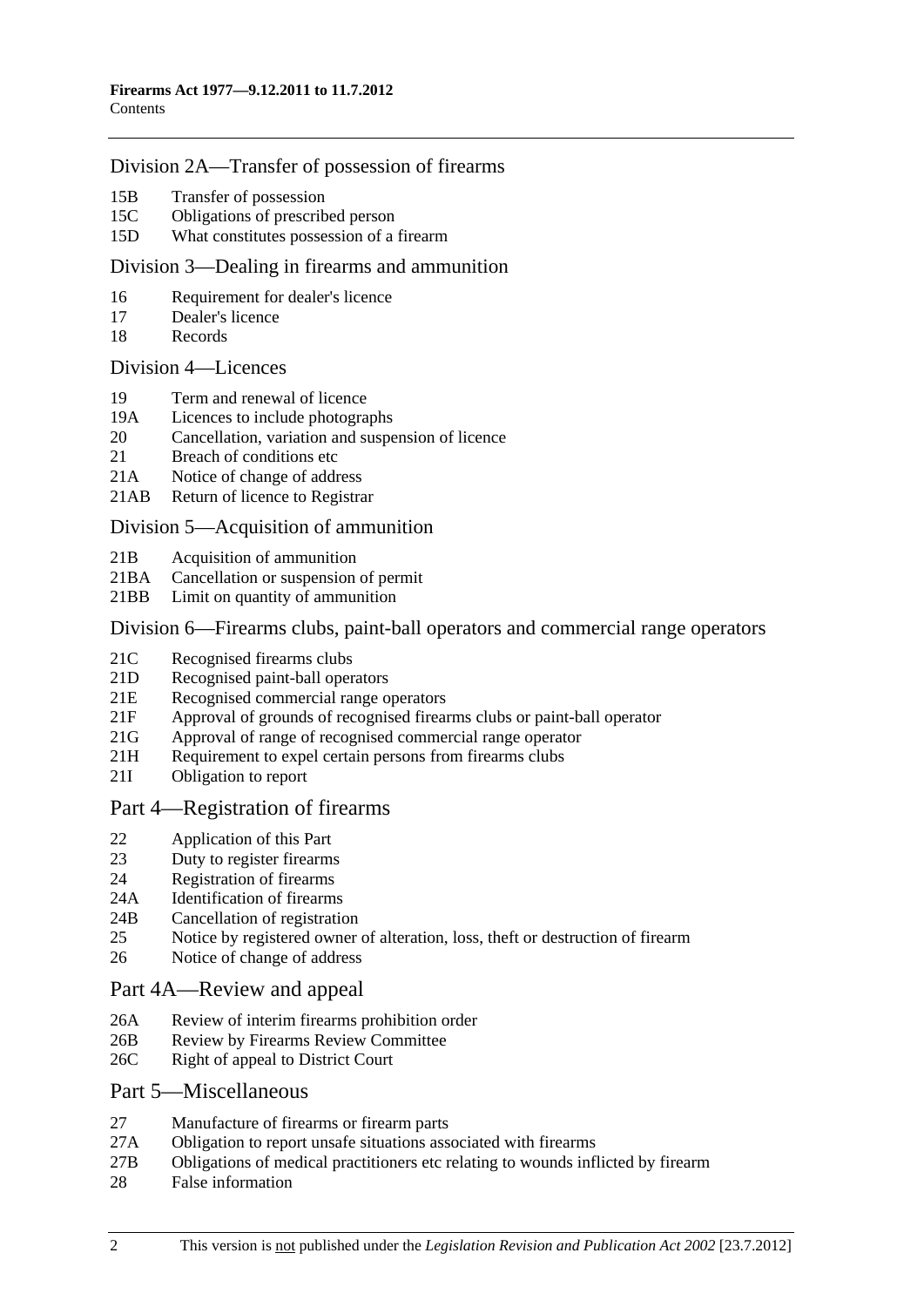- <span id="page-2-0"></span>[29 Handling firearms when under the influence](#page-52-0)
- [29A Possession of silencer and other parts of firearms](#page-53-0)
- [29C Duty to carry licence](#page-53-0)
- [30 Information to be given to police officer](#page-53-0)
- [31 Production of licence and certificate of registration](#page-54-0)
- [31A Period of grace on cancellation, suspension etc of licence](#page-55-0)
- [32 Power to inspect or seize firearms etc](#page-55-0)
- [33 Obstruction of police officer](#page-57-0)
- [34 Forfeiture of firearms etc](#page-58-0)
- [34AA Return of licence that has been delivered or seized](#page-58-0)
- [34A Powers of court on finding person guilty of firearms offence](#page-59-0)
- [35 Disposal of forfeited or surrendered firearms etc](#page-59-0)
- [35A Transporting of firearms](#page-61-0)
- [35B Advertising firearms for sale](#page-61-0)
- [35C Dealing with firearms by executors etc](#page-61-0)
- [35D Notice to Registrar when storing firearms](#page-61-0)
- [36 Evidentiary provisions](#page-62-0)
- [36A General defence](#page-62-0)
- [36B Service of notices](#page-63-0)
- [37 General amnesty](#page-63-0)
- [39 Regulations](#page-63-0)

#### [Schedule 1—Transitional provisions and compensation](#page-64-0)

- 1 Interpretation<br>2 Period allowe
- [2 Period allowed for surrender \(or registration\) of certain firearms etc](#page-65-0)
- [3 Prohibition of use of certain firearms](#page-65-0)
- [4 Compensation for certain surrendered firearms etc](#page-66-0)
- [5 Possession of and collectors' licences for certain antique firearms](#page-66-0)

[Legislative history](#page-67-0) 

## **The Parliament of South Australia enacts as follows:**

## **Part 1—Preliminary**

#### **1—Short title**

This Act may be cited as the *Firearms Act 1977*.

## **5—Interpretation**

(1) In this Act, unless the contrary intention appears—

*to acquire* means to acquire through purchase, gift, loan or hire;

*active member* of a club for a 12 month period means—

- (a) in relation to a collectors' club—
	- (i) a member of the club who has attended four or more meetings of the club during the 12 months; or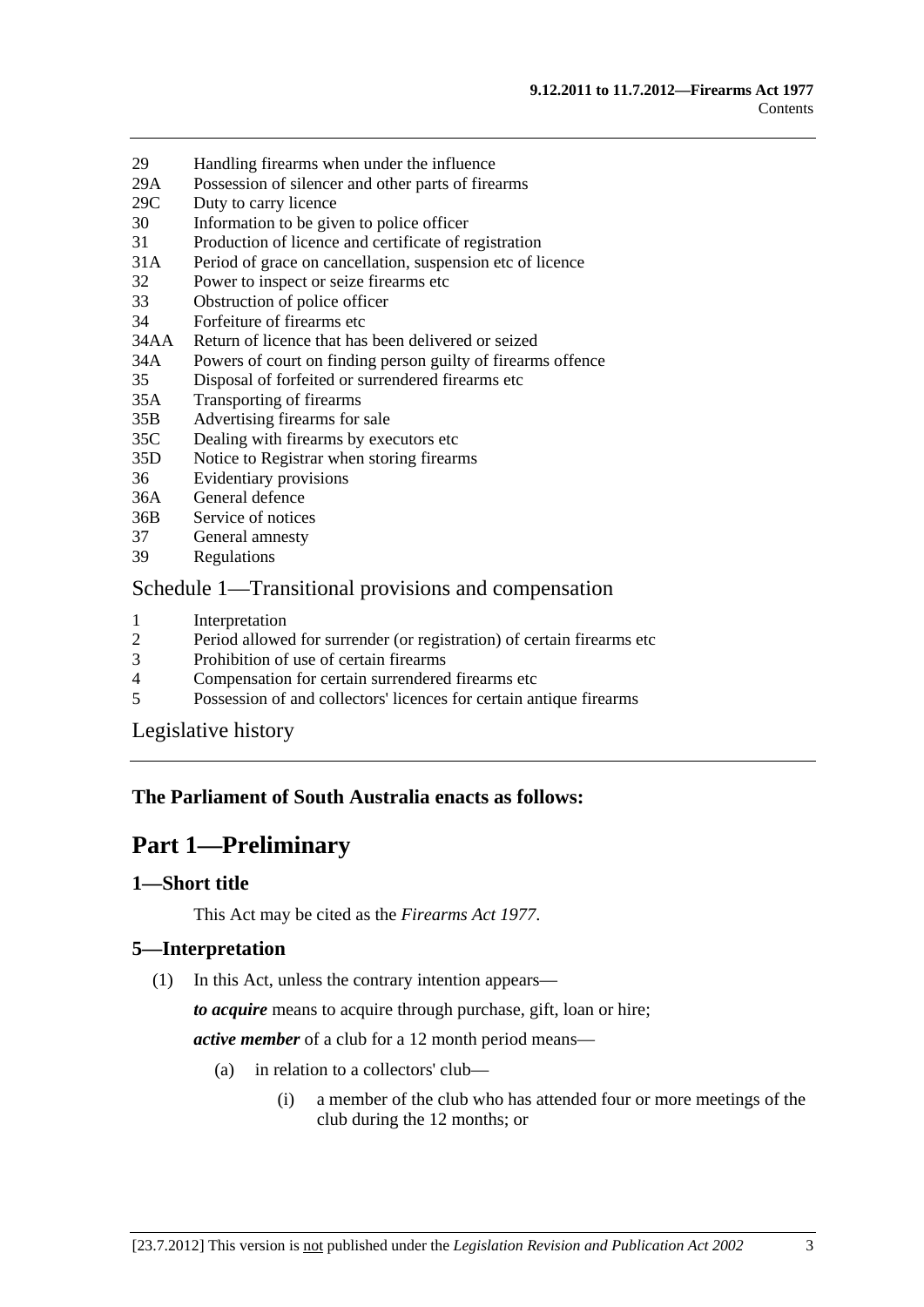- <span id="page-3-0"></span> (ii) a member of the club who has made a personal contribution (not being a financial contribution) to the club during the 12 months in a manner and to an extent that satisfies the Registrar that he or she should be regarded as an active member of the club; or
- (b) in relation to a shooting club and the holder of a firearms licence authorising possession of class H firearms—
	- (i) a member of the club who has participated in shooting club organised competitive shooting matches for class H firearms on at least six occasions during the 12 months; or
	- (ii) a member of the club who satisfies the Registrar that the member failed to meet the requirements of [subparagraph \(i\)](#page-3-0), during the 12 months, due to the member's ill health or employment obligations or some other reason accepted by the Registrar;

*air gun* means a firearm (other than a rifle or handgun) designed to fire shot, bullets or other projectiles by means of compressed air or other compressed gas and not by means of burning propellant;

*air rifle* means a rifle designed to be carried by hand and to fire shot, bullets or other projectiles by means of compressed air or other compressed gas and not by means of burning propellant;

*ammunition* means ammunition suitable for use in a firearm and includes primers and propellant;

*antique firearm* means a firearm that—

- (a) was manufactured before 1900; and
- (b) is kept solely for curiosity, display or ornamental purposes; and
- (c) is not used to fire projectiles; and
- $(d)$
- (i) in the case of a firearm other than a class H firearm—
	- (A) is designed to fire breech loading cartridges and is not a firearm for which live rounds of ammunition are commercially manufactured factory loaded; or
	- (B) is not designed to fire breech loading cartridges; or
- (ii) in the case of a class H firearm—is a handgun designed or altered to fire by means of a flintlock, matchlock, wheel-lock or other system used prior to the use of percussion caps as a means of ignition,

and includes a receiver of such a firearm;

*automatic firearm* means a firearm that is designed to fire a round when the trigger is brought to the firing position and to continue to fire one or more rounds automatically while the trigger is held in that position;

*capacity of a magazine*—see [subsection \(2\);](#page-8-0)

*carry on a business*—see [subsections \(3\)](#page-8-0) to [\(6\)](#page-9-0) and [\(9\);](#page-9-0)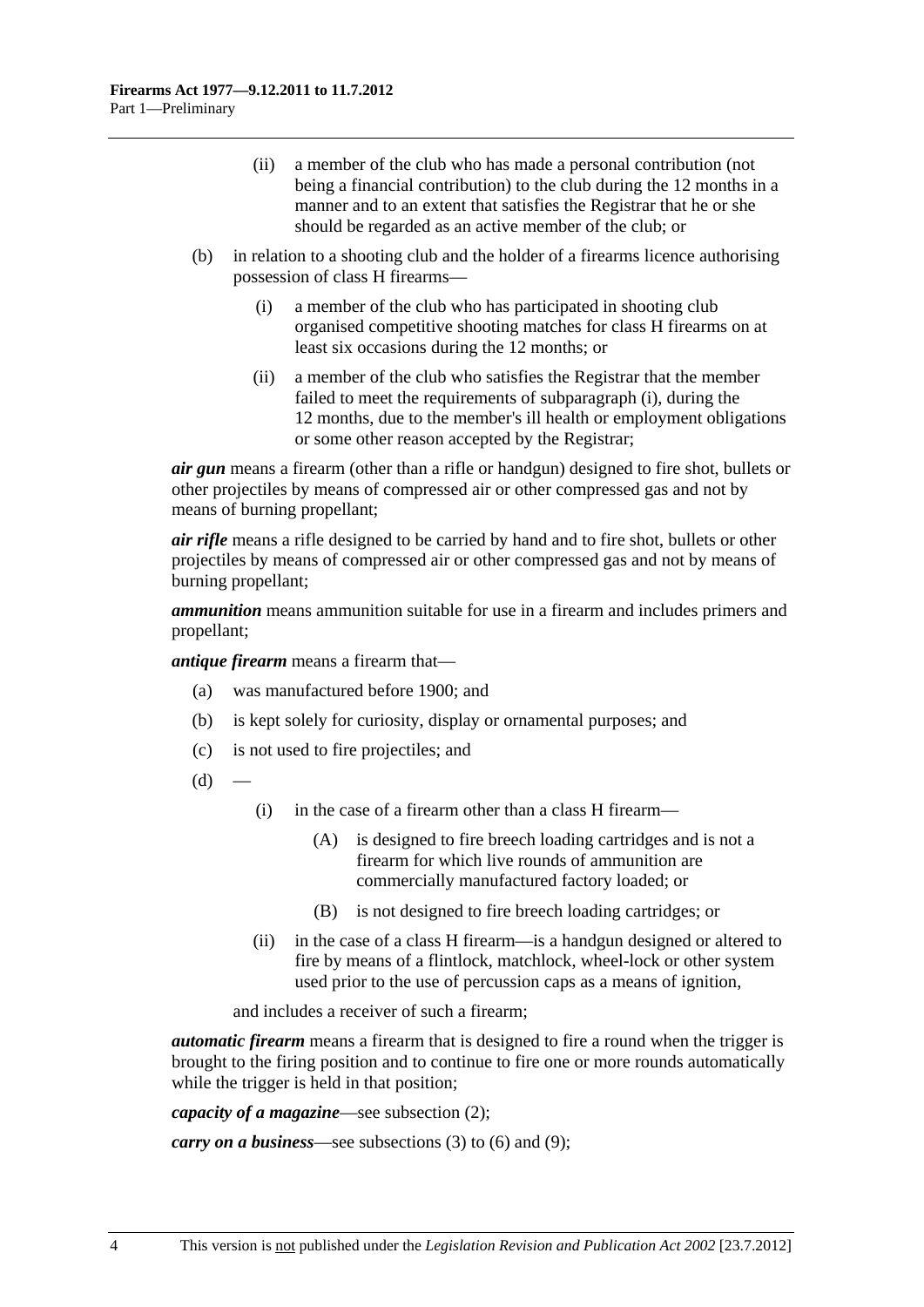#### *class A firearms* means—

- (a) air rifles, air guns and paint-ball firearms; and
- (b) .22 rim fire rifles (not being self-loading rifles); and
- (c) single or double barrel shotguns (not being self-loading or pump action shotguns),

and includes receivers of firearms defined as class A firearms by a preceding paragraph;

*class B firearms* means—

- (a) muzzle loading firearms (not being handguns); and
- (b) revolving chamber rifles; and
- (c) centre fire rifles (not being self-loading centre fire rifles); and
- (ca) double barrel centre fire rifles that are not designed to hold additional rounds in a magazine; and
- (d) break action combination shotguns and rifles; and
- (e) all other firearms (not being prescribed firearms, handguns, self-loading firearms or pump action shotguns) that are not class A firearms,

and includes receivers of firearms defined as class B firearms by a preceding paragraph;

*class C firearms* means—

- (a) self-loading rim fire rifles having a magazine capacity of 10 rounds or less; and
- (b) self-loading shotguns having a magazine capacity of five rounds or less; and
- (c) pump action shotguns having a magazine capacity of five rounds or less,

and includes receivers of firearms defined as class C firearms by a preceding paragraph but does not include revolving chamber rifles or receivers of revolving chamber rifles;

#### *class D firearms* means—

- (a) self-loading rim fire rifles having a magazine capacity of more than 10 rounds; and
- (b) self-loading centre fire rifles; and
- (c) self-loading shotguns having a magazine capacity of more than five rounds; and
- (d) pump action shotguns having a magazine capacity of more than five rounds,

and includes receivers of firearms defined as class D firearms by a preceding paragraph but does not include revolving chamber rifles or receivers of revolving chamber rifles;

*class H firearms* means handguns;

*close associate* of an applicant for or the holder of a dealer's licence—see [subsection \(1a\);](#page-8-0)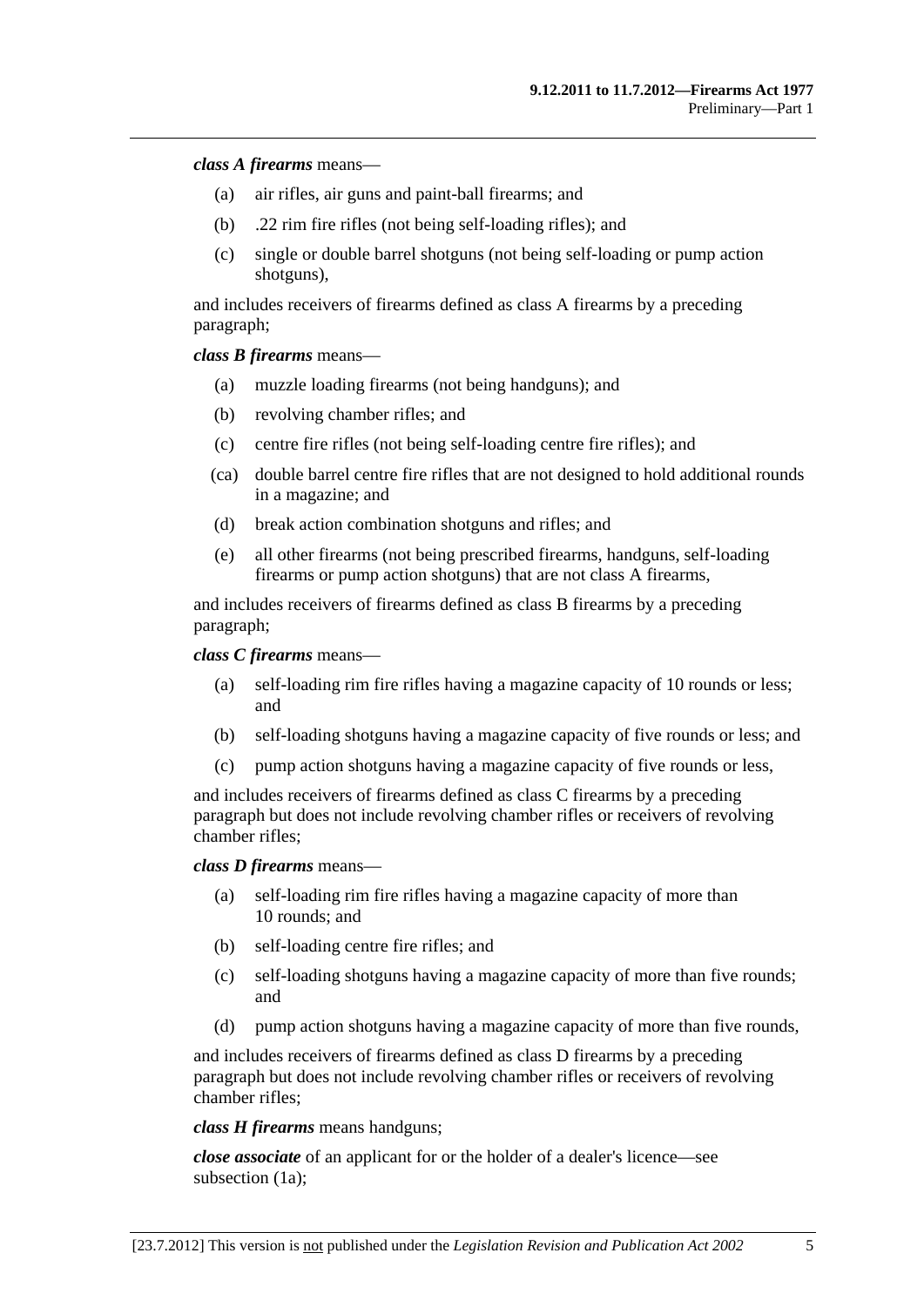*collectors' club* means a recognised firearms club that—

- (a) has been established to foster the interests of persons who collect and display firearms; and
- (b) does not include as part of its regular activities the shooting of firearms;

*collector's licence* means a firearms licence that is endorsed with the purpose of collecting and displaying firearms;

*commercial range operator* means a person who carries on the business of providing—

- (a) a shooting range (not being a shooting gallery) for use by members of the public; and
- (b) firearms for use by members of the public at the range;

*the Commissioner of Police* means the person for the time being holding, or acting in, the office of Commissioner of Police;

*criminal intelligence* means information relating to actual or suspected criminal activity (whether in this State or elsewhere) the disclosure of which could reasonably be expected to prejudice criminal investigations, or to enable the discovery of the existence or identity of a confidential source of information relevant to law enforcement;

*dealer* means a person—

- (a) who carries on the business of manufacturing, repairing, modifying or testing firearms; or
- (b) who carries on the business of buying, selling or hiring out, firearms, firearm parts or ammunition; or
- (c) who carries on the business of a pawnbroker or auctioneer and handles firearms, firearm parts or ammunition in the course of that business,

and *dealing* has a corresponding meaning;

*dealer's licence* means a dealer's licence granted under this Act;

*District Court* means the Administrative and Disciplinary Division of the District Court;

*domestic partner* means a person who is a domestic partner within the meaning of the *[Family Relationships Act 1975](http://www.legislation.sa.gov.au/index.aspx?action=legref&type=act&legtitle=Family%20Relationships%20Act%201975)*, whether declared as such under that Act or not;

*firearm* means—

- (a) a device designed to be carried by hand and to fire shot, bullets or other projectiles by means of burning propellant or by means of compressed air or other compressed gas; or
- (c) a device of a kind declared by regulation to be a firearm for the purposes of this Act,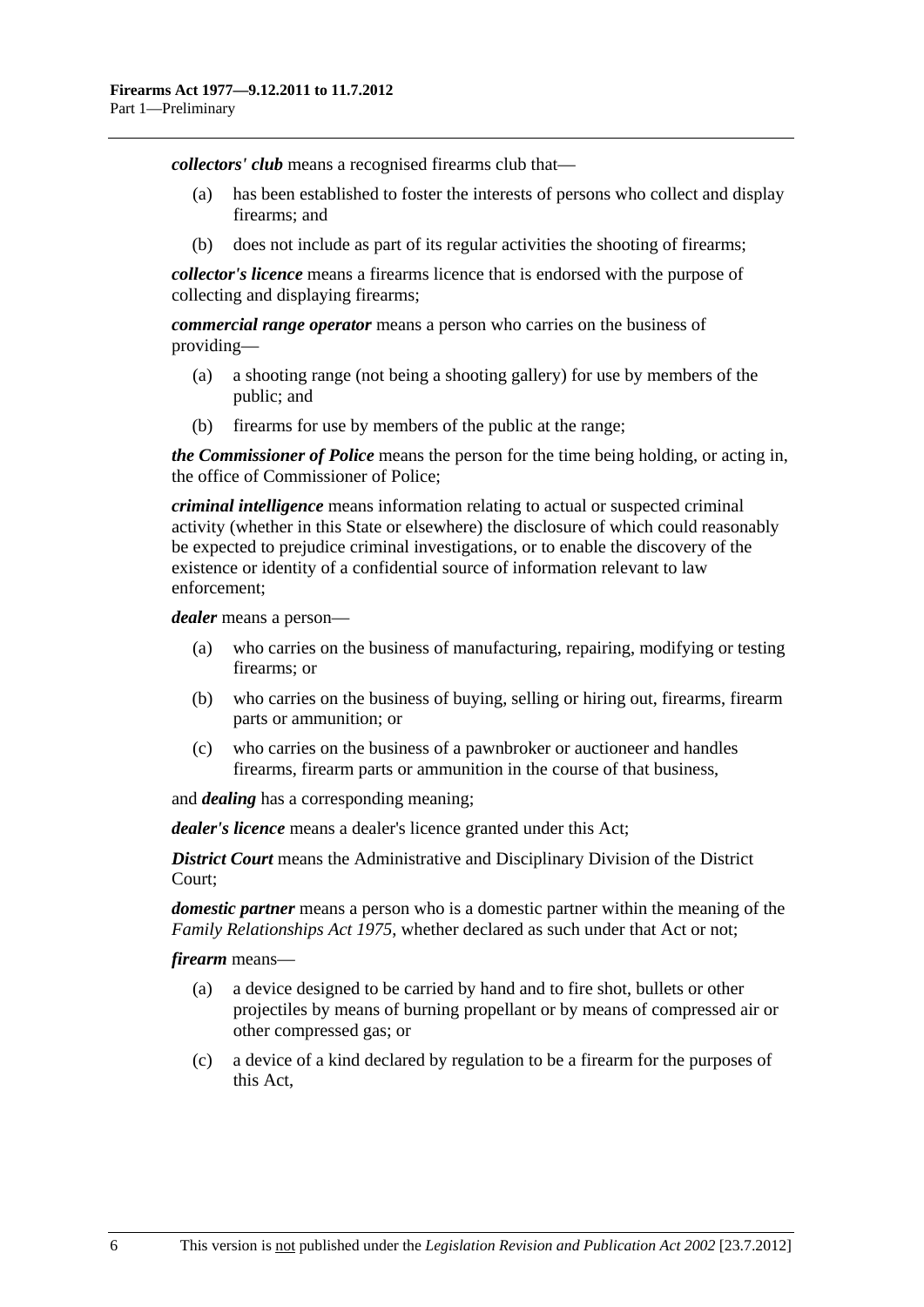and includes a receiver of a firearm and any device which, if in working order, would be a firearm within the meaning of this definition (except such a device that has been rendered unusable in a manner stipulated in the regulations or by the Registrar) but does not include an antique firearm, or a device of a kind excluded by regulation from the provisions of this Act;

*firearm part* for a firearm means a barrel, trigger mechanism, magazine, cylinder, hammer, bolt, breech block or slide designed as, or reasonably capable of forming, part of the firearm;

*firearms club* means a club for the benefit of enthusiasts who are interested in firearms generally or in a particular class of firearms;

*firearms licence* means a firearms licence granted under this Act and includes a firearms permit;

*firearms permit* means a permit referred to in [section 12\(4\);](#page-20-0)

*firearms prohibition order* means an order issued under [Part 2A](#page-13-0) (including an interim firearms prohibition order);

*Firearms Review Committee* or *committee* means the Firearms Review Committee established under this Act;

*firing mechanism* of a firearm means the mechanism of the firearm that is designed for the purpose of firing the firearm;

*fit and proper person*—see [subsections \(10\)](#page-9-0) to [\(13\)](#page-10-0) and [section 6B\(2\)](#page-11-0);

*to give* a firearm means to transfer ownership of the firearm to another person as a gift and includes transfer of the ownership of a firearm to a beneficiary of a deceased estate by the executor or administrator in the distribution of the estate;

*grounds of a recognised firearms club*—see [subsection \(7\)](#page-9-0);

*grounds of a recognised paint-ball operator*—see [subsection \(8\);](#page-9-0)

*handgun* means a firearm the barrel of which is less than 400 millimetres in length and that is designed or adapted for aiming and firing from the hand and is reasonably capable of being carried concealed about the person and includes a receiver of such a firearm;

*interim firearms prohibition order*—see [section 10A](#page-13-0);

*licence* means a firearms licence or a dealer's licence;

*licence year* of a licence means the 12 months from the beginning of the term of the licence, or, if the term of the licence exceeds 12 months, the succeeding period or each succeeding period of 12 months during the term of the licence;

*licensed dealer* in firearms or ammunition means a person who is licensed under this Act or a corresponding enactment of another State or Territory of the Commonwealth to carry on the business of dealing in firearms or ammunition;

*loading mechanism* of a firearm means all the parts of the firearm (except the barrel) that are designed to place or hold or to place and hold a round in position for firing and includes the magazine of the firearm (if any);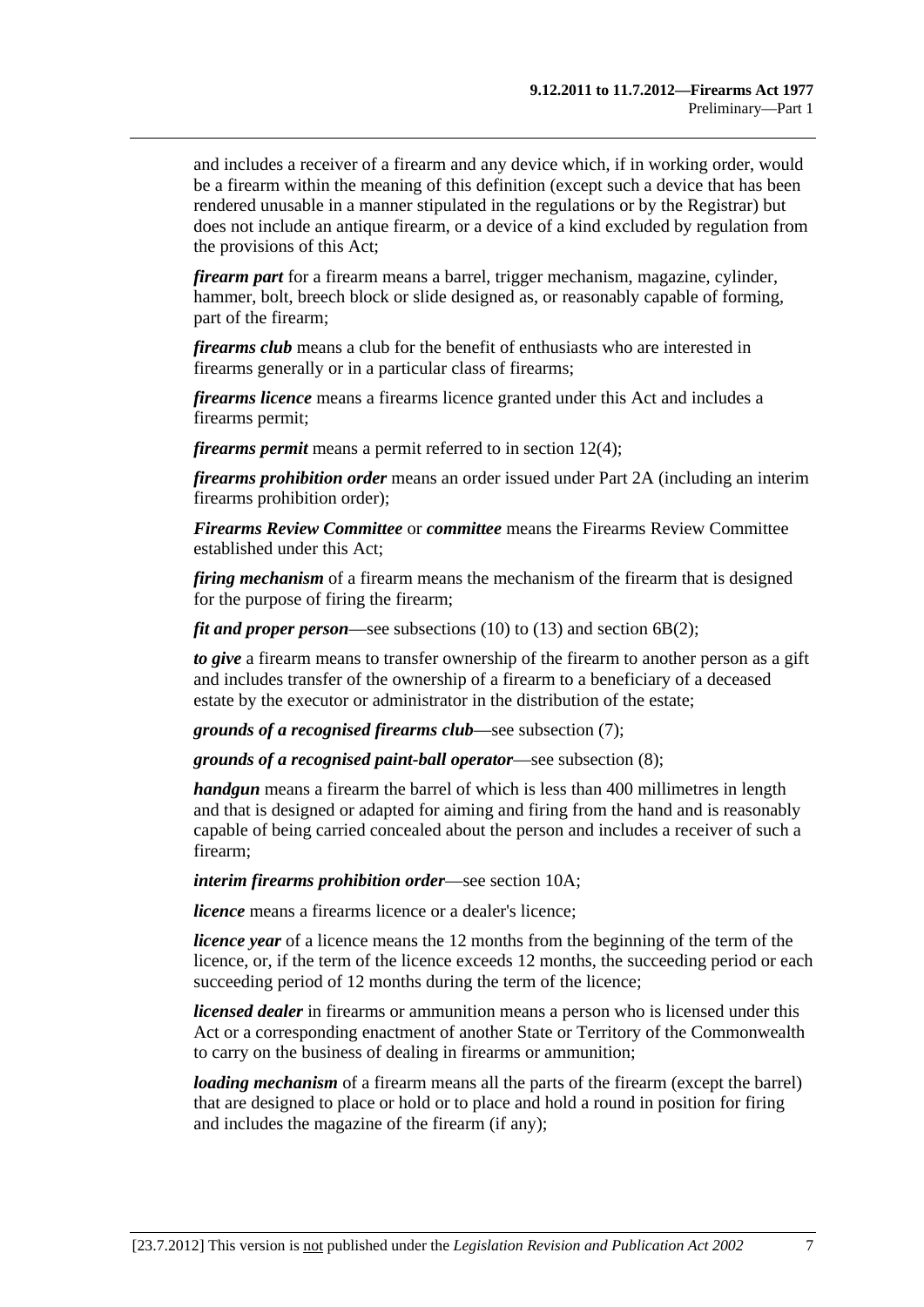*the Minister* means the Minister of the Crown to whom the administration of this Act is for the time being committed by the Governor and includes any other Minister of the Crown for the time being discharging the duties of that Minister;

*owner* of a firearm includes—

- (a) the executor or administrator of a deceased estate that includes a firearm; and
- (b) the administrator or manager of the estate of a person who is unable to manage his or her affairs if the estate includes a firearm; and
- (c) the donee of an enduring power of attorney during a period of legal incapacity suffered by the donor of the power if the donor is the owner of a firearm; and
- (d) the Official Trustee or the registered trustee of a bankrupt estate that includes a firearm;

*paint-ball firearm* means an air gun designed to fire a projectile containing dye, paint or other marking substance;

*paint-ball operator* means a person or body who provides or arranges for the provision of grounds for use by participants in an organised activity involving the use of paint-ball firearms (but not involving the use of any other firearms);

*possession of a firearm*—see [subsections \(14\)](#page-10-0) and [\(15\);](#page-10-0)

*prescribed firearm* means a firearm of a class prescribed by regulation for the purposes of this definition;

*pump action shotgun* means a shotgun that is reloaded manually by moving the forward hand grip which is part of the loading mechanism of the gun backwards and then forwards;

*to purchase* includes to acquire by barter or exchange;

*receiver* of a firearm means the body or frame of the firearm that is designed to hold the firing mechanism or the loading mechanism or both in place but does not include the stock or barrel of the firearm;

*recognised commercial range operator* means a commercial range operator declared to be a recognised commercial range operator by the Minister pursuant to this Act;

*recognised firearms club* means a firearms club declared to be a recognised firearms club by the Minister pursuant to this Act;

*recognised paint-ball operator* means a paint-ball operator declared to be a recognised paint-ball operator by the Minister pursuant to this Act;

*the Registrar* means the Registrar of Firearms;

*relative* in relation to a person means the spouse, domestic partner, parent or remoter lineal ancestor, son, daughter or remoter issue or brother or sister of the person;

*rifle* includes a receiver of a rifle;

*round* means a projectile and propellant whether held together by a cartridge or not;

#### *self-loading firearm* means—

 (a) a firearm that is designed to fire a round when the trigger is brought to the firing position and to continue to fire one or more rounds by releasing the trigger and returning it to the firing position to fire each additional round; but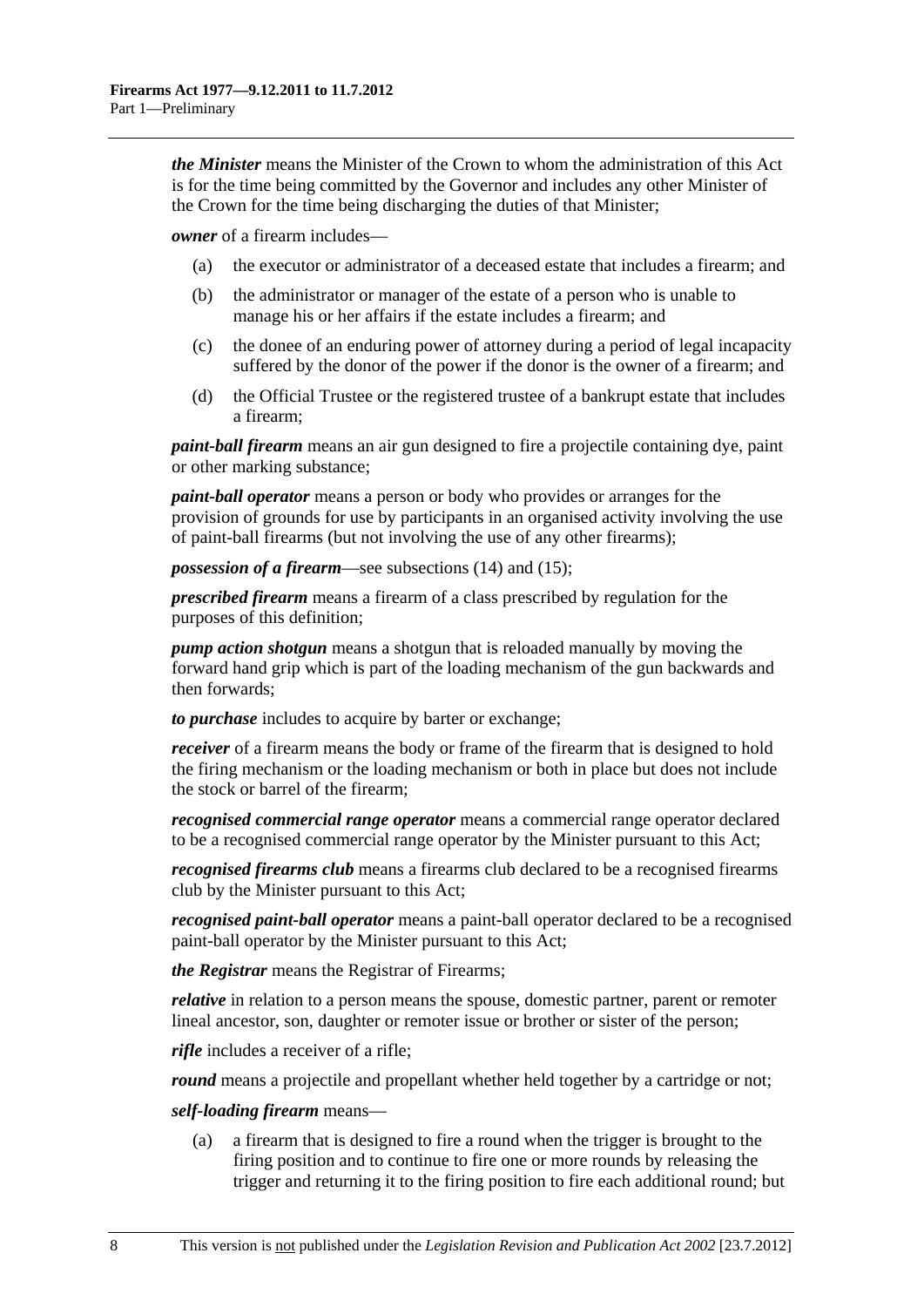<span id="page-8-0"></span> (b) does not include a double barrel shotgun that is not designed to hold additional rounds in a magazine;

*to sell* includes to dispose of by barter or exchange;

*shooting club* means a recognised firearms club that includes amongst its regular activities the shooting of firearms;

*shooting club member's licence* means a firearms licence that is endorsed with the purpose of using a firearm as a member of a shooting club;

*shooting gallery* means an indoor or outdoor gallery at which members of the public can use .177 calibre air guns or air rifles (but not paint-ball firearms) that are attached to a shooting bench to shoot at stationary or moving targets;

*shotgun* includes a receiver of a shotgun;

*silencer* means a device designed to be attached to or comprising part of a firearm to muffle the report when the firearm is fired;

*spouse*—a person is the spouse of another if they are legally married;

*to supply* means to supply through sale, gift, loan or hire.

- (1a) For the purposes of this Act, 2 persons are *close associates* if—
	- (a) 1 is a relative of the other; or
	- (b) they are in partnership; or
	- (c) they are related bodies corporate within the meaning of the *Corporations Act 2001* of the Commonwealth; or
	- (d) 1 is a body corporate and the other is a director, manager, secretary or public officer of the body corporate; or
	- (e) 1 is a body corporate (other than a public company whose shares are listed on a stock exchange) and the other is a shareholder in the body corporate; or
	- $(f)$  1 is a trustee of a trust and the other is a beneficiary of the trust or, in the case of a discretionary trust, an object of the trust; or
	- (g) 1 has a right to participate, or participates, (otherwise than as a shareholder in a body corporate) in income or profits derived from a business conducted by the other; or
	- (h) 1 is in a position to exercise, or exercises, control or significant influence over the conduct of the other.
- (2) For the purposes of this Act the capacity of a magazine that has been modified to reduce its capacity will only be regarded as having the reduced capacity, instead of its capacity as manufactured, if it has been modified in a manner approved by the Registrar.
- (3) A person who purchases or sells more than 20 firearms or more than 20 firearm parts in any 12 month period will, for the purposes of this Act, be taken to be carrying on the business of dealing in firearms or firearm parts in respect of the firearms or firearm parts purchased or sold in excess of 20 in that period unless he or she establishes on the balance of probabilities that he or she was not carrying on such a business.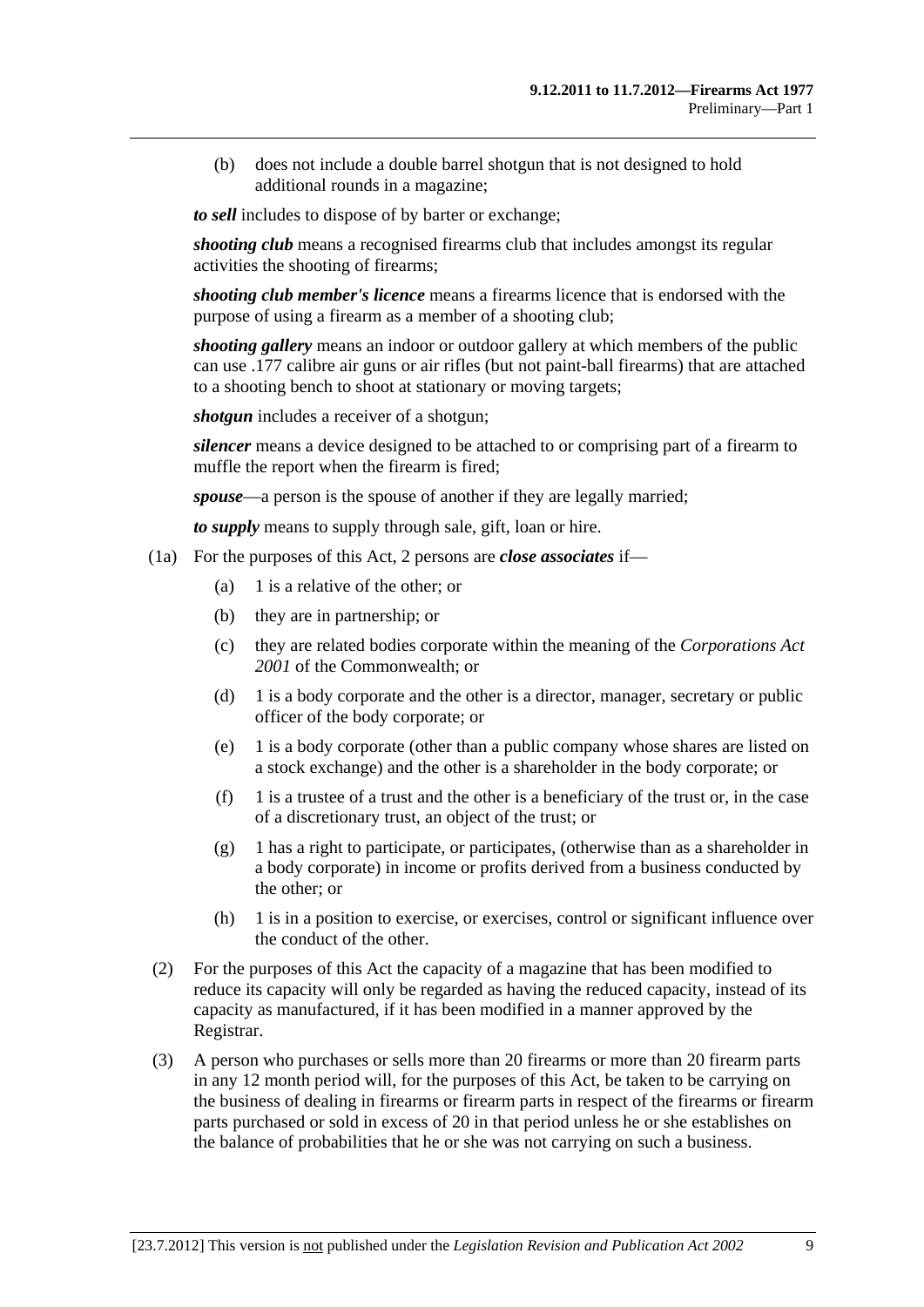- <span id="page-9-0"></span> (4) [Subsection \(3\)](#page-8-0) does not apply if all the firearms purchased or sold in a 12 month period were the subject of one transaction or two or more transactions entered into on the same day at an auction.
- (5) A person who purchases or sells more than 50 000 rounds of ammunition in any 12 month period will, for the purposes of this Act, be taken to be carrying on the business of dealing in ammunition in respect of the ammunition purchased or sold in excess of 50 000 rounds in that period unless he or she establishes on the balance of probabilities that he or she was not carrying on such a business.
- (6) [Subsection \(5\)](#page-9-0) does not apply—
	- (a) in relation to a recognised firearms club;
	- (ab) to the purchase or sale by a recognised paint-ball operator of ammunition suitable for use in paint-ball firearms;
	- (b) if all the ammunition purchased or sold in a 12 month period was the subject of one transaction or two or more transactions entered into on the same day at an auction.
- (7) For the purposes of this Act, any grounds provided or arranged to be provided by or on behalf of a recognised firearms club for use by members of the club will be taken to be grounds of the club.
- (8) For the purposes of this Act, any grounds provided or arranged to be provided by or on behalf of a recognised paint-ball operator for use by participants in an organised activity involving the use of paint-ball firearms will be taken to be grounds of the operator.
- (9) A reference in this Act to a person who carries on the business of primary production includes—
	- (a) where the business is carried on by a company—a director of the company; and
	- (b) the person (if any) employed to manage the business,

if the director or manager resides on or near the land on which the business is carried on or visits the land frequently for the purposes of the business.

- (10) For the purposes of this Act a person who has a mental or physical condition that would make it unsafe for him or her to possess a firearm or ammunition must be taken not to be a fit and proper person to have possession of a firearm or ammunition or to hold or have possession of a licence.
- (11) For the purposes of this Act a person may be taken not to be a fit and proper person to have possession of a firearm or ammunition or to hold or have possession of a licence if the person—
	- (a) has not complied with the requirements of this Act in relation to the safe handling, carriage or use of firearms; or
	- (b) has been found guilty of an offence against this Act or corresponding legislation of another State or Territory of the Commonwealth; or
	- (c) has been found guilty of an offence involving actual or threatened violence in this State or any other State or Territory of the Commonwealth or in any other part of the world; or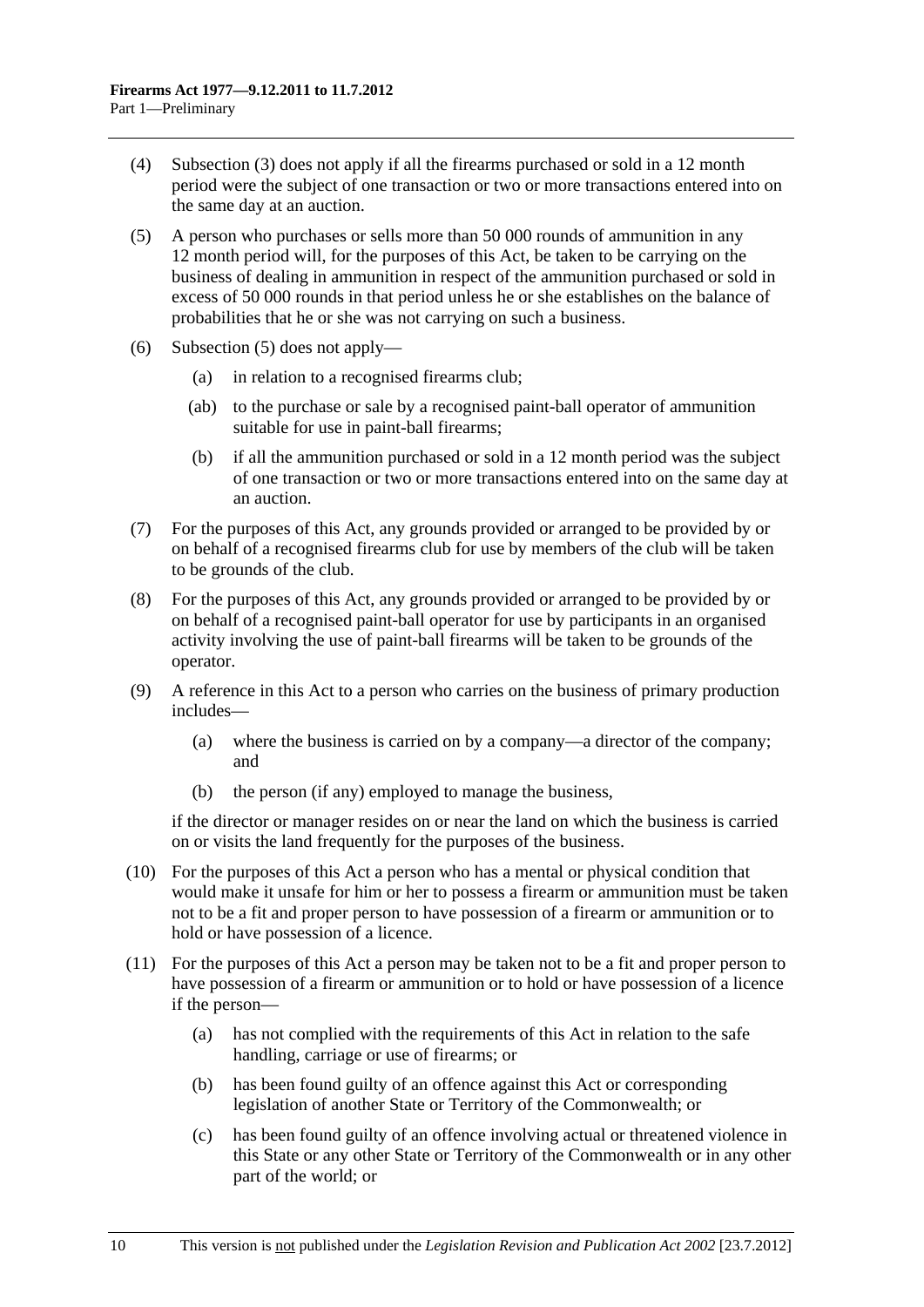- <span id="page-10-0"></span>(ca) has been found guilty of an offence prescribed by regulation; or
- (d) has been guilty of fraud or deception for the purpose of obtaining a licence or permit under this Act or under corresponding legislation in another State or Territory of the Commonwealth; or
- (e) is the subject, or has in the past been the subject, of an intervention order under the *[Intervention Orders \(Prevention of Abuse\) Act 2009](http://www.legislation.sa.gov.au/index.aspx?action=legref&type=act&legtitle=Intervention%20Orders%20(Prevention%20of%20Abuse)%20Act%202009)* or any other order of a similar nature made by a court whether in this State or any other State or Territory of the Commonwealth.
- (12) [Subsection \(11\)](#page-9-0) does not limit the grounds on which a person may be taken not to be a fit and proper person for the purposes of this Act.
- (13) In deciding whether a person is a *fit and proper person* to have possession of a firearm or ammunition or to hold or have possession of a licence for the purposes of this Act, regard may be had to the reputation, honesty and integrity of the person and of people with whom the person associates.
- (14) For the purposes of this Act (other than [Part 3 Division 2A](#page-30-0)), a person has *possession of a firearm* if—
	- (a) the person has custody of the firearm or has the firearm in the custody of another; or
	- (b) the person has and exercises access to the firearm; or
	- (c) the person occupies, or has care, control or management of, premises, or is in charge of a vehicle, vessel or aircraft, where the firearm is found.
- (15) However, subsection  $(14)(c)$  does not apply if the person establishes that—
	- (a) he or she did not know, and could not reasonably be expected to have known, that the firearm was on or in the premises, vehicle, vessel or aircraft; or
	- (b) the firearm was in the lawful possession of another or he or she believed on reasonable grounds that the firearm was in the lawful possession of another.

#### **5A—Crown not bound**

This Act does not apply to the Crown in right of this State or to the Crown in any other capacity.

## **Part 2—Administration**

## **Division 1—The Registrar of Firearms**

#### **6—The Registrar**

- (1) The Commissioner of Police is the Registrar of Firearms.
- (2) The Registrar may, by instrument in writing, delegate to any person any of the Registrar's powers and functions under this Act.
- (3) A delegation under this section is revocable at will, and does not prevent the exercise of any power or function by the Registrar.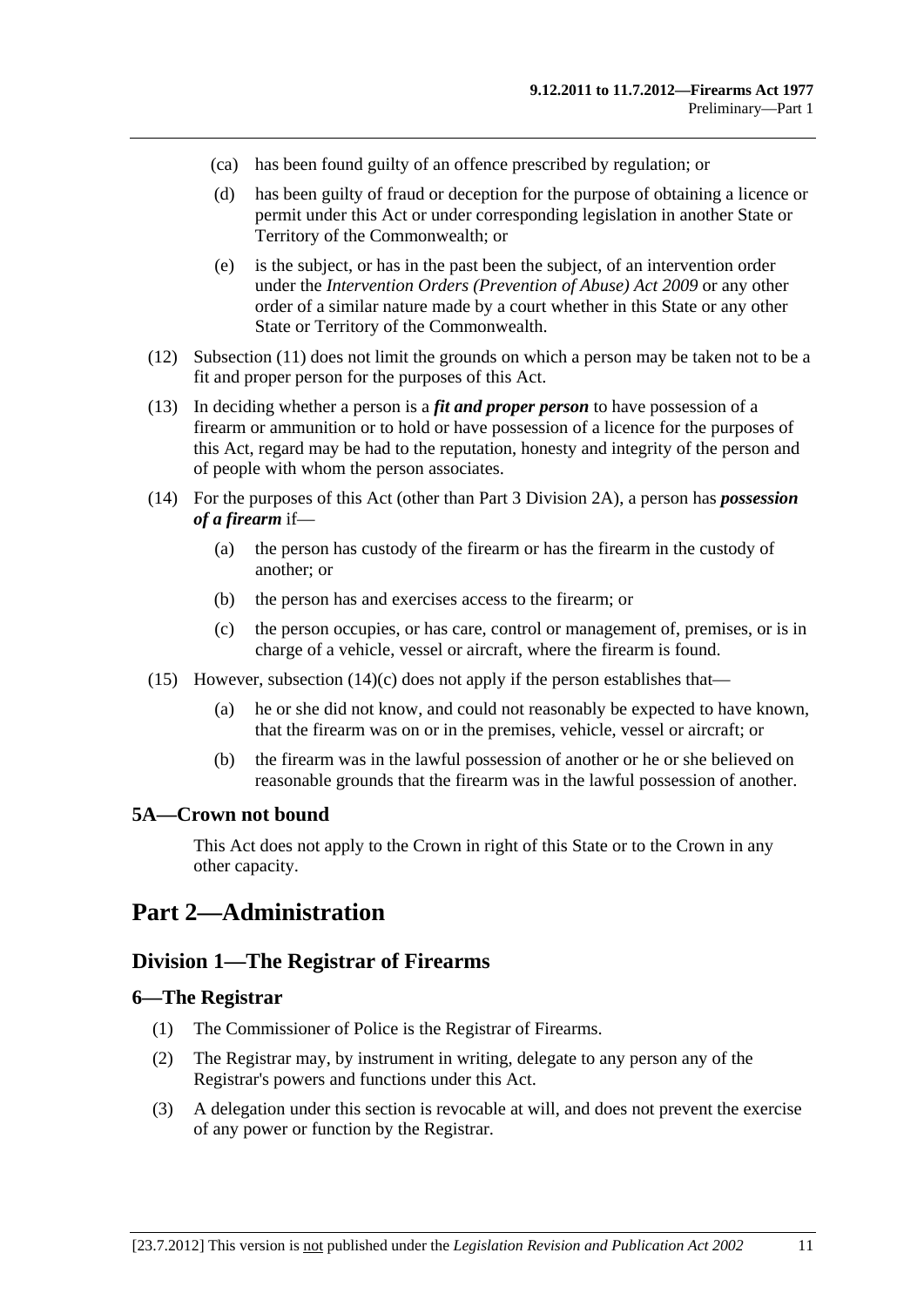<span id="page-11-0"></span> (4) The Registrar may not delegate the function of classifying information as criminal intelligence for the purposes of this Act except to a Deputy Commissioner or Assistant Commissioner of Police.

## **6A—Registers**

- (1) The Registrar must maintain—
	- (a) a register of licences issued under this Act; and
	- (b) a register of firearms registered under this Act; and
	- (c) a register of firearms prohibition orders issued under this Act.
- (2) If the Registrar is satisfied that a person has a proper interest in the contents of a register, the Registrar may permit that person to inspect the register, or portion of the register.
- (3) The register of firearms prohibition orders must be made available to the public by electronic or other means.
- (4) The Registrar may integrate a register maintained under this section with other law enforcement systems maintained in this State or elsewhere.

#### **6B—Power to require medical examination or report**

- (1) The Registrar may, as reasonably required for the purposes of determining whether a person is a fit and proper person to have possession of a firearm or ammunition or to hold or have possession of a licence for the purposes of this Act, require the person to—
	- (a) submit to an examination by a health professional, or by a health professional of a class, specified by the Registrar; or
	- (b) provide a medical report from a health professional, or from a health professional of a class, specified by the Registrar,

(including an examination or report that will require the person to submit to a blood test or some other prescribed procedure).

- (2) A person may be taken not to be a fit and proper person to have possession of a firearm or ammunition or to hold or have possession of a licence for the purposes of this Act, if the person fails to comply with a requirement made under [subsection \(1\)](#page-11-0).
- (3) In this section—

*health professional* means—

- (a) a medical practitioner; or
- (b) a psychologist; or
- (c) a person of a class prescribed by regulation.

## **Division 2—Firearms Review Committee**

#### **7—Establishment**

(1) The Firearms Review Committee is established.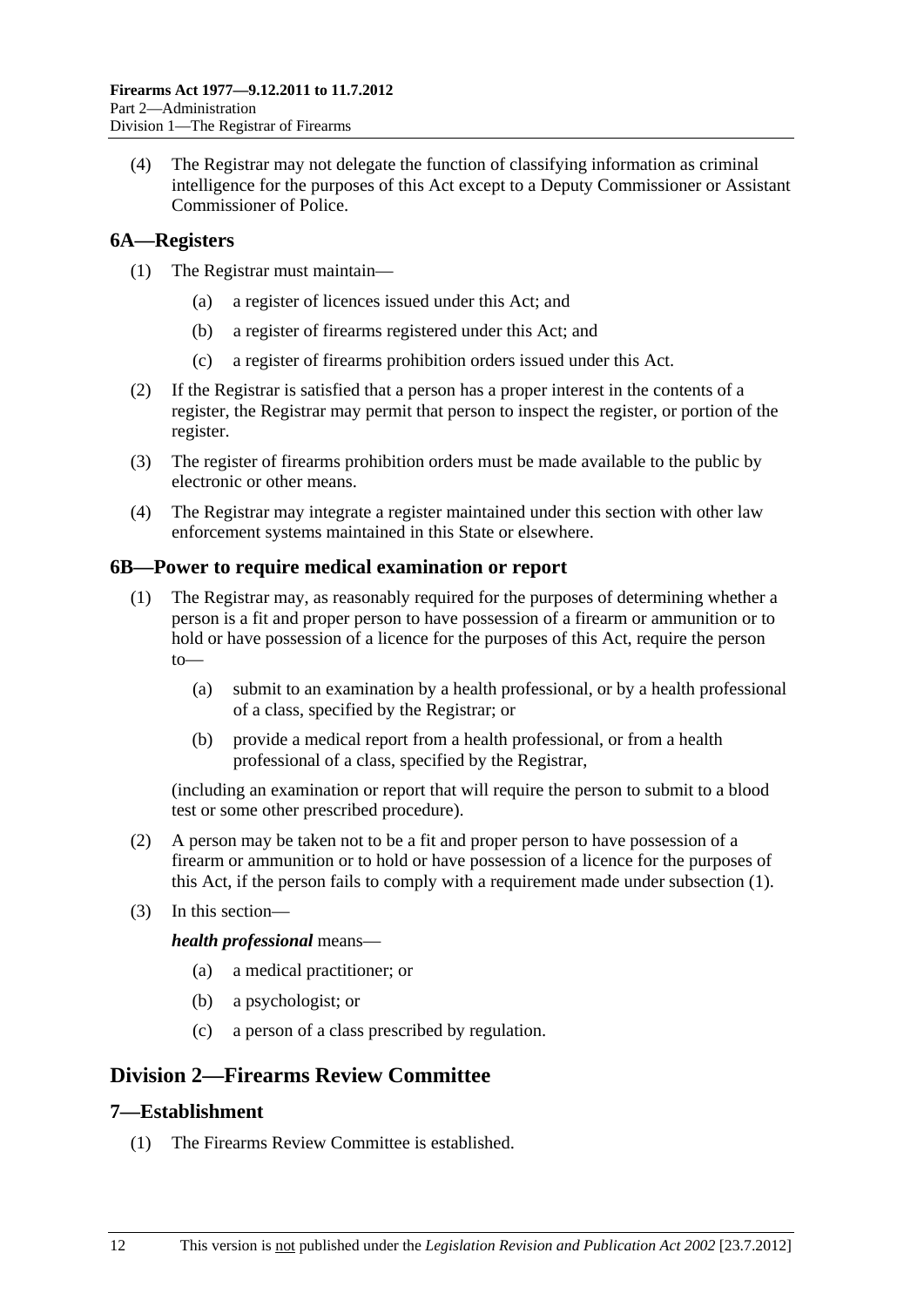- <span id="page-12-0"></span> (2) The committee consists of six members, appointed by the Governor, of whom—
	- (a) one must be a legal practitioner of at least seven years standing; and
	- (b) one must be a person nominated by the Commissioner of Police; and
	- (c) one must be a person who has, in the opinion of the Governor, wide experience in the use and control of firearms; and
	- (d) one must be a medical practitioner; and
	- (e) one must be a person who carries on the business of primary production and uses a firearm or firearms for the purposes of that business; and
	- (f) one must be a person who has experience in the administration of, or in participating in, a competitive discipline using firearms being a discipline in which shooters compete at the Olympic Games or the Commonwealth Games.
- (2a) The committee must include at least two men and two women.
- (3) The Governor may appoint a member of the committee to preside at meetings of the committee.
- (4) The Governor may appoint a suitable person to be a deputy of any member of the committee, and such a person while acting in the absence of the member has all the powers, authorities, duties and obligations of that member.

#### **8—Quorum etc**

- (1) Four members of the committee constitute a quorum of the committee and no business may be transacted by the committee unless a quorum is present.
- (2) A decision carried by a majority of votes cast by members at a meeting is a decision of the committee.
- (3) Each member present at a meeting has one vote on any question arising for decision and, if the votes are equal, the person presiding at the meeting may exercise a casting vote.

#### **9—Allowances and expenses**

The members of the committee are entitled to such allowances and expenses as the Minister may determine.

#### **10—Procedure**

- (1) Before the committee makes any decision upon a matter arising under this Act, it must allow the Registrar, and any other person with a direct interest in the matter, a reasonable opportunity to make representations orally or in writing to the committee.
- (2) In investigating any matter arising under this Act, the committee is not bound by the rules of evidence but may inform itself in any manner it thinks fit.
- (3) The committee must maintain the confidentiality of information provided to the committee by the Registrar that is classified by the Registrar as criminal intelligence.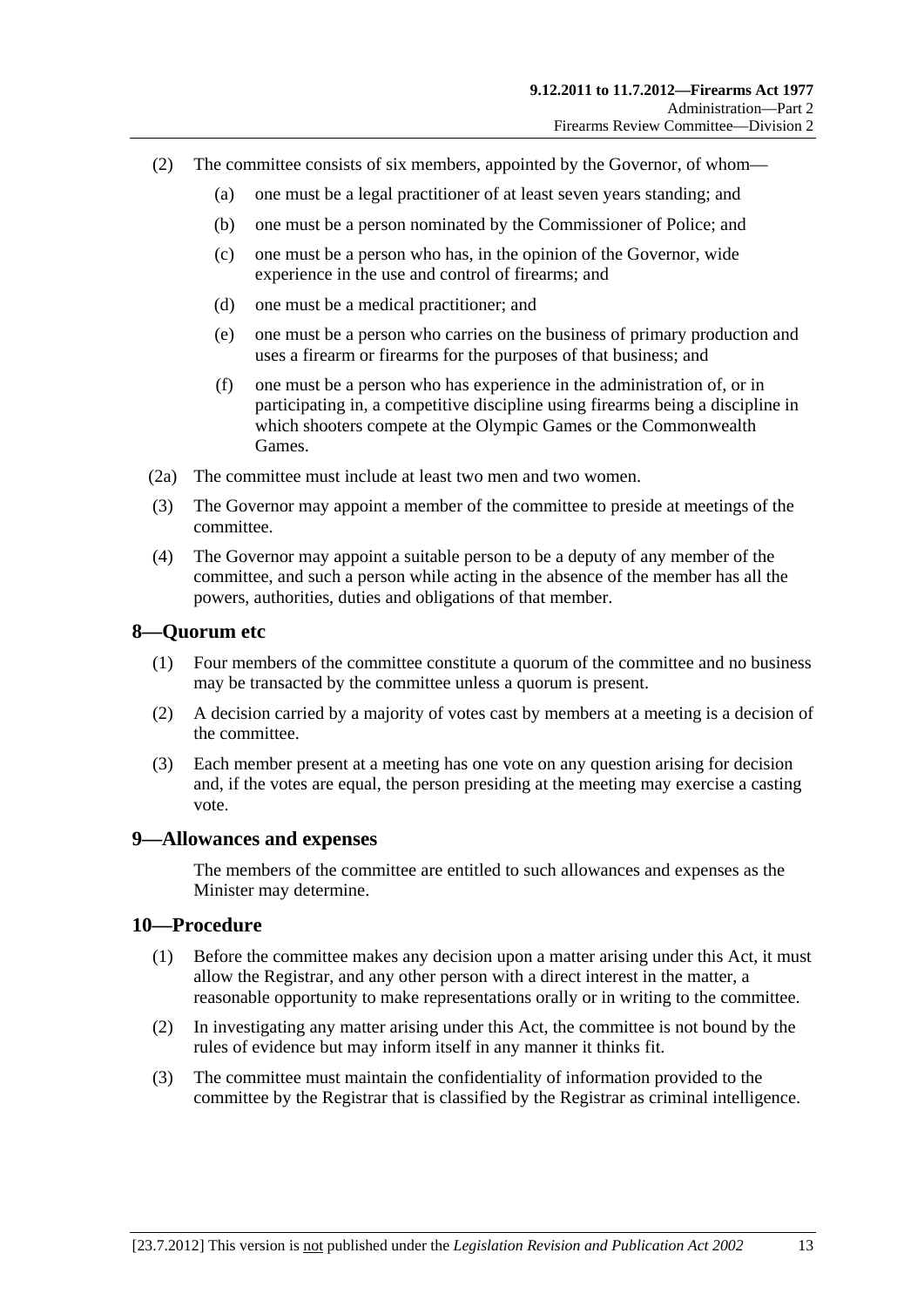## <span id="page-13-0"></span>**Part 2A—Firearms prohibition orders**

## **10A—Interim firearms prohibition order issued by police officer**

- (1) Subject to [subsection \(2\),](#page-13-0) a police officer may issue an interim firearms prohibition order against a person if the police officer suspects on reasonable grounds that—
	- (a) possession of a firearm by the person would be likely to result in undue danger to life or property; or
	- (b) the person is not a fit and proper person to possess a firearm.
- (2) If the police officer issuing the order is not of or above the rank of sergeant, the officer must, before issuing the order, obtain the authorisation (either orally or in writing) of a police officer of or above that rank.
- (3) An interim firearms prohibition order must be in a form approved by the Registrar.
- (4) For the purposes of this Act, an interim firearms prohibition order applies to a person as soon as it is issued against the person, but the order only comes into force against the person when it is served personally on the person.
- (5) If a police officer proposes to issue an interim firearms prohibition order against a person, the officer may—
	- (a) require the person to remain at a particular place while the order is prepared and issued so that the order may be served on the person; and
	- (b) if the person refuses or fails to comply with the requirement or the officer has reasonable grounds to believe that the requirement will not be complied with, arrest and detain the person in custody (without warrant) for—
		- (i) so long as may be necessary for the order to be served on the person; or
		- (ii) 2 hours,

whichever is the lesser.

- (6) A person against whom an interim firearms prohibition order is issued must notify the Registrar in writing of an address for service.
- (7) An interim firearms prohibition order expires 28 days after the Registrar is notified in writing of the person's address for service.
- (8) The Registrar may, on his or her own initiative, revoke an interim firearms prohibition order by notice in writing served personally or by post on the person against whom it is issued.

## **10B—Firearms prohibition order issued by Registrar**

- (1) The Registrar may issue a firearms prohibition order against a person if satisfied that—
	- $(a)$ 
		- (i) possession of a firearm by the person would be likely to result in undue danger to life or property; or
		- (ii) the person is not a fit and proper person to possess a firearm; and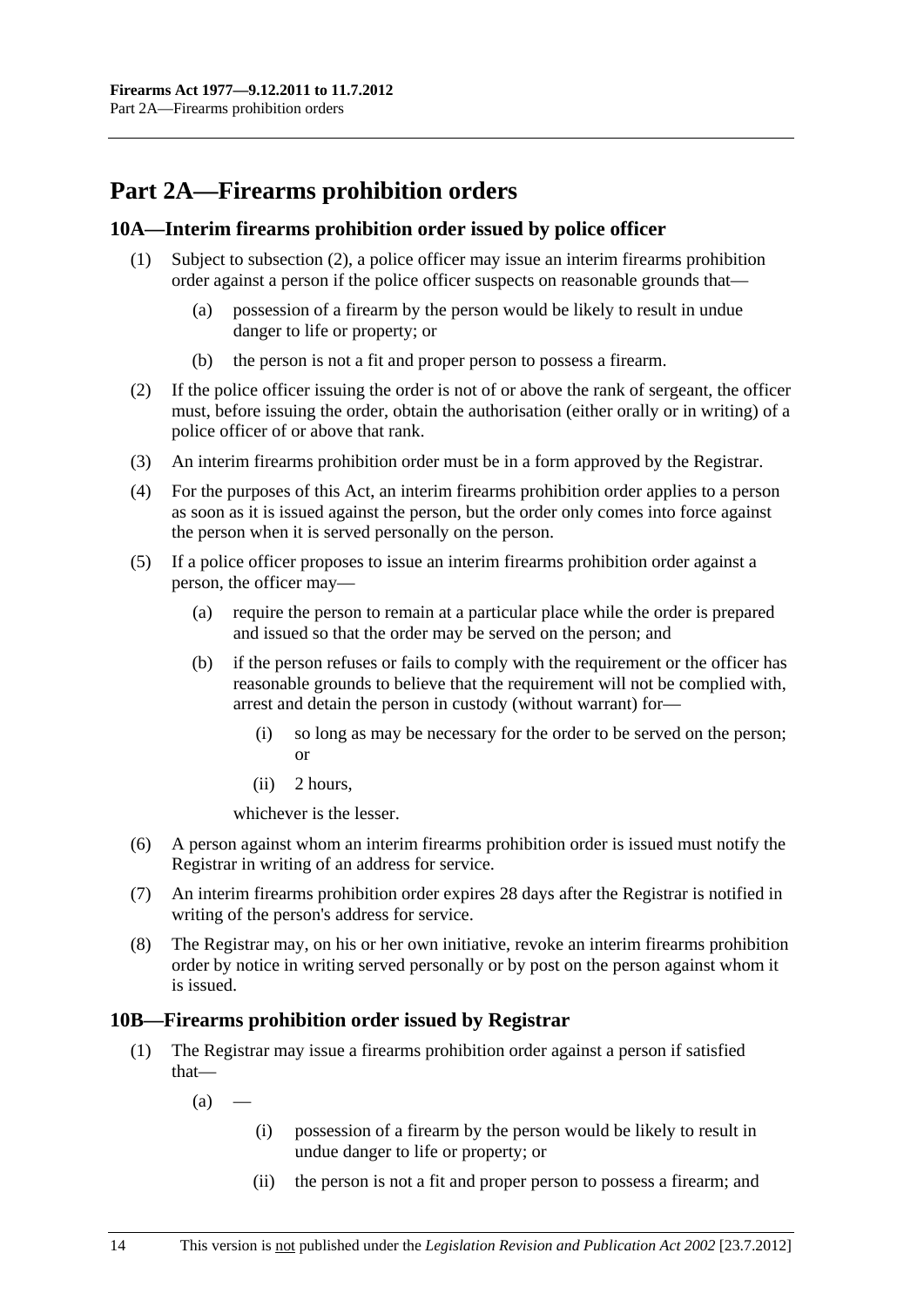- (b) it is in the public interest to prohibit the person from possessing and using a firearm.
- <span id="page-14-0"></span> (2) For the purposes of this Act, a firearms prohibition order applies to a person as soon as it is issued against the person, but the order only comes into force against the person when it is served personally on the person.
- (3) A firearms prohibition order will be taken to be served on a person against whom an interim firearms prohibition order is in force if it is served by registered post on the person at the address for service notified to the Registrar by the person under [section 10A](#page-13-0).
- (4) A firearms prohibition order served on a person must be accompanied by a notice setting out the Registrar's reasons for issuing the order.
- (5) If the decision to issue the order was made because of information that is classified by the Registrar as criminal intelligence, the only reason required to be given is that the decision was made on public interest grounds.
- (6) The Registrar may, on his or her own initiative or on application, revoke a firearms prohibition order by notice in writing served personally or by post on the person against whom it is issued.

## **10C—Effect of firearms prohibition order**

- (1) A person to whom a firearms prohibition order applies is disqualified from obtaining any licence or permit under this Act.
- (2) While a firearms prohibition order is in force against a person—
	- (a) any licence or permit under this Act held by the person is suspended; and
	- (b) [section 31A](#page-55-0) does not apply.
- (3) A person against whom a firearms prohibition order is in force must not acquire, possess or use a firearm, firearm part or ammunition.

Maximum penalty:

- (a) in the case of a firearm—\$75 000 or imprisonment for 15 years;
- (b) in the case of a firearm part or ammunition—\$35 000 or imprisonment for 7 years.
- (4) If a firearms prohibition order comes into force against a person, the person must forthwith surrender to the Registrar all firearms, firearm parts and ammunition owned by the person.

Maximum penalty:

- (a) in the case of a firearm—\$50 000 or imprisonment for 10 years;
- (b) in the case of a firearm part or ammunition—\$20 000 or imprisonment for 4 years.
- (5) A person against whom a firearms prohibition order is in force—
	- (a) must not be present at—
		- (i) the grounds of a firearms club or the range of a commercial range operator; or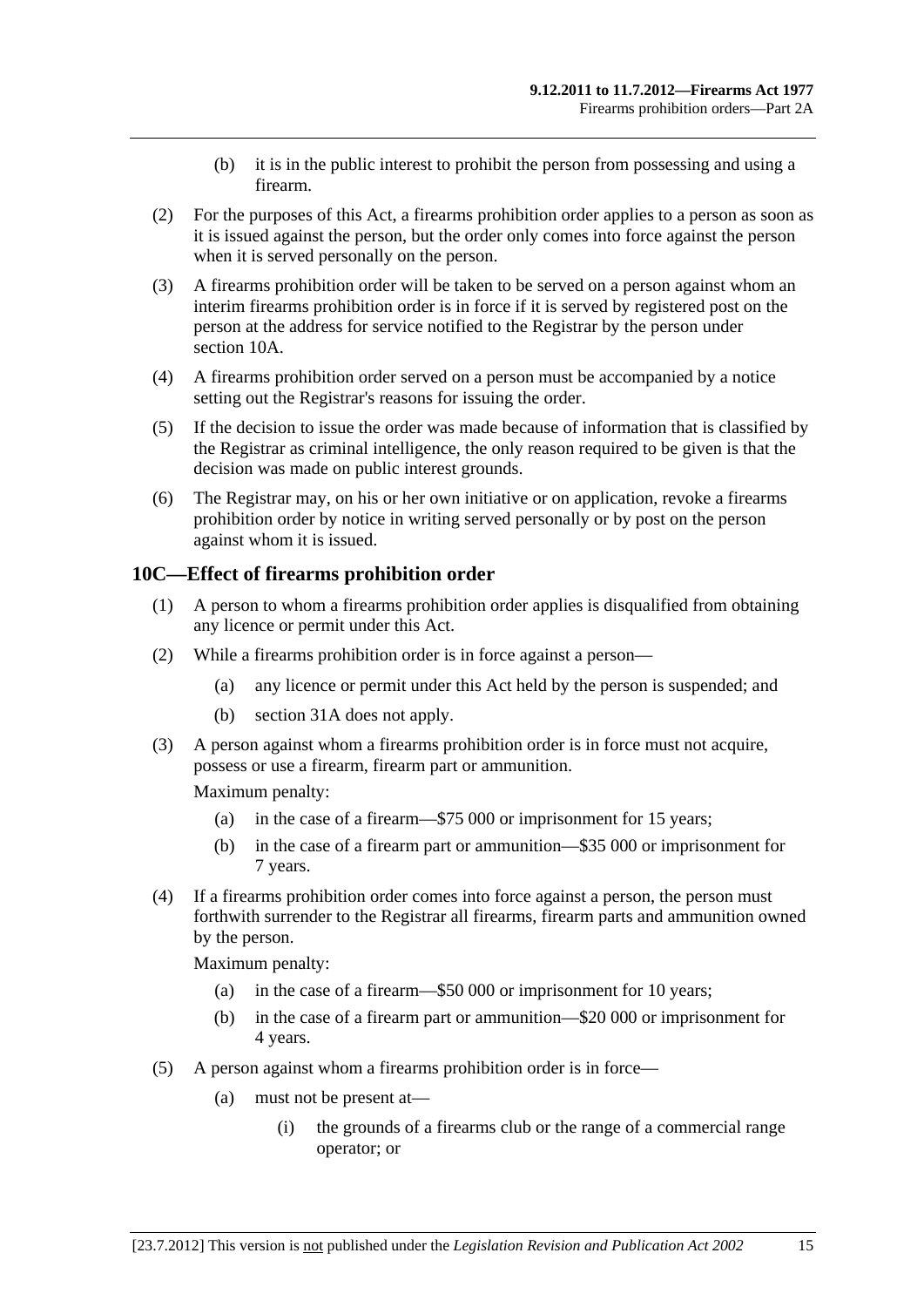- <span id="page-15-0"></span> (ii) a place at which a person carries on the business of manufacturing, repairing, modifying or testing firearms, firearm parts or ammunition or buying, selling or hiring out, firearms, firearm parts or ammunition; or
- (iii) any other place of a kind prescribed by regulation; and
- (b) must not become a member of a firearms club; and
- (c) must not be in the company of a person who has a firearm on or about his or her person or under his or her immediate physical control.

Maximum penalty: \$10 000 or imprisonment for 2 years.

- (6) It is a defence to prosecution for an offence against subsection  $(5)(c)$  to prove that the person did not know, and could not reasonably be expected to have known, that the other person had a firearm on or about his or her person or under his or her immediate physical control.
- (7) A person against whom a firearms prohibition order is in force must not reside at premises on which there is a firearm, firearm part or ammunition.

Maximum penalty:

- (a) in the case of a firearm—\$50 000 or imprisonment for 10 years;
- (b) in the case of a firearm part or ammunition—\$20 000 or imprisonment for 4 years.
- (8) It is a defence to prosecution for an offence against [subsection \(7\)](#page-15-0) to prove that the person did not know, and could not reasonably be expected to have known, that the firearm, firearm part or ammunition was on the premises.
- (9) A person against whom a firearms prohibition order is in force must inform each other person of or over the age of 18 years who resides or proposes to reside at the same premises as the person of the fact that a firearms prohibition order is in force against the person and ask each such person whether or not he or she has or proposes to have a firearm, firearm part or ammunition on the premises.

Maximum penalty: \$10 000 or imprisonment for 2 years.

 (10) A person must not supply a firearm, firearm part or ammunition to a person to whom a firearms prohibition order applies or permit such a person to gain possession of a firearm, firearm part or ammunition.

Maximum penalty:

- (a) in the case of a firearm—\$75 000 or imprisonment for 15 years;
- (b) in the case of a firearm part or ammunition—\$35 000 or imprisonment for 7 years.
- (11) A person who has a firearm on or about his or her person or under his or her immediate physical control must not be in the company of a person to whom a firearms prohibition order applies.

Maximum penalty: \$10 000 or imprisonment for 2 years.

 (12) If a person to whom a firearms prohibition order applies resides at premises, a person who brings a firearm, firearm part or ammunition onto the premises or has possession of a firearm, firearm part or ammunition on the premises is guilty of an offence. Maximum penalty: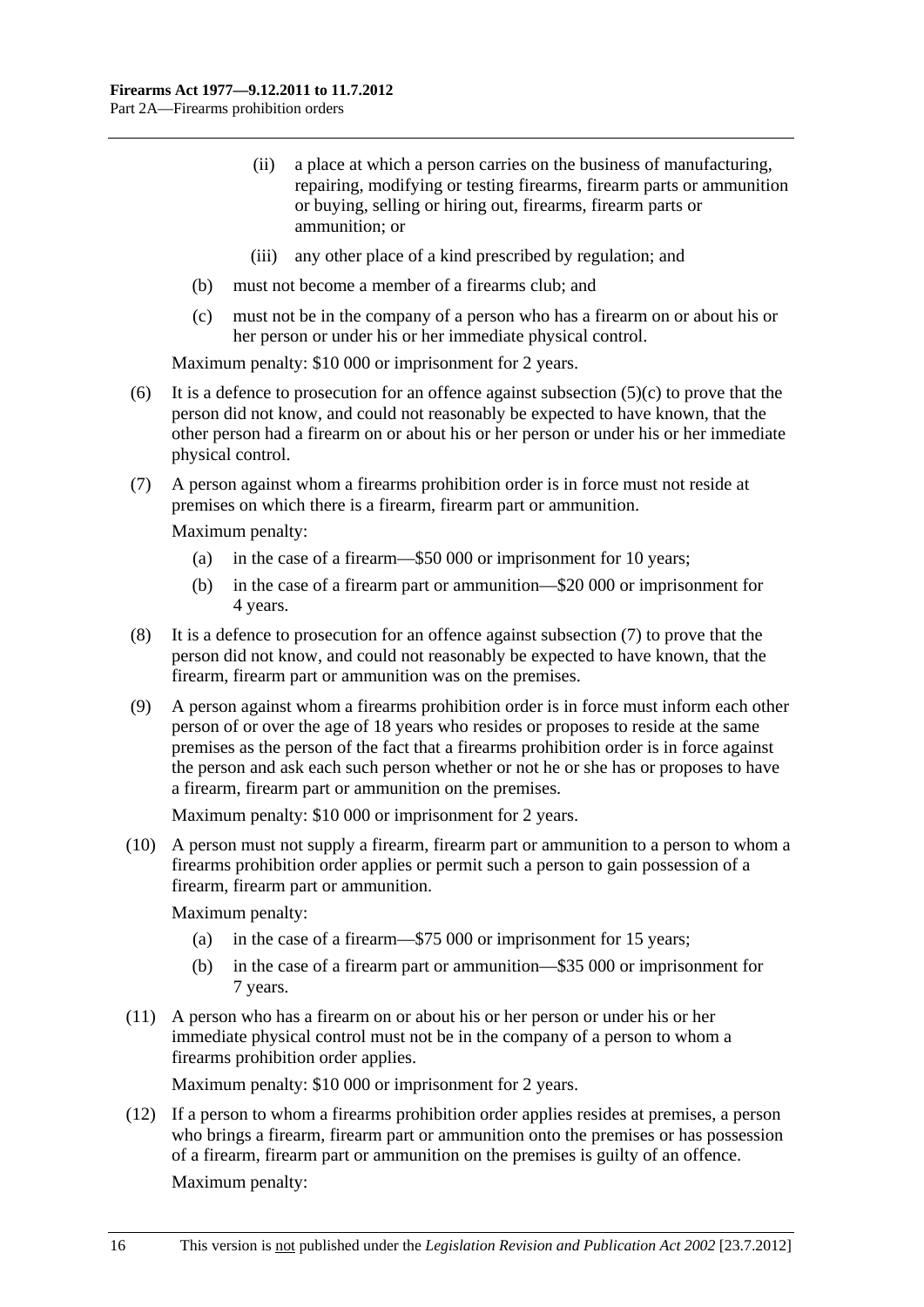- <span id="page-16-0"></span>(a) in the case of a firearm—\$50 000 or imprisonment for 10 years;
- (b) in the case of a firearm part or ammunition—\$20 000 or imprisonment for 4 years.
- (13) It is a defence to prosecution for an offence against [subsection \(10\), \(11\)](#page-15-0) or [\(12\)](#page-15-0) to prove that the person did not know, and could not reasonably be expected to have known, that a firearms prohibition order applies to the person.
- (14) For the purposes of this section—
	- (a) if a person to whom a firearms prohibition order applies is on or in premises or a vehicle, vessel or aircraft (other than any premises, vehicle, vessel or aircraft to which the public are admitted) when a firearm, firearm part or ammunition is found on or in the premises, vehicle, vessel or aircraft, the person will be taken to possess the firearm, firearm part or ammunition unless it is proved that the person did not know, and could not reasonably be expected to have known, that the firearm, firearm part or ammunition was on or in the premises, vehicle, vessel or aircraft; and
	- (b) a person will be taken to acquire a firearm if—
		- (i) the person knowingly takes, or participates in, any step, or causes any step to be taken, in the process of acquisition of the firearm; or
		- (ii) the person knowingly provides or arranges finance for any step in that process; or
		- (iii) the person knowingly provides the premises in which any step in that process is taken, or suffers or permits any step in that process to be taken in premises of which the person is an owner, lessee or occupier or of which the person has care, control or management; and
	- (c) a person will be taken to supply a firearm if—
		- (i) the person knowingly takes, or participates in, any step, or causes any step to be taken, in the process of supply of the firearm; or
		- (ii) the person knowingly provides or arranges finance for any step in that process; or
		- (iii) the person knowingly provides the premises in which any step in that process is taken, or suffers or permits any step in that process to be taken in premises of which the person is an owner, lessee or occupier or of which the person has care, control or management.
- (15) The Registrar may exempt a person, unconditionally or subject to conditions, from a specified provision of this section and may vary or revoke an exemption by notice in writing served personally or by registered post on the holder of the exemption.

## **10D—Report on first 2 years of operation of Part**

- (1) The Minister must cause a report to be prepared under this section within 3 months after the second anniversary of the commencement of this Part.
- (2) The report must relate to the 2 years immediately following the commencement of this Part and specify—
	- (a) the number of firearms prohibition orders issued; and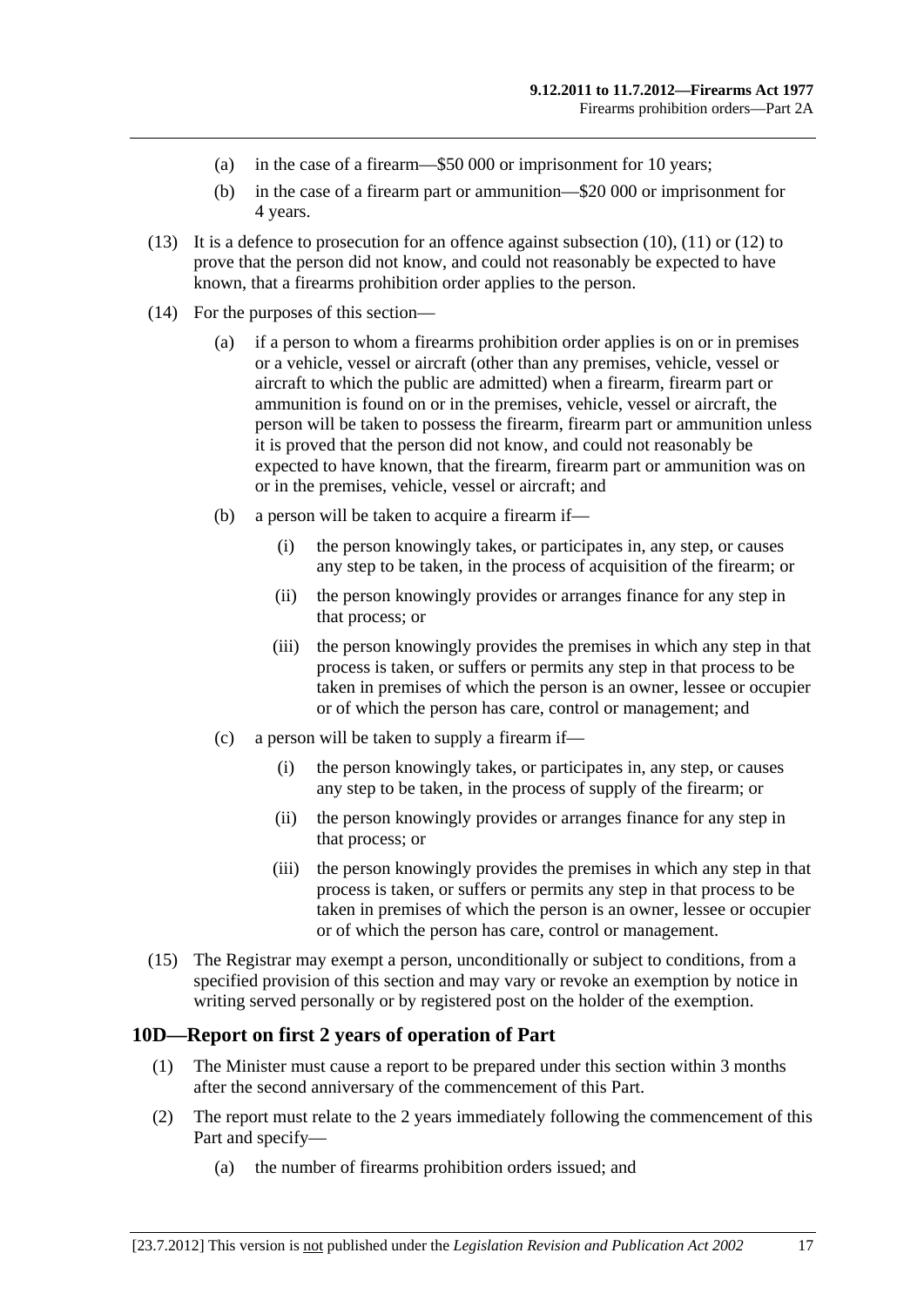- <span id="page-17-0"></span>(b) the number of firearms prohibition orders revoked; and
- (c) the number of reviews and appeals under [Part 4A](#page-48-0) relating to firearms prohibition orders and the outcome of each review or appeal that has been completed or finally determined.
- (3) The Minister must, within 12 sitting days after receiving the report under this section, cause copies of the report to be laid before both Houses of Parliament.

## **Part 3—Possession of firearms and dealing in firearms and ammunition**

## **Division 1—Possession and use of firearms**

#### **11—Possession and use of firearms**

- (1) A person who has possession of a firearm without holding a firearms licence authorising possession of that firearm is guilty of an offence.
- (2) A person who has possession of a firearm, or who uses a firearm, for a purpose that is not authorised by a firearms licence held by that person is guilty of an offence.
- (3) If, in proceedings for an offence against [subsection \(2\),](#page-17-0) the evidence gives rise to a reasonable inference that the purpose for which the defendant had possession of the firearm, or used the firearm, was not authorised by the licence, the onus shifts to the defendant to establish that the purpose for which he or she had possession of the firearm, or used the firearm, was authorised by the licence.
- (4) No offence is committed under this section in relation to a class A, B or H firearm by virtue of the fact that—
	- (a) a person has possession of, or uses, the firearm on the range of a recognised commercial range operator or at a shooting gallery in the normal course of the operation of the commercial range operator or the shooting gallery if the commercial range or the gallery is under the supervision of a responsible person who holds a firearms licence authorising possession of that firearm;
	- (b) a person has possession of, or uses, the firearm on the grounds of a recognised firearms club for the purpose of shooting in a manner authorised by the club provided that the person—
		- (i) is not the holder of a firearms licence, or a similar licence or authorisation under corresponding legislation of another State or Territory of the Commonwealth, that is suspended; and
		- (ii) has not been the holder of a firearms licence, or a similar licence or authorisation under corresponding legislation of another State or Territory of the Commonwealth, that has been cancelled; and
		- (iii) is not prohibited from possessing or using a firearm by an order of a court whether in this State or any other State or Territory of the Commonwealth;
	- (ba) a person has possession of, or uses, a paint-ball firearm on grounds of a recognised paint-ball operator while participating in an organised activity involving the use of paint-ball firearms (but no other firearms);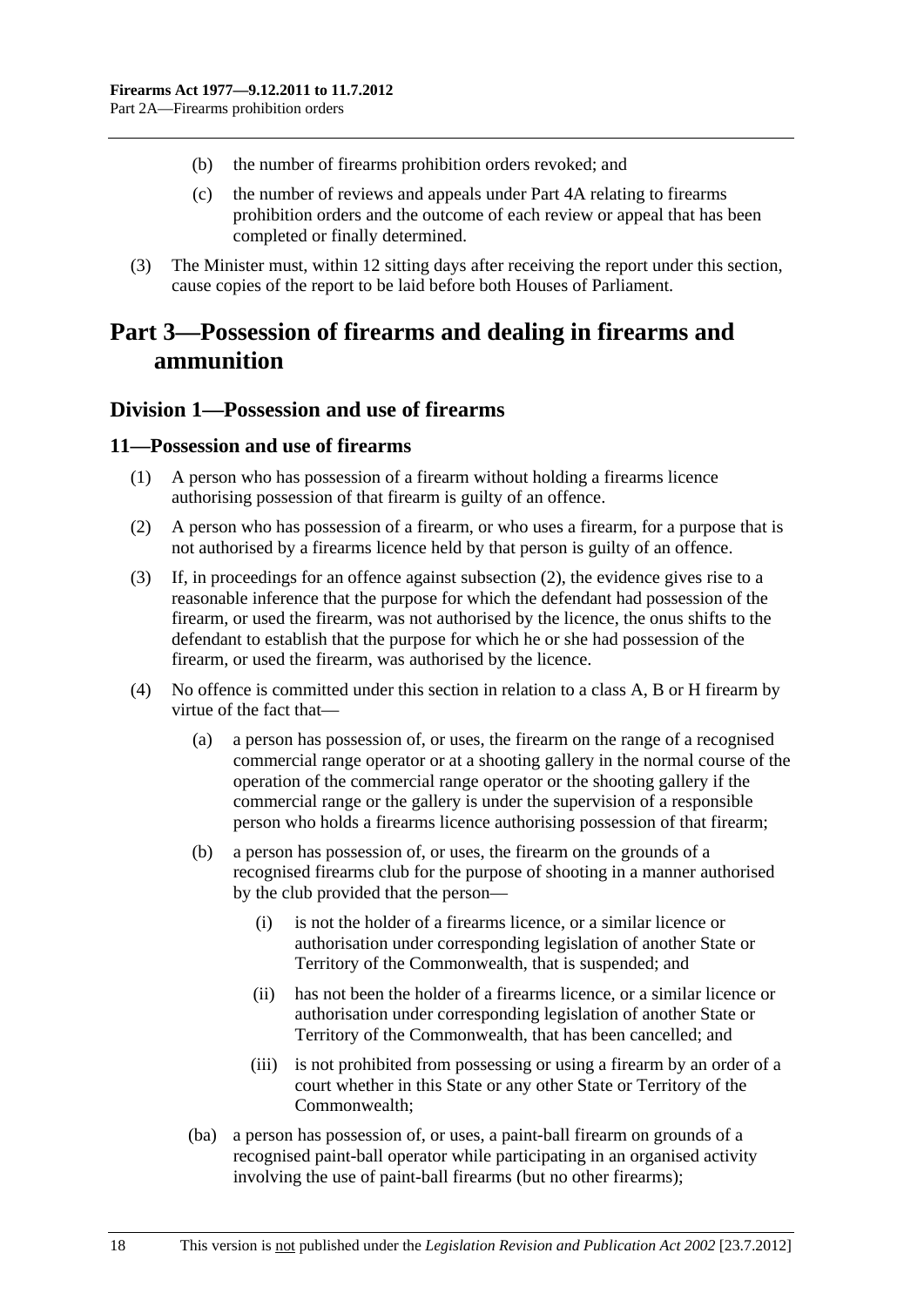- (c) a person has possession of the firearm in the ordinary course of the business of carrying or storing goods;
- (d) a person has possession of, or uses, the firearm in the ordinary course of business as a licensed dealer in firearms.
- (4a) No offence is committed under this section in relation to a class C or D firearm by virtue of the fact that—
	- (a) a person has possession of the firearm in the ordinary course of the business of carrying or storing goods; or
	- (b) a person has possession of, or uses, the firearm in the ordinary course of business as a licensed dealer in firearms if his or her dealer's licence authorises dealing in that class of firearm.
- (4b) No offence is committed under this section in relation to a class A, B, C, D or H firearm or a prescribed firearm by virtue of the fact that a person has possession of the firearm if he or she has possession of it on behalf of the Crown.
- (5) No offence is committed under this section in relation to a firearm by virtue of the fact that—
	- (a) a person has possession of the firearm as executor of the will, or administrator of the estate, of a deceased person;
	- (b) a person has possession of the firearm—
		- (i) as the administrator, committee, guardian or manager of the estate of a person who is unable to manage his or her affairs; or
		- (ii) as the donee of an enduring power of attorney during a period of legal incapacity suffered by the donor of the power; or
		- (iii) as the Official Trustee or the registered trustee of a bankrupt estate;
	- (c) a person has possession of, or uses, the firearm in circumstances prescribed by regulation.
- (6) For the purposes of this section—
	- (a) a person who handles a firearm—
		- (i) in the presence, and with the consent, of a person who is the owner of the firearm and who is authorised by or under this Act to have possession of it; or
		- (ii) in the premises of a licensed dealer in firearms for the purpose of inspecting the firearm,

does not have possession of the firearm;

- (b) a person who has possession of a self-loading rim fire rifle that does not have an inbuilt magazine and does not have possession of any magazine that can be fitted to the rifle has possession of a class C firearm;
- (c) a person who has possession of a self-loading rim fire rifle and also has possession of a magazine with a capacity of more than ten rounds that can be fitted to the rifle has possession of a class D firearm even though the magazine is not fitted to the rifle;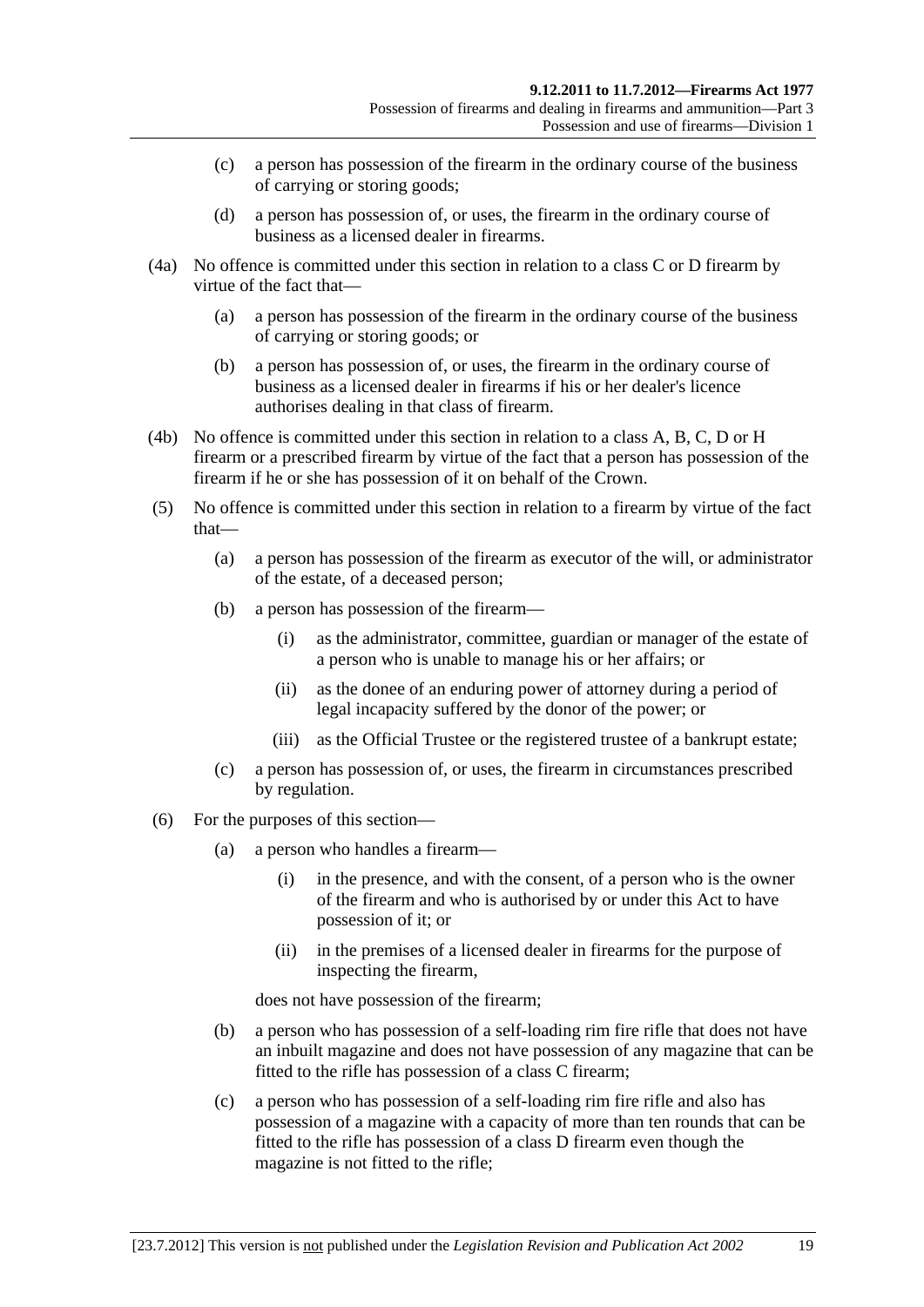- <span id="page-19-0"></span> (d) a person who has possession of a self-loading or pump action shotgun that does not have an inbuilt magazine and does not have possession of any magazine that can be fitted to the shotgun has possession of a class C firearm;
- (e) a person who has possession of a self-loading or pump action shotgun and also has possession of a magazine with a capacity of more than five rounds that can be fitted to the shotgun has possession of a class D firearm even though the magazine is not fitted to the shotgun.
- (7) Subject to this section, the maximum penalty for an offence against this section is as follows:
	- (a) where the firearm is a prescribed firearm—\$50 000 or imprisonment for 10 years;
	- (b) where the firearm is a class C, D or H firearm—\$35 000 or imprisonment for seven years;
	- (c) where the firearm is any other kind of firearm—\$20 000 or imprisonment for four years.
- (7a) The maximum penalty for an aggravated offence is as follows:
	- (a) where the firearm is a prescribed firearm—\$75 000 or imprisonment for 15 years;
	- (b) where the firearm is a class C, D or H firearm—\$50 000 or imprisonment for 10 years;
	- (c) where the firearm is any other kind of firearm—\$35 000 or imprisonment for 7 years.
- (7b) An offence against this section is an aggravated offence if it has been proved that the offender—
	- (a) was carrying a loaded firearm or a firearm and a loaded magazine that can be attached to and used in conjunction with the firearm; or
	- (b) had a firearm concealed about the person.
- (7c) A person will be taken to be carrying a firearm or magazine if the person has the firearm or magazine on or about the person or if it is under the person's immediate physical control.
- (7d) A firearm will be taken to be loaded if a round is in the breech or barrel of the firearm or in a magazine comprising part of or attached to the firearm.
- (8) A person who has not previously been found guilty of an offence against this section may, at the discretion of the prosecutor, be prosecuted for a summary offence against this section except where the firearm is a prescribed firearm, but on conviction of a summary offence against this section the maximum penalty is \$10 000 or imprisonment for two years (and [subsections \(7a\)](#page-19-0) to [\(7d\)](#page-19-0) do not apply).

## **12—Application for firearms licence**

- (1) An application for a firearms licence—
	- (a) must be made to the Registrar in the prescribed manner and form; and
	- (b) must contain the prescribed information; and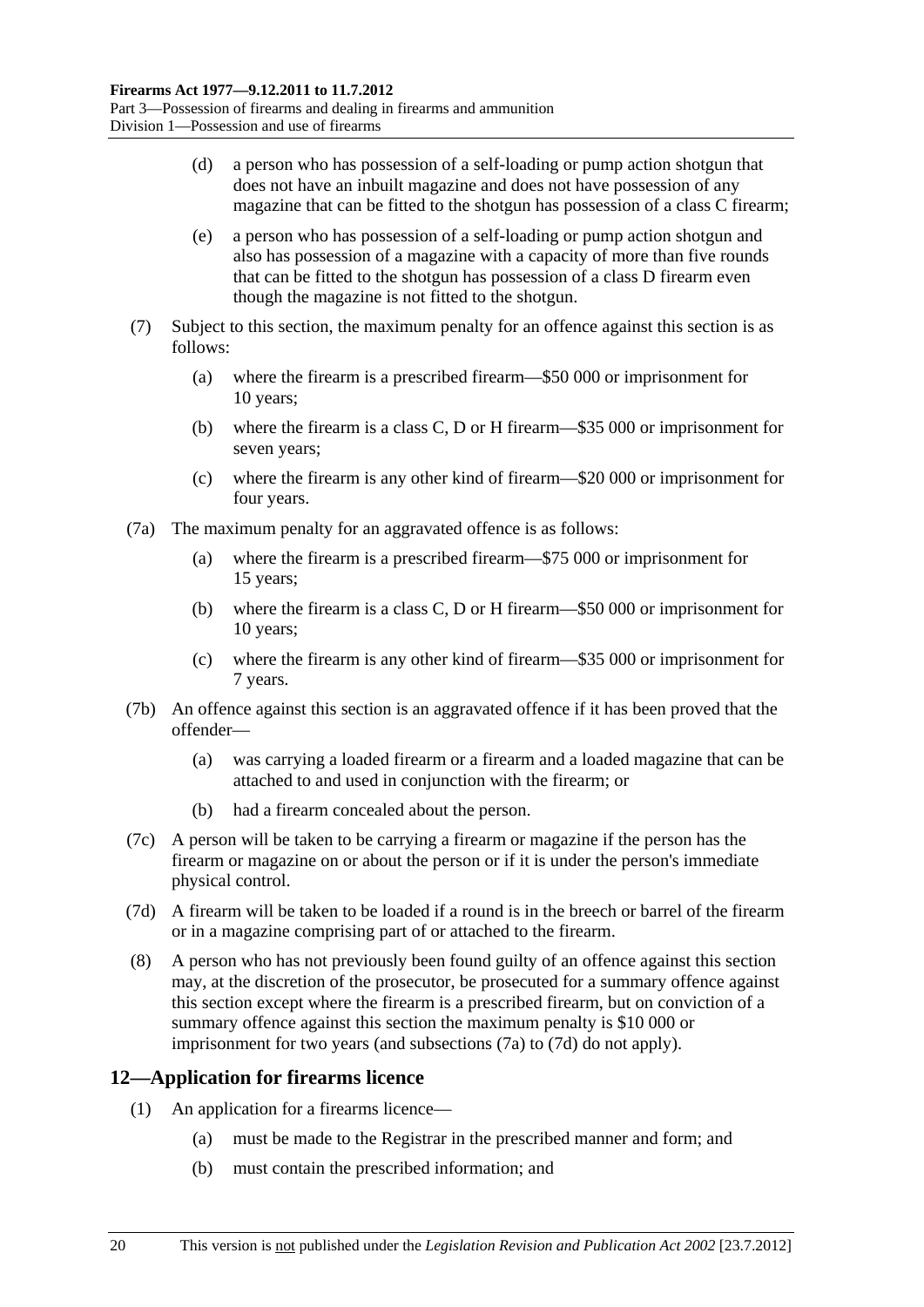- (c) must be accompanied by any certificates, declarations, references, reports or other documents required by the regulations or by the Registrar.
- <span id="page-20-0"></span> (2) The Registrar may require an applicant—
	- (a) to furnish such further information as may be necessary to enable the Registrar to determine the application; or
	- (b) to verify by statutory declaration information furnished in relation to the application.
- (3) Subject to [subsection \(4\),](#page-20-0) an application for a firearms licence cannot be made by a person under the age of 18 years.
- (4) An application for a firearms permit may be made by a person who has reached the age of 15 years but who has not reached the age of 18 years if that person is the spouse, child, brother, sister or employee of a person who holds a firearms licence and who carries on the business of primary production.
- (4a) A firearms permit may only authorise the possession and use of class A or B firearms registered in the name of the spouse, parent, brother, sister or employer of the licence holder and may only authorise use of the firearm for the purposes of the business of primary production carried on by that person.
- (5) The Registrar must not grant an application for a firearms licence unless satisfied—
	- (a) as to the identity of the applicant (the Registrar may require the applicant to identify himself or herself in the same manner and to the same extent as could be required if the applicant were opening an account at an ADI); and
	- (ab) as to the age and the residential and postal addresses of the applicant; and
	- (b) that the applicant intends using the firearm, or a firearm of the class, to which the licence relates for the purpose or purposes endorsed on the licence in relation to that firearm or firearms of that class.
- (5a) The Registrar may refuse an application for a firearms licence if the applicant is not usually resident in the State.
- (6) Subject to this section, where an application for a firearms licence is properly made the Registrar may only refuse the application if—
	- $(a)$
- (i) the Registrar is not satisfied that the applicant is a fit and proper person to hold the licence applied for; or
- (ii) the proposed licence would authorise possession of a class C or D firearm and the Registrar would not be prepared to grant a permit to the applicant to acquire a firearm of that class; or
- (iii) the Registrar is not satisfied that the applicant will keep firearms in his or her possession secured in accordance with this Act; or
- (iv) the Registrar is satisfied that the applicant could not use any firearm for the purpose or one or more of the purposes to be endorsed on the licence; or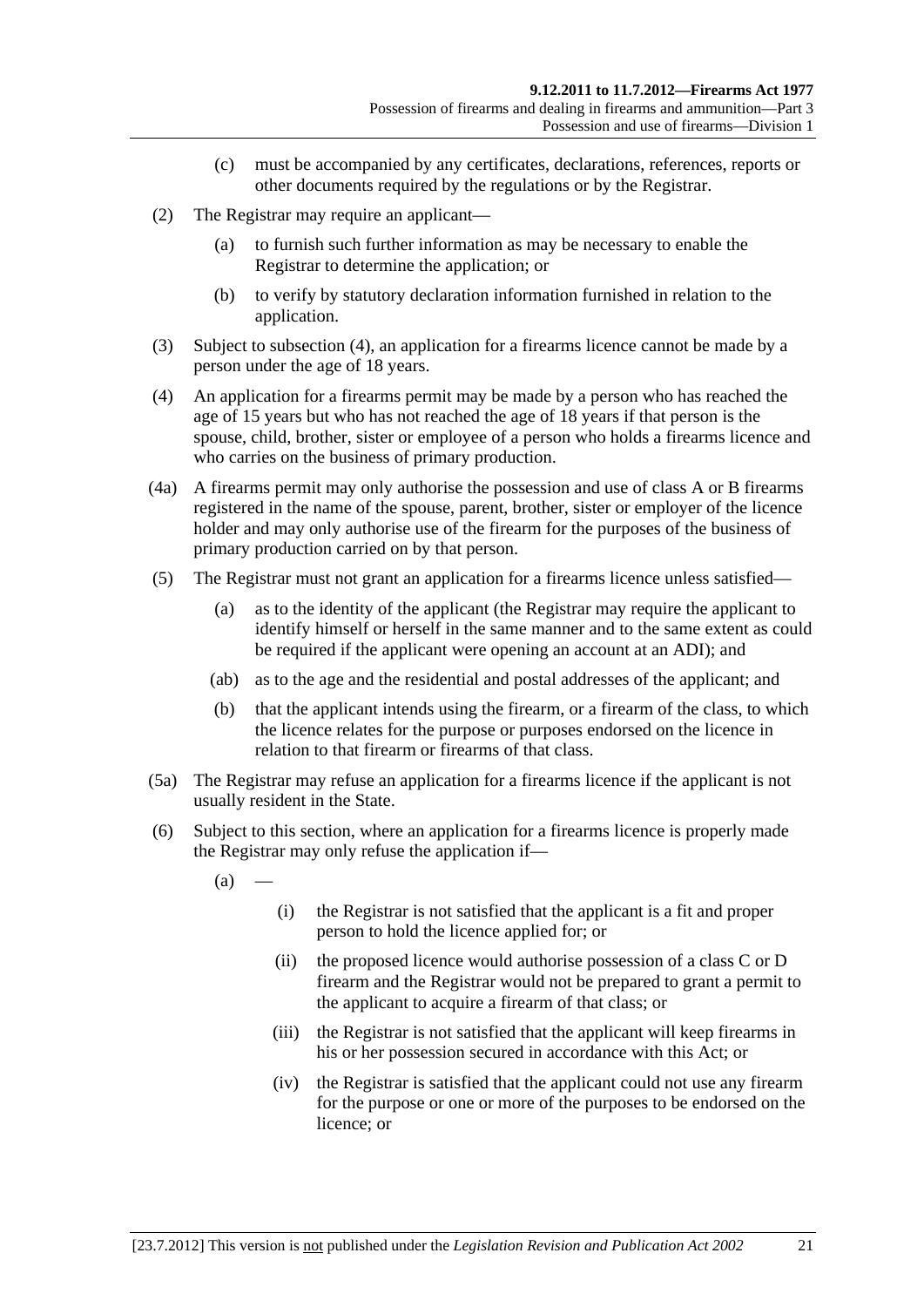- (v) the Registrar is satisfied that the applicant could not use any firearm of the class or one or more of the classes to be endorsed on the licence in accordance with the conditions of the licence; or
- (vi) to grant the application would, in the Registrar's opinion, be contrary to the public interest.
- (7) An application for a firearms licence authorising possession of a prescribed firearm can only be granted if the Registrar is satisfied—
	- (a) that the prescribed firearm will be used for a purpose authorised by the regulations; and
	- (b) that the applicant is a fit and proper person to have possession of the prescribed firearm.

(7a) If—

- (a) the Registrar refuses an application for a firearms licence on the ground that to grant the licence would, in the Registrar's opinion, be contrary to the public interest; and
- (b) the Registrar made the decision because of information that is classified by the Registrar as criminal intelligence,

the Registrar is not required to provide any reasons for the Registrar's decision to the applicant other than that the decision was made on public interest grounds under this section.

- (7b) An application for a collector's licence may be refused if the Registrar is not satisfied that—
	- (a) the applicant has, or genuinely intends to acquire, a collection of firearms that has, or will have, significant commemorative, historical, investment or other value; or
	- $(h)$ 
		- (i) in the case of an application for a new collector's licence (as distinct from the renewal of a licence)—the applicant has been an active member of a collectors' club for the preceding 12 months; or
		- (ii) in the case of an application for renewal of a collector's licence—the applicant has been an active member of a collectors' club for each licence year of the licence.
- (7c) An application for a firearms licence authorising possession of class H firearms may be refused if—
	- (a) the applicant was the holder of a firearms licence authorising possession of class H firearms that was, on application made by the person within the period of six months from the commencement of this subsection—
		- (i) cancelled; or
		- (ii) altered so that class H firearms ceased to be endorsed on it; and
	- (b) not more than five years has elapsed since the end of that period.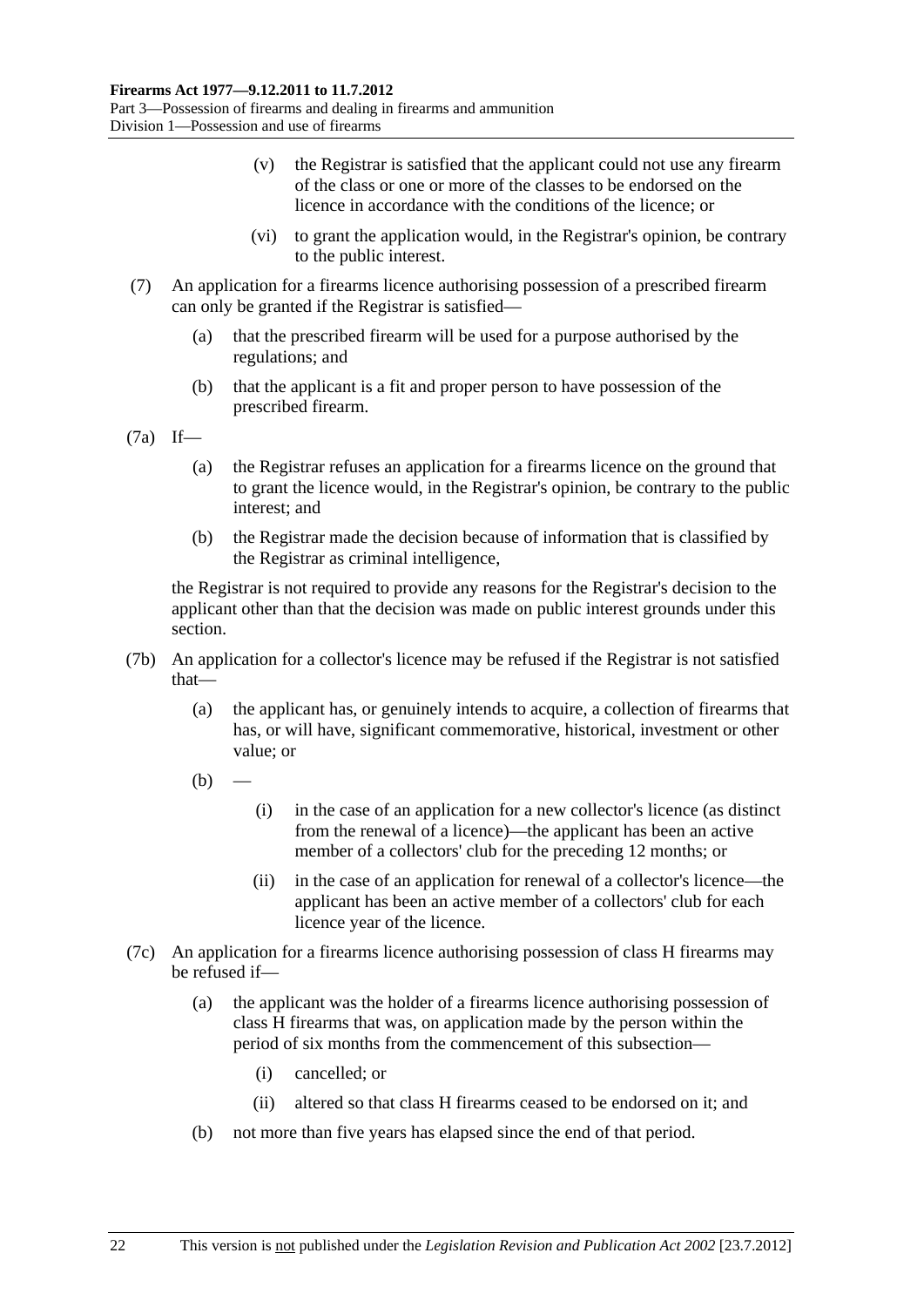- <span id="page-22-0"></span> (7d) An application for renewal of a shooting club member's licence authorising possession of class H firearms may be refused if the Registrar is not satisfied that the applicant has been an active member of a shooting club for each licence year of the licence.
- (8) An application for a new firearms licence (as distinct from the renewal of a licence) must not be granted until at least 28 days after the application was made.
- (9) The Registrar will be taken to have refused an application for a firearms licence if the application has not been granted within 90 days after it was made.
- (10) A firearms licence does not come into force until the prescribed application fee has been paid.
- (11) A person may hold a collector's licence and another firearms licence for other purposes at the same time.

## **13—Provisions relating to firearms licences**

- (1) A firearms licence may authorise possession of a particular firearm or firearms of a particular class, and must be endorsed by the Registrar with the purpose or purposes for which that firearm or firearms of that class may be used by the holder of the licence.
- (2) A firearms licence can only be endorsed with a purpose or purposes prescribed by regulation or approved by the Registrar pursuant to the regulations.
- (2a) Where a firearms licence is endorsed with the purpose of collecting and displaying firearms no other purpose may be endorsed on that licence.
- (3) A firearms licence that authorises possession of a prescribed firearm must be specially endorsed by the Registrar to that effect.
- (3a) A firearms licence does not authorise the possession and use of a firearm acquired by the holder of the licence on or after the commencement of the *[Firearms](http://www.legislation.sa.gov.au/index.aspx?action=legref&type=act&legtitle=Firearms%20(Miscellaneous)%20Amendment%20Act%201996)  [\(Miscellaneous\) Amendment Act 1996](http://www.legislation.sa.gov.au/index.aspx?action=legref&type=act&legtitle=Firearms%20(Miscellaneous)%20Amendment%20Act%201996)* if possession of the firearm was transferred to the holder in contravention of [Division 2A](#page-30-0).
- (4) Subject to this section, a firearms licence is subject to—
	- (a) any licence conditions prescribed by the regulations; and
	- (b) any licence conditions imposed by the Registrar.
- (5) The Registrar may impose licence conditions pursuant to [subsection \(4\)](#page-22-0) on the grant or renewal of the licence or at any time during the term of the licence.
- (6) A licence condition imposed pursuant to [subsection \(4\)\(b\)](#page-22-0) during the term of the licence does not operate until the Registrar has given the holder of the licence (either personally or by registered post) notice in writing of the condition.
- (8) The Registrar may, on his or her own initiative or on the application of the holder of a firearms licence—
	- (a) extend or restrict the classes of firearms to which the licence relates;
	- (b) vary or revoke a purpose endorsed on the licence pursuant to [subsection \(1\)](#page-22-0) or endorse a further purpose or purposes on the licence;
	- (c) vary or revoke a licence condition (including a condition to which the licence is subject by virtue of the regulations).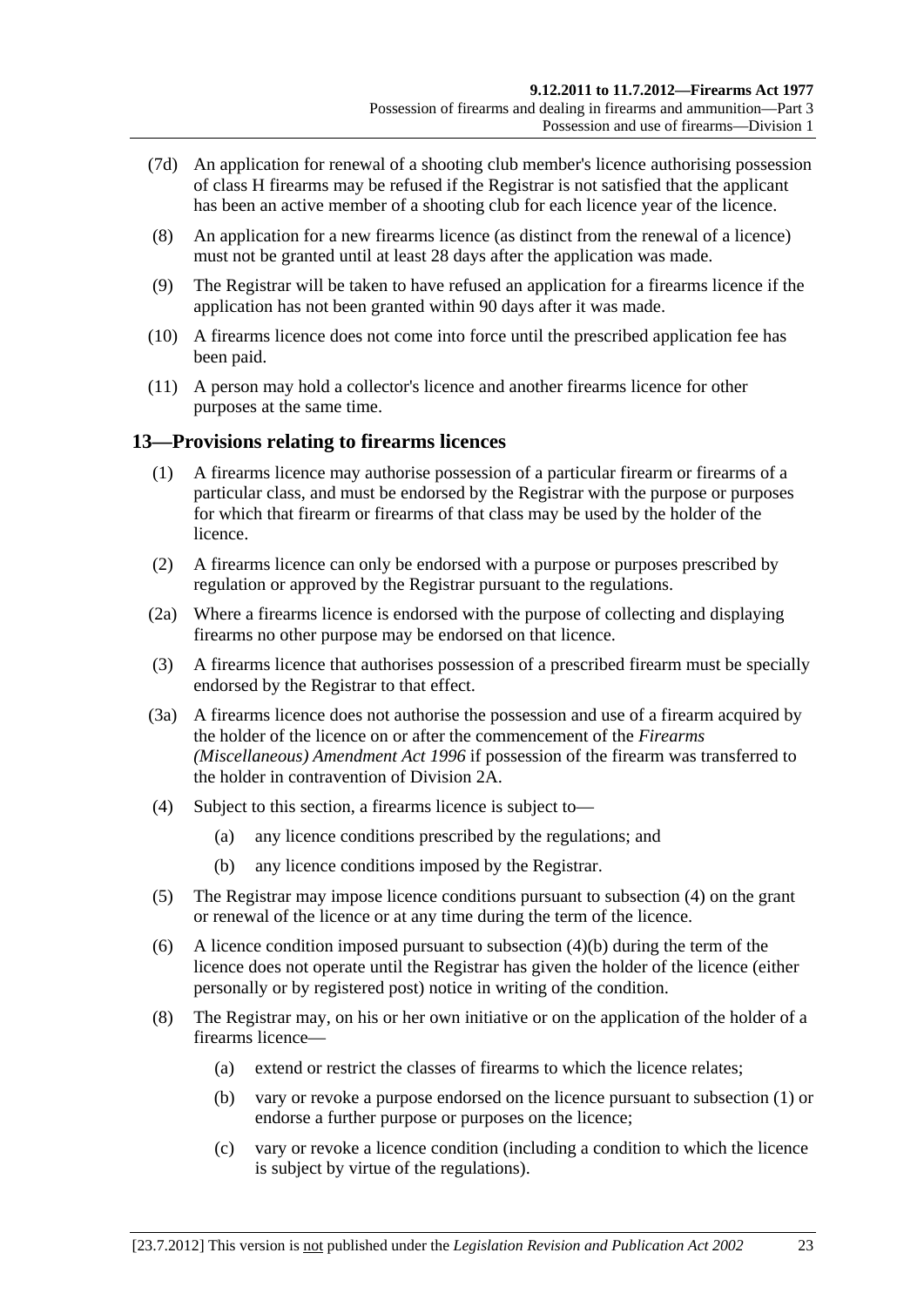- <span id="page-23-0"></span> (8a) Where the Registrar is considering taking action under [subsection \(8\),](#page-22-0) he or she may require the holder of the licence—
	- (a) to furnish such information as may be necessary or desirable to enable the Registrar to take that action; or
	- (b) to verify, by statutory declaration, information already furnished to the Registrar.

Maximum penalty: \$5 000.

 (9) An alteration under [subsection \(8\)](#page-22-0) relating to a licence does not operate until the Registrar has given the holder of the licence (either personally or by registered post) notice in writing of the alteration or the licence has been appropriately endorsed.

## **Division 2—Acquisition of firearms**

## **14—Acquisition of firearms**

- (1) Subject to this section, a person who—
	- (a) acquires a firearm; or
	- (b) knowingly takes part in the acquisition of a firearm,

without being authorised to acquire the firearm by a permit under this Part (or under corresponding legislation in another State or Territory of the Commonwealth) is guilty of an offence.

- (2) [Subsection \(1\)](#page-23-0) does not apply to the acquisition of a firearm by a person in the ordinary course of carrying on business as a licensed dealer pursuant to the licence.
- (3) It is a defence to prosecution for an offence against [subsection \(1\)](#page-23-0) to prove that—
	- (a) the acquisition was in circumstances (prescribed by or under [section 11\)](#page-17-0) in which the person who acquired the firearm was not required to hold a licence authorising possession of the firearm; or
	- (b) the owner of the firearm carried on a business and the firearm was temporarily acquired for the purposes of the business from the owner by a person who was—
		- (i) the holder of a licence authorising the possession and use of the firearm; and
		- (ii) an employee, or in the case of a primary production business, a relative, of the owner; or
	- (c) in the case of a class A or B firearm or, subject to [subsection \(4\),](#page-23-0) a class H firearm, the acquisition was pursuant to a written agreement between the owner of the firearm and the person who acquired the firearm that the person would only use the firearm for a purpose or purposes specified in the agreement and would return the firearm to the owner within 10 days; or
	- (d) the acquisition was in circumstances prescribed for the purposes of this subsection by regulation.
- (4) The defence under subsection  $(3)(c)$  is not available in the case of a class H firearm—
	- $(a)$  if—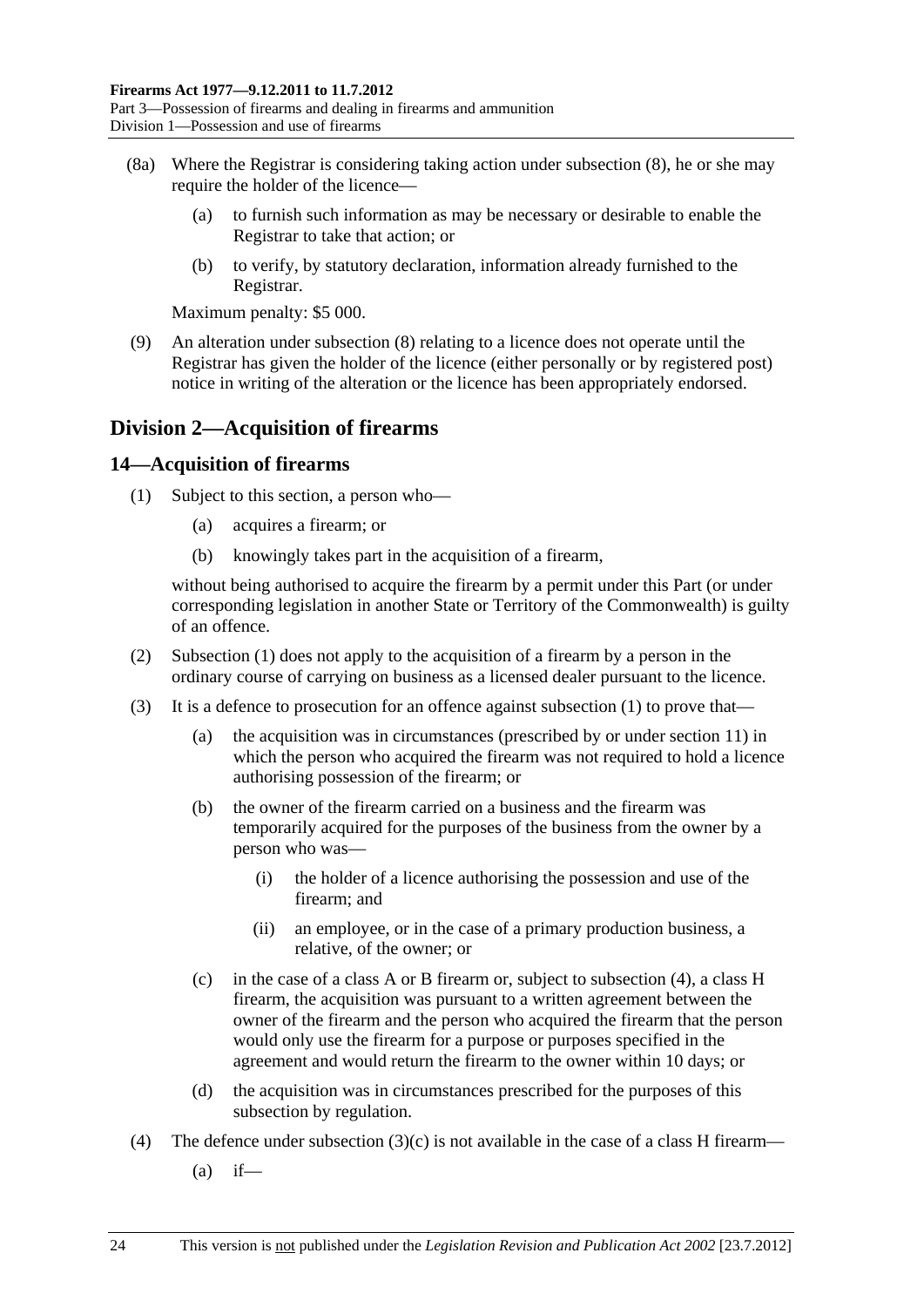- (i) the person who acquired the firearm was the holder of a shooting club member's licence; and
- (ii) the firearm—
	- (A) is a self-loading handgun (other than a revolver) with a barrel length, as measured in accordance with the regulations, of less than 120mm; or
	- (B) is a revolver or single shot handgun in either case with a barrel length, as measured in accordance with the regulations, of less than 100mm; or
	- (C) has a magazine or cylinder capacity of more than 10 rounds or a modified magazine or cylinder capacity; or
	- (D) is of more than .38 calibre; or
- (b) if the person who acquired the firearm was the holder of a shooting club member's licence and had held the licence for less than six months; or
- $(c)$  if—
	- (i) the person who acquired the firearm was the holder of a shooting club member's licence and had held the licence for six months or more but less than 12 months; and
	- (ii) acquisition of the firearm resulted in the person having possession of a class H firearm or class H firearms other than—
		- (A) one .177 calibre air pistol or one .22 calibre rim fire handgun (long rifle or short) or one centre fire handgun; or
		- (B) one .177 calibre air pistol and one .22 calibre rim fire handgun (long rifle or short); or
		- (C) one .177 calibre air pistol and one centre fire handgun.
- (5) For the purposes of this section, a person takes part in the acquisition of a firearm if—
	- (a) the person takes, or participates in, any step, or causes any step to be taken, in the process of acquisition of the firearm; or
	- (b) the person provides or arranges finance for any step in that process; or
	- (c) the person provides the premises in which any step in that process is taken, or suffers or permits any step in that process to be taken in premises of which the person is an owner, lessee or occupier or of which the person has care, control or management.
- (6) Subject to [subsection \(7\),](#page-25-0) the maximum penalty for an offence against this section is as follows:
	- (a) where the firearm is a prescribed firearm—\$75 000 or imprisonment for 15 years;
	- (b) where the firearm is a class C, D or H firearm—\$50 000 or imprisonment for 10 years;
	- (c) where the firearm is any other kind of firearm—\$35 000 or imprisonment for seven years.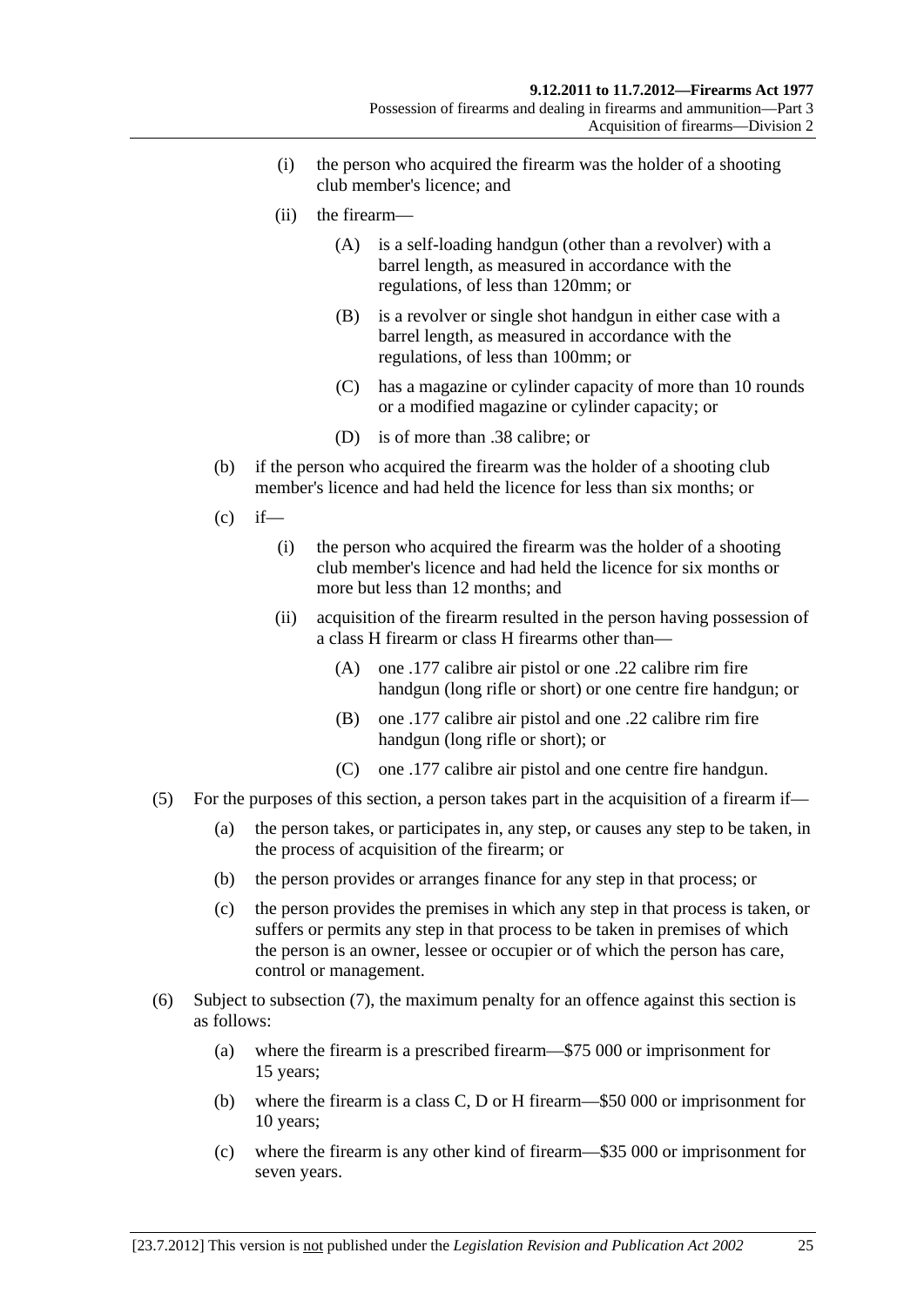<span id="page-25-0"></span> (7) A person who has not previously been found guilty of an offence against this section may, at the discretion of the prosecutor, be prosecuted for a summary offence against this section except where the firearm is a prescribed firearm, but on conviction of a summary offence against this section the maximum penalty is \$10 000 or imprisonment for two years.

## **14A—Supply of firearms**

- (1) Subject to this section, a person who—
	- (a) supplies a firearm; or
	- (b) knowingly takes part in the supply of a firearm,

to a person who is not authorised to acquire the firearm by a permit under this Part (or under corresponding legislation in another State or Territory of the Commonwealth) is guilty of an offence.

- (2) [Subsection \(1\)](#page-25-0) does not apply to the supply of a firearm to a person who acquires the firearm in the ordinary course of carrying on business as a licensed dealer pursuant to the licence.
- (3) It is a defence to prosecution for an offence against [subsection \(1\)](#page-25-0) to prove that—
	- (a) the supply was in circumstances (prescribed by or under [section 11\)](#page-17-0) in which the person who acquired the firearm was not required to hold a licence authorising possession of the firearm; or
	- (b) the owner of the firearm carried on a business and the firearm was temporarily supplied for the purposes of the business by the owner to a person who was—
		- (i) the holder of a licence authorising the possession and use of the firearm; and
		- (ii) an employee, or in the case of a primary production business, a relative, of the owner; or
	- (c) in the case of a class A or B firearm, or subject to [subsection \(4\),](#page-25-0) a class H firearm, the supply was pursuant to a written agreement between the owner of the firearm and the person who acquired the firearm that the person would only use the firearm for a purpose or purposes specified in the agreement and would return the firearm to the owner within 10 days; or
	- (d) the supply was in circumstances prescribed for the purposes of this subsection by regulation.
- (4) The defence under subsection  $(3)(c)$  is not available in the case of a class H firearm—
	- $(a)$  if—
		- (i) the person who acquired the firearm was the holder of a shooting club member's licence; and
		- (ii) the firearm—
			- (A) is a self-loading handgun (other than a revolver) with a barrel length, as measured in accordance with the regulations, of less than 120mm; or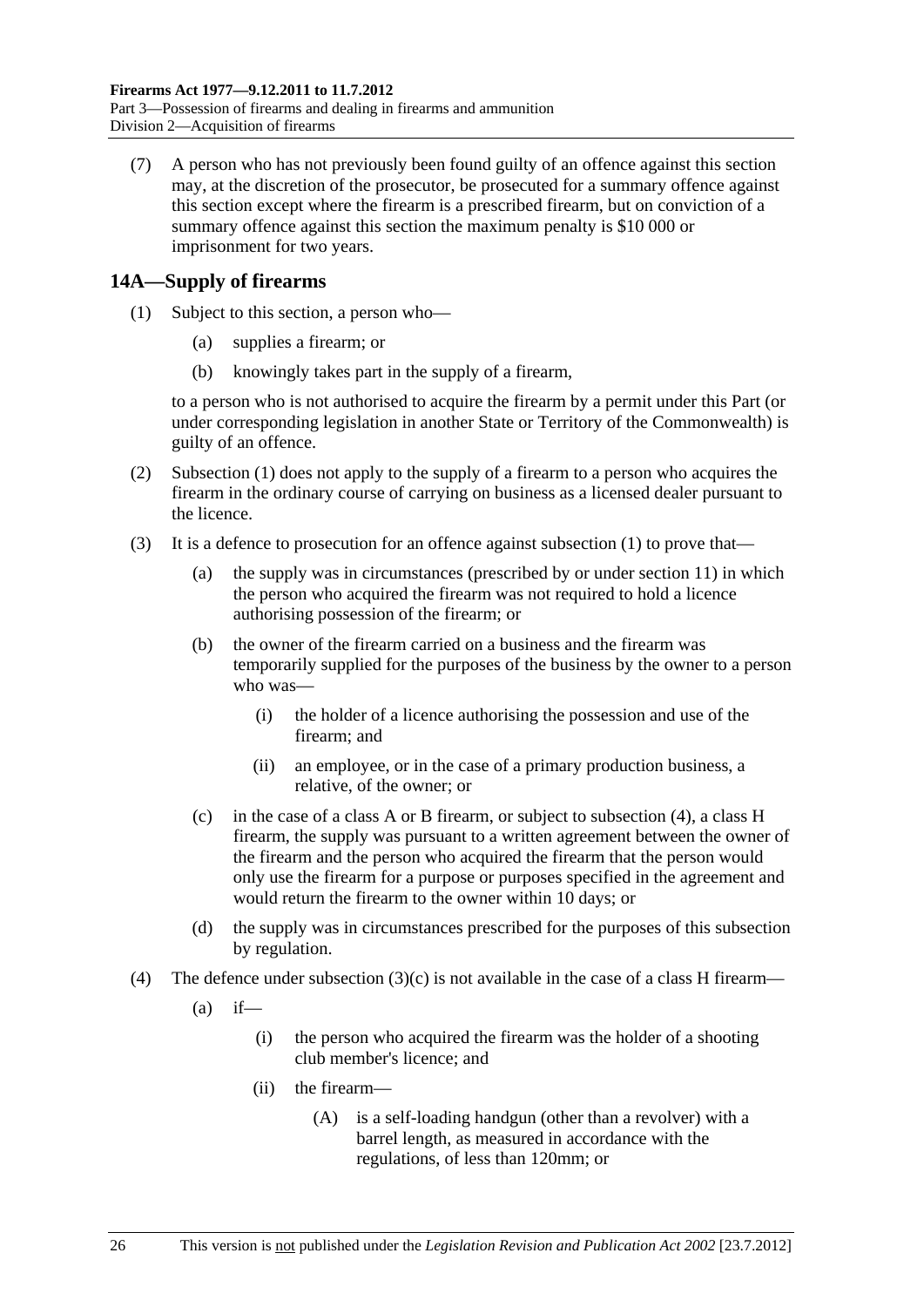- <span id="page-26-0"></span> (B) is a revolver or single shot handgun in either case with a barrel length, as measured in accordance with the regulations, of less than 100mm; or
- (C) has a magazine or cylinder capacity of more than 10 rounds or a modified magazine or cylinder capacity; or
- (D) is of more than .38 calibre; or
- (b) if the person who acquired the firearm was the holder of a shooting club member's licence and had held the licence for less than six months; or
- $(c)$  if—
	- (i) the person who acquired the firearm was the holder of a shooting club member's licence and had held the licence for six months or more but less than 12 months; and
	- (ii) acquisition of the firearm resulted in the person having possession of a class H firearm or class H firearms other than—
		- (A) one .177 calibre air pistol or one .22 calibre rim fire handgun (long rifle or short) or one centre fire handgun; or
		- (B) one .177 calibre air pistol and one .22 calibre rim fire handgun (long rifle or short); or
		- (C) one .177 calibre air pistol and one centre fire handgun.
- (5) For the purposes of this section, a person takes part in the supply of a firearm if—
	- (a) the person takes, or participates in, any step, or causes any step to be taken, in the process of supply of the firearm; or
	- (b) the person provides or arranges finance for any step in that process; or
	- (c) the person provides the premises in which any step in that process is taken, or suffers or permits any step in that process to be taken in premises of which the person is an owner, lessee or occupier or of which the person has care, control or management.
- (6) Subject to [subsection \(7\),](#page-26-0) the maximum penalty for an offence against this section is as follows:
	- (a) where the firearm is a prescribed firearm—\$75 000 or imprisonment for 15 years;
	- (b) where the firearm is a class C, D or H firearm—\$50 000 or imprisonment for 10 years;
	- (c) where the firearm is any other kind of firearm—\$35 000 or imprisonment for seven years.
- (7) A person who has not previously been found guilty of an offence against this section may, at the discretion of the prosecutor, be prosecuted for a summary offence against this section except where the firearm is a prescribed firearm, but on conviction of a summary offence against this section the maximum penalty is \$10 000 or imprisonment for two years.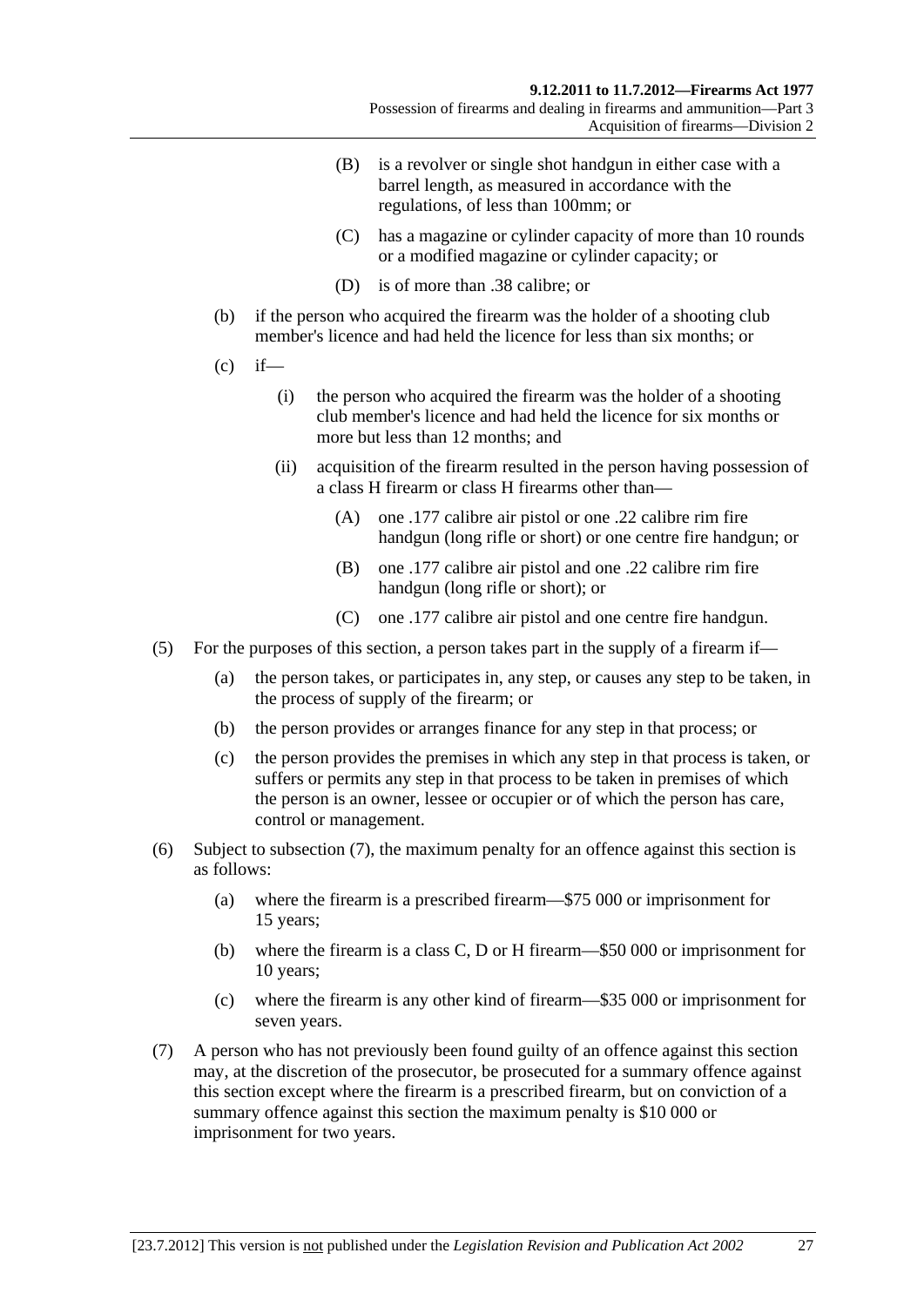<span id="page-27-0"></span>Part 3—Possession of firearms and dealing in firearms and ammunition Division 2—Acquisition of firearms

## **15—Application for permit**

- (1) An application for a permit authorising the acquisition of a firearm—
	- (a) must be made to the Registrar in the prescribed manner and form; and
	- (b) must contain the prescribed information.
- (2) The Registrar may require an applicant—
	- (a) to furnish such further information as may be necessary to enable the Registrar to determine the application; or
	- (b) to verify by statutory declaration information furnished in relation to the application.
- (3) Subject to [subsections \(4\)](#page-27-0) and [\(4a\)](#page-27-0) a permit authorising the acquisition of a firearm can only be granted—
	- (a) after the expiration of 28 days after the application for the permit was made; and
	- (b) if the applicant holds a firearms licence that authorises possession of the firearm.
- (4) The Registrar may grant a permit before the expiration of 28 days after the application for the permit was made if the Registrar is satisfied that it is safe to do so and that there are special reasons for doing so.
- (4a) If the applicant for a permit is the owner of a registered firearm of the same class as that to be acquired under the permit, the Registrar must grant the permit as soon as practicable after receiving the application.
- (5) A licence, to the extent that it authorises possession of a firearm for the purposes of employment by a person carrying on the business of guarding property is not sufficient for the purposes of subsection  $(3)(b)$  to justify the granting of a permit to acquire a firearm.
- (8) The period for which a permit remains in force must be set out in the permit.

## **15A—Reasons for refusal of permit**

- (1) Subject to this section the Registrar may refuse an application for a permit to acquire a firearm of any class if he or she is satisfied that—
	- (a) the firearm is particularly dangerous by reason of its design, construction or any other factor; or
	- (b) the firearm can easily be converted to an automatic firearm; or
	- (c) the firearm is, by reason of its size or any other factor, more readily concealed than other firearms of the same class and is for that, or any other reason, particularly suited to unlawful use; or
	- (d) the applicant has in the past acquired a firearm that he or she has failed to produce to the Registrar for registration in accordance with this Act or has been guilty of any other offence against this Act.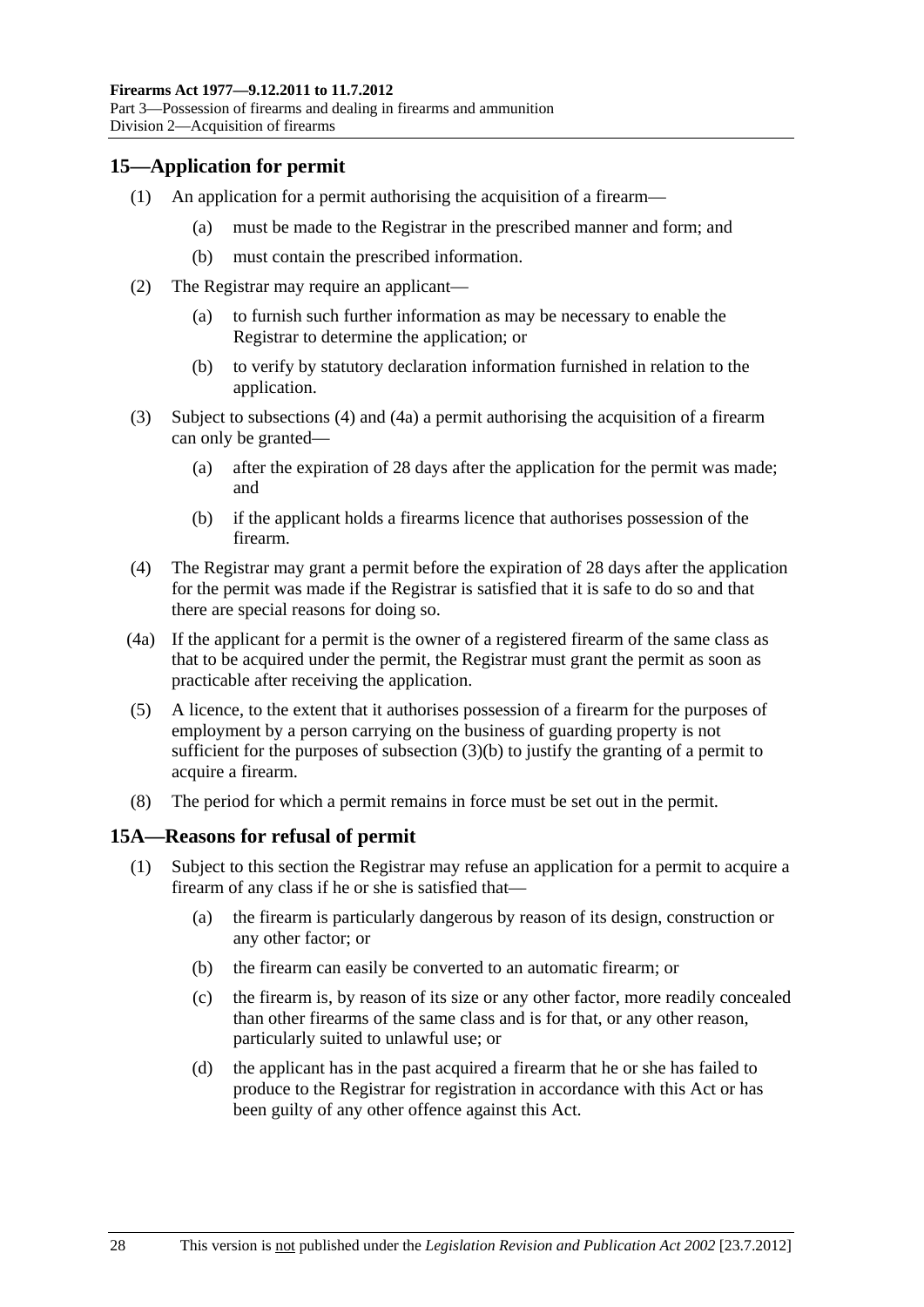- (2) Subject to this Act, where the application is for a permit to acquire a class B firearm and the application is properly made the Registrar may only refuse the application if—
	- (a) the Registrar is of the opinion that the applicant does not have a genuine reason for acquiring the firearm; or
	- (b) the Registrar is entitled to refuse the application under [subsection \(1\).](#page-27-0)
- (3) The Registrar must refuse an application for a permit to acquire a class C firearm unless—
	- (a) the following requirements are satisfied:
		- (i) the applicant—
			- (A) must carry on the business of primary production; or
			- (B) must be an employee of a person who carries on the business of primary production and must live on or near the land on which that business is carried on and must be employed in the carrying on of that business; or
			- (C) must be a relative of a person who carries on that business and must live on or near the land on which that business is carried on and must be employed in the carrying on of that business; and
		- (ii) the Registrar must be satisfied that the applicant needs the firearm for the purposes of that business and that there is no satisfactory alternative to using a firearm of that class; and
		- (iii) if the application is for a self-loading rifle—the applicant does not have possession of any other self-loading rifle; and
		- (iv) if the application is for a self-loading shotgun—the applicant does not have possession of any other self-loading shotgun or a pump action shotgun; and
		- (v) if the application is for a pump action shotgun—the applicant does not have possession of any other pump action shotgun or a selfloading shotgun; or
	- (b) the following requirements are satisfied:
		- (i) the applicant is a member of The South Australian Clay Target Association Incorporated or the Australian Clay Target Association Incorporated and is also a member of a recognised firearms club affiliated with either of those associations; and
		- (ii) the Registrar is satisfied that the applicant needs the firearm for the purpose of an activity of the club conducted in accordance with the rules of the Australian Clay Target Association Incorporated and in accordance with regulations under this Act; or
	- (c) the Registrar could, in accordance with [subsection \(4\)](#page-29-0), grant a permit to the applicant to acquire a class D firearm; or
	- (d) requirements prescribed by regulation for the purposes of this paragraph are satisfied.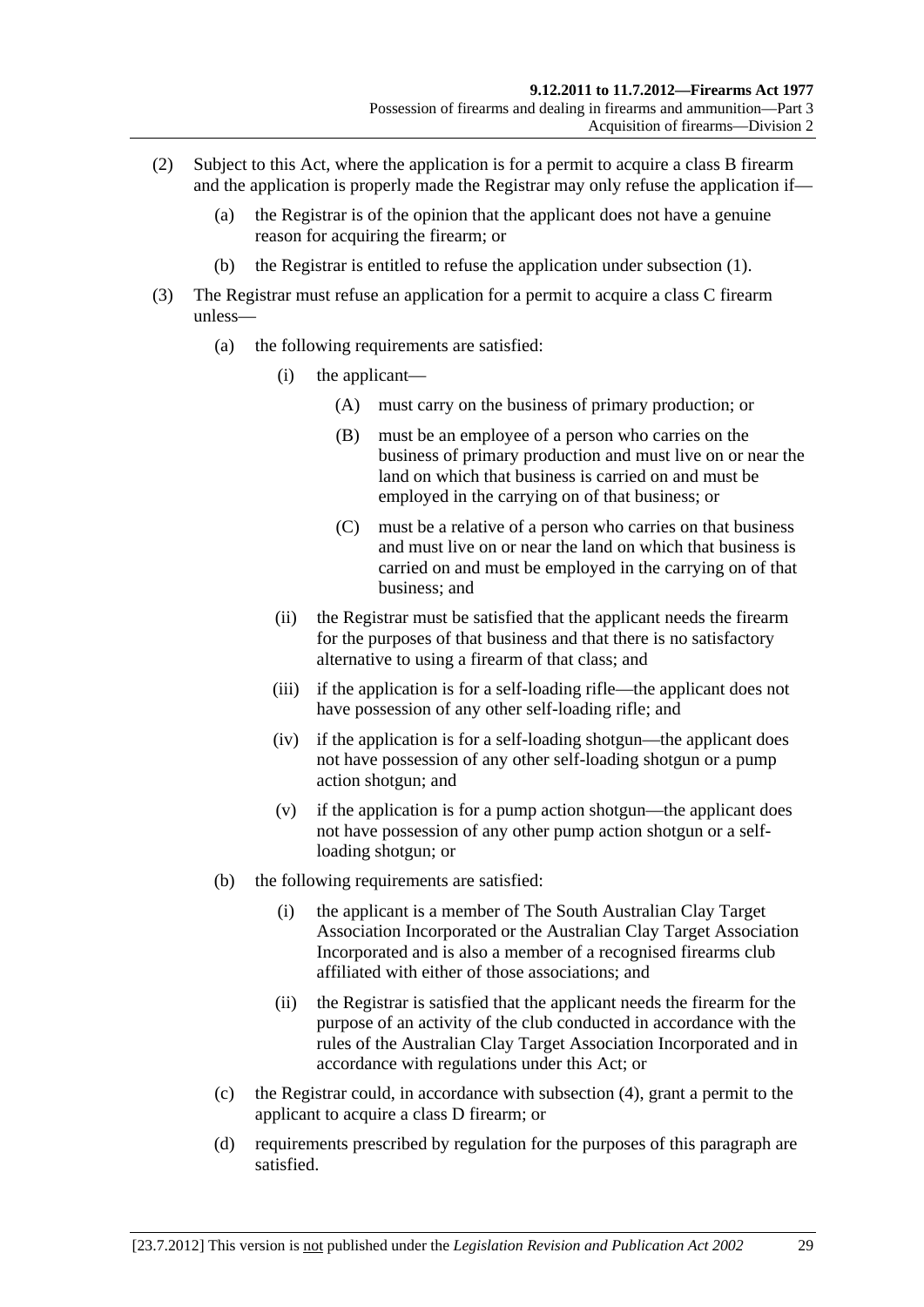- <span id="page-29-0"></span> (4) The Registrar must refuse an application for a permit to acquire a class D firearm unless—
	- (a) he or she is satisfied that—
		- (i) the applicant gains his or her livelihood wholly or partly from professional shooting; and
		- (ii) the applicant needs the firearm to destroy animals in the course of professional shooting; or
	- (b) requirements prescribed by regulation for the purposes of this paragraph are satisfied.
- (4a) Subject to this Act, where the application is for a permit to acquire a class H firearm and the application is properly made the Registrar may only refuse the application if—
	- (a) the Registrar is of the opinion that the firearm is not genuinely required by the applicant for a purpose for which the applicant is authorised by a firearms licence to possess or use such a firearm; or
	- (b) the Registrar is entitled to refuse the application under [subsection \(1\),](#page-27-0) [\(4b\)](#page-29-0) or  $(4c)$ .
- (4b) Subject to the regulations, the Registrar may refuse an application for a permit to acquire a class H firearm for use as a member of a shooting club—
	- (a) if the firearm—
		- (i) is a self-loading handgun (other than a revolver) with a barrel length, as measured in accordance with the regulations, of less than 120mm; or
		- (ii) is a revolver or single shot handgun in either case with a barrel length, as measured in accordance with the regulations, of less than 100mm; or
		- (iii) has a magazine or cylinder capacity of more than 10 rounds or a modified magazine or cylinder capacity; or
		- (iv) is of more than .38 calibre; or
	- (b) if the applicant is the holder of a shooting club member's licence and has held the licence for less than six months; or
	- $(c)$  if—
		- (i) the applicant is the holder of a shooting club member's licence and has held the licence for six months or more but less than 12 months; and
		- (ii) acquisition of the firearm to which the application relates would result in the applicant having possession of a class H firearm or class H firearms other than—
			- (A) one .177 calibre air pistol or one .22 calibre rim fire handgun (long rifle or short) or one centre fire handgun; or
			- (B) one .177 calibre air pistol and one .22 calibre rim fire handgun (long rifle or short); or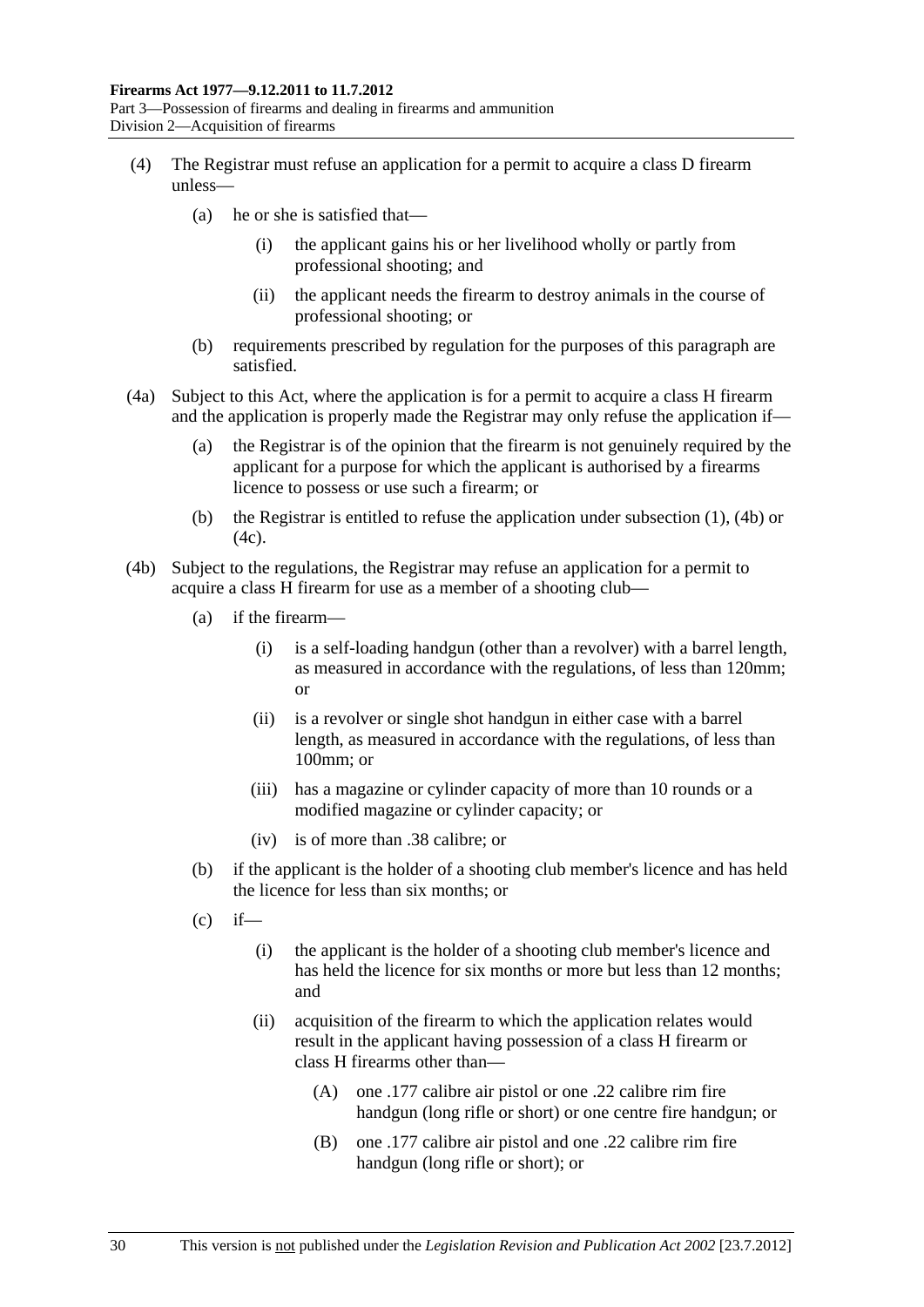- (C) one .177 calibre air pistol and one centre fire handgun.
- <span id="page-30-0"></span> (4c) The Registrar may refuse an application for a permit to acquire a class H firearm for the purpose of collection and display if—
	- (a) the firearm was manufactured after 1946; and
	- (b) the Registrar is not satisfied that the applicant meets the requirements of the regulations as to the kind of collector who may be granted a permit to acquire class H firearms manufactured after that year.
- (4d) In determining whether an applicant meets the requirements of the regulations referred to in [subsection \(4c\)](#page-30-0), the Registrar must have regard to any certificate lodged by the applicant that has been prepared and signed by an office holder of the collectors' club of which the applicant is a member (being an office holder nominated by the club for the purpose) stating that the applicant meets those requirements and setting out details in support of that statement.
- (4e) [Subsections \(4b\)](#page-29-0) and [\(4c\)](#page-30-0) do not apply in relation to muzzle-loading handguns or percussion cap and ball handguns.

## **Division 2A—Transfer of possession of firearms**

#### **15B—Transfer of possession**

- (1) The owner of a firearm may only transfer possession of the firearm to another person—
	- (a) if he or she is selling, giving, lending or hiring the firearm to the other person and transfers possession in accordance with [subsection \(9\)](#page-32-0); or
	- (b) if the firearm is a class A, B or H firearm and is lent pursuant to a written or oral agreement between the owner and borrower that the borrower will only use the firearm for a purpose or purposes specified in the agreement and will return the firearm to the owner within 10 days; or
	- (c) if the other person is a licensed dealer in firearms and possession is transferred—
		- (i) to enable the dealer to repair, modify or test the firearm or to display the firearm on behalf of the owner for the purpose of sale; or
		- (ii) to the dealer to hold the firearm during a period during which the owner is not entitled to be in possession of the firearm; or
	- (d) if the owner of the firearm carries on the business of primary production and possession of the firearm is transferred temporarily to an employee or relative of the owner for the purposes of that business; or
	- (e) if the owner of the firearm carries on the business of guarding property and possession of the firearm is transferred temporarily to an employee of the owner for the purposes of that business; or
	- (f) in circumstances (prescribed by or under [section 11\)](#page-17-0) in which the person acquiring possession is not required to hold a licence authorising the possession and use of the firearm; or
	- (g) in circumstances authorised by regulation.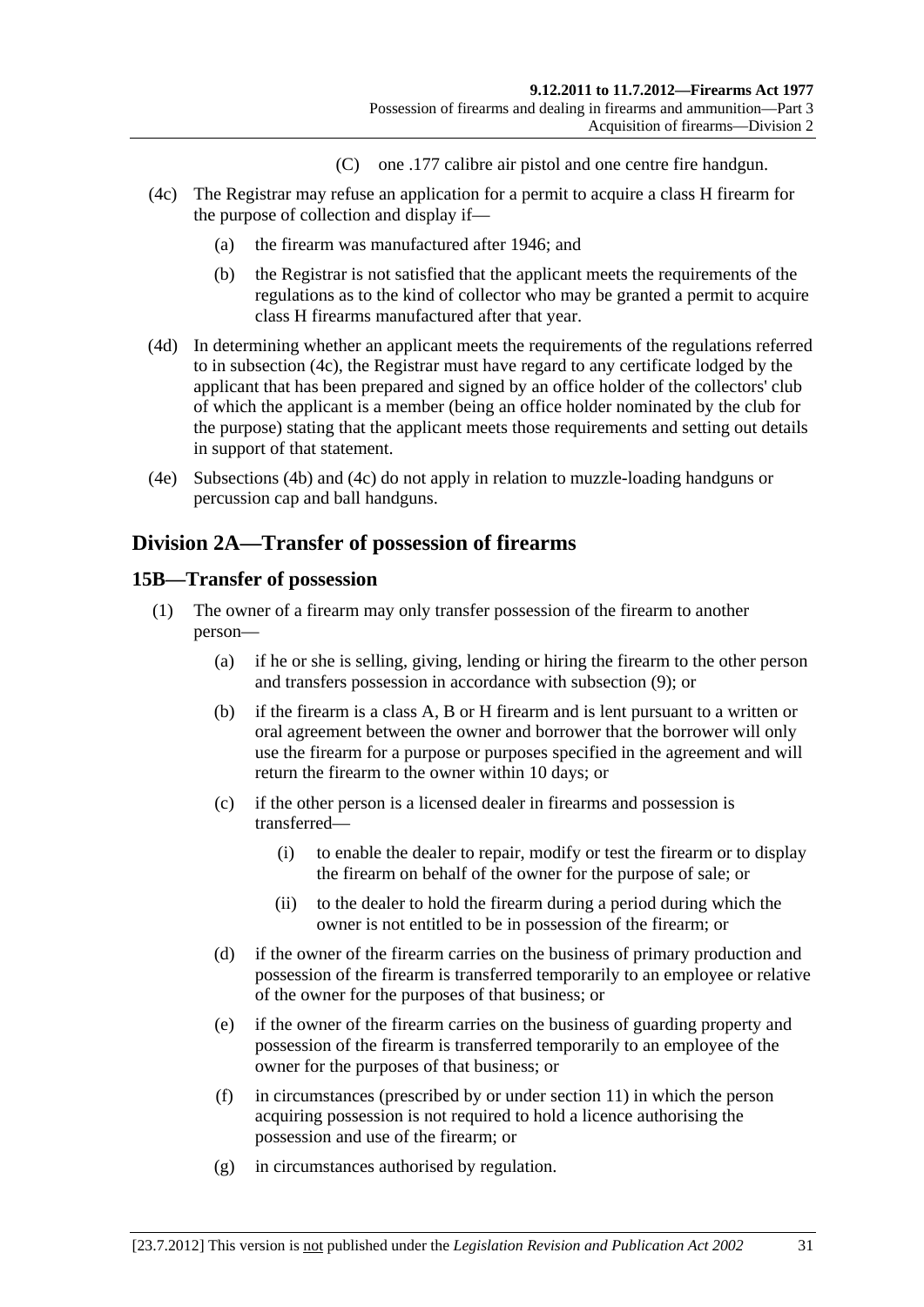- <span id="page-31-0"></span> (2) [Subsections \(1\)\(a\)](#page-30-0) and [\(9\)](#page-32-0) do not apply in relation to the sale of a firearm if the person selling or purchasing the firearm is a licensed dealer in firearms acting in the normal course of carrying on the business of dealing in firearms pursuant to his or her licence.
- (3) [Subsections \(1\)\(a\)](#page-30-0) and [\(9\)](#page-32-0) do not apply in relation to the hiring of a firearm that is owned and is hired to another person by a licensed dealer in firearms acting in the normal course of carrying on the business of dealing in firearms pursuant to his or her licence.
- (4) When—
	- (a) selling, lending or hiring a firearm to another person on his or her own behalf; or
	- (b) selling, giving, lending or hiring a firearm as agent for the owner of the firearm,

a licensed dealer in firearms may, subject to [subsection \(5\),](#page-31-0) only transfer possession of the firearm to the person purchasing, borrowing or hiring the firearm or receiving it as a gift (or, where that person is a company, to a nominee of the company) and must not—

- (c) transfer possession of the firearm to another person on that person's behalf; or
- (d) consign the firearm to Australia Post or any other carrier for delivery to that person.
- (5) [Subsection \(4\)](#page-31-0) does not apply in relation to the sale, lending or hiring of a firearm by a licensed dealer in firearms to another licensed dealer pursuant to his or her licence.
- (5a) A person must not transfer possession of a class H firearm to another person under [subsection \(1\)\(b\)—](#page-30-0)
	- $(a)$  if—
		- (i) the other person is the holder of a shooting club member's licence; and
		- (ii) the firearm—
			- (A) is a self-loading handgun (other than a revolver) with a barrel length, as measured in accordance with the regulations, of less than 120mm; or
			- (B) is a revolver or single shot handgun in either case with a barrel length, as measured in accordance with the regulations, of less than 100mm; or
			- (C) has a magazine or cylinder capacity of more than 10 rounds or a modified magazine or cylinder capacity; or
			- (D) is of more than .38 calibre; or
	- (b) if the other person is the holder of a shooting club member's licence and has held the licence for less than six months; or
	- $(c)$  if—
		- (i) the other person is the holder of a shooting club member's licence and has held the licence for six months or more but less than 12 months; and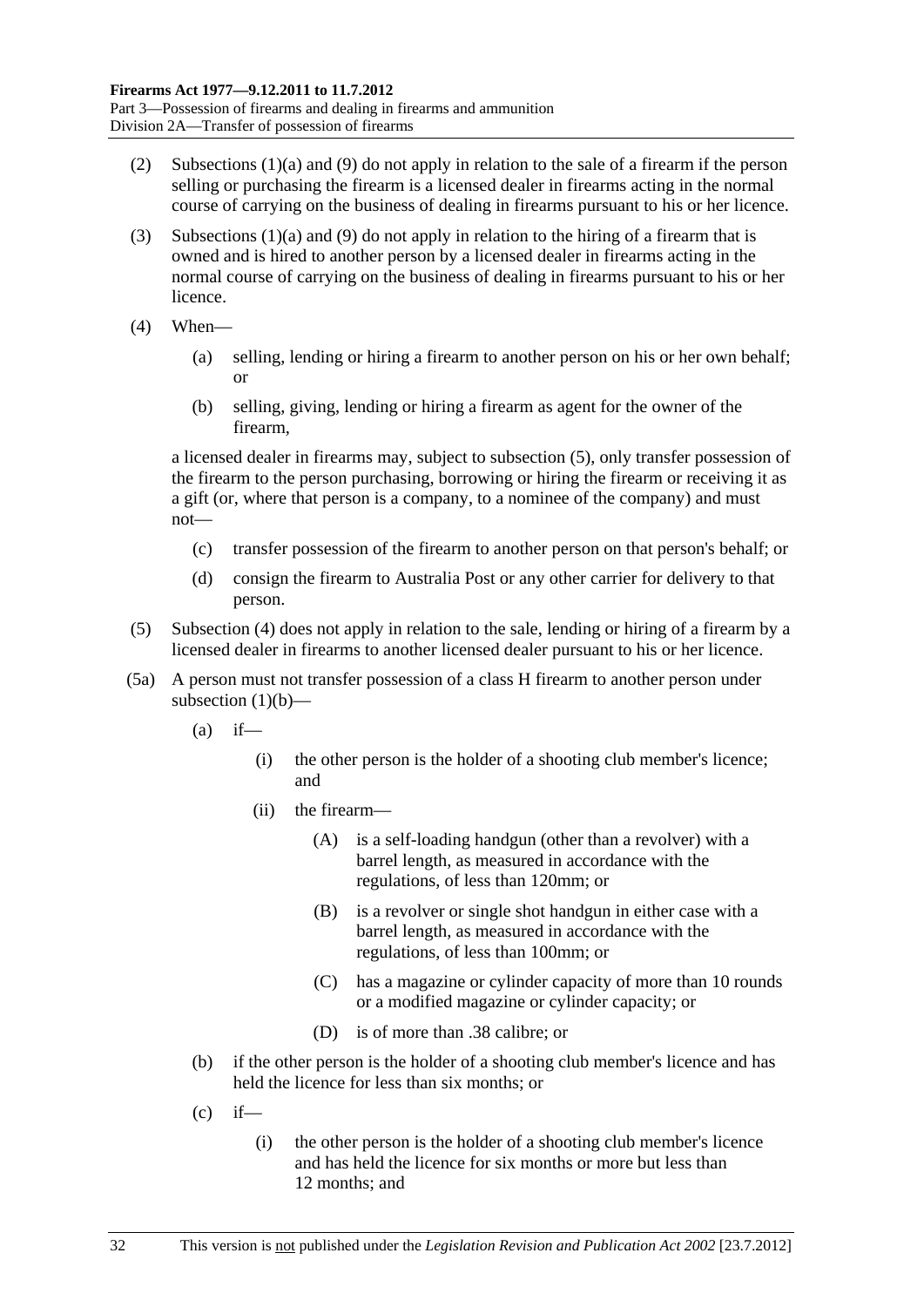- <span id="page-32-0"></span> (ii) transfer of the firearm would result in the other person having possession of a class H firearm or class H firearms other than—
	- (A) one .177 calibre air pistol or one .22 calibre rim fire handgun (long rifle or short) or one centre fire handgun; or
	- (B) one .177 calibre air pistol and one .22 calibre rim fire handgun (long rifle or short); or
	- (C) one .177 calibre air pistol and one centre fire handgun.
- (6) A person must not transfer possession of a firearm under subsection  $(1)(b)$  unless—
	- (a) immediately before transferring possession he or she has inspected the firearms licence held by the person who is to borrow the firearm and is satisfied that the borrower is authorised to possess the firearm and use it for the agreed purpose or purposes; and
	- (b) he or she believes on reasonable grounds that the borrower will not use the firearm for any other purpose.
- (7) A person must not transfer possession of a firearm under [subsection \(1\)\(d\)](#page-30-0) or [\(e\)](#page-30-0) or under circumstances prescribed by regulation unless he or she is satisfied, on reasonable grounds, that the person to whom possession is transferred is authorised by a firearms licence to possess and use the firearm for the purpose or purposes for which the firearm is transferred.
- (8) A person who borrows a firearm under [subsection \(1\)\(b\)](#page-30-0) must return it to the owner within 10 days.
- (9) When selling, giving, lending or hiring a firearm to another person, the owner, or former owner, of the firearm may only transfer possession of the firearm to the other person—
	- $(a)$  if—
		- (i) the owner, or former owner, and the person acquiring possession are together in the presence of a prescribed person and the transfer is witnessed by the prescribed person; and
		- (ii) the owner, or former owner, and the person acquiring possession, provide the prescribed person with the information, and produce the licences and permit necessary to enable the prescribed person to comply with his or her obligations under this Division; or
	- (b) through the agency of a licensed dealer.
- (10) Where the owner or the person acquiring the firearm is a company, the requirements of [subsection \(9\)](#page-32-0) are satisfied if a nominee of the company attends before a prescribed person on behalf of the company.
- (11) A person must not accept the transfer of possession of a firearm unless possession is transferred to him or her in accordance with this section.
- (12) A person to whom possession of a firearm is transferred under [subsection \(1\)](#page-30-0) who is not the owner of the firearm must not (unless authorised by or under this Act) transfer possession of the firearm to any other person except the owner of the firearm.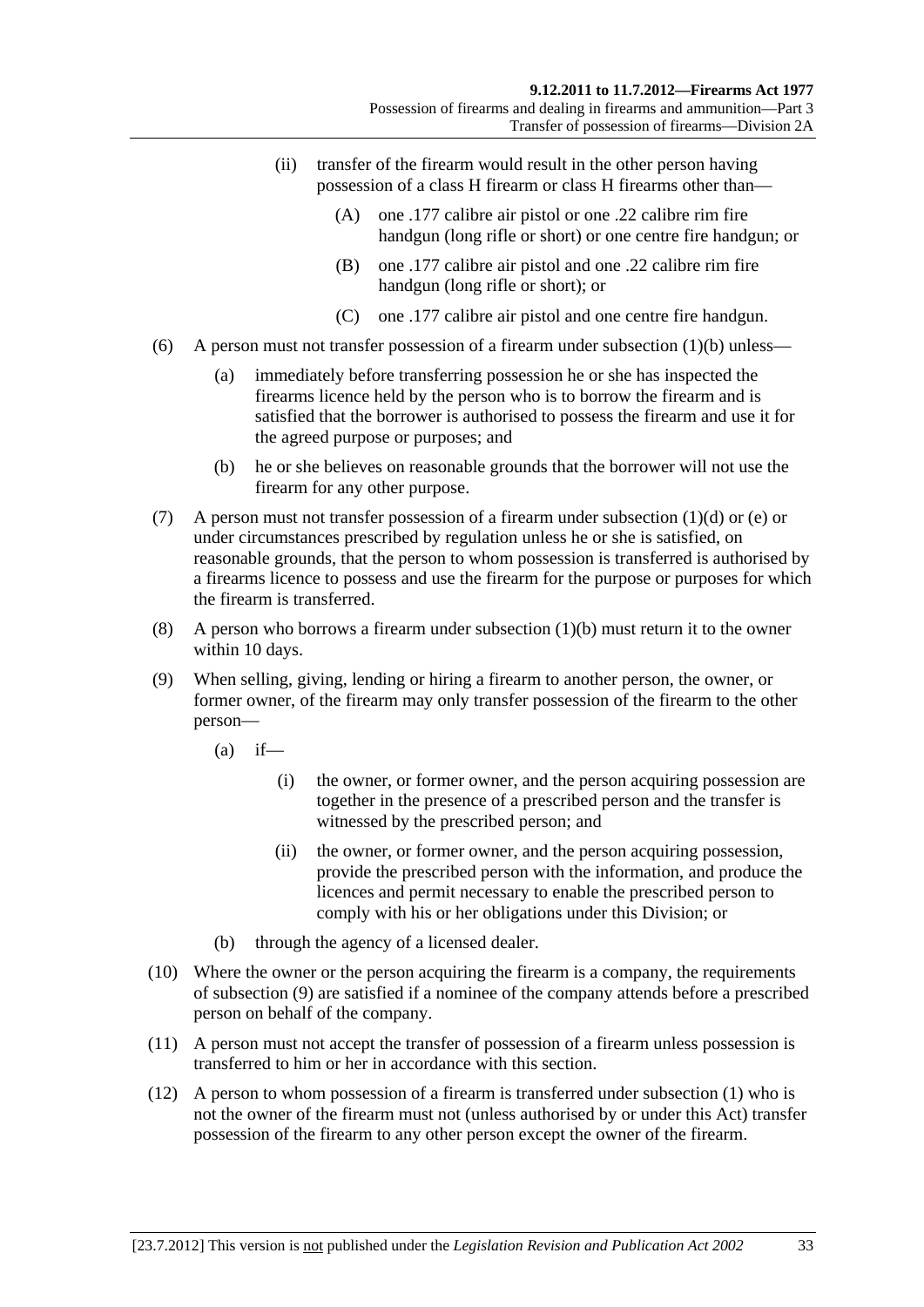<span id="page-33-0"></span>Part 3—Possession of firearms and dealing in firearms and ammunition Division 2A—Transfer of possession of firearms

 (13) A person who contravenes or fails to comply with a provision of this section is guilty of an offence.

Maximum penalty:

Where the offence is committed in relation to a prescribed firearm or a class C, D or H firearm—\$10 000 or imprisonment for two years.

Where the offence is committed in relation to any other kind of firearm—\$5 000 or imprisonment for one year.

(14) In this section—

#### *prescribed person* means—

- (a) a police officer; or
- (b) a licensed dealer in firearms; or
- (c) a responsible officer of a recognised firearms club authorised by the Registrar to witness the transfer of possession of a firearm under this Division; or
- (d) a Public Service employee authorised by the Registrar to witness the transfer of possession of a firearm under this Division.

#### **15C—Obligations of prescribed person**

- (1) A prescribed person who witnesses the transfer of possession of a firearm for the purposes of this Division must—
	- (a) satisfy himself or herself by inspecting the relevant permit and licence that the person acquiring the firearm is entitled to acquire and possess it; and
	- (b) record—
		- (i) the name and address of the person transferring and the person acquiring the firearm and the number of each of their firearms licences; and
		- (ii) the class, make, calibre and serial number or other identification of the firearm; and
		- (iii) where the firearm is lent or hired—the duration and the terms of the loan or hire; and
		- (iv) such other information as is prescribed by regulation; and
	- (c) provide the Registrar with the information recorded under [paragraph \(b\)](#page-33-0) within one month after possession of the firearm is transferred.
- (2) If a prescribed person is unable to comply with [subsection \(1\)](#page-33-0) because a person refuses or fails to produce a licence or permit for inspection or to provide information required by [subsection \(1\)\(b\),](#page-33-0) the prescribed person must prepare and submit a report to the Registrar setting out such information as the Registrar requires in relation to the matter.
- (3) A prescribed person may refuse to witness the transfer of possession of a firearm as required by this Division if he or she is not first paid the fee prescribed by regulation.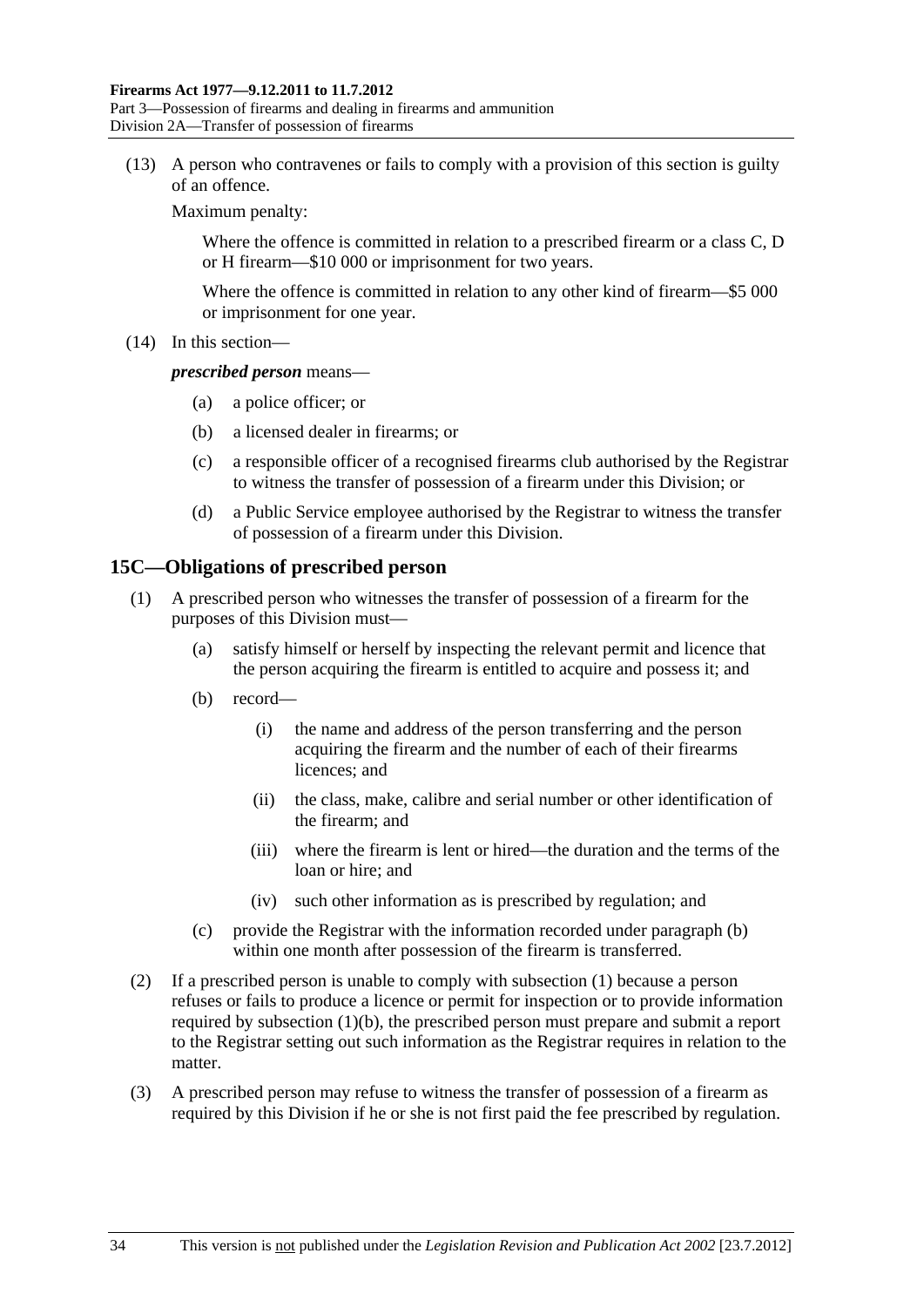<span id="page-34-0"></span> (4) A licensed dealer in firearms or a responsible officer of a recognised firearms club authorised by the Registrar to witness the transfer of possession of a firearm for the purposes of this Division who contravenes or fails to comply with a requirement of this section is guilty of an offence.

Maximum penalty: \$5 000.

(5) In this section—

*prescribed person* has the same meaning as in [section 15B.](#page-30-0)

#### **15D—What constitutes possession of a firearm**

- (1) For the purposes of this Division, the owner, or a person to whom the owner has transferred possession, of a firearm has possession of the firearm (and therefore has not transferred possession for the purposes of this Division) while it is in his or her physical possession or is under his or her control.
- (2) Without limiting [subsection \(1\),](#page-34-0) a firearm will be taken to be in the physical possession or under the control of the owner or a person to whom the owner has transferred possession—
	- (a) while he or she is handling the firearm or the firearm is under his or her control; or
	- (b) while the firearm is—
		- (i) on premises at which the owner or other person usually resides or premises at which the owner or other person is for the time being residing; or
		- (ii) in a vehicle, vessel or aircraft in which the owner or other person is for the time being travelling or residing; or
	- (c) where the firearm is used by the owner or other person in the course of carrying on a business—while the firearm is on premises at which that business is carried on; or
	- (d) while the firearm is in the physical possession or under the control of an employee of the owner of the firearm or other person in the course of that employment; or
	- (e) while the firearm is in the possession of a person on behalf of the owner or other person in the normal course of the firstmentioned person carrying on the business of carrying or storing goods; or
	- (f) in any other circumstances prescribed by regulation.

## **Division 3—Dealing in firearms and ammunition**

## **16—Requirement for dealer's licence**

A person who carries on the business of dealing in firearms or ammunition or both in this State without holding a dealer's licence granted under this Act authorising the carrying on of that business is guilty of an offence.

Maximum penalty: \$10 000 or imprisonment for two years.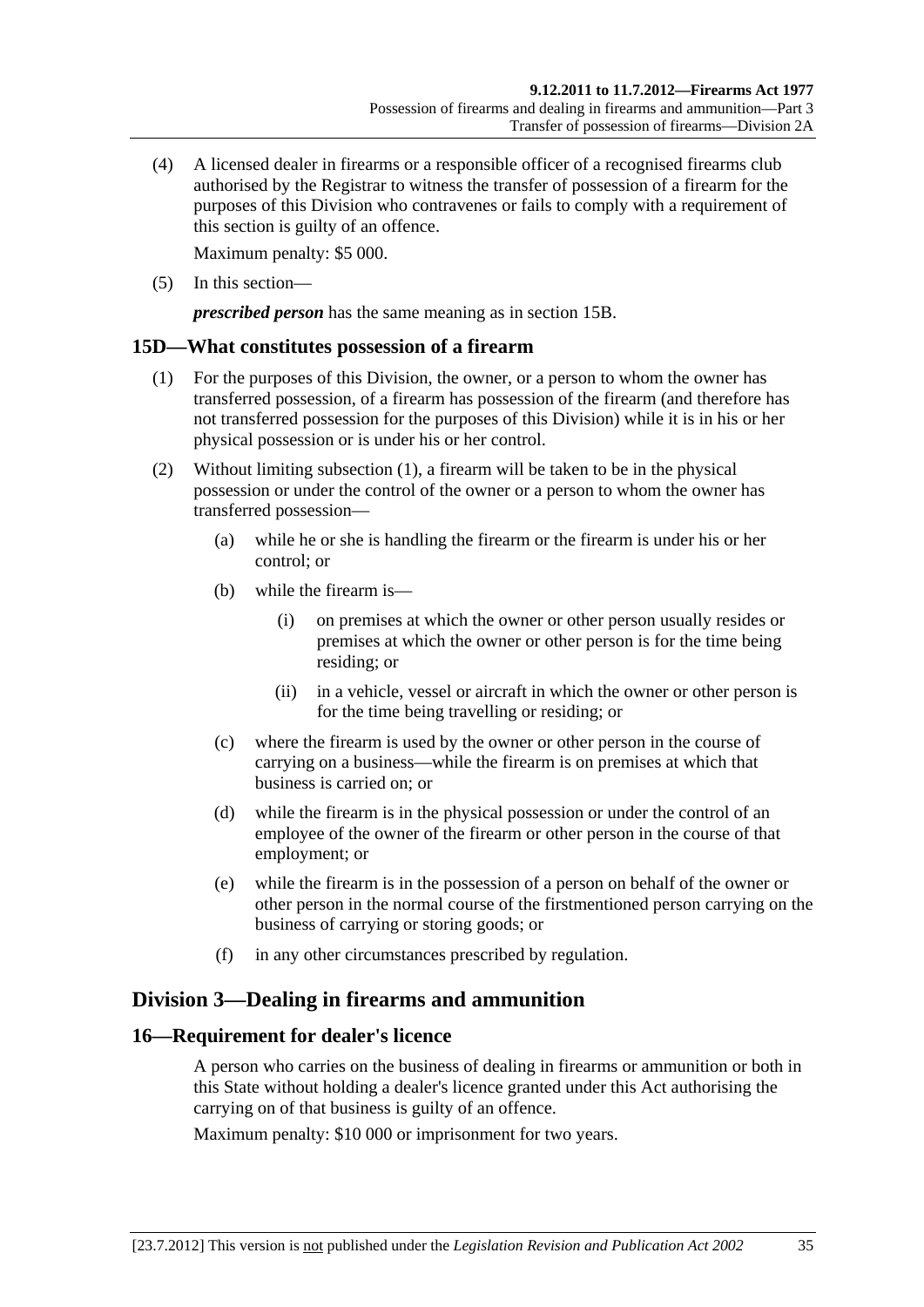## <span id="page-35-0"></span>**17—Dealer's licence**

- (1) An application for a dealer's licence—
	- (a) must be made to the Registrar in the prescribed manner and form; and
	- (b) must contain the prescribed information; and
	- (c) must be accompanied by any certificates, declarations, references, reports or other documents required by the regulations or by the Registrar; and
	- (d) must be accompanied by the prescribed fee.
- (2) The Registrar may require an applicant—
	- (a) to furnish such further information as may be necessary to enable the Registrar to determine the application; or
	- (b) to verify by statutory declaration information furnished in relation to the application.
- (3) Subject to this section, where an application for a dealer's licence is properly made, the Registrar may only refuse the application if—
	- (a) the Registrar is not satisfied that—
		- (i) the applicant is a fit and proper person to hold such a licence; or
		- (ia) a close associate of the applicant is a fit and proper person to be a close associate of the holder of such a licence; or
		- (ib) the applicant is to be the person primarily responsible for the management of the business intended to be carried on under such a licence; or
		- (ii) the premises at which the applicant intends carrying on the business of dealing in firearms or ammunition is appropriate for that purpose; or
	- (b) the applicant is not usually resident in this State.
- (3a) A dealer's licence does not authorise dealing in class C or D firearms unless it is endorsed to that effect.
- (4) A dealer's licence is subject to—
	- (a) a condition that the licensee must not deal in prescribed firearms; and
	- (b) any conditions prescribed by the regulations; and
	- (c) any conditions imposed by the Registrar.
- (4a) The Registrar may impose licence conditions pursuant to [subsection \(4\)](#page-35-0) on the grant or renewal of the licence or at any time during the term of the licence.
- (4b) A licence condition imposed pursuant to subsection  $(4)(c)$  during the term of the licence does not operate until the Registrar has given the holder of the licence (either personally or by registered post) notice in writing of the condition.
- (4c) The Registrar may, on his or her own initiative or on the application of the holder of a dealer's licence, vary or revoke a licence condition.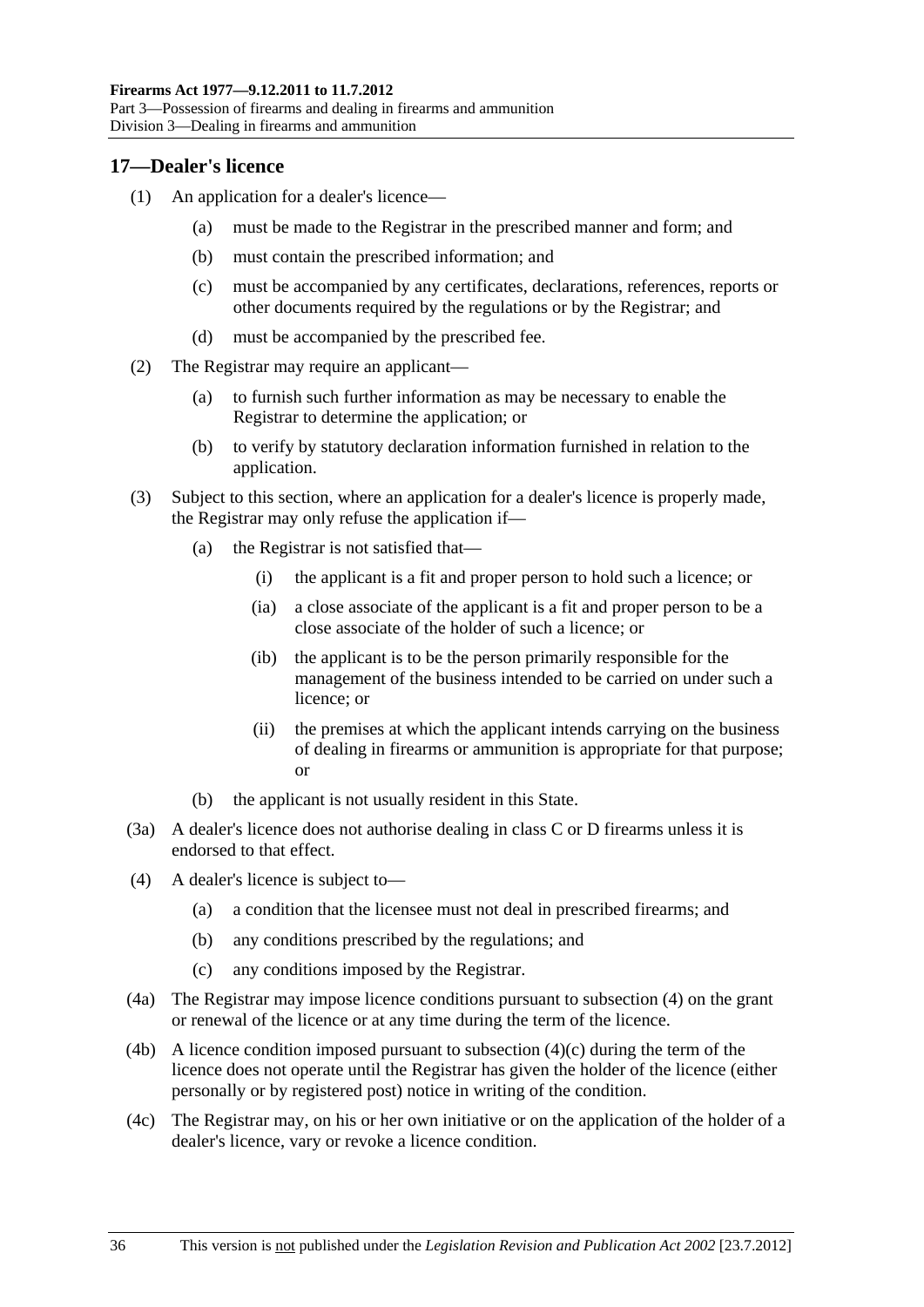- (4d) A variation or revocation of a licence condition under [subsection \(4c\)](#page-35-0) does not operate until the Registrar has given the holder of the licence (either personally or by registered post) notice in writing of the variation or revocation.
- (5) A dealer's licence that authorises dealing in ammunition but not firearms must be endorsed to that effect.
- (6) A dealer's licence cannot be granted to a person under the age of 18.

#### **18—Records**

A dealer who—

- (a) fails to keep prescribed records in relation to the firearms or ammunition in which the dealer deals; or
- (b) fails to submit prescribed returns to the Registrar in accordance with the regulations,

is guilty of an offence.

Maximum penalty: \$5 000.

# **Division 4—Licences**

#### **19—Term and renewal of licence**

- (1) Subject to this Act a firearms licence remains in force—
	- (a) in the case of a licence that authorises the possession or use of prescribed firearms or class D or H firearms—for a term not exceeding one year;
	- (b) in the case of a licence that only authorises the possession or use of Class A, B or C firearms—for a term not exceeding five years.
- (1a) Subject to this Act a dealer's licence remains in force for a term not exceeding five years.
- (2) A licence may be renewed from time to time.
- (3) An application for renewal of a licence—
	- (a) must be made to the Registrar in the prescribed manner and form; and
	- (b) must contain the prescribed information; and
	- (c) must be accompanied by any certificates, declarations, references, reports or other documents required by the regulations or by the Registrar; and
	- (d) must be accompanied by the prescribed fee.
- (4) The Registrar may require an applicant for renewal of a licence—
	- (a) to furnish such further information as may be necessary to enable the Registrar to determine the application; or
	- (b) to verify by statutory declaration information furnished in relation to the application.
- (5) The provisions of this Part that apply in relation to the determination of an application for a new licence apply in relation to the determination of an application for renewal of the licence.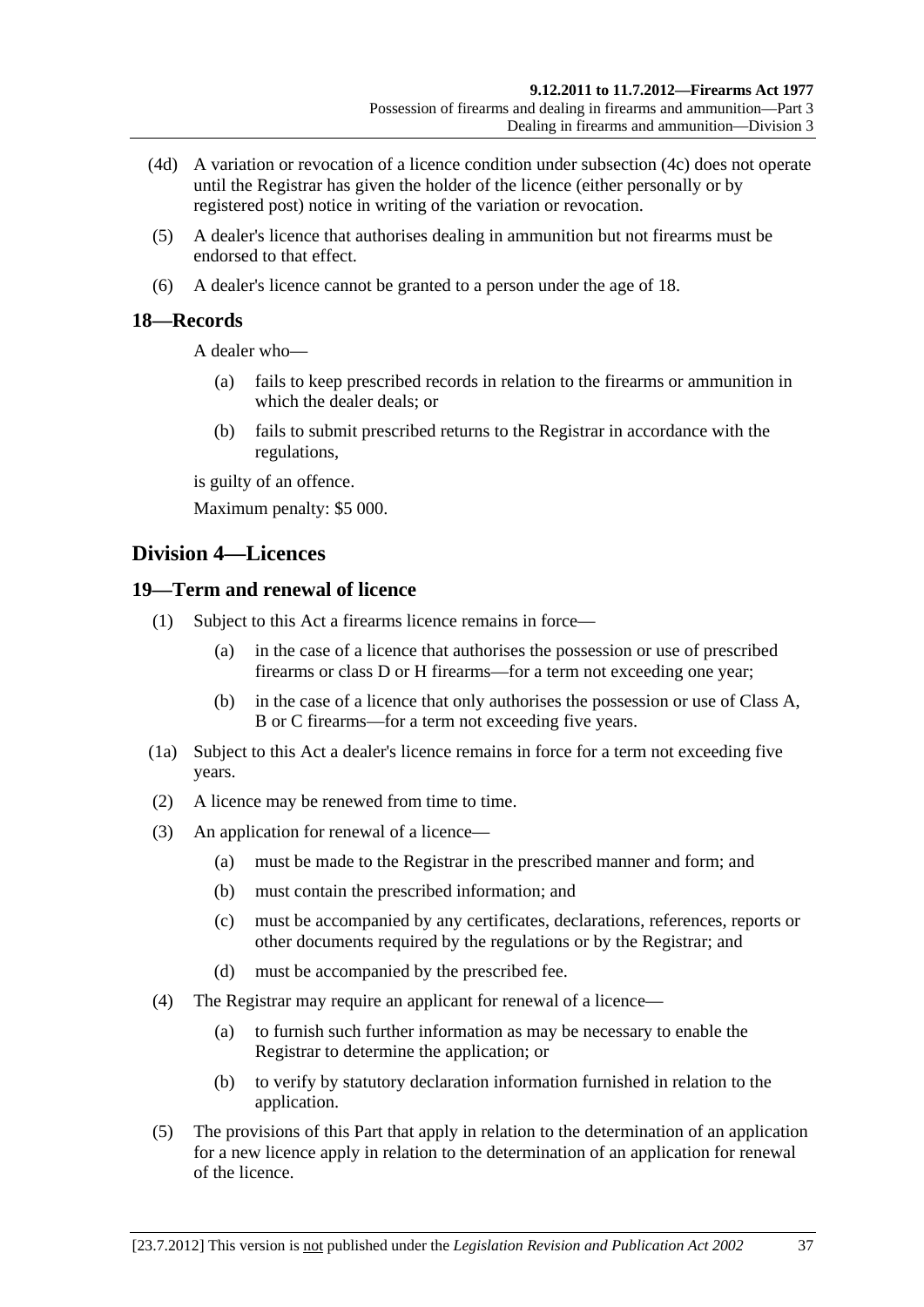#### <span id="page-37-0"></span>**19A—Licences to include photographs**

- (1) All licences granted, renewed varied or replaced under this Act must include a photograph of the holder of the licence.
- (2) The Registrar may require the applicant for the grant or renewal of a licence or the holder of a licence that is to be varied or replaced—
	- (a) to attend at a specified place for the purpose of having his or her photograph taken; or
	- (b) to supply the Registrar with one or more photographs of the applicant or holder of the licence specified by the Registrar.
- (3) Where an application is made for the grant, renewal, variation or replacement of a licence and—
	- (a) the applicant refuses or fails to comply with a requirement under [subsection \(2\)](#page-37-0); or
	- (b) a photograph taken or supplied under [subsection \(2\)](#page-37-0) is not suitable, in the Registrar's opinion, for inclusion in a licence,

the Registrar may suspend his or her consideration of the application until the applicant complies with the requirement or a suitable photograph is taken or supplied.

- (4) Where the Registrar varies a licence on his or her own initiative and the holder of the licence refuses or fails to comply with a requirement under [subsection \(2\)\(a\)](#page-37-0), the Registrar may suspend or cancel the licence.
- (5) Where the Registrar is prepared to grant, renew vary or replace a licence but the new licence cannot be issued immediately, the Registrar may issue an interim licence that does not include a photograph of the applicant or holder of the licence.
- (6) An interim licence does not come into force until the prescribed application fee has been paid and a receipt for the fee is printed on the licence and the licence remains in force for 28 days or until a licence that includes a photograph is issued to the applicant whichever first occurs.

#### **20—Cancellation, variation and suspension of licence**

- (1) If the Registrar is satisfied that the holder of a licence—
	- (aa) obtained the licence improperly; or
	- (a) has contravened or failed to comply with a provision of this Act or a condition of the licence; or
	- (b) is, for any reason, not a fit and proper person to hold the licence; or
	- (c) in the case of a dealer's licence—
		- (i) has a close associate who is not a fit and proper person to be a close associate of the holder of such a licence; or
		- (ii) is not primarily responsible for the management of the business carried on under the licence,

the Registrar may, by notice in writing served personally or by registered post on the holder of the licence, cancel the licence.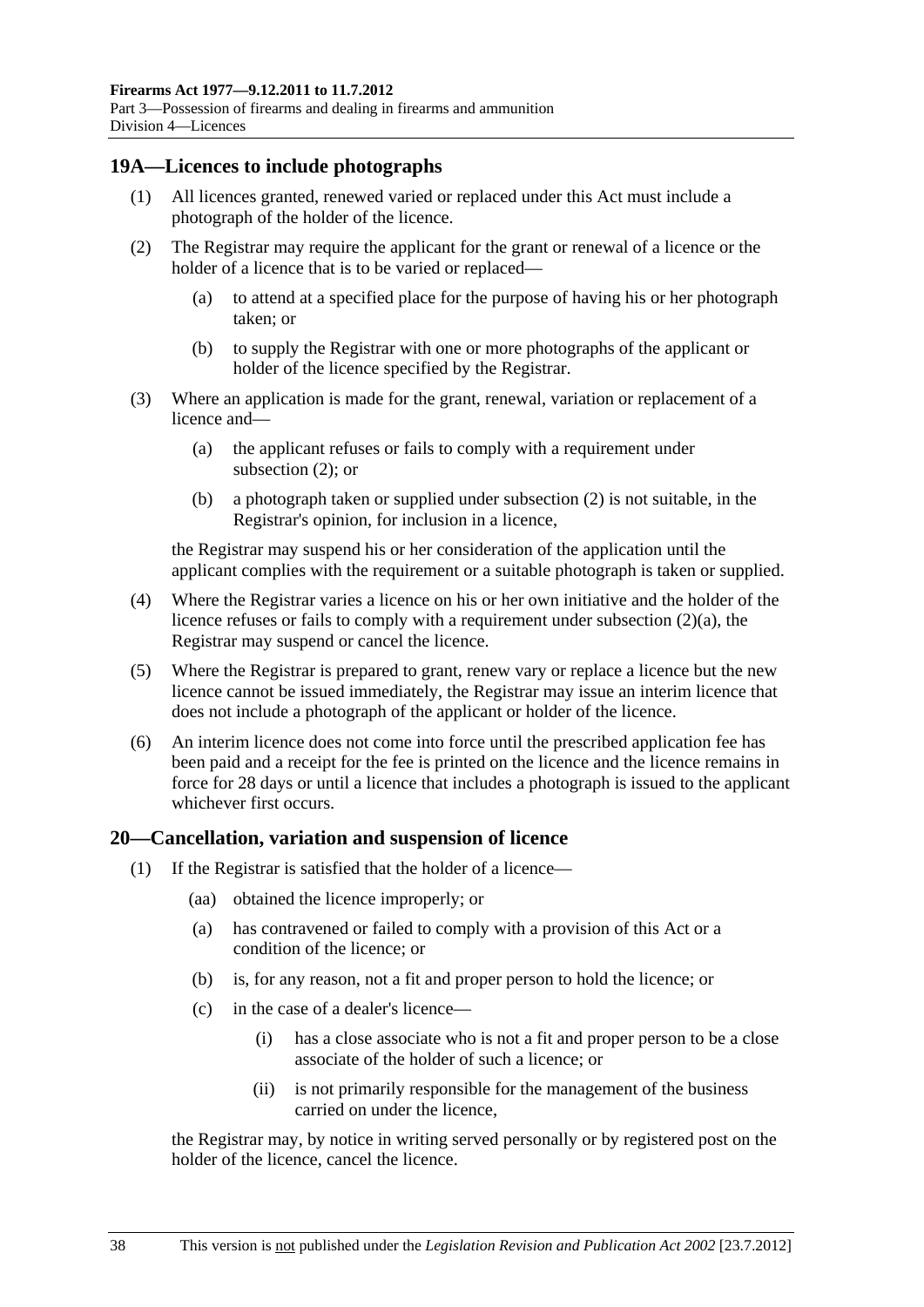- <span id="page-38-0"></span> (1a) Where the Registrar is satisfied that—
	- (a) it would be contrary to the public interest to permit the holder of a firearms licence to continue to possess and use firearms; or
	- (b) the holder of a firearms licence can no longer use any firearm for one or more of the purposes endorsed on his or her licence; or
	- (c) a class of firearms to which the licence applies can no longer be used by the holder of the licence in accordance with the conditions of the licence,

the Registrar may, after giving the holder of the licence at least 14 days written notice—

- (d) where [paragraph \(a\)](#page-38-0) applies—cancel the licence; or
- (e) where [paragraph \(b\)](#page-38-0) applies—vary the licence by removing the relevant purpose or purposes from the licence; or
- (f) where [paragraph \(c\)](#page-38-0) applies—vary the licence so that it no longer authorises the possession and use of that class of firearms.
- (1b) The cancellation or variation of a licence under [subsection \(1a\)](#page-38-0) will be effected by written notice served personally or by registered post on the holder of the licence.
- (2) The Registrar may, by notice in writing served personally or by registered post on the holder of a licence, suspend the licence pending an investigation as to whether the licence should be cancelled under [subsection \(1\)](#page-37-0) or [\(1a\).](#page-38-0)
- (3) A notice served on the holder of a licence cancelling, varying or suspending the licence under this section must set out the Registrar's reasons for the cancellation, variation or suspension.
- (3a) If the Registrar cancels a licence under this section and made the decision because of information that is classified by the Registrar as criminal intelligence, the Registrar is not required to give any reasons for the Registrar's decision other than that the decision was made on public interest grounds under this section.
- (3b) The Registrar may, on the application of the holder of a licence, cancel the licence.
- (4) The Registrar may, on his or her own initiative or on application by a person whose licence is suspended, revoke the suspension.
- (5) Where a firearms licence held by a person—
	- (a) has been cancelled or suspended and—
		- (i) the person was a member of a recognised firearms club; or
		- (ii) the licence authorised the person to use a firearm in the course of his or her employment; or
	- (b) has been varied and, as a result, the person is no longer entitled to use a firearm—
		- (i) as a member of a recognised firearms club; or
		- (ii) in the course of his or her employment,

the Registrar may, if he or she has complied with [subsection \(6\),](#page-39-0) inform the club or the person's employer (or both) that the licence has been cancelled, suspended or varied.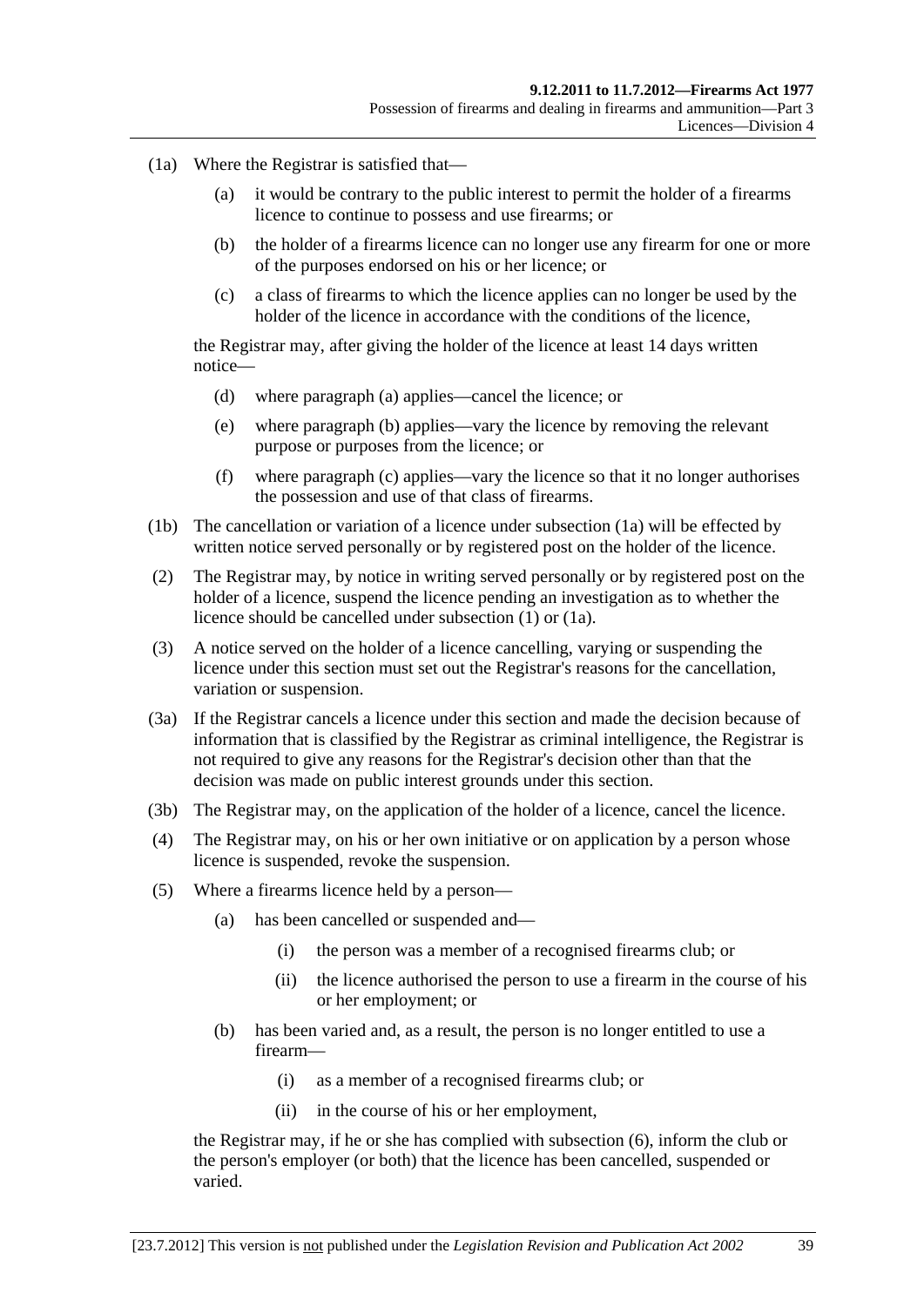- <span id="page-39-0"></span> (6) The Registrar must serve notice on the holder or former holder of a licence that he or she intends to inform that person's club or employer (or both) of the cancellation, suspension or variation of the licence.
- (7) The Registrar is not subject to any civil or criminal liability in respect of action taken by the Registrar under [subsection \(5\).](#page-38-0)

## **21—Breach of conditions etc**

The holder of a licence who contravenes, or fails to comply with, a condition of the licence is guilty of an offence.

Maximum penalty:

Where the condition relates to a prescribed firearm or a class C, D or H firearm— \$10 000 or imprisonment for two years.

In any other case—\$5 000 or imprisonment for one year.

## **21A—Notice of change of address**

The holder of a licence who fails to give the Registrar notice in writing of a change of his or her address within 14 days of the change is guilty of an offence.

Maximum penalty: \$2 500.

## **21AB—Return of licence to Registrar**

- (1) The former holder of a licence that has been suspended or cancelled who does not forthwith return the licence to the Registrar is guilty of an offence.
- (2) The holder of a licence who does not return the licence to the Registrar in accordance with the directions of the Registrar in order for endorsements on the licence to be made or altered is guilty of an offence.
- (3) The maximum penalty for an offence against this section is \$5 000.

# **Division 5—Acquisition of ammunition**

## **21B—Acquisition of ammunition**

- (1) A person must not purchase ammunition or accept ammunition as a gift unless he or she is the holder of—
	- (a) a firearms licence (not being a collector's licence) that authorises possession of a firearm designed to fire that ammunition; or
	- (b) a permit granted by the Registrar entitling the holder to acquire ammunition of that kind.
- (2) A person who contravenes [subsection \(1\)](#page-39-0) is guilty of an offence.
- (2a) In proceedings for an offence against [subsection \(2\)](#page-39-0) the onus is on the defendant to establish that he or she held the licence or permit required by [subsection \(1\)](#page-39-0) when the ammunition was acquired.
- (3) The Registrar must not grant a permit to acquire ammunition unless satisfied that the applicant—
	- (a) is a fit and proper person to have possession of ammunition of the kind that may be acquired under the permit; and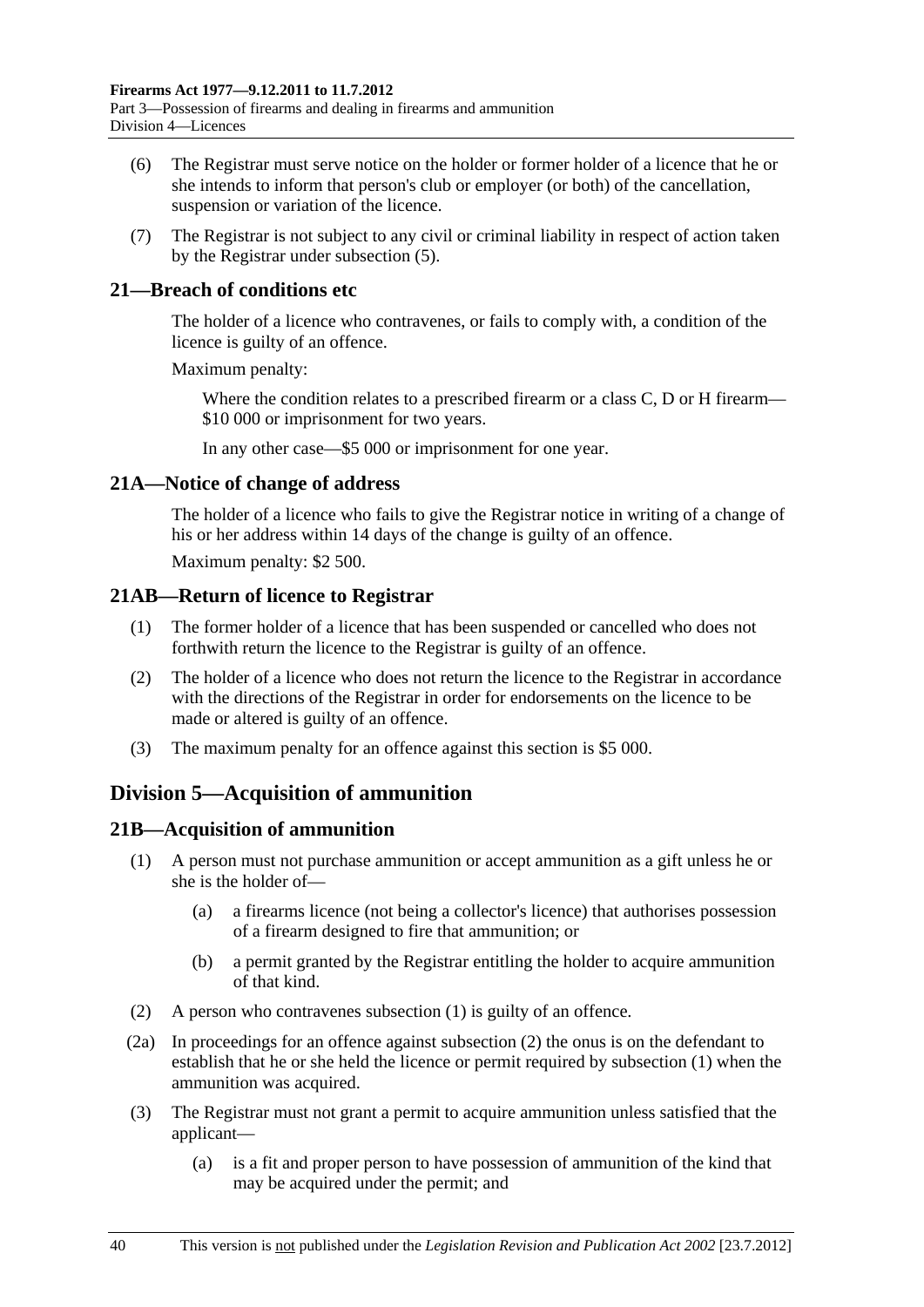- (b) has a genuine reason for making the application.
- <span id="page-40-0"></span> (4) When granting a permit the Registrar must not restrict the kind of ammunition that can be acquired unless it is, in the Registrar's opinion, necessary to do so in order to comply with [subsection \(3\)](#page-39-0).
- (5) A person who sells or supplies ammunition to another person knowing, or having reason to believe, that that other person—
	- (a) is not the holder of a firearms licence (other than a collector's licence) that authorises possession of a firearm designed to fire that ammunition; and
	- (b) is not the holder of a permit granted by the Registrar authorising the acquisition of that ammunition,

is guilty of an offence.

- (6) This section does not apply in relation to the acquisition of ammunition—
	- (a) by a licensed dealer in ammunition in the ordinary course of business as a dealer in ammunition; or
	- (b) by a recognised firearms club for distribution to members of, or visitors to, the club; or
	- (c) by a member of a recognised firearms club from the club; or
	- (d) from a recognised firearms club by a visitor to the club for use on the grounds of the club in a manner authorised by the club; or
	- (da) by a recognised paint-ball operator for distribution to participants in an organised activity involving the use of paint-ball firearms (but no other firearms) on grounds of a recognised paint-ball operator; or
	- (e) by a person for use by that person in a firearm in circumstances in which that person is not required by this Act to hold a firearms licence.
- (7) In proceedings for an offence against this section the onus is on the defendant to prove that he or she was entitled to purchase, accept, sell or supply the ammunition by virtue of [subsection \(6\)](#page-40-0).
- (8) The maximum penalty for an offence against this section is \$10 000 or imprisonment for two years.

#### **21BA—Cancellation or suspension of permit**

- (1) If the Registrar is satisfied that the holder of a permit under this Division—
	- (a) has contravened or failed to comply with a provision of this Act or a condition of the permit; or
	- (b) is, for any reason, not a fit and proper person to hold the permit,

the Registrar may, by notice in writing served personally or by registered post on the holder of the permit, cancel the permit.

 (2) The Registrar may, by notice in writing served personally or by registered post on the holder of a permit, suspend the permit pending an investigation as to whether the permit should be cancelled under [subsection \(1\)](#page-40-0).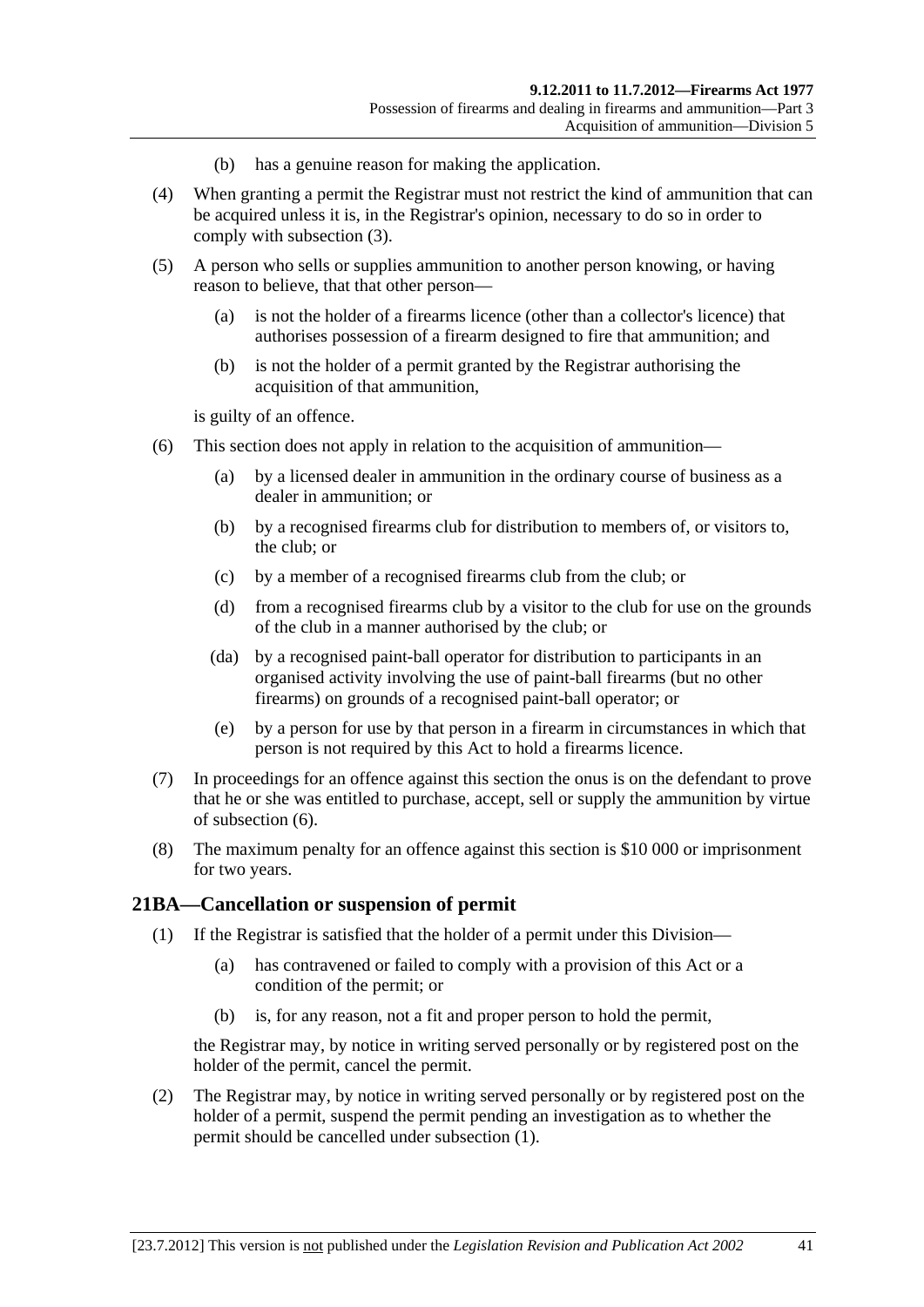- <span id="page-41-0"></span> (3) A notice served on the holder of a permit suspending or cancelling the permit under this section must set out the Registrar's reasons for the suspension or cancellation.
- (4) The Registrar may, on his or her own initiative or on application by a person whose permit is suspended, revoke the suspension.

# **21BB—Limit on quantity of ammunition**

- (1) The Governor may, by regulation, limit the quantity of ammunition of any kind that a person, or a person of a particular class, may acquire during a specified period or may own or have in his or her possession at any one time.
- (2) A person who acquires or owns or has possession of ammunition in contravention of a regulation under [subsection \(1\)](#page-41-0) is guilty of an offence. Maximum penalty: \$5 000.

# **Division 6—Firearms clubs, paint-ball operators and commercial range operators**

## **21C—Recognised firearms clubs**

- (1) If the Minister is satisfied that a firearms club conducts its affairs and activities in a responsible manner, the Minister must, if the club applies for recognition, declare the club to be a recognised firearms club by notice in the Gazette.
- (2) If the Minister refuses an application for recognition the Minister must provide the applicant with a written statement setting out the reasons for the refusal.
- (3) If at any time the Minister is satisfied that a recognised firearms club has failed to comply with this Act or no longer conducts its affairs or activities in a responsible manner, the Minister may, by notice in the Gazette, revoke a declaration under subsection  $(1)$ .
- (4) Before revoking a declaration the Minister must—
	- (a) give the club at least two months written notice of the proposed revocation setting out the Minister's reasons for the proposed revocation; and
	- (b) give the club a reasonable opportunity to make written or oral submissions to the Minister in relation to the proposed revocation.
- (5) The club must upon receiving notice of the proposed revocation inform its members in writing of the proposal.

#### **21D—Recognised paint-ball operators**

- (1) If the Minister is satisfied that a paint-ball operator conducts its affairs and activities in a responsible manner, the Minister must, on application by the operator for recognition, declare the operator to be a recognised paint-ball operator by notice in the Gazette.
- (2) If the Minister refuses an application for recognition, the Minister must provide the applicant with a written statement setting out the reasons for the refusal.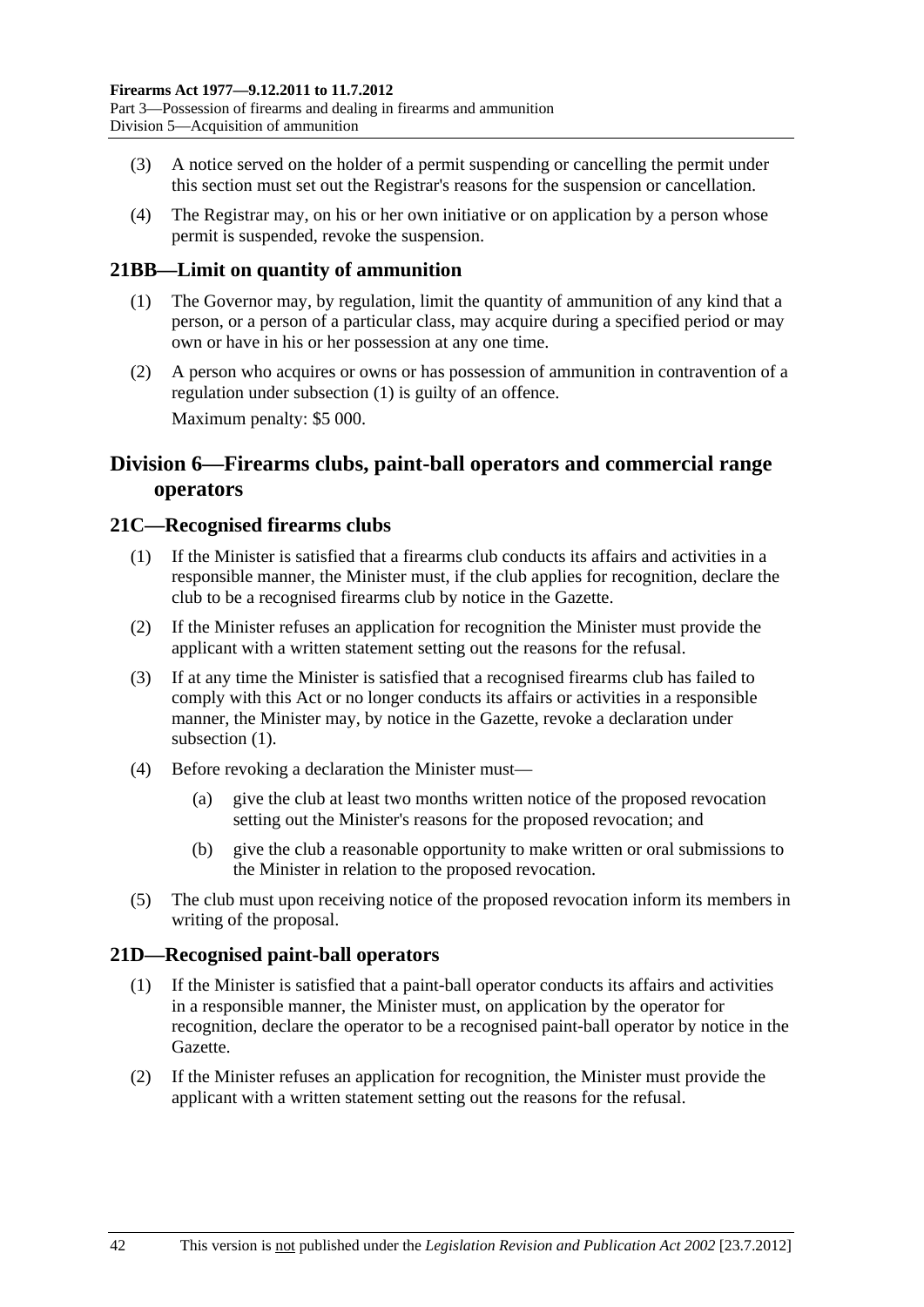- <span id="page-42-0"></span> (3) If at any time the Minister is satisfied that a recognised paint-ball operator has failed to comply with this Act or no longer conducts its affairs or activities in a responsible manner, the Minister may, by notice in the Gazette, revoke a declaration under subsection  $(1)$ .
- (4) Before revoking a declaration, the Minister must—
	- (a) give the operator at least two months written notice of the proposed revocation setting out the Minister's reasons for the proposed revocation; and
	- (b) give the operator a reasonable opportunity to make written or oral submissions to the Minister in relation to the proposed revocation.

# **21E—Recognised commercial range operators**

- (1) If the Minister is satisfied that a commercial range operator conducts his or her affairs and activities in a responsible manner, the Minister must, on application by the operator for recognition, declare the operator to be a recognised commercial range operator by notice in the Gazette.
- (2) If the Minister refuses an application for recognition, the Minister must provide the applicant with a written statement setting out the reasons for the refusal.
- (3) If at any time the Minister is satisfied that a recognised commercial range operator has failed to comply with this Act or no longer conducts his or her affairs or activities in a responsible manner, the Minister may, by notice in the Gazette, revoke a declaration under [subsection \(1\).](#page-42-0)
- (4) Before revoking a declaration, the Minister must—
	- (a) give the operator at least two months written notice of the proposed revocation setting out the Minister's reasons for the proposed revocation; and
	- (b) give the operator a reasonable opportunity to make written or oral submissions to the Minister in relation to the proposed revocation.

## **21F—Approval of grounds of recognised firearms clubs or paint-ball operator**

- (1) If any activity involving the use of a firearm takes place on grounds of a recognised firearms club or recognised paint-ball operator and those grounds are not approved under this section in relation to that activity, recognition of the club or operator under this Part is by force of this section revoked.
- (2) If the Registrar is satisfied that the grounds of a recognised firearms club or recognised paint-ball operator are suitable for the purpose of the activities of the club or operator, the Registrar may, on the application of the club or operator, approve those grounds for use in connection with those activities.
- (3) An approval under this section is subject to—
	- (a) any conditions prescribed by the regulations; and
	- (b) any conditions imposed by the Registrar (which may include a condition limiting the periods during which the grounds may be used by the club or operator).
- (4) The Registrar may impose conditions pursuant to [subsection \(3\)](#page-42-0) on the approval of the grounds or subsequently.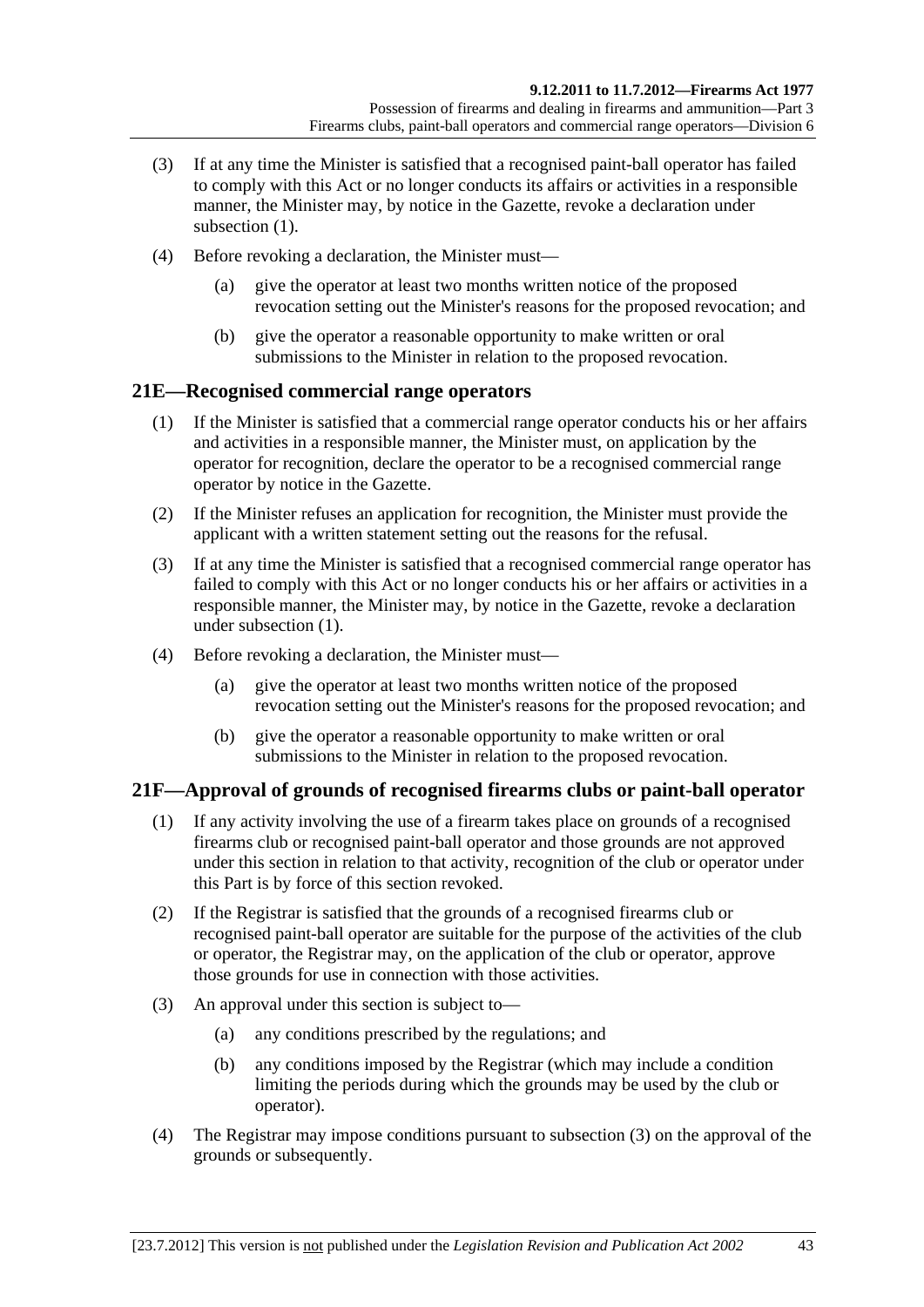- <span id="page-43-0"></span> (5) If the Registrar refuses an application for approval, the Registrar must provide the applicant with a written statement setting out the reasons for the refusal.
- (6) If at any time the Registrar is satisfied that grounds approved under this section would not be approved if application for approval were made at that time or that a condition of the approval has been contravened, the Registrar may, by notice to the club or operator, revoke the approval.
- (7) The Registrar may, on his or her own initiative or on application by a recognised firearms club or recognised paint-ball operator, vary or revoke conditions of an approval.
- (8) Before revoking an approval or varying conditions of an approval on his or her own initiative, the Registrar must—
	- (a) give the club or operator at least two months written notice of the proposed revocation or variation setting out the Registrar's reasons for the proposed revocation or variation; and
	- (b) give the club or operator a reasonable opportunity to make written or oral submissions to the Registrar in relation to the proposed revocation or variation.
- (9) The Registrar, or a person authorised by the Registrar, may, for the purposes of determining an application for approval under this section, reviewing such an approval or determining whether conditions of approval are being or have been contravened, enter and inspect the grounds of a recognised firearms club or recognised paint-ball operator at any reasonable time.

# **21G—Approval of range of recognised commercial range operator**

- (1) If any activity involving the use of a firearm takes place on the range of a recognised commercial range operator and the range is not approved under this section in relation to that activity, recognition of the operator under this Part is by force of this section revoked.
- (2) If the Registrar is satisfied that the range of a recognised commercial range operator is suitable for the purpose of the activities of the operator, the Registrar may, on the application of the operator, approve the range for use in connection with those activities.
- (3) An approval under this section is subject to—
	- (a) any conditions prescribed by the regulations; and
	- (b) any conditions imposed by the Registrar (which may include a condition limiting the periods during which the range may be used by the operator).
- (4) The Registrar may impose conditions pursuant to [subsection \(3\)](#page-43-0) when he or she approves the range under this section or at any later time.
- (5) If the Registrar refuses an application for approval, the Registrar must provide the applicant with a written statement setting out the reasons for the refusal.
- (6) If at any time the Registrar is satisfied that a range approved under this section would not be approved if application for approval were made at that time or that a condition of the approval has been contravened, the Registrar may, by notice to the operator, revoke the approval.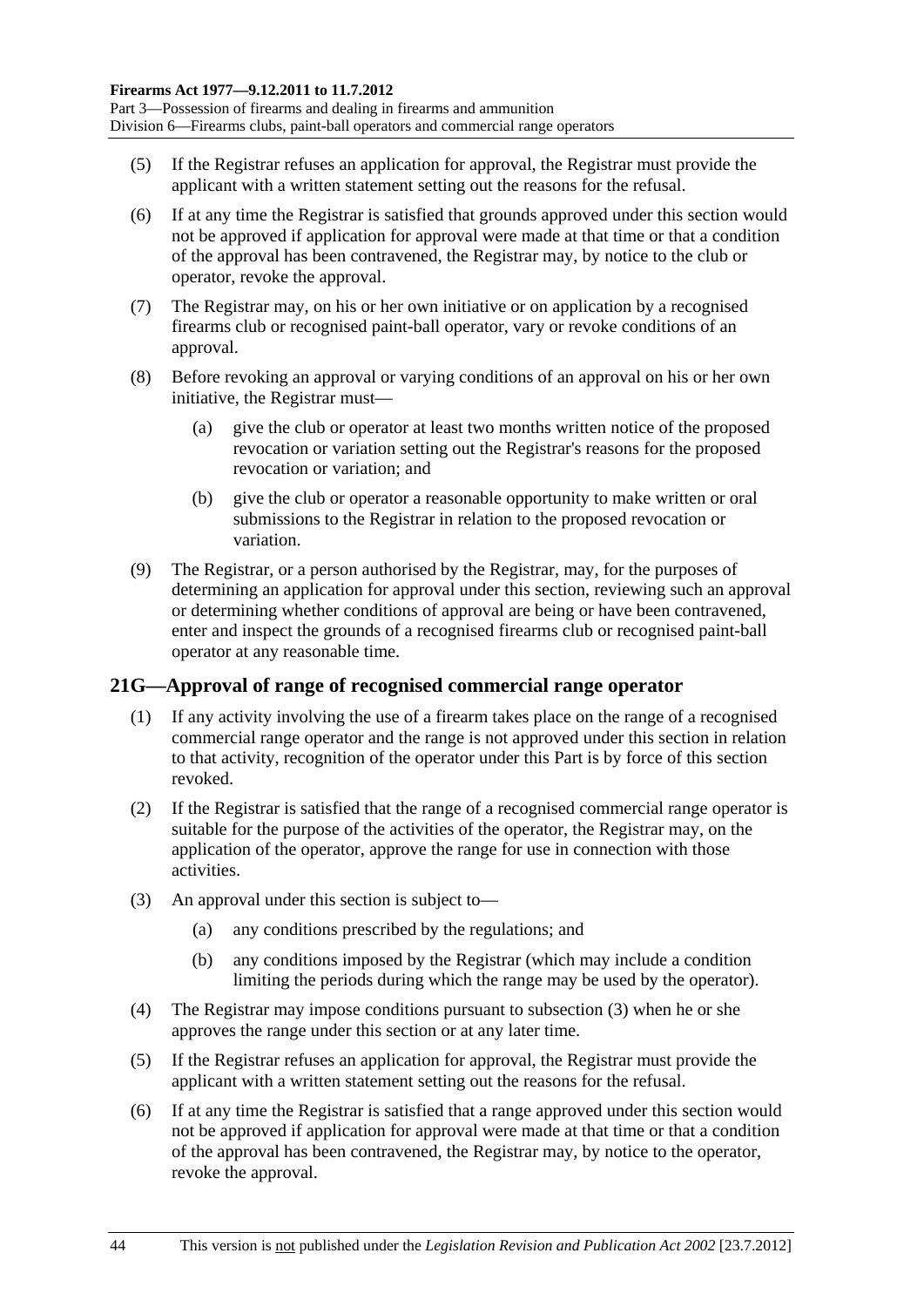- <span id="page-44-0"></span> (7) The Registrar may, on his or her own initiative or on application by a recognised commercial range operator, vary or revoke conditions of an approval.
- (8) Before revoking an approval or varying conditions of an approval on his or her own initiative, the Registrar must—
	- (a) give the operator at least two months written notice of the proposed revocation or variation setting out the Registrar's reasons for the proposed revocation or variation; and
	- (b) give the operator a reasonable opportunity to make written or oral submissions to the Registrar in relation to the proposed revocation or variation.
- (9) The Registrar, or a person authorised by the Registrar, may, for the purposes of determining an application for approval under this section, reviewing such an approval or determining whether conditions of approval are being or have been contravened, enter and inspect the range of a recognised commercial range operator at any reasonable time.

# **21H—Requirement to expel certain persons from firearms clubs**

- (1) If the controlling body of a recognised firearms club has reasonable cause to believe that—
	- (a) the actions or behaviour of a member of the club has been such that there is a threat to the member's own safety or the safety of others associated with the member's possession or use of a firearm; or
	- (b) a firearms prohibition order applies to a member,

the controlling body must expel the person from membership of the club.

- (2) [Subsection \(1\)\(b\)](#page-44-0) does not apply—
	- (a) to an interim firearms prohibition order; or
	- (b) to a firearms prohibition order until the period allowed for an appeal against the order has expired or, if an appeal has been instituted, until the appeal lapses or is finally determined.
- (3) A person incurs no civil or criminal liability as a result of action taken in good faith in compliance, or purported compliance, with this section.

## **21I—Obligation to report**

- (1) If the controlling body of a recognised firearms club has reasonable cause to suspect in relation to a member of the club that the member is suffering from a physical or mental illness or condition, or that other circumstances exist, such that there is a threat to the member's own safety or the safety of another associated with the member's possession or use of a firearm, the club must, as soon as practicable after the suspicion is formed, make a report to the Registrar including—
	- (a) the name and address of the person the subject of the suspicion; and
	- (b) the suspected threat to safety and circumstances giving rise to the threat (including the nature of any physical or mental illness or condition contributing to the threat).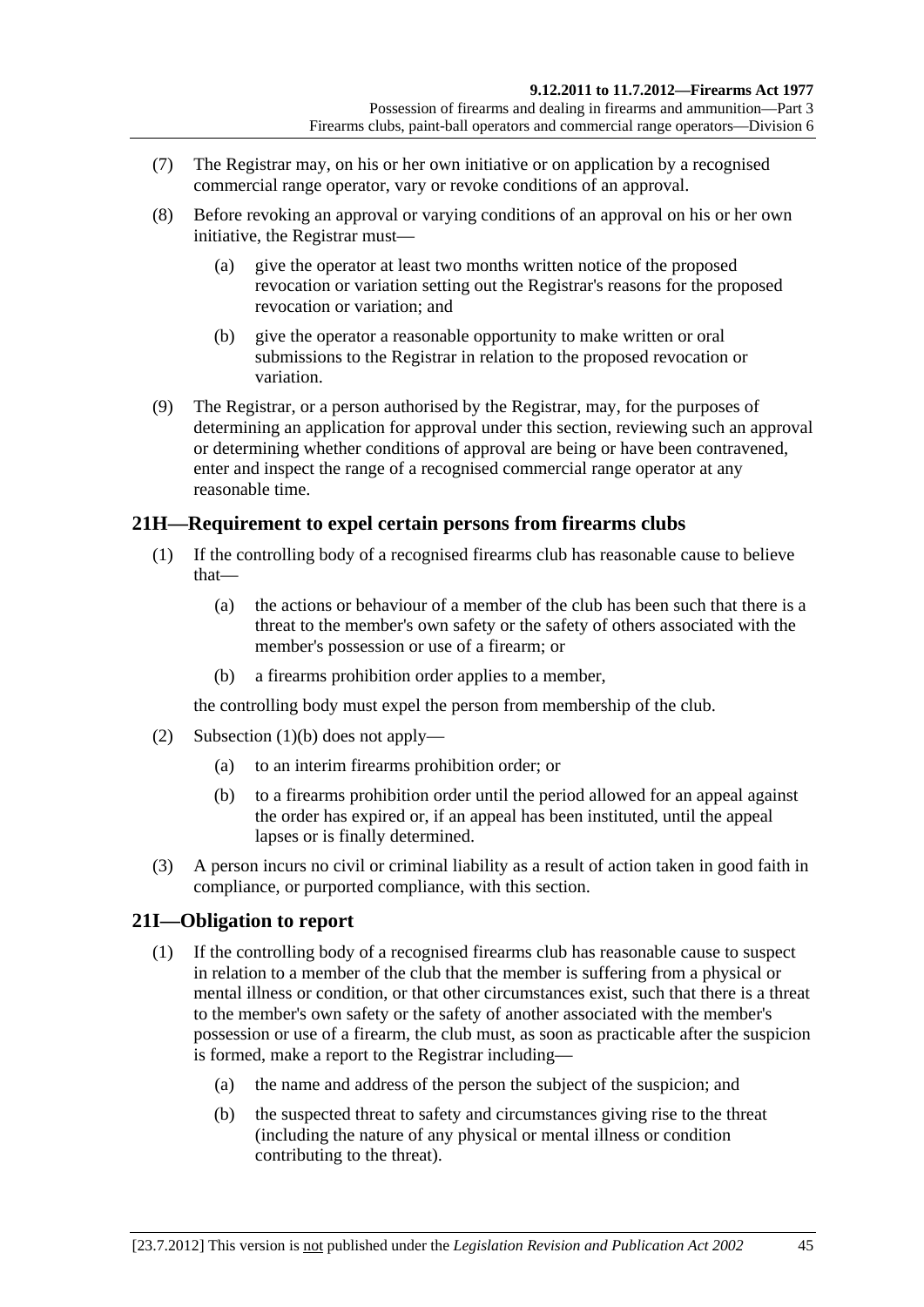- <span id="page-45-0"></span> (2) If a member of a recognised firearms club or a person employed or engaged at the grounds of a recognised firearms club has reasonable cause to suspect that a person to whom a firearms prohibition order applies has gained or attempted to gain access to the grounds of the club, the member or person must, as soon as practicable after the suspicion is formed, report the matter to a police officer.
- (3) If a commercial range operator or a person employed or engaged at the range of a commercial range operator has reasonable cause to suspect that a person to whom a firearms prohibition order applies has gained or attempted to gain access to the range of the operator, the operator or person must, as soon as practicable after the suspicion is formed, report the matter to a police officer.
- (4) A person incurs no civil or criminal liability in making a report in good faith in compliance, or purported compliance, with this section.

# **Part 4—Registration of firearms**

## **22—Application of this Part**

This Part does not apply to—

- (a) any firearm in the possession of a person in the ordinary course of business as a licensed dealer in firearms pursuant to his or her licence; or
- (b) any firearm in the possession of a person in the ordinary course of the business of carrying or storing goods; or
- (c) a person in relation to a firearm that that person has possession of in his or her capacity as—
	- (i) the executor or administrator of a deceased estate; or
	- (ii) the administrator or manager of the estate of a person who is unable to manage his or her affairs; or
	- (iii) the donee of an enduring power of attorney during a period of legal incapacity suffered by the donor of the power; or
	- (iv) the Official Trustee or the registered trustee of a bankrupt estate; or
- (ca) any prescribed firearm in the possession of the holder of a firearms licence that authorises possession of the prescribed firearm; or
- (d) any firearm in the possession of a person in prescribed circumstances; or
- (e) a receiver in the possession of a person in whose name a firearm of which the receiver forms part is registered (whether the firearm is assembled or disassembled).

## **23—Duty to register firearms**

- (1) A person who has possession of any unregistered firearm is guilty of an offence.
- (2) It is a defence to a charge of an offence under [subsection \(1\)](#page-45-0) if the defendant proves that the firearm came into his or her possession not more than fourteen days before the alleged date of the offence and that it was not reasonably practicable in the circumstances for the firearm to be registered by the time of the alleged offence.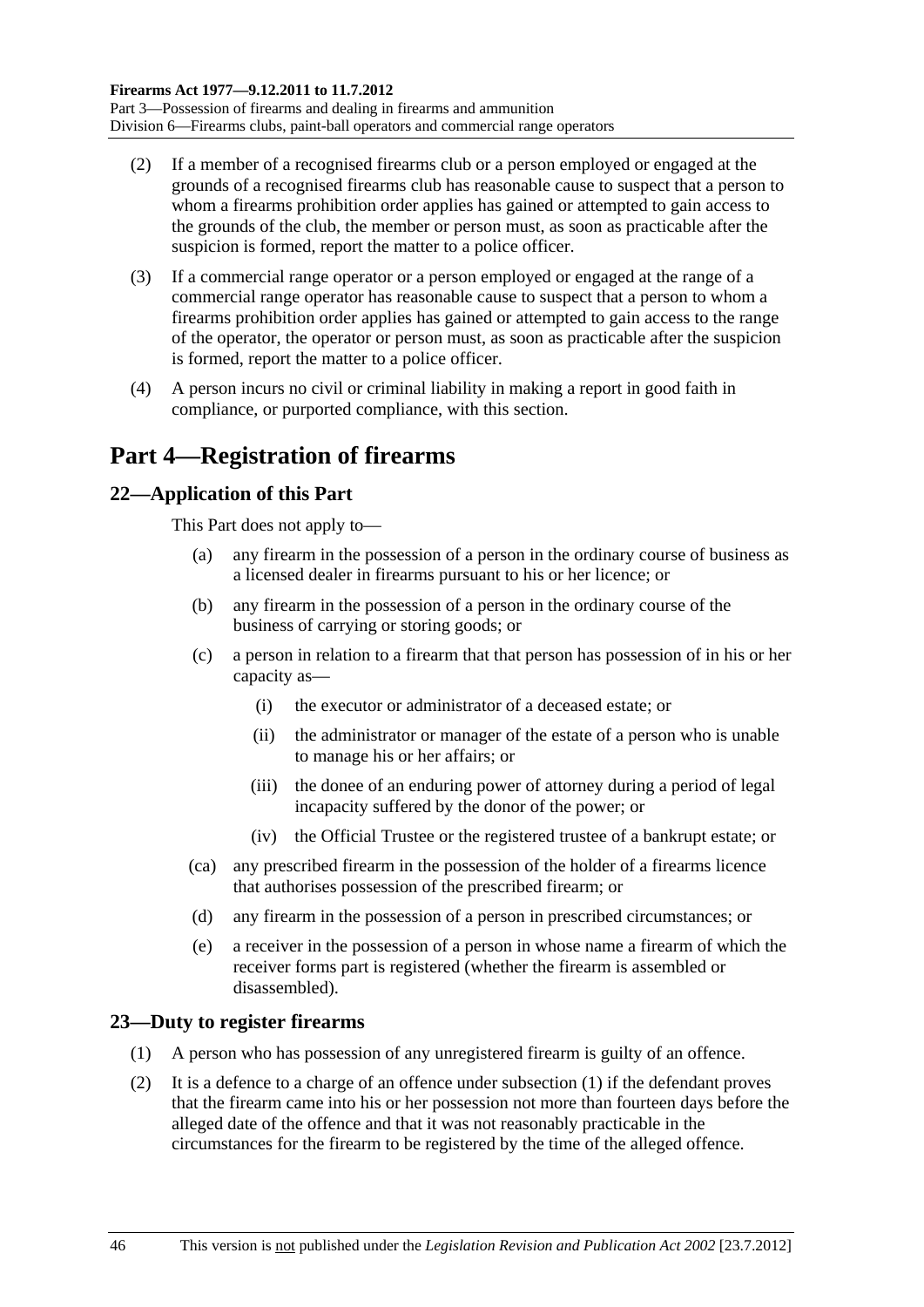- <span id="page-46-0"></span> (3) The owner of a firearm that is not registered in the name of the owner is guilty of an offence.
- (4) It is a defence to a charge of an offence under [subsection \(3\)](#page-46-0) if the defendant proves that ownership of the firearm passed to him or her not more than 14 days before the alleged date of the offence and that it was not reasonably practicable in the circumstances for the firearm to be registered in his or her name by the time of the alleged offence.
- (5) The maximum penalty for an offence against this section is as follows:
	- (a) where the firearm is a prescribed firearm or a class C, D or H firearm— \$10 000 or imprisonment for two years;
	- (b) where the firearm is any other kind of firearm—\$5 000 or imprisonment for one year.

#### **24—Registration of firearms**

- (1) An application for registration of a firearm—
	- (a) must be made to the Registrar in the prescribed manner and form; and
	- (b) must contain the prescribed information; and
	- (c) must be accompanied by the prescribed fee.
- (2) The Registrar may refuse an application for registration of a firearm if he or she is satisfied that—
	- (a) acquisition of the firearm by the applicant was not authorised by a permit in contravention of this Act; or
	- (b) the applicant improperly obtained a permit to acquire the firearm; or
	- (c) the applicant would not, having regard to the firearm sought to be registered and the current circumstances, be entitled to be granted a permit to acquire the firearm; or
	- (d) the firearm does not have identifying characters as required under [section 24A](#page-46-0) or the identifying characters of the firearms have been defaced or altered without the authority of the Registrar.
- (3) If a person has ceased to be the owner of a firearm, registration of the firearm in that person's name is cancelled by registration of the firearm in the name of the subsequent owner.

# **24A—Identification of firearms**

- (1) Subject to this section, all firearms that are required to be registered under this Act must have stamped or engraved into part of the metal structure of the firearm a number, or a number preceded or followed by a letter or letters, for the purposes of identification.
- (2) The identification must be on the outside surface of the firearm where it can be easily seen and must, if possible, be on the receiver of the firearm.
- (3) At least four characters must comprise the number or the combination of numbers and letters.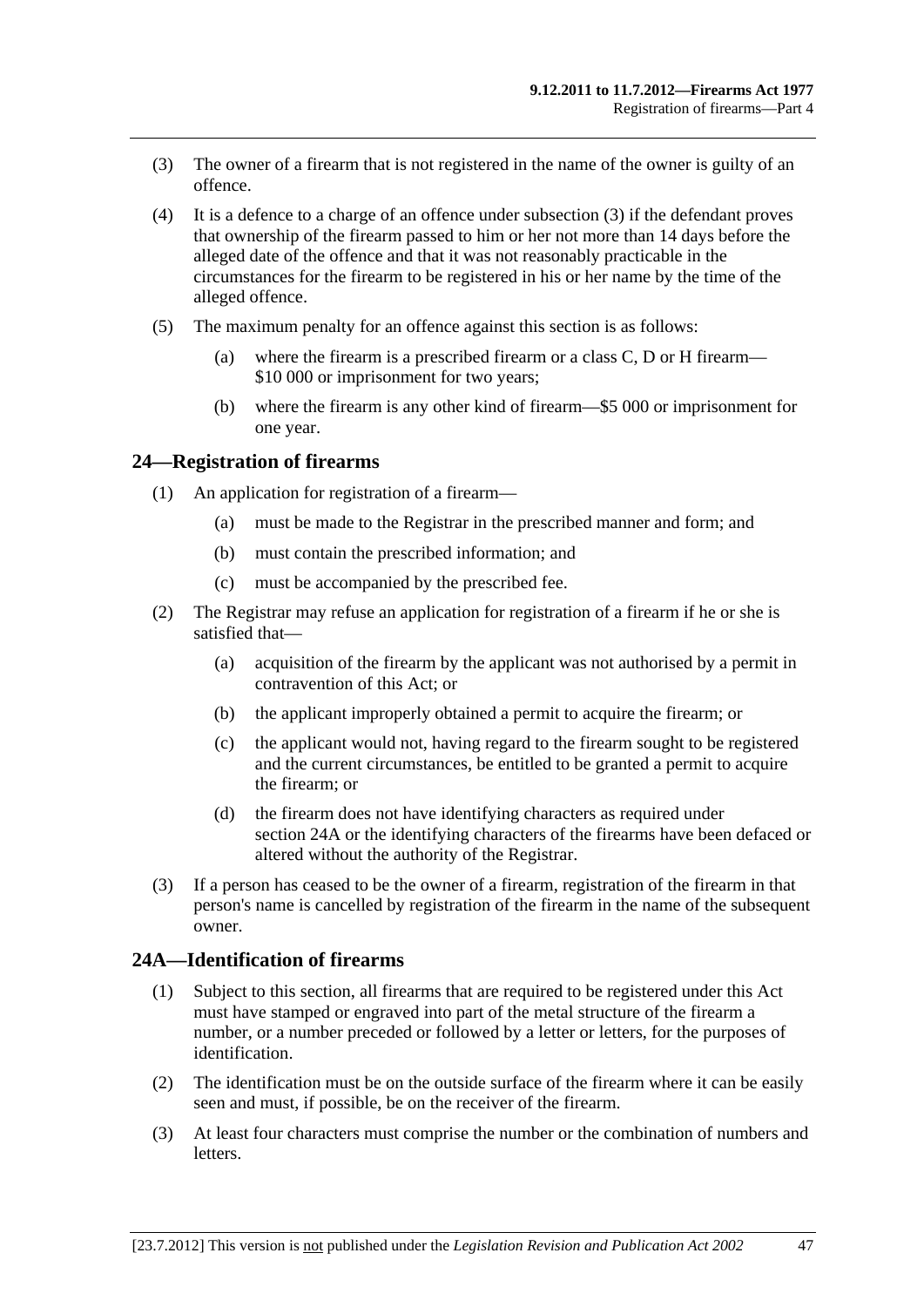- <span id="page-47-0"></span> (4) The characters must be at least two millimetres in height and must be stamped to form an indentation to a depth, or be engraved to a depth, of at least 0.5 millimetres.
- (5) Where a firearm that is produced for registration does not comply with this section, the Registrar must allocate a number, or numbers and letters, to the firearm and the owner of the firearm must produce the firearm to a police officer within 14 days with the identification stamped or engraved on the firearm in accordance with this section.

Maximum penalty:

Where the firearm is a prescribed firearm or a class C, D or H firearm—\$10 000 or imprisonment for two years.

Where the firearm is any other kind of firearm—\$5 000 or imprisonment for one year.

- (6) This section does not apply to a firearm of historical, archaeological or cultural value if—
	- (a) to stamp or engrave a number on the firearm would reduce its value; and
	- (b) the Registrar is satisfied that it can be identified in some other way.
- (7) A person who—
	- (a) defaces, alters or removes the identifying characters of a firearm without the authority of the Registrar; or
	- (b) has possession of a firearm that does not have identifying characters as required under this section or the identifying characters of which have been defaced or altered without the authority of the Registrar,

is guilty of an offence.

Maximum penalty:

- (a) if the firearm is a prescribed firearm or a class C, D or H firearm—\$35 000 or imprisonment for 7 years;
- (b) if the firearm is any other kind of firearm—\$20 000 or imprisonment for 4 years.

#### **24B—Cancellation of registration**

- (1) The Registrar may, by notice in writing served personally or by registered post on the owner of a registered firearm, cancel the registration of the firearm if the Registrar is satisfied that, having regard to the firearm and the current circumstances, the owner would not be entitled to obtain registration of the firearm.
- (2) A notice served on the owner of a registered firearm under this section must set out the Registrar's reasons for the cancellation.

## **25—Notice by registered owner of alteration, loss, theft or destruction of firearm**

- (1) The owner of a registered firearm must, within fourteen days after—
	- (b) any alteration is made to the firearm that affects the nature or performance of the firearm in a prescribed manner or to a prescribed extent; or
	- (c) the firearm is lost, stolen, or destroyed,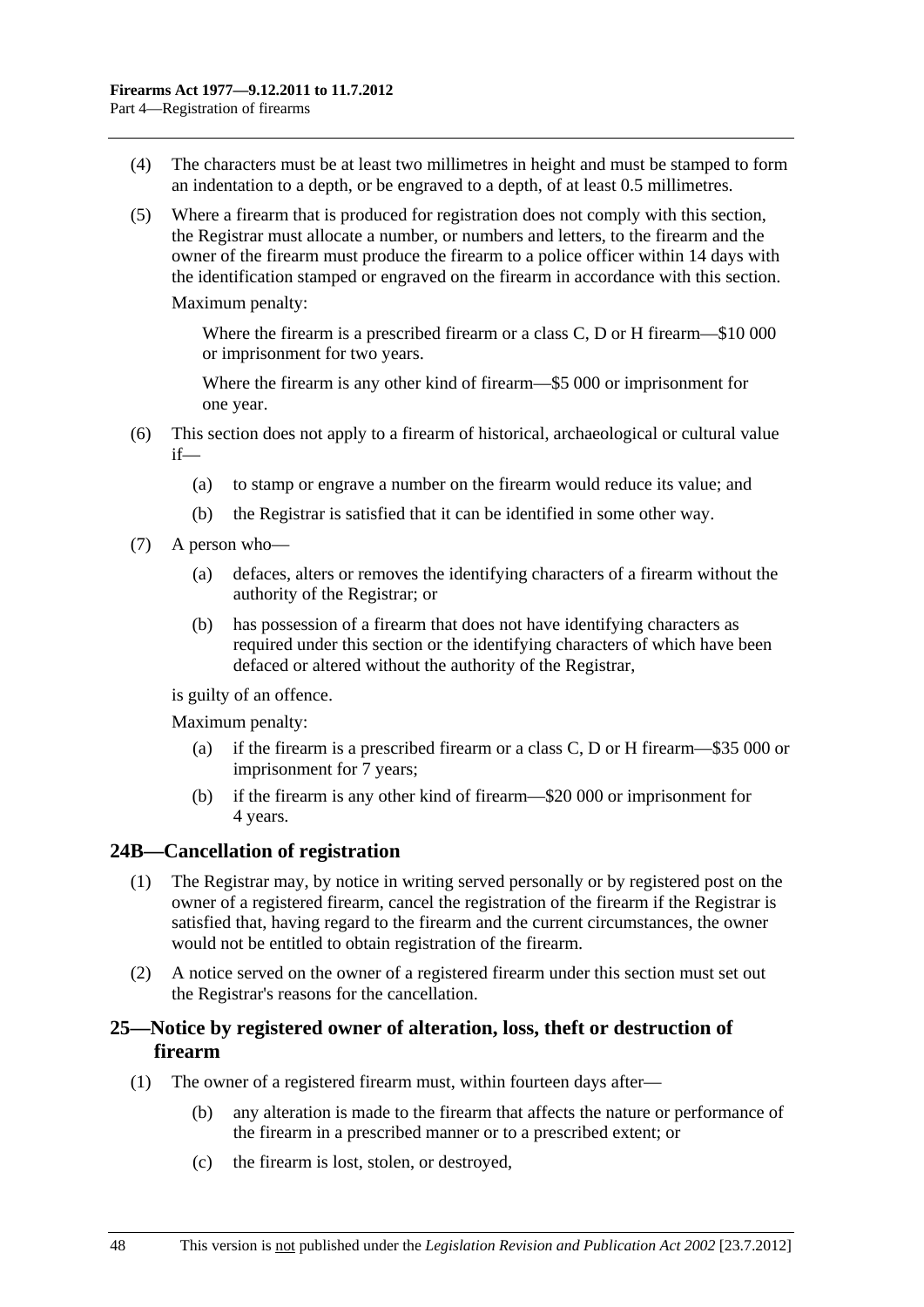give notice of that fact in the prescribed form to the Registrar.

- (1a) Without limiting [subsection \(1\)\(b\)](#page-47-0) an alteration to a firearm will be taken to affect the nature and performance of the firearm if, as a result of the alteration, the firearm becomes a firearm of a different class.
- (2) A person who fails to comply with this section is guilty of an offence. Maximum penalty: \$5 000.

#### **26—Notice of change of address**

The owner of a registered firearm who fails to give the Registrar notice in writing of a change of his or her address within 14 days of the change is guilty of an offence. Maximum penalty: \$2 500.

# **Part 4A—Review and appeal**

#### **26A—Review of interim firearms prohibition order**

- (1) A person to whom an interim firearms prohibition order applies may apply to the Registrar for review of the decision to issue the order.
- (2) The making of an application under this section does not affect the operation of the decision to which the application relates.
- (3) On a review, the Registrar may affirm the decision or revoke the interim firearms prohibition order.

## **26B—Review by Firearms Review Committee**

- (1) A person aggrieved by a decision of the Registrar—
	- (a) to refuse an application for a licence, or renewal of a licence or an application for a permit authorising the acquisition of a firearm; or
	- (b) to impose or vary licence conditions (other than prescribed conditions); or
	- (c) to vary a firearms licence by restricting the classes of firearms to which the licence relates or to vary or revoke a purpose endorsed on the licence; or
	- (d) to suspend or cancel a licence or permit; or
	- (e) to refuse to revoke a suspension of a licence or permit; or
	- (f) to refuse an application for a permit to acquire ammunition; or
	- (g) to refuse an application for registration of a firearm; or
	- (h) to cancel the registration of a firearm; or
	- (i) to refuse to approve grounds of a recognised firearms club or recognised paint-ball operator or to revoke such an approval; or
	- (j) to impose conditions on an approval of grounds of a recognised firearms club or recognised paint-ball operator or to vary such conditions; or
	- (k) to refuse to approve the range of a recognised commercial range operator or to revoke such an approval; or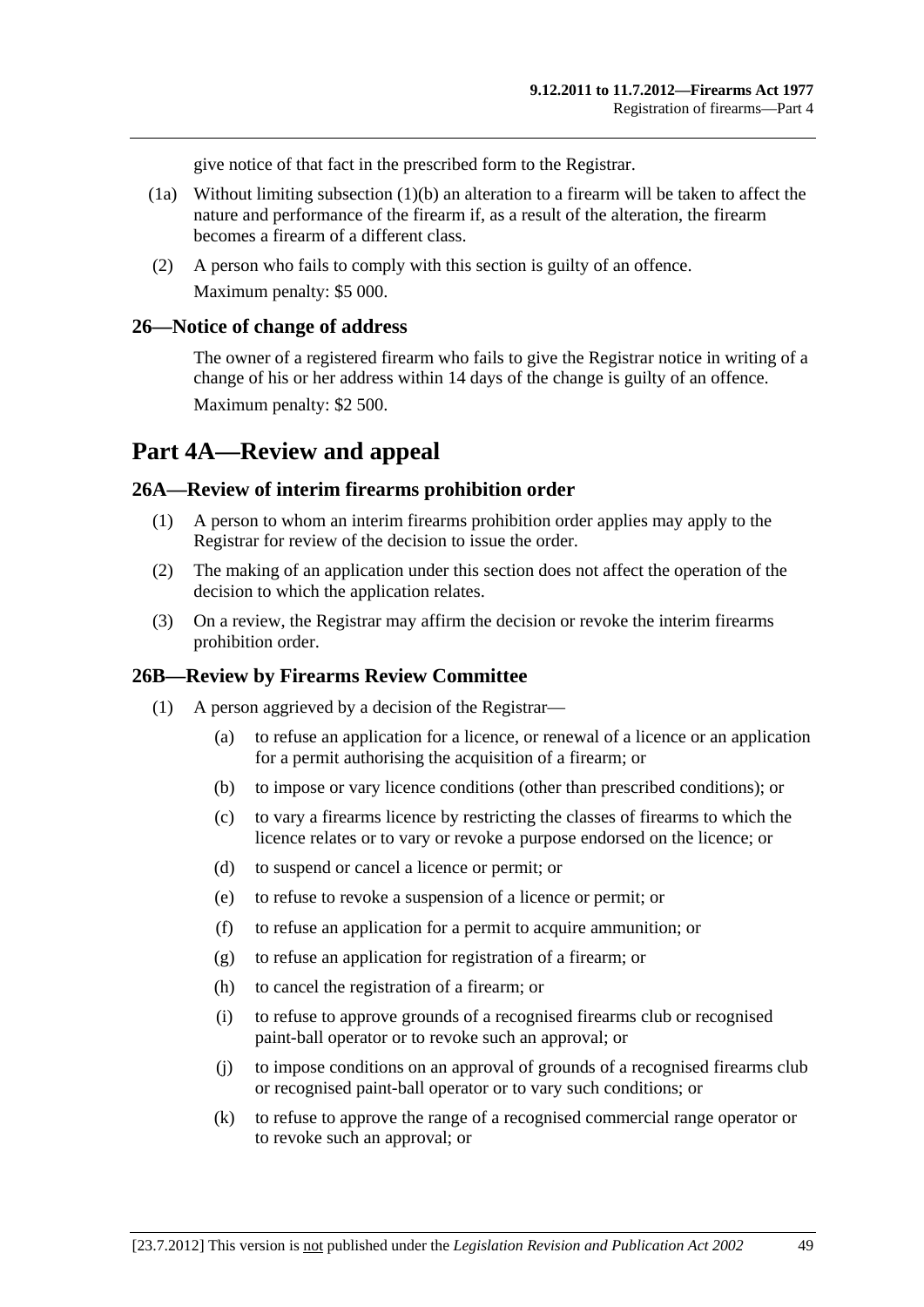<span id="page-49-0"></span> (l) to impose conditions on an approval of the range of a recognised commercial range operator or to vary such conditions,

may apply to the Registrar for the Registrar to refer the decision to the Firearms Review Committee for review of the decision.

- (2) If the Registrar did not give reasons in writing at the time of making the decision, the Registrar must do so on request made within 28 days of the making of the decision.
- (3) If a decision was made because of information that is classified by the Registrar as criminal intelligence, the only reason required to be given is that the decision was made on public interest grounds.
- (4) An application under this section must be made—
	- (a) within 28 days of the making of the decision; or
	- (b) if a request for reasons in writing is made under [subsection \(2\)](#page-49-0)—within 28 days after receipt of the reasons in writing.
- (5) The Registrar may, in the Registrar's discretion, extend the time for making an application under this section even if the time for making the application has ended.
- (6) The making of an application under this section does not affect the operation of the decision to which the application relates or prevent the taking of action to implement the decision.
- (7) However, on an application under this section, the Registrar may, in the Registrar's discretion, stay or vary the decision pending the decision of the committee on the review.
- (8) On an application under this section, the Registrar must refer the decision to the committee, and the committee may, on the review—
	- (a) affirm the decision; or
	- (b) remit matters to the Registrar for consideration or further consideration.

## **26C—Right of appeal to District Court**

- (1) A person aggrieved by—
	- (a) a decision of the Registrar that has been affirmed by the Firearms Review Committee; or
	- (b) if a matter is remitted to the Registrar by the Firearms Review Committee, a decision of the Registrar following remission of the matter; or
	- (c) a decision of the Registrar to issue a firearms prohibition order,

may appeal against the decision to the District Court.

- (2) If the committee or the Registrar has not given the person reasons in writing for making the decision appealed against, the committee or Registrar must do so on request made within 28 days after the person received notice of the decision.
- (3) If a decision was made because of information that is classified by the Registrar as criminal intelligence, the only reason required to be given is that the decision was made on public interest grounds.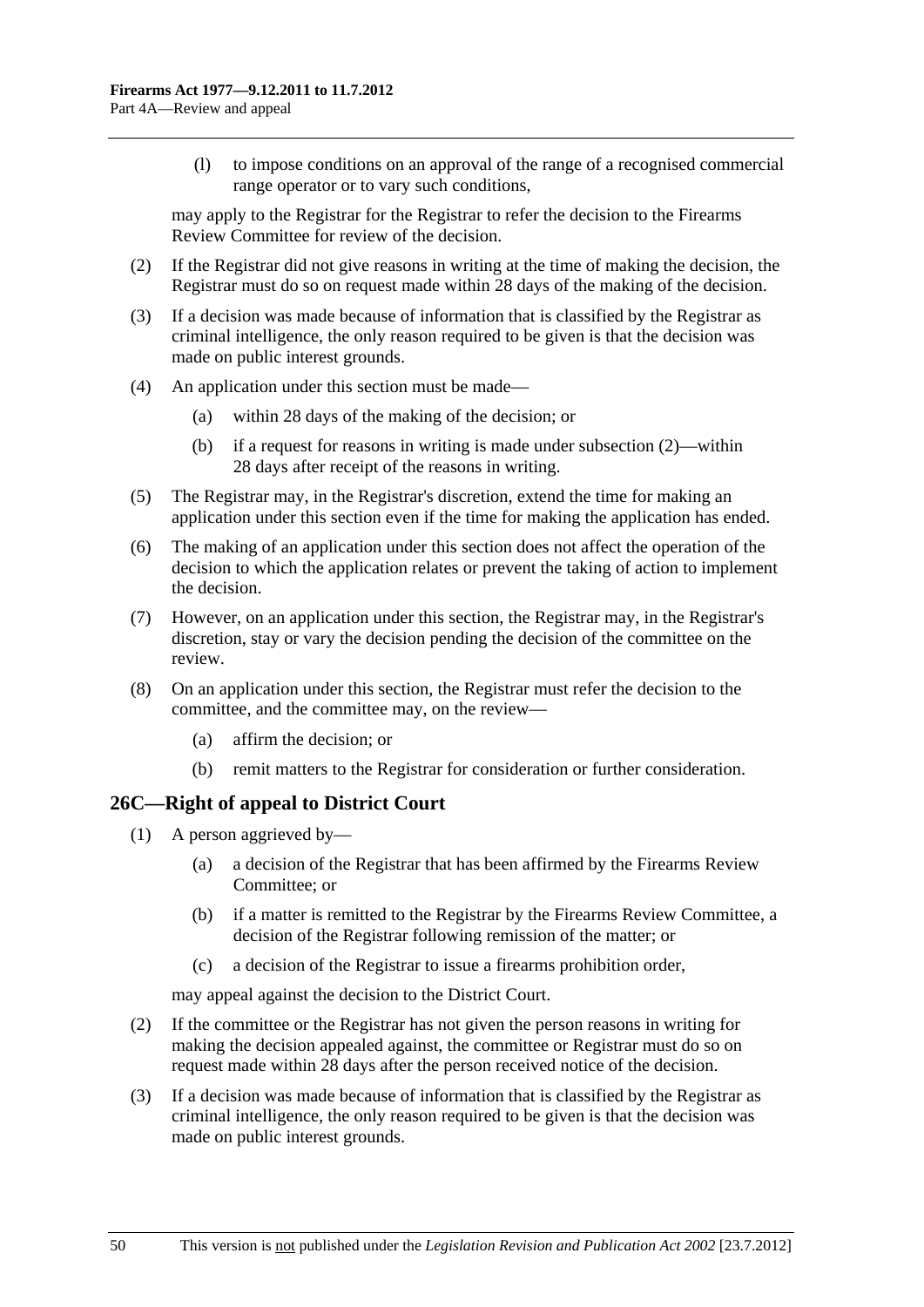- <span id="page-50-0"></span> (4) An appeal under this section must be made—
	- (a) within 28 days after the person received notice of the decision appealed against; or
	- (b) if a request for reasons in writing is made under [subsection \(2\)](#page-49-0)—within 28 days after the person received the reasons in writing.
- (5) On an appeal under this section, the Registrar may apply to the District Court for a determination that information classified by the Registrar as criminal intelligence is criminal intelligence.
- (6) The Court must maintain the confidentiality of information that is the subject of an application under [subsection \(5\).](#page-50-0)
- (7) If the Court proposes to determine that the information is not criminal intelligence, the Registrar must be informed of the proposed determination and given the opportunity to withdraw the information from the proceedings.
- (8) If the Court determines that the information is criminal intelligence or the Registrar withdraws the information, the Court must continue to maintain the confidentiality of the information.
- (9) The confidentiality of information is maintained only if—
	- (a) the information is not used except for the purposes of the proceedings; and
	- (b) the information is not disclosed to the appellant, the appellant's representatives or any member of the public; and
	- (c) evidence and submissions about the information are received and heard in private in the absence of the appellant and the appellant's representatives and are not disclosed to any member of the public; and
	- (d) the information is not disclosed in the Court's reasons for decision.
- (10) The Court may take any steps it considers appropriate to maintain the confidentiality of the information.

# **Part 5—Miscellaneous**

#### **27—Manufacture of firearms or firearm parts**

- (1) Subject to this section, a person who—
	- (a) manufactures a firearm or firearm part; or
	- (b) takes part in the manufacture of a firearm or firearm part,

is guilty of an offence.

- (2) [Subsection \(1\)](#page-50-0) does not apply to the manufacture of a firearm or firearm part by a person in the ordinary course of carrying on business as a licensed dealer pursuant to the licence.
- (3) It is a defence to prosecution for an offence against [subsection \(1\)](#page-50-0) to prove that, in the case of a firearm part, the firearm part was a firearm part for a firearm registered in the name of, or otherwise in the lawful custody of, the person who manufactured the firearm part.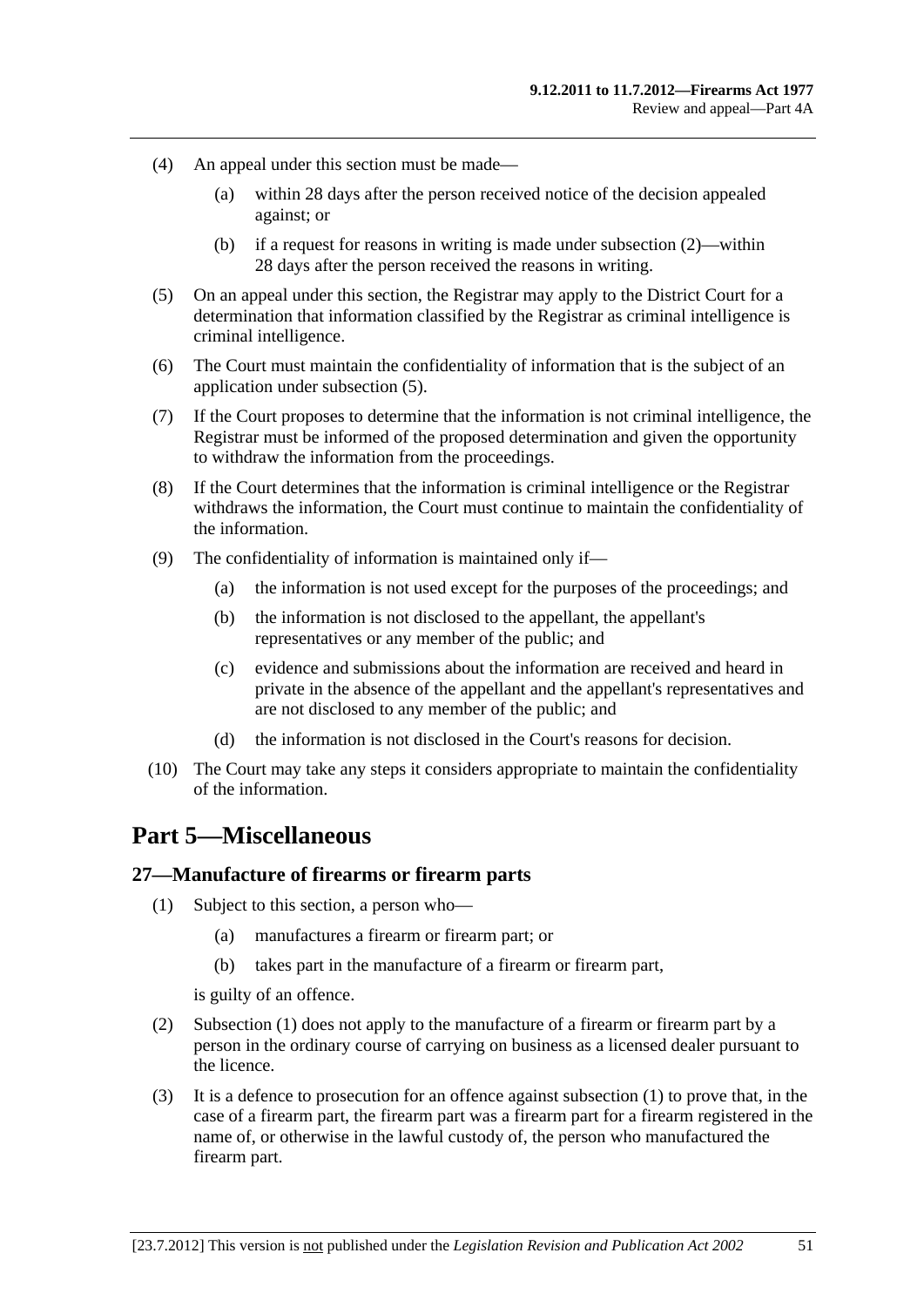- <span id="page-51-0"></span> (4) For the purposes of this section, a person takes part in the manufacture of a firearm or firearm part if—
	- (a) the person takes, or participates in, any step, or causes any step to be taken, in the process of manufacture of the firearm or firearm part; or
	- (b) the person provides or arranges finance for any step in that process; or
	- (c) the person provides the premises in which any step in that process is taken, or suffers or permits any step in that process to be taken in premises of which the person is an owner, lessee or occupier or of which the person has care, control or management.
- (5) Subject to [subsection \(6\),](#page-51-0) the maximum penalty for an offence against this section is as follows:
	- (a) if the firearm is a prescribed firearm or the firearm part is a firearm part for a prescribed firearm—\$75 000 or imprisonment for 15 years;
	- (b) if the firearm is a class C, D or H firearm or the firearm part is a firearm part for a class C, D or H firearm—\$50 000 or imprisonment for 10 years;
	- (c) if the firearm or firearm part is any other kind of firearm or firearm part— \$35 000 or imprisonment for 7 years.
- (6) A person who has not previously been found guilty of an offence against this section may, at the discretion of the prosecutor, be prosecuted for a summary offence against this section except where the firearm is a prescribed firearm or the firearm part is a firearm part for a prescribed firearm, but on conviction of a summary offence against this section the maximum penalty is \$10 000 or imprisonment for 2 years.

#### **27A—Obligation to report unsafe situations associated with firearms**

- (1) If a medical practitioner, or other person prescribed for the purposes of this subsection, has reasonable cause to suspect in relation to a person whom he or she has seen in his or her professional capacity—
	- (a) that the person is suffering from a physical or mental illness or condition, or that other circumstances exist, such that there is a threat to the person's own safety or the safety of another associated with the person's possession or use of a firearm; and
	- (b) that the person has, or might be intending to acquire, a firearm,

the medical practitioner or other prescribed person must make a report to the Registrar under this section.

- (2) If an employer has reasonable cause to suspect in relation to an employee whose work with the employer involves the possession or use of a firearm that the employee is suffering from a physical or mental illness or condition, or that other circumstances exist, such that there is a threat to the employee's own safety or the safety of another associated with the employee's possession or use of a firearm, the employer must make a report to the Registrar under this section.
- (3) A report under this section—
	- (a) must be made as soon as practicable after the suspicion is formed; and
	- (b) must include—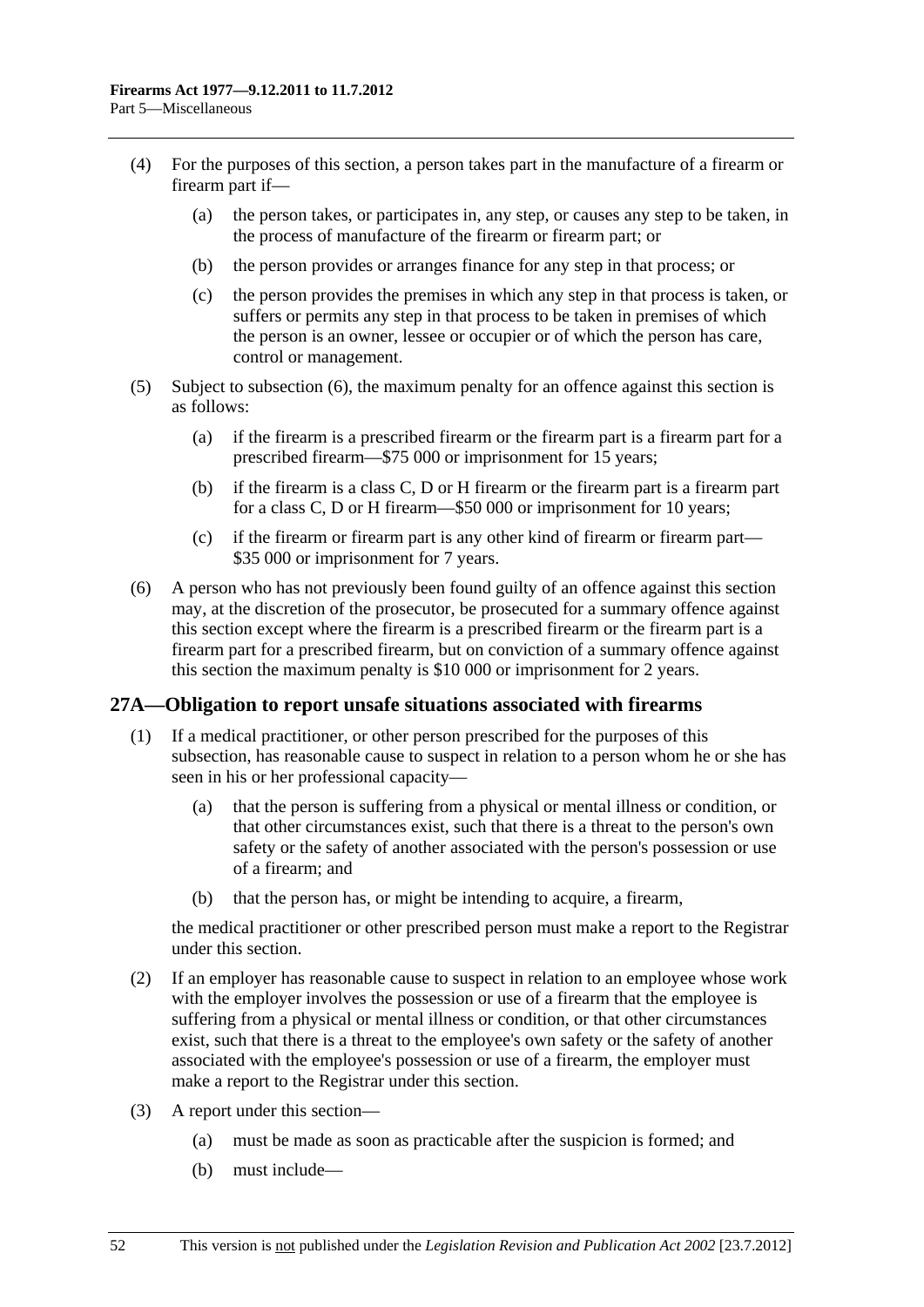- (i) the name and address of the person the subject of the suspicion; and
- (ii) the suspected threat to safety and circumstances giving rise to the threat (including the nature of any physical or mental illness or condition contributing to the threat).
- <span id="page-52-0"></span> (4) A person incurs no civil or criminal liability in taking action in good faith in compliance, or purported compliance, with this section.

## **27B—Obligations of medical practitioners etc relating to wounds inflicted by firearm**

- (1) If a medical practitioner, or other person prescribed for the purposes of this subsection, has reasonable cause to suspect in relation to a person whom he or she has seen in his or her professional capacity that the person is suffering from a wound inflicted by a firearm, the medical practitioner, or other prescribed person, must make a report to the Registrar under this section.
- (2) A report under this section—
	- (a) must be made as soon as practicable after the suspicion is formed; and
	- (b) must include—
		- (i) the name and address of the person the subject of the suspicion or, if the name and address are not known, a description of the person; and
		- (ii) details of the wound; and
		- (iii) any information provided to the practitioner or other person about the circumstances leading to the infliction of the wound.
- (3) If a medical practitioner, or other person prescribed for the purposes of this subsection, treats a person for a wound that the practitioner or person has reasonable cause to suspect was inflicted by a firearm, the practitioner or person must take reasonable steps to retain any ammunition or fragment of ammunition recovered from the wound until it can be collected by a police officer.
- (4) A person incurs no civil or criminal liability in taking action in good faith in compliance, or purported compliance, with this section.

#### **28—False information**

 (1) A person who provides information to the Registrar or any other person under this Act that is false or misleading in a material particular is guilty of an offence.

Maximum penalty: \$10 000 or imprisonment for two years.

 (2) It is a defence to a charge under [subsection \(1\)](#page-52-0) to prove that the defendant believed upon reasonable grounds that the information was true.

#### **29—Handling firearms when under the influence**

- (1) A person who handles a firearm while so much under the influence of intoxicating liquor or a drug as to be incapable of exercising effective control of the firearm is guilty of an offence if—
	- (a) a round is in the breech or chamber or the magazine of the firearm; or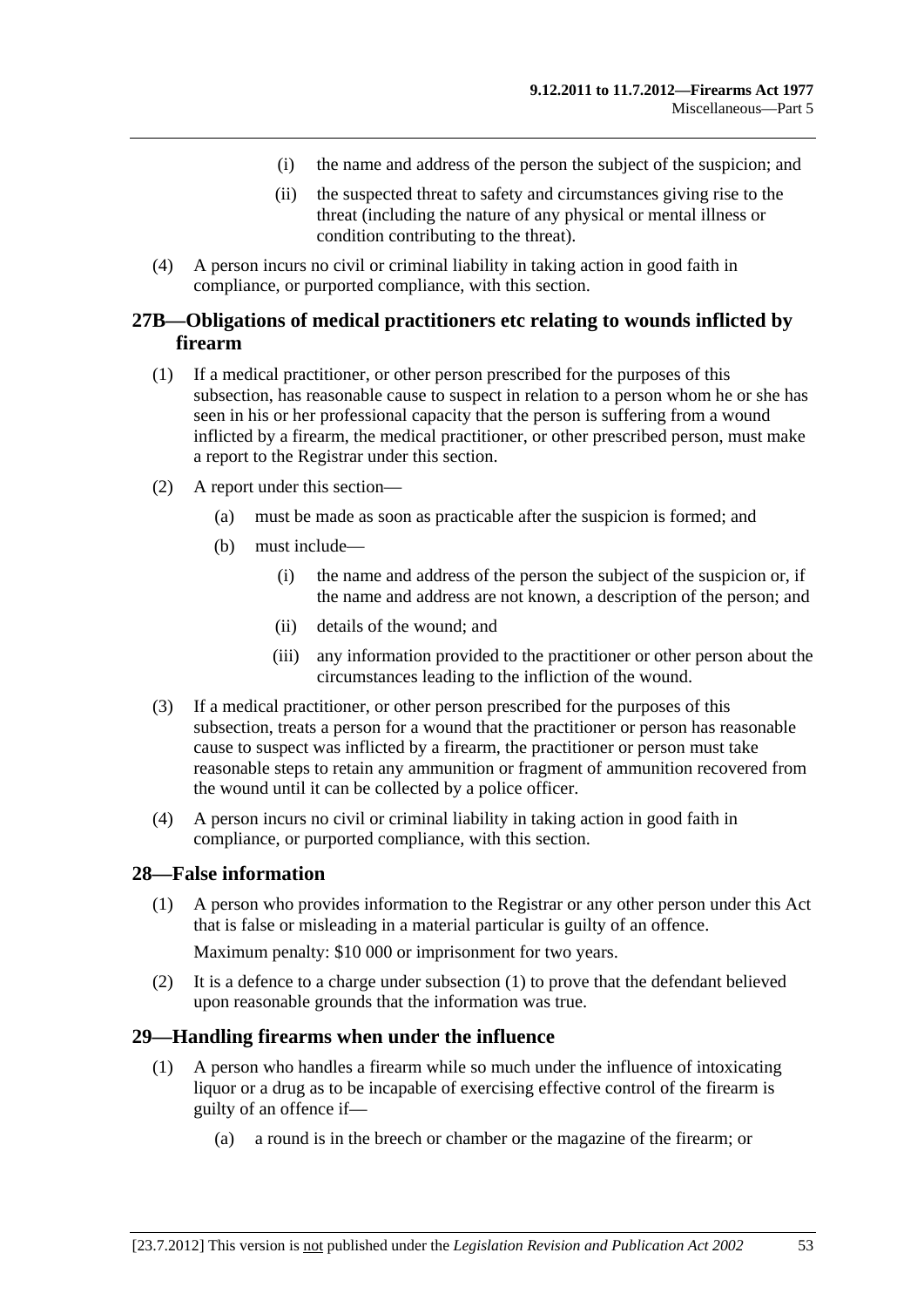<span id="page-53-0"></span> (b) the person is handling or is carrying with him or her ammunition that can be used in the firearm.

Maximum penalty: \$10 000 or imprisonment for two years.

- (2) A person who transfers possession of a firearm to a person who is so much under the influence of intoxicating liquor or a drug as to be incapable of exercising effective control of the firearm is guilty of an offence if—
	- (a) a round is in the breech or chamber or the magazine of the firearm; or
	- (b) the person to whom possession of the firearm has been transferred is handling or is carrying with him or her ammunition that can be used in the firearm.

Maximum penalty: \$10 000 or imprisonment for two years.

 (3) Without limiting [subsection \(1\)](#page-52-0) or [\(2\)](#page-53-0), a person is incapable of exercising effective control of a firearm if, owing to the influence of intoxicating liquor or a drug, the use of any mental or physical faculty of that person is lost or appreciably impaired.

## **29A—Possession of silencer and other parts of firearms**

(1) A person who has possession of a silencer is guilty of an offence.

Maximum penalty: \$10 000 or imprisonment for two years.

- (2) A person who has possession of—
	- (a) a mechanism or other fitting that can be fitted to a firearm to convert it to an automatic firearm; or
	- (b) a mechanism or other fitting that, when fitted to a suitable firearm, will enable the firearm to fire grenades or other explosive projectiles,

is guilty of an offence unless he or she is authorised to have possession of the mechanism or other fitting by a firearms licence.

Maximum penalty: \$10 000 or imprisonment for two years.

 (3) [Subsection \(2\)](#page-53-0) does not apply to a licensed dealer in firearms in the normal course of carrying on the business of dealing in firearms pursuant to his or her licence.

## **29C—Duty to carry licence**

 (1) A person who is carrying a firearm on or about his or her person or who has a firearm in his or her immediate physical control must carry with him or her a firearms licence authorising his or her possession of the firearm.

Maximum penalty: \$5 000.

 (2) [Subsection \(1\)](#page-53-0) does not apply to a licensed dealer in firearms in the normal course of carrying on the business of dealing in firearms pursuant to his or her licence.

## **30—Information to be given to police officer**

- (1) A police officer may require a person who the police officer suspects on reasonable grounds is a person to whom this subsection applies—
	- (a) to state his or her full name, address and age; and
	- (b) to state whether he or she is the owner of the firearm, firearm part or ammunition and, if not, to state the name of the owner of the firearm, firearm part or ammunition; and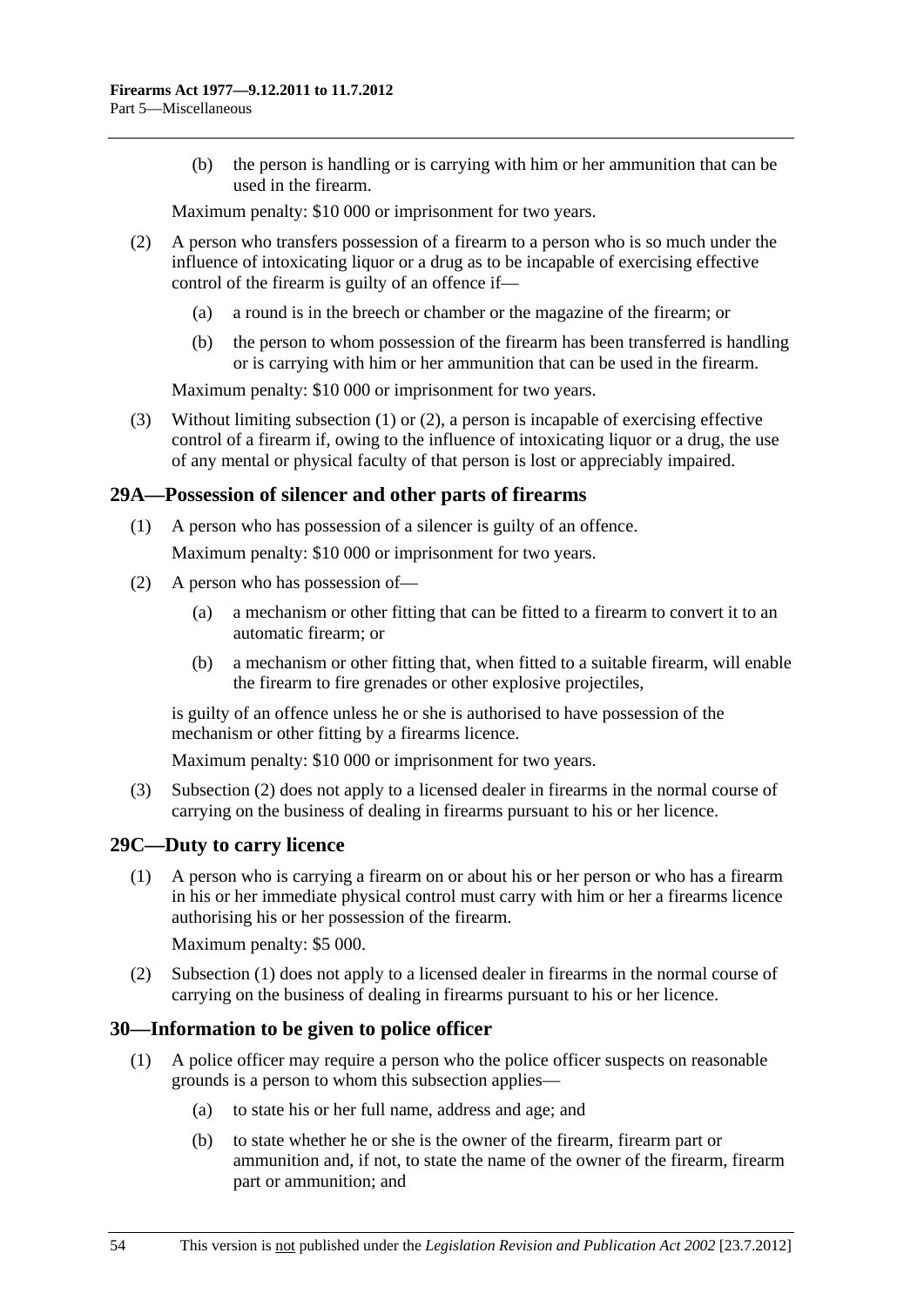- <span id="page-54-0"></span> (c) to answer questions relating to the firearm, firearm part or ammunition or to other persons who have, or have had, possession, of the firearm, firearm part or ammunition.
- (1aa) [Subsection \(1\)](#page-53-0) applies—
	- (a) to a person who has, or recently has had, in his or her possession a firearm, firearm part or ammunition;
	- (b) to a person who is in the company of a person who has, or recently has had, in his or her possession a firearm, firearm part or ammunition;
	- (c) to a person who is an occupier or in charge of premises or a vehicle, vessel or aircraft on or in which a firearm, firearm part or ammunition is found;
	- (d) to a person who is or was on or in any premises, vehicle, vessel or aircraft (other than any premises, vehicle, vessel or aircraft to which the public are admitted) at the time or immediately before a firearm, firearm part or ammunition is found on or in the premises, vehicle, vessel or aircraft.
- (1a) A police officer may require the owner of a firearm to answer questions relating to the whereabouts of the firearm or relating to the person or persons who have, or have had, possession, of the firearm.
- (2) The police officer may, if he or she thinks fit to do so, require that person to produce such evidence as may be stipulated by the police officer to verify information given in response to a requirement under this section.
- (3) A person who fails or refuses without reasonable excuse to—
	- (a) comply with a requirement under this section; or
	- (b) answer a question put by a police officer to the best of his or her knowledge, information and belief,

is guilty of an offence.

Maximum penalty: \$10 000 or imprisonment for 2 years.

 (4) A person may not decline on grounds of self-incrimination to answer a question put by a police officer under [subsection \(1a\)](#page-54-0) but the answer to any such question is not admissible except in proceedings for an offence against this section.

## **31—Production of licence and certificate of registration**

- (1) A person who has possession of a firearm must, at the request of a police officer or a warden under the *[National Parks and Wildlife Act 1972](http://www.legislation.sa.gov.au/index.aspx?action=legref&type=act&legtitle=National%20Parks%20and%20Wildlife%20Act%201972)*—
	- (a) produce a firearms licence authorising his or her possession of the firearm and the certificate of registration of the firearm for inspection by the police officer or warden (or, if production of the licence or certificate is not possible at the time of the request, that person must produce the licence or certificate within 48 hours for inspection by a police officer at a police station nominated by that person at the time of the request); and
	- (b) produce the firearm for inspection or, if production is not possible at the time of the request, produce the firearm within 48 hours for inspection by a police officer at a police station nominated by that person at the time of the request.

Maximum penalty: \$5 000.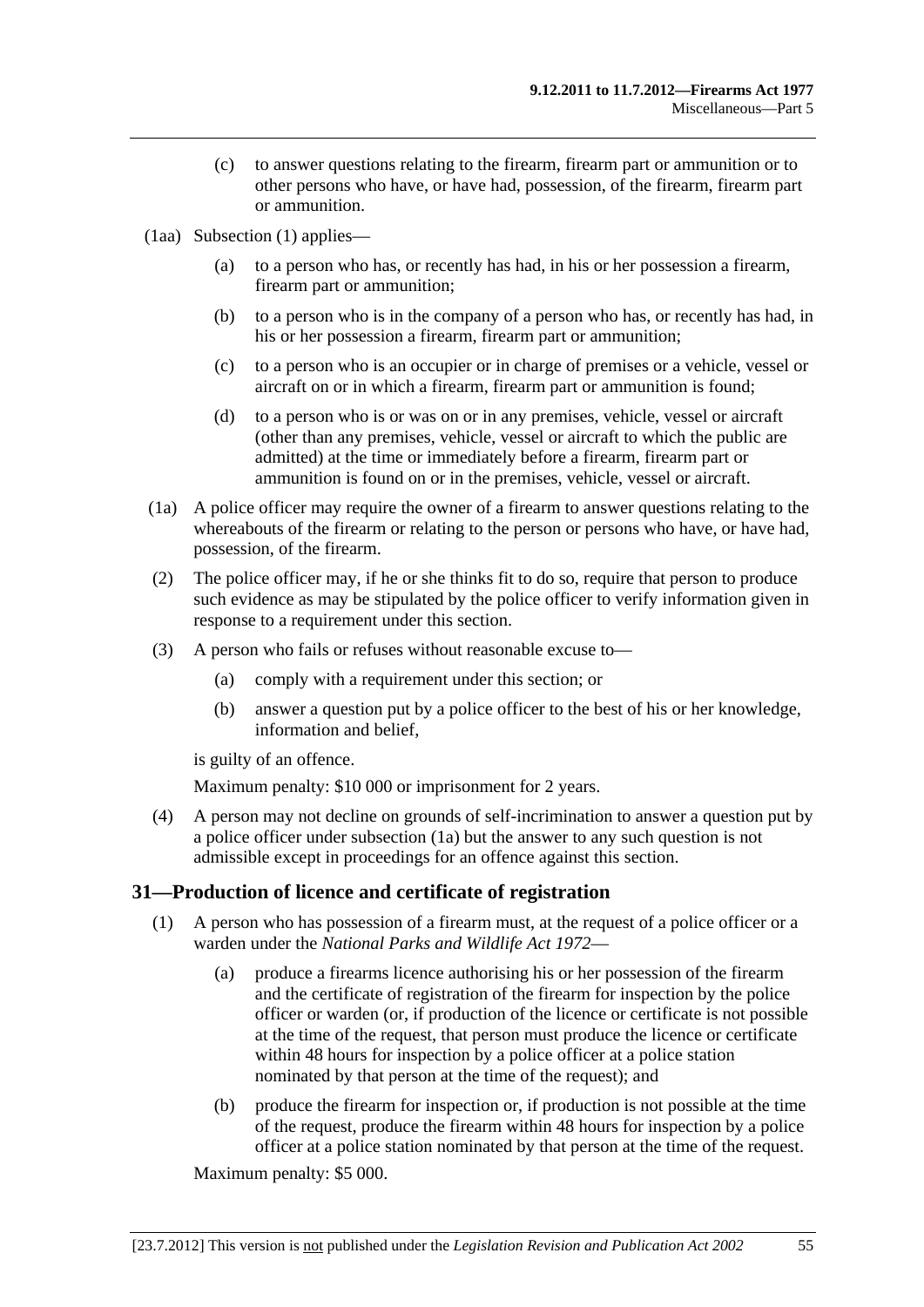- <span id="page-55-0"></span> (2) An apparently genuine document purporting to be signed by the Commissioner of Police, and to certify that a licence or certificate of registration has not been produced as required under this section, must, in the absence of proof to the contrary, be accepted as proof of the matter so certified.
- (3) A warden under the *[National Parks and Wildlife Act 1972](http://www.legislation.sa.gov.au/index.aspx?action=legref&type=act&legtitle=National%20Parks%20and%20Wildlife%20Act%201972)* can only act under [subsection \(1\)](#page-54-0) when the person in possession of a firearm is on a reserve constituted under that Act.

#### **31A—Period of grace on cancellation, suspension etc of licence**

- (1) Subject to this Act, where—
	- (a) a licence authorising possession of a firearm is cancelled or suspended; or
	- (b) the Registrar refuses to renew such a licence; or
	- (d) the registration of a firearm is cancelled,

the person who held, or applied for renewal of, the licence or in whose name the firearm was registered (as the case may require) may, in order to dispose of the firearm, retain possession of it for one month.

- (2) Where a licence authorising possession of a firearm is suspended under this Act, the person who held the licence may retain the power of disposition over the firearm if—
	- (a) the firearm is kept by a person who holds a dealer's licence or a person approved by the Registrar; and
	- (b) the person who held the licence does not have access to the firearm.
- (3) A person referred to in this section who uses the firearm for any purpose before disposing of it in accordance with this section is guilty of an offence.

Maximum penalty:

Where the firearm is a prescribed firearm or a class C, D or H firearm—\$10 000 or imprisonment for two years.

Where the firearm is any other kind of firearm—\$5 000 or imprisonment for one year.

 (4) A person who receives a firearm (the subject of a licence that is suspended) for the purpose of keeping it in accordance with [subsection \(2\)](#page-55-0) and who does not forthwith notify the Registrar of that receipt is guilty of an offence.

Maximum penalty: \$5 000.

#### **32—Power to inspect or seize firearms etc**

- (a1) A police officer may require the owner of a firearm to produce the firearm for inspection at a specified place at a specified time or within a specified period.
- (1) If a police officer suspects upon reasonable grounds that—
	- (a) a firearm is unregistered; or
	- (b) an offence against this Act has been committed, or is being committed, with respect to a firearm; or
	- (ba) a firearm has been forfeited to the Crown by order of a court; or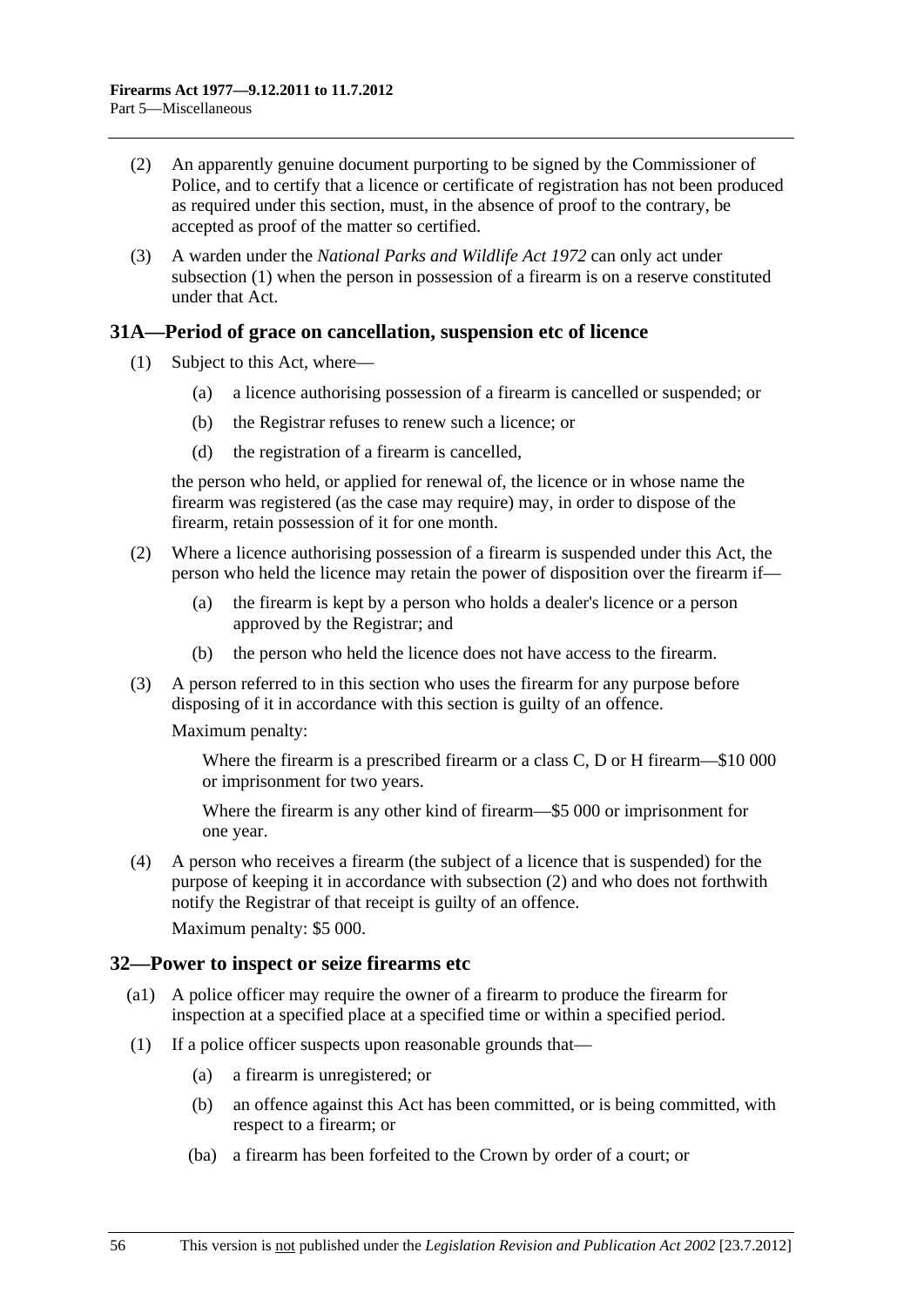- (c) a person who has possession of a firearm is not a fit and proper person to have possession of that firearm; or
- (ca) continued possession of a firearm by a person would be likely to result in undue danger to life or property; or
- (cb) a person has possession of a firearm in contravention of an order of a court whether the order was made in this State or in any other State or Territory of the Commonwealth; or
- (cba) a person has possession of a firearm in contravention of an intervention order under the *[Intervention Orders \(Prevention of Abuse\) Act 2009](http://www.legislation.sa.gov.au/index.aspx?action=legref&type=act&legtitle=Intervention%20Orders%20(Prevention%20of%20Abuse)%20Act%202009)*; or
- (cc) the holder of a firearms licence authorising use of a firearm can no longer use the firearm for the purpose endorsed on his or her licence; or
- (d) a firearm is mechanically unsafe; or
- (e) a firearm (not being a prescribed firearm)—
	- (i) is particularly dangerous by reason of its design, construction or any other factor; or
	- (ii) can easily be converted to an automatic firearm; or
	- (iii) is, by reason of its size or any other factor, more readily concealed than other firearms of the same class and is for that, or any other reason, particularly suited to unlawful use,

the police officer may seize that firearm.

- (1aa) If a police officer suspects on reasonable grounds that a person has possession of a firearm or any mechanism or fitting in contravention of this Act, the police officer may seize the firearm, receiver, mechanism or fitting.
- (1ab) If a police officer suspects on reasonable grounds that a person has possession of ammunition that has been acquired or is held in contravention of this Act the police officer may seize the ammunition.
- (1a) If a police officer suspects on reasonable grounds that—
	- (a) a person has possession of a licence authorising possession of a firearm that has been seized under this section; or
	- (b) a person has possession of a licence in contravention of an order of a court; or
	- (ba) a person has possession of a licence in contravention of an intervention order under the *[Intervention Orders \(Prevention of Abuse\) Act 2009](http://www.legislation.sa.gov.au/index.aspx?action=legref&type=act&legtitle=Intervention%20Orders%20(Prevention%20of%20Abuse)%20Act%202009)*; or
	- (c) a person has possession of a licence that has been cancelled or suspended; or
	- (d) a person has possession of a licence for an illegal purpose; or
	- (e) a person who has possession of a firearms licence is not a fit and proper person to have possession of the licence,

the police officer may require the person to deliver the licence to him or her forthwith and, if the person refuses or fails to comply with such a requirement, seize the licence.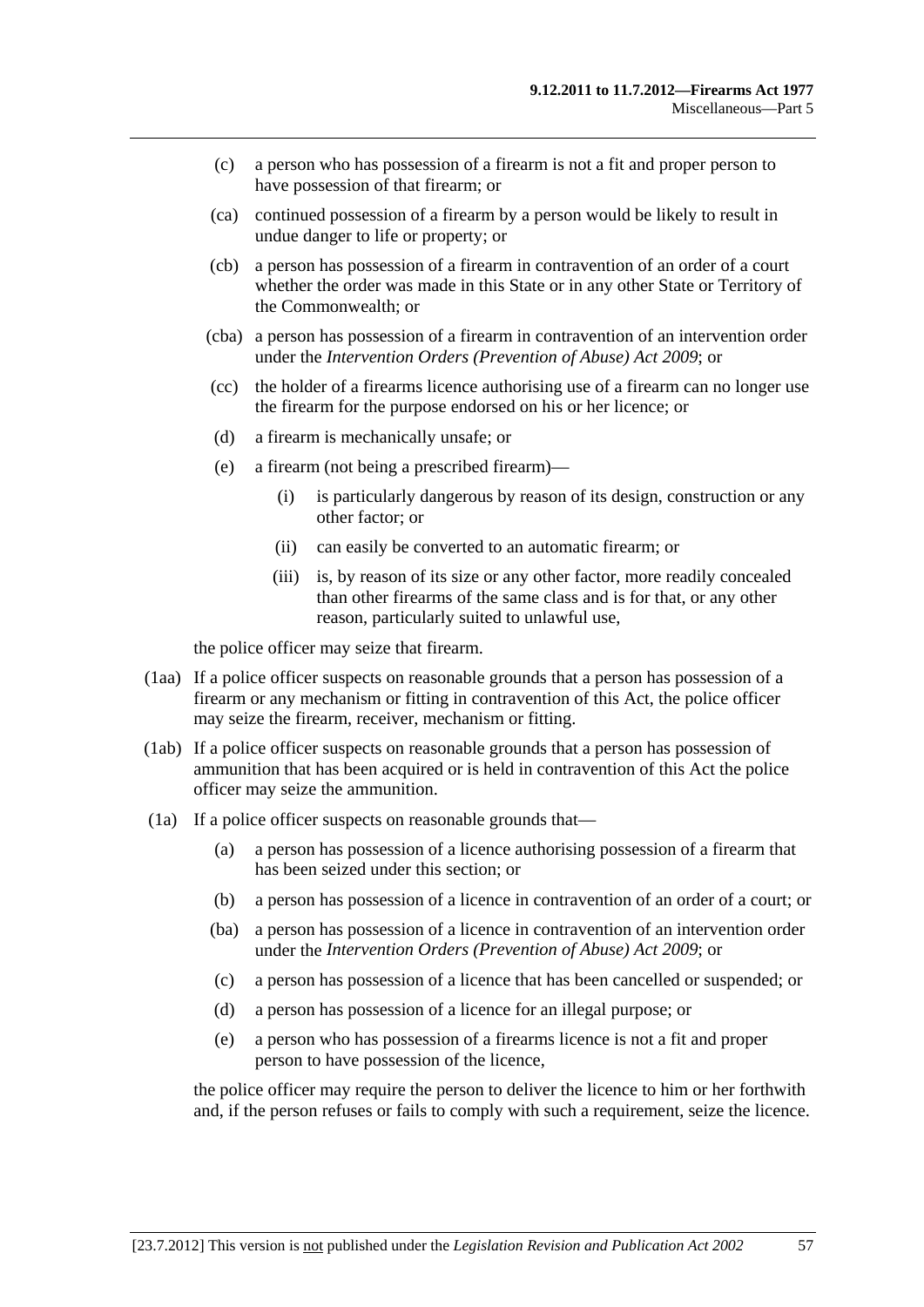- <span id="page-57-0"></span> (2) A police officer may stop, detain and search or detain and search—
	- (a) any vehicle upon which the police officer suspects on reasonable grounds that there is a firearm, licence, mechanism, fitting or ammunition liable to seizure under this section; or
	- (b) any person whom the police officer suspects on reasonable grounds has possession of a firearm, licence, mechanism, fitting or ammunition liable to seizure under this section.
- (2a) If a police officer suspects on reasonable grounds that a person who has possession of a firearm has failed to keep the firearm secured as required by this Act, the police officer may inspect the firearm and the means (if any) by which it has been secured.
- (3) A police officer may break into, enter and search any premises in which the police officer suspects on reasonable grounds—
	- (a) there is a firearm, licence, mechanism, fitting or ammunition liable to seizure under this section; or
	- (b) a firearm is kept contrary to the security requirements of this Act.
- (3a) A police officer may, as reasonably required for the purpose of ensuring compliance with a firearms prohibition order issued by the Registrar—
	- (a) detain a person to whom this subsection applies and search the person for any firearm, licence, mechanism, fitting or ammunition liable to seizure under this section; and
	- (b) stop and detain a vehicle, vessel or aircraft to which this subsection applies and search the vehicle, vessel or aircraft for any firearm, licence, mechanism, fitting or ammunition liable to seizure under this section; and
	- (c) enter premises to which this subsection applies and search the premises for any firearm, licence, mechanism, fitting or ammunition liable to seizure under this section.
- (3b) [Subsection \(3a\)](#page-57-0) applies—
	- (a) to a person who a police officer suspects on reasonable grounds is a person to whom a firearms prohibition order issued by the Registrar applies;
	- (b) to a vehicle, vessel or aircraft that a police officer suspects on reasonable grounds is in the charge of a person to whom the subsection applies;
	- (c) to premises that a police officer suspects on reasonable grounds are occupied by, or under the care, control or management of a person to whom the subsection applies.
- (4) Where a firearm, licence, mechanism, fitting or ammunition is delivered or seized in pursuance of this section, it must be forwarded forthwith to the Registrar.

#### **33—Obstruction of police officer**

A person who hinders or resists a police officer acting in the exercise of powers conferred by this Act is guilty of an offence.

Maximum penalty: \$10 000 or 2 years imprisonment.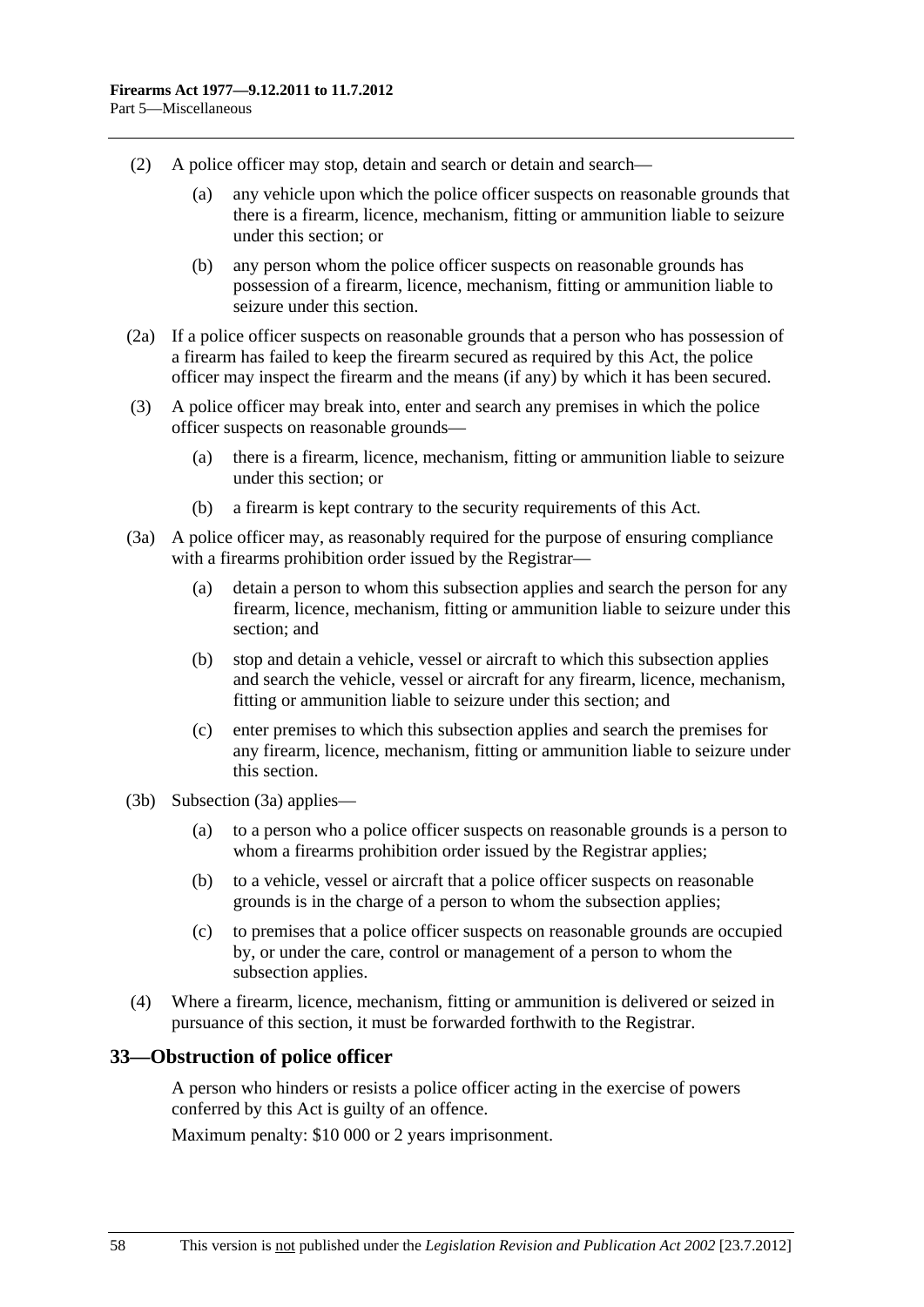#### <span id="page-58-0"></span>**34—Forfeiture of firearms etc**

- (1) Where a firearm, mechanism, fitting or ammunition is seized under this Part, the Registrar may institute proceedings for forfeiture of the firearm, mechanism, fitting or ammunition before a court of summary jurisdiction.
- (2) If, in proceedings under [subsection \(1\)](#page-58-0), a court is satisfied that—
	- (a) the owner of the firearm, mechanism, fitting or ammunition is not authorised by or under this Act to be in possession of the firearm, mechanism, fitting or ammunition; or
	- (b) that the return of the firearm, mechanism, fitting or ammunition to its owner would be likely to result in undue danger to life or property; or
	- (c) that the whereabouts of the owner of the firearm, mechanism, fitting or ammunition has not been, and is not likely to be, ascertained by reasonable inquiry; or
	- (d) the owner of the firearm, mechanism, fitting or ammunition has failed to comply with the requirements of this Act in relation to the safe storage of the firearm, mechanism, fitting or ammunition; or
	- (e) in the case of a firearm—the firearm can easily be converted to an automatic firearm,

it may order that the firearm, mechanism, fitting or ammunition be forfeited to the Crown, or make such other order for the disposal of the firearm, mechanism, fitting or ammunition as it thinks appropriate.

- (3) A firearm, mechanism, fitting or ammunition seized under this Part may be held under this subsection—
	- (a) until—
		- (i) proceedings are instituted for an order under this section or for an offence in relation to the firearm, mechanism, fitting or ammunition against the owner of the firearm, mechanism, fitting or ammunition or a decision is made not to institute such proceedings; or
		- (ii) the expiration of 12 months after the firearm, mechanism, fitting or ammunition was seized,

whichever first occurs;

 (b) if proceedings of either kind referred to in [paragraph \(a\)\(i\)](#page-58-0) are instituted within 12 months after the firearm, mechanism, fitting or ammunition was seized—until those proceedings are finally determined.

#### **34AA—Return of licence that has been delivered or seized**

Where a licence has been delivered to or seized by a police officer under this Part and the licence has not been suspended or cancelled, it must, subject to the order of any court, be dealt with as follows:

- (a) if the firearm to which the licence relates has been seized—the licence must be returned to the holder on the return of the firearm to its owner;
- (b) in any other case—the licence must be returned to the holder at the expiration of 14 days from the date of delivery or seizure.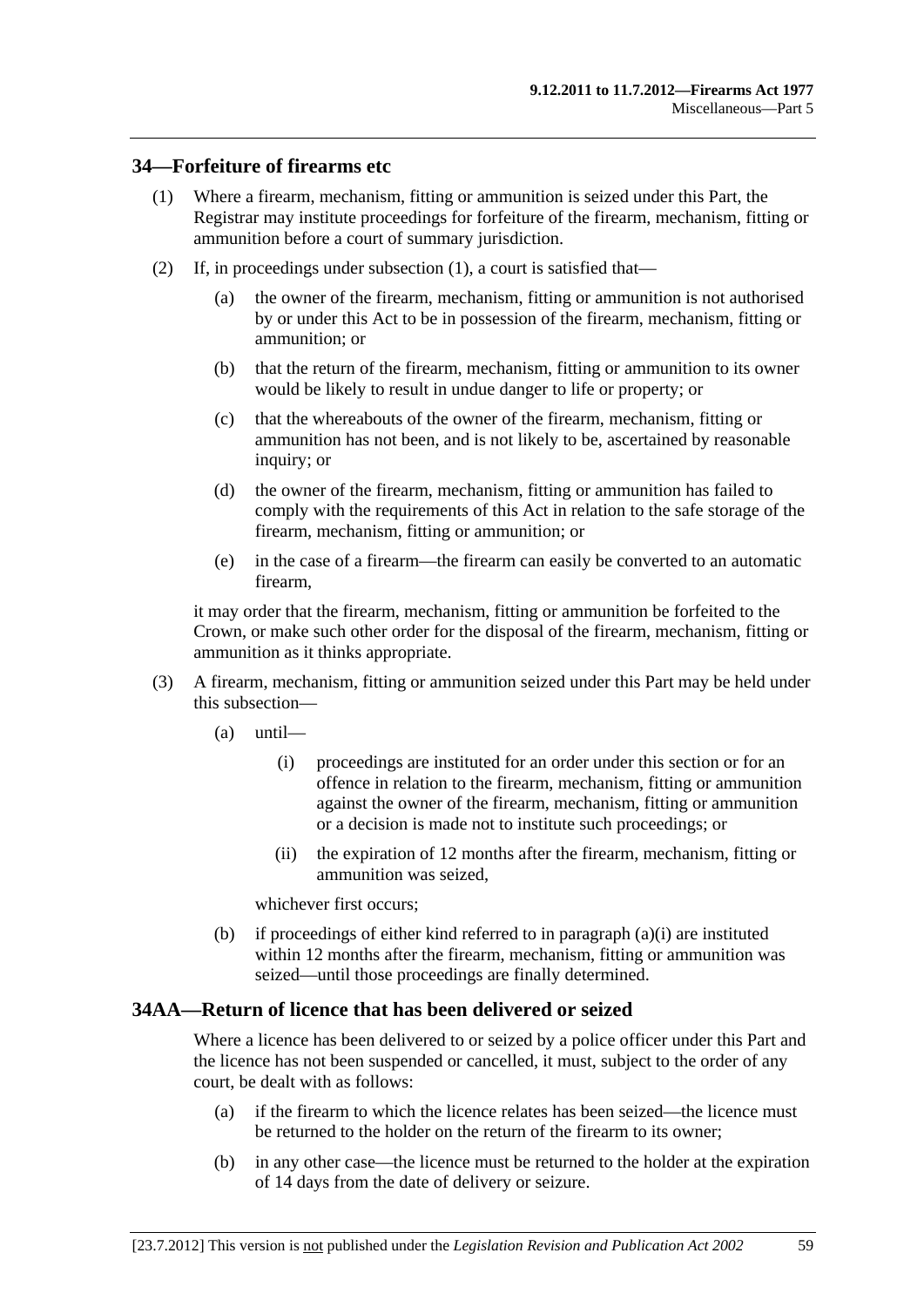## **34A—Powers of court on finding person guilty of firearms offence**

- (1) Where a court finds a person guilty of an offence against this or any other Act and the court finds that a firearm, mechanism, fitting or ammunition was involved in the commission of the offence the court may make one or more of the following orders:
	- (a) where the firearm, mechanism, fitting or ammunition was owned by the person—that the firearm, mechanism, fitting or ammunition be forfeited to the Crown or be disposed of in such other manner as the court directs;
	- (b) that a licence held by the person is subject to specified conditions;
	- (c) that a licence held by the person is suspended for a specified period or until further order;
	- (d) that a licence held by the person is cancelled;
	- (e) that the person is disqualified from holding or obtaining a licence for a specified period or until further order;
	- (f) that the person is subject to a firearms prohibition order until further order.
- (2) Where, in the course of proceedings before a court, the court forms the view that a party to the proceedings who has possession of a firearm, mechanism, fitting or ammunition is not a fit and proper person to have possession of the firearm, mechanism, fitting or ammunition, the court may make one or more of the following orders:
	- (a) that the firearm, mechanism, fitting or ammunition be disposed of in such manner as the court directs;
	- (b) that a licence held by the party is subject to specified conditions;
	- (c) that a licence held by the party is suspended for a specified period or until further order;
	- (d) that a licence held by the party is cancelled;
	- (e) that the party is disqualified from holding or obtaining a licence for a specified period or until further order;
	- (f) that the party is subject to a firearms prohibition order until further order.
- (3) If a court makes an order that a person is subject to a firearms prohibition order, the court may exercise the powers of the Registrar under section  $10C(15)$  to grant an exemption from specified provisions of that section.
- (4) If a court makes an order under this section, the Registrar of the court must notify the Registrar of Firearms of the details of the order.

#### **35—Disposal of forfeited or surrendered firearms etc**

- (1) The Registrar may sell or otherwise dispose of a firearm, mechanism, fitting or ammunition forfeited to the Crown under this or any other Act.
- (2) Subject to this Act and the regulations, the Registrar may sell or otherwise dispose of a firearm, mechanism, fitting or ammunition surrendered to the Registrar.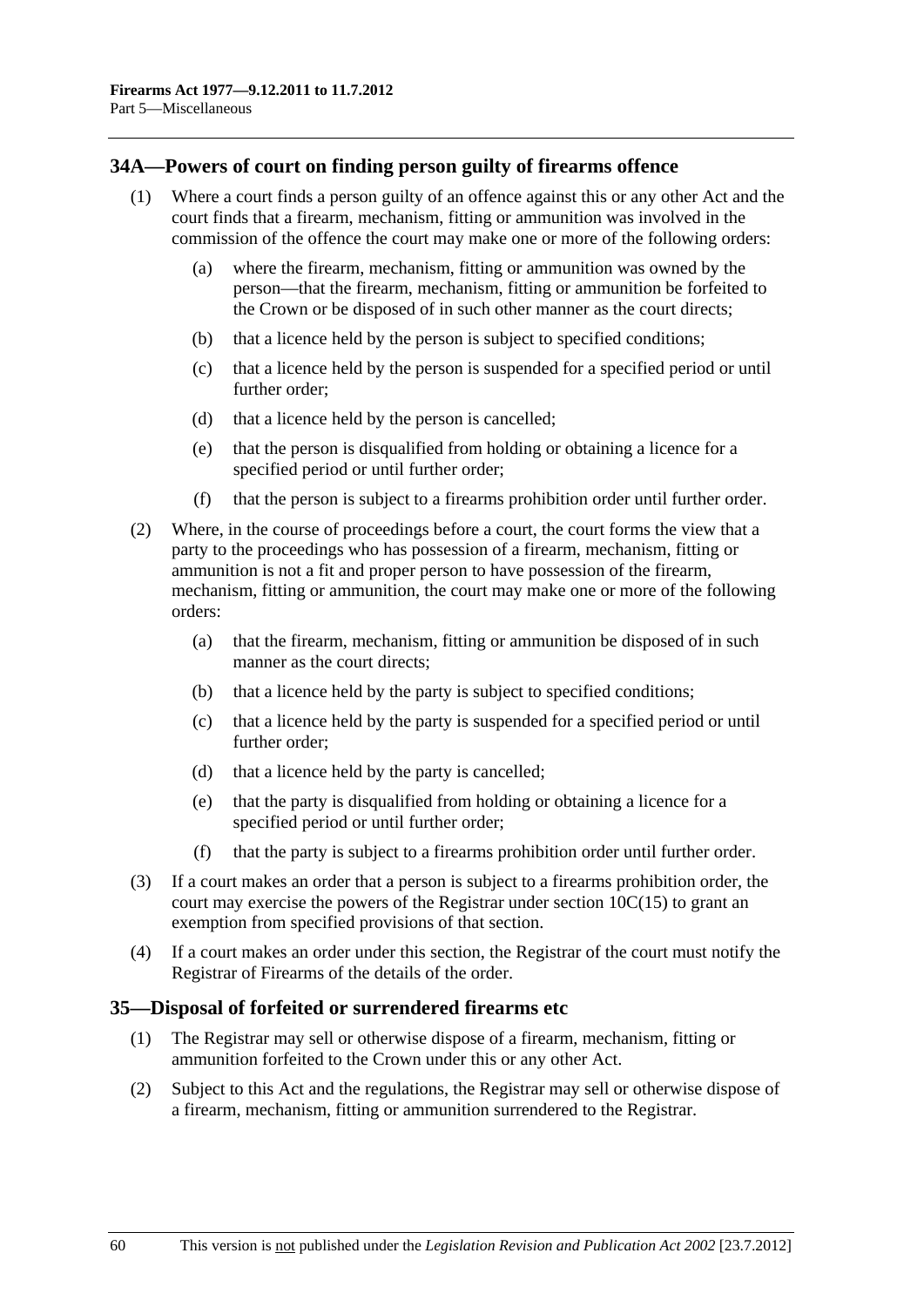- <span id="page-60-0"></span> (3) Where a court makes an order confiscating a firearm to the custody of the Registrar but does not make an order as to the manner in which the firearm should be disposed of or dealt with, the Registrar must, subject to a further order of the court or the order of any other court, keep the firearm for one year and must then sell or otherwise dispose of it as he or she thinks fit.
- (4) Subject to this Act and the regulations, the proceeds of the sale or disposal of a firearm under this section must be paid into the Consolidated Account.
- (5) If a firearms prohibition order applies to a person and the person surrenders a firearm, firearm part or ammunition owned by the person to the Registrar, the following provisions apply, subject to the regulations:
	- (a) subject to [paragraph \(e\)](#page-61-0), the Registrar must retain the firearm, firearm part or ammunition—
		- (i) in the case of an interim firearms prohibition order—for the period that the order applies to the person; and
		- (ii) in any other case—for the period allowed for an appeal against the order or, if an appeal has been instituted, until the appeal lapses or is finally determined;
	- (b) at the end of the period for which the Registrar is required to retain the firearm, firearm part or ammunition under [paragraph \(a\)](#page-60-0)—
		- (i) if the person is subject to a firearms prohibition order—the Registrar must—
			- (A) comply with the requirements of the regulations as to the sale or disposal of the firearm, firearm part or ammunition; and
			- (B) pay the proceeds of the sale or disposal (if any) to the person;
		- (ii) if the person is not then subject to a firearms prohibition order—the Registrar must make the firearm, firearm part or ammunition available for collection by the person or some other person who satisfies the Registrar that he or she is entitled to the firearm, firearm part or ammunition;
	- (c) if the person ceases to be subject to a firearms prohibition order before the end of the period referred to in [paragraph \(a\)\(ii\)](#page-60-0), the Registrar must make the firearm, firearm part or ammunition available for collection by the person or some other person who satisfies the Registrar that he or she is entitled to the firearm, firearm part or ammunition;
	- (d) if a firearm, firearm part or ammunition is made available for collection under this subsection but is not collected within the period allowed by the regulations, the Registrar may sell or otherwise dispose of the firearm, firearm part or ammunition and pay the proceeds of the sale or disposal into the Consolidated Account;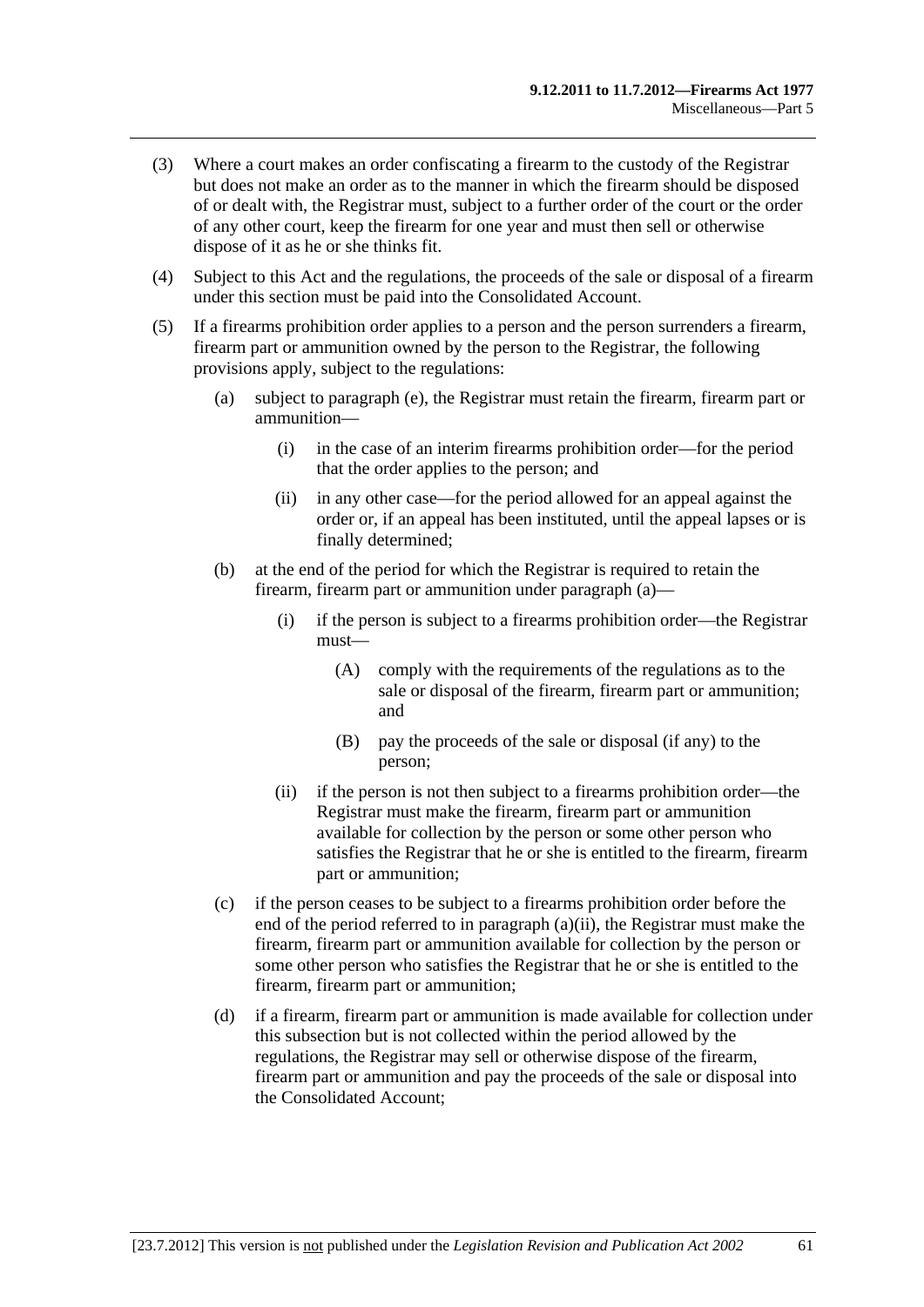<span id="page-61-0"></span> (e) the Registrar may, at the request or with the consent of the person, sell or dispose of the firearm, firearm part or ammunition during the period for which the Registrar would otherwise be required to retain the firearm and pay the proceeds of the sale or disposal (if any) to the person.

# **35A—Transporting of firearms**

 (1) Subject to any exclusions prescribed by regulation, a person who carries on the business of carrying goods must not, in the course of carrying on that business, carry a firearm and ammunition (whether the ammunition is suitable for use in the firearm or not), or cause a firearm and ammunition to be carried, by the same vehicle, vessel or aircraft.

Maximum penalty: \$5 000.

 (2) A person (whether a person who carries on the business of carrying goods or not) must comply with the requirements prescribed by regulation when transporting a class C, D or H firearm or a prescribed firearm.

Maximum penalty: \$5 000.

# **35B—Advertising firearms for sale**

A person (other than a licensed dealer in firearms) who advertises a firearm for sale must include in the advertisement a statement that transfer of possession of the firearm on sale must take place in the presence of, and be witnessed by, a licensed dealer in firearms, an authorised officer of a recognised firearms club, an authorised Public Service employee or a police officer in accordance with [section 15B\(9\)](#page-32-0).

Maximum penalty: \$2 500.

## **35C—Dealing with firearms by executors etc**

Where a person is the owner of a firearm as—

- (a) the executor or administrator of a deceased estate; or
- (b) the administrator or manager of the estate of a person who is unable to manage his or her affairs; or
- (c) the donee of an enduring power of attorney; or
- (d) the Official Trustee or the registered trustee of a bankrupt estate,

the owner must, subject to any law to the contrary—

- (e) sell or give the firearm to another person in accordance with this Act as soon as practicable; or
- (f) surrender the firearm to the Registrar.

Maximum penalty: \$5 000.

## **35D—Notice to Registrar when storing firearms**

A person who has given a firearm to a person who carries on the business of storing firearms to keep the firearm in storage for more than 14 days must, within 14 days after the period of storage commences, provide the Registrar with the following information in writing:

(a) the name and address of the person to whom the firearm has been given; and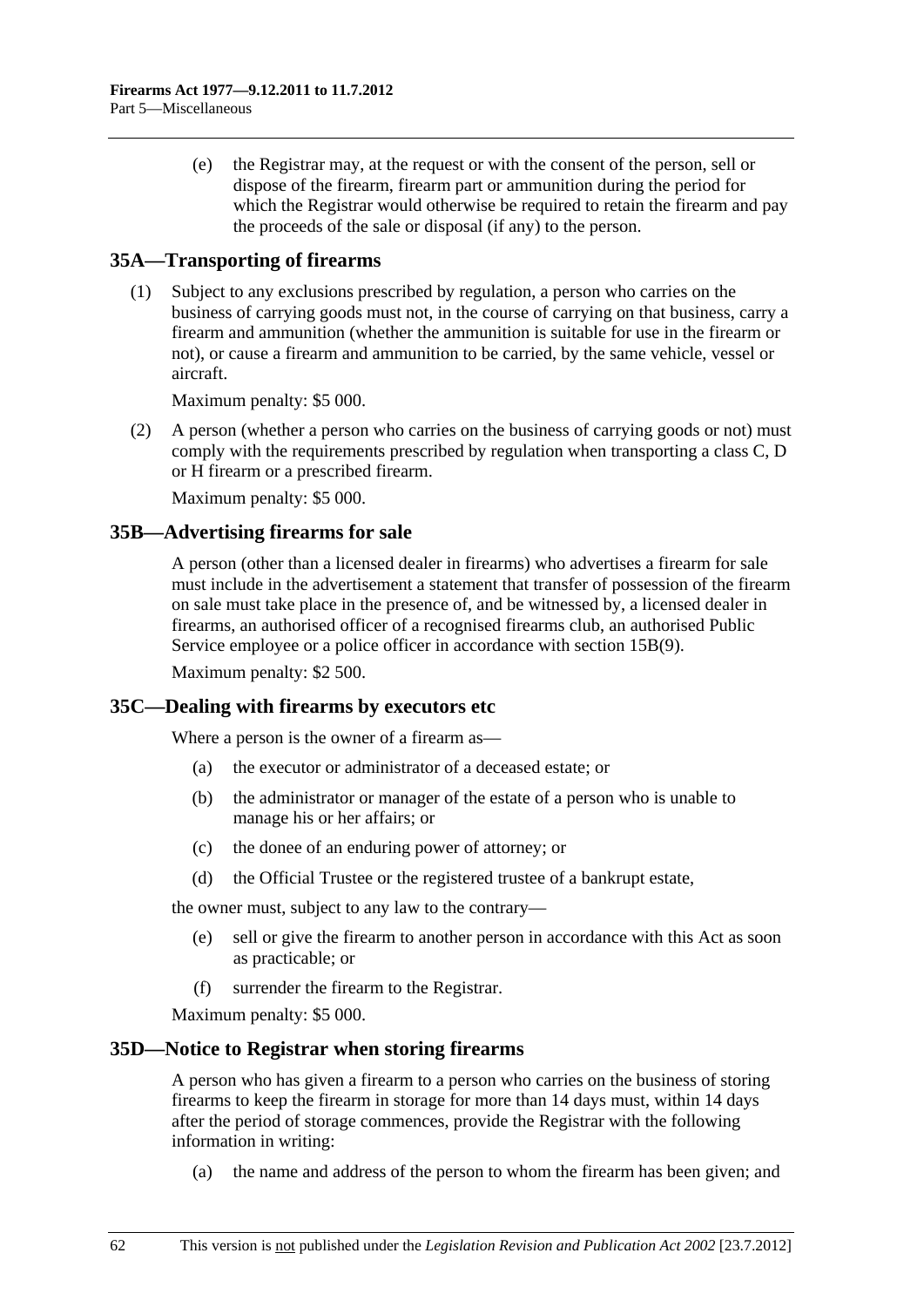(b) the place at which the firearm will be stored.

Maximum penalty: \$5 000.

## **36—Evidentiary provisions**

In any proceedings for an offence under this Act, an apparently genuine document purporting to be signed by the Registrar and to certify—

- (aa) that at a specified time a firearms prohibition order applied to, or was in force against, a specified person; or
- (a) that at a specified time a person was or was not the holder of a licence; or
- (b) that a licence was endorsed with specified endorsements; or
- (ba) that a licence was subject to specified conditions; or
- (bb) that a licence was suspended or cancelled; or
- (bc) that a person was disqualified from holding or obtaining a licence; or
- (bd) that a person was or was not the holder of a permit; or
- (c) that at a specified time a firearm mentioned in the document was or was not registered; or
- (d) that a person or body was, or was not, a collectors' club, shooting club, paintball operator or commercial range operator; or
- (e) that a firearms club, paint-ball operator or commercial range operator was, or was not, a recognised firearms club, recognised paint-ball operator or recognised commercial range operator; or
- (f) that the grounds of a recognised firearms club or recognised paint-ball operator were or were not approved under this Act; or
- (fa) that the range of a recognised commercial range operator was, or was not, approved under this Act; or
- (g) that an approval under this Act was subject to specified conditions; or
- (ga) that at a specified time a person was or was not the holder of an exemption under this Act; or
- (gb) that an exemption under this Act was subject to specified conditions; or
- (h) that information required to be provided under this Act to the Registrar has, or has not, been provided,

must, in the absence of proof to the contrary, be regarded as proof of the matter so certified.

## **36A—General defence**

It is a defence to a charge of an offence against this Act if the defendant proves that the alleged offence was not committed intentionally and did not result from any failure on the part of the defendant to take reasonable care to avoid the commission of the offence.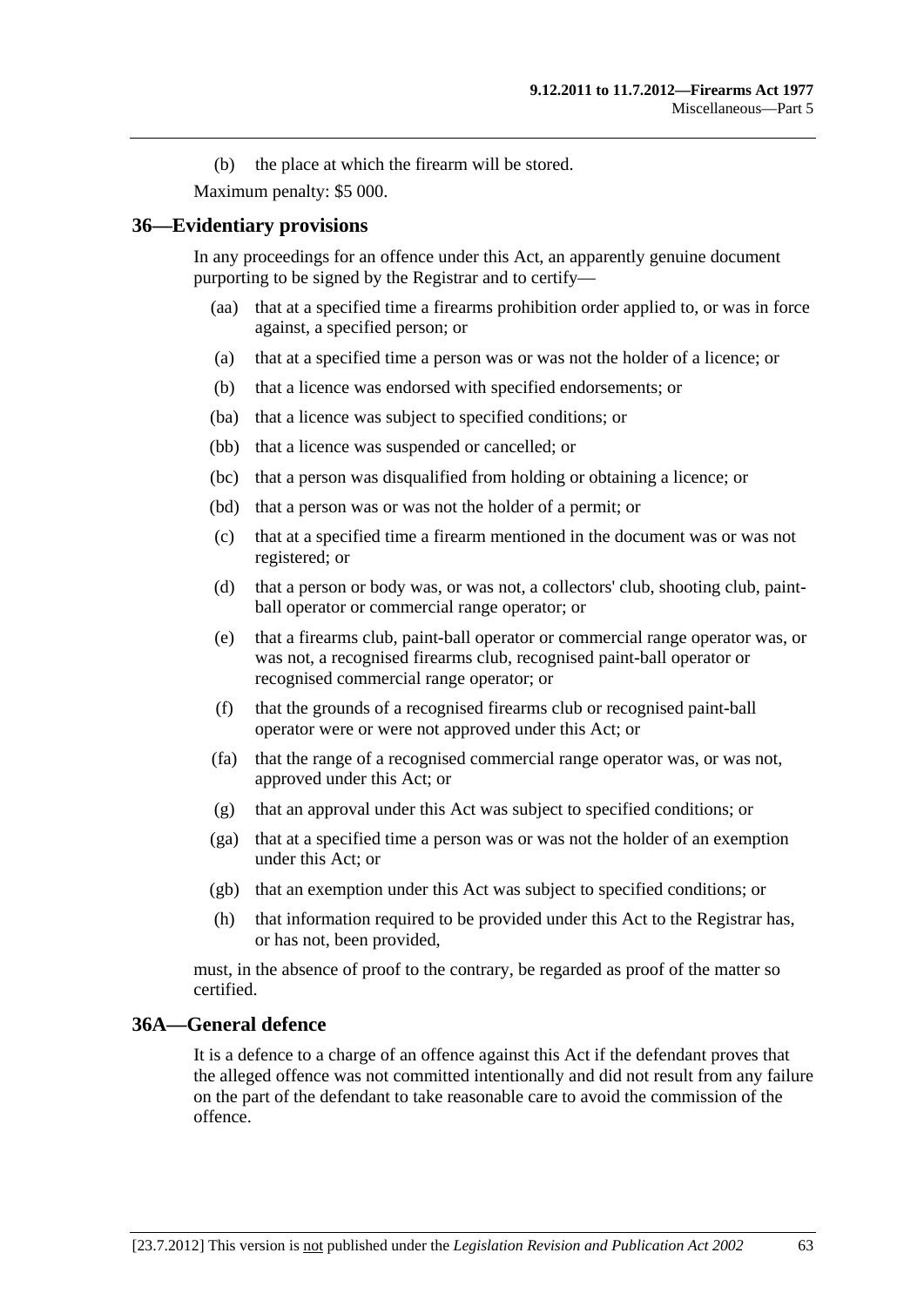#### <span id="page-63-0"></span>**36B—Service of notices**

- (1) A notice or other document required or authorised to be given to or served on a person under this Act may be given or served as follows:
	- (a) by personal service on the person or the agent of the person;
	- (b) by leaving it for the person at his or her place of residence or, in the case of a company, at the company's registered office, with someone apparently over the age of 16 years;
	- (c) by serving it by registered post on the person or an agent of the person at his or her last known address.
- (2) Service by post is effected by addressing, prepaying and posting the notice or document and service will be taken to have occurred when the notice or document, or notice that the notice or document is available for collection, would be delivered in the ordinary course of post.

## **37—General amnesty**

- (1) The Registrar may, with the approval of the Minister, from time to time declare a general amnesty from one or more of the provisions of this Act.
- (2) An amnesty—
	- (a) must be declared by notice published in the Gazette and in a newspaper circulating generally throughout the State; and
	- (b) applies in relation to the provision or provisions of this Act specified in the notice for such period as is specified in the notice; and
	- (c) applies for the benefit of all members of the class or classes of persons affected by the provision or provisions to which the amnesty relates; and
	- (d) is subject to the terms and conditions (if any) set out in the notice.
- (3) The Registrar may, with the approval of the Minister, vary or revoke the declaration of an amnesty under [subsection \(1\)](#page-63-0) by notice published in the Gazette and in a newspaper circulating generally throughout the State.

#### **39—Regulations**

- (1) The Governor may make such regulations as are contemplated by this Act, or as are necessary or expedient for the purposes of this Act.
- (2) Without limiting the generality of the foregoing, those regulations may—
	- (a) prescribe the duties of the Registrar;
	- (ab) amend or replace the definition of class A, B, C, D or H firearms in [section 5](#page-2-0);
	- (ac) prescribe or empower the Registrar to determine qualifications or experience in relation to the safe handling of firearms that an applicant for a licence must have in order to obtain a licence under this Act;
	- (ad) provide or empower the Registrar to determine requirements for the safe custody of firearms generally, or any specified class of firearms, or ammunition generally, or any specified class of ammunition;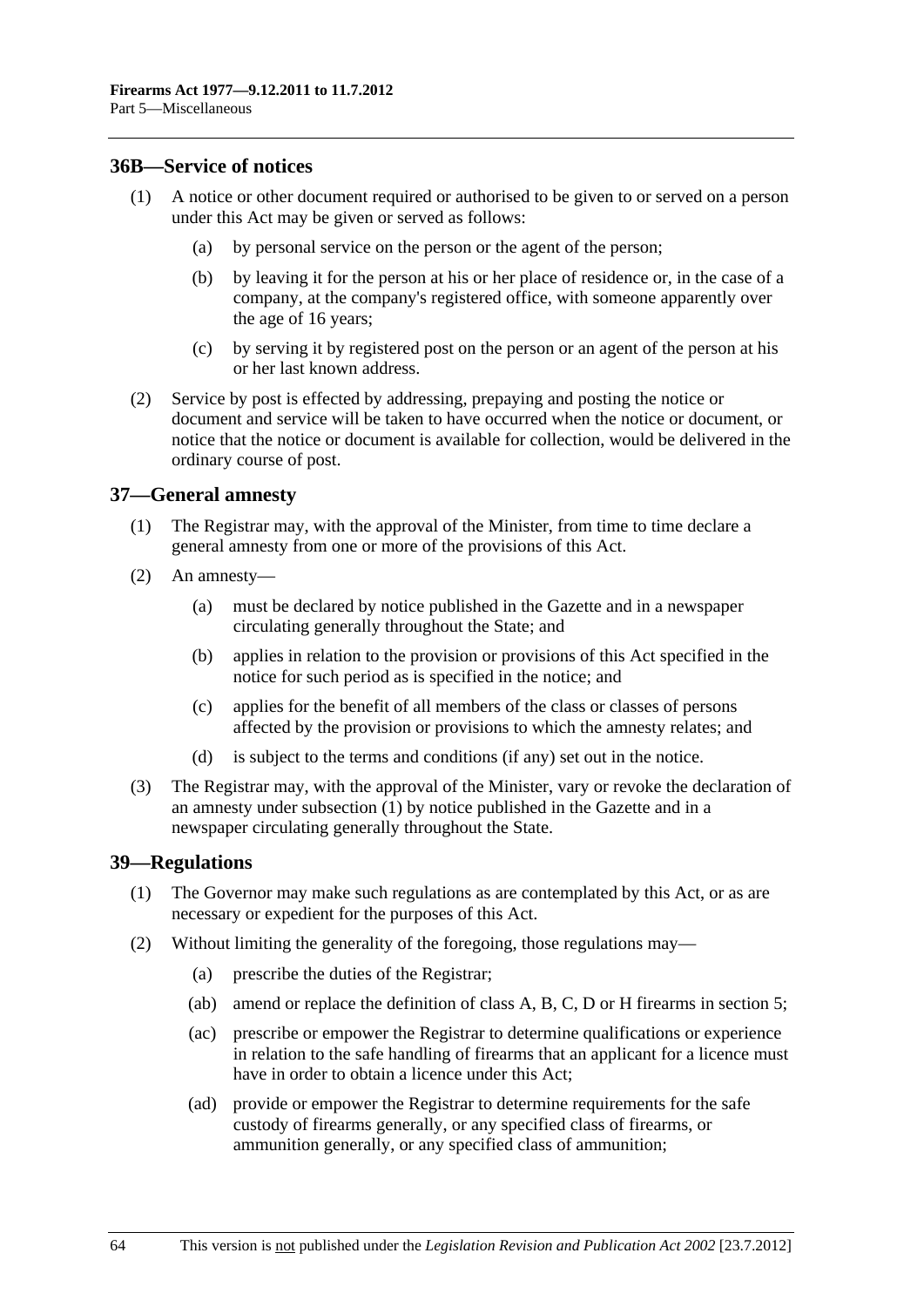- (ada) provide or empower the Registrar to determine requirements for the safe custody of the receivers of firearms;
- (ae) empower the Registrar to endorse a firearms licence with a purpose or purposes not included in regulations;
- (af) require the keeping of records and the furnishing of information and documents to the Registrar by—
	- (i) recognised firearms clubs;
	- (ia) recognised paint-ball operators;
	- (ib) recognised commercial range operators;
	- (ii) licensed dealers;
	- (iii) employers whose employees are required to carry firearms in the course of their employment;
	- (iv) owners of firearms;
- (ag) require information furnished to the Registrar to be verified by statutory declaration;
- (b) regulate the keeping and form of registers;
- (c) prescribe forms or empower the Registrar to approve forms to be used in connection with this Act;
- (d) prescribe, and provide for the payment, recovery, waiver or reduction of, fees for the purposes of any application or other proceeding under this Act;
- (e) exempt absolutely or subject to conditions—
	- (i) persons of a specified class; or
	- (ii) firearms of a specified class,

from specified provisions of this Act;

- (g) prescribe penalties not exceeding a fine of \$2 500 for breach of, or noncompliance with, any regulation.
- (3) A regulation made under this section or any other provision of this Act may confer discretionary powers.

# **Schedule 1—Transitional provisions and compensation**

#### **1—Interpretation**

In this Schedule—

*surrender period* means the period of six months from the commencement of this clause.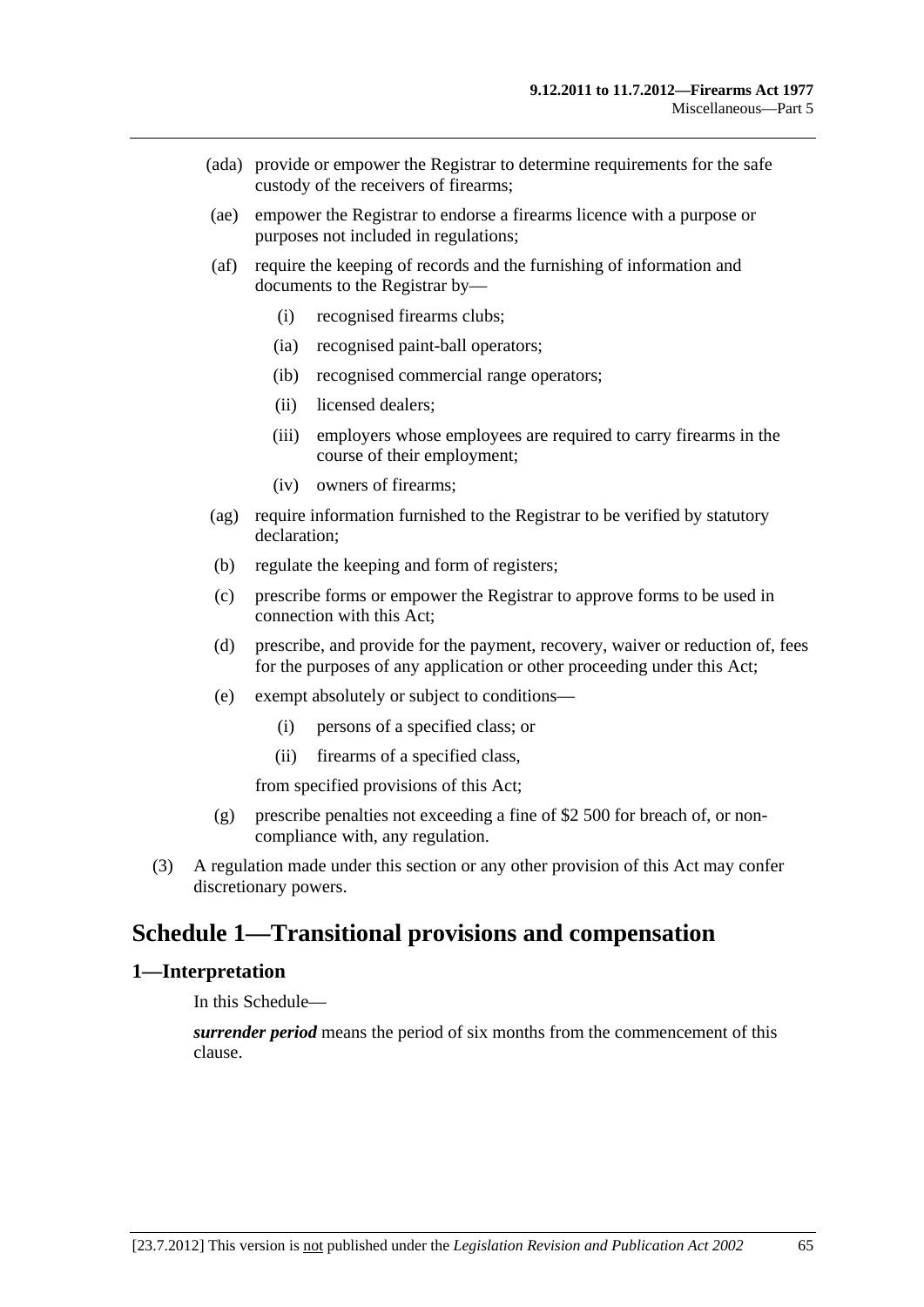<span id="page-65-0"></span>Schedule 1—Transitional provisions and compensation

#### **2—Period allowed for surrender (or registration) of certain firearms etc**

- (1) A person who has possession of an unregistered receiver during the surrender period is to be taken not to have committed an offence against this Act for possession of the receiver provided that, during the surrender period, the person—
	- (a) obtains registration of the receiver; or
	- (b) surrenders it to the Registrar.
- (2) A person who, during the surrender period, has possession of any of the following:
	- (a) a self-loading handgun (other than a revolver) with a barrel length, as measured in accordance with the regulations, of less than 120mm;
	- (b) a revolver or single shot handgun in either case with a barrel length, as measured in accordance with the regulations, of less than 100mm;
	- (c) a class H firearm with a magazine or cylinder capacity of more than 10 rounds or a modified magazine or cylinder capacity;
	- (d) a class H firearm of more than .38 calibre;
	- (e) a class H firearm that was manufactured after 1946 and acquired by the person for the purpose of collection and display,

is, if the firearm is unregistered or ceases to be registered, to be taken not to have committed an offence against this Act for possession of the firearm provided that, during the surrender period, the person—

- (f) obtains registration of the firearm; or
- (g) surrenders it to the Registrar.
- (3) The Registrar must, as soon as practicable after the commencement of the surrender period, by notice in writing, cancel the registration of each firearm referred to in [paragraph \(a\)](#page-65-0), [\(b\)](#page-65-0), [\(c\),](#page-65-0) [\(d\)](#page-65-0) or [\(e\)](#page-65-0) of [subclause \(2\)](#page-65-0) that is registered in the name of a person who is the holder of a shooting club member's licence.
- (4) If the registration of a firearm is cancelled under [subclause \(3\)](#page-65-0), no fee is payable in respect of an application made by the owner of the firearm during the surrender period for re-registration of the firearm.

## **3—Prohibition of use of certain firearms**

- (1) This clause applies to any of the following firearms if unregistered:
	- (a) a self-loading handgun (other than a revolver) with a barrel length, as measured in accordance with the regulations, of less than 120mm;
	- (b) a revolver or single shot handgun in either case with a barrel length, as measured in accordance with the regulations, of less than 100mm;
	- (c) a class H firearm with a magazine or cylinder capacity of more than 10 rounds or a modified magazine or cylinder capacity;
	- (d) a class H firearm of more than .38 calibre.
- (2) A person must not use a firearm to which this clause applies.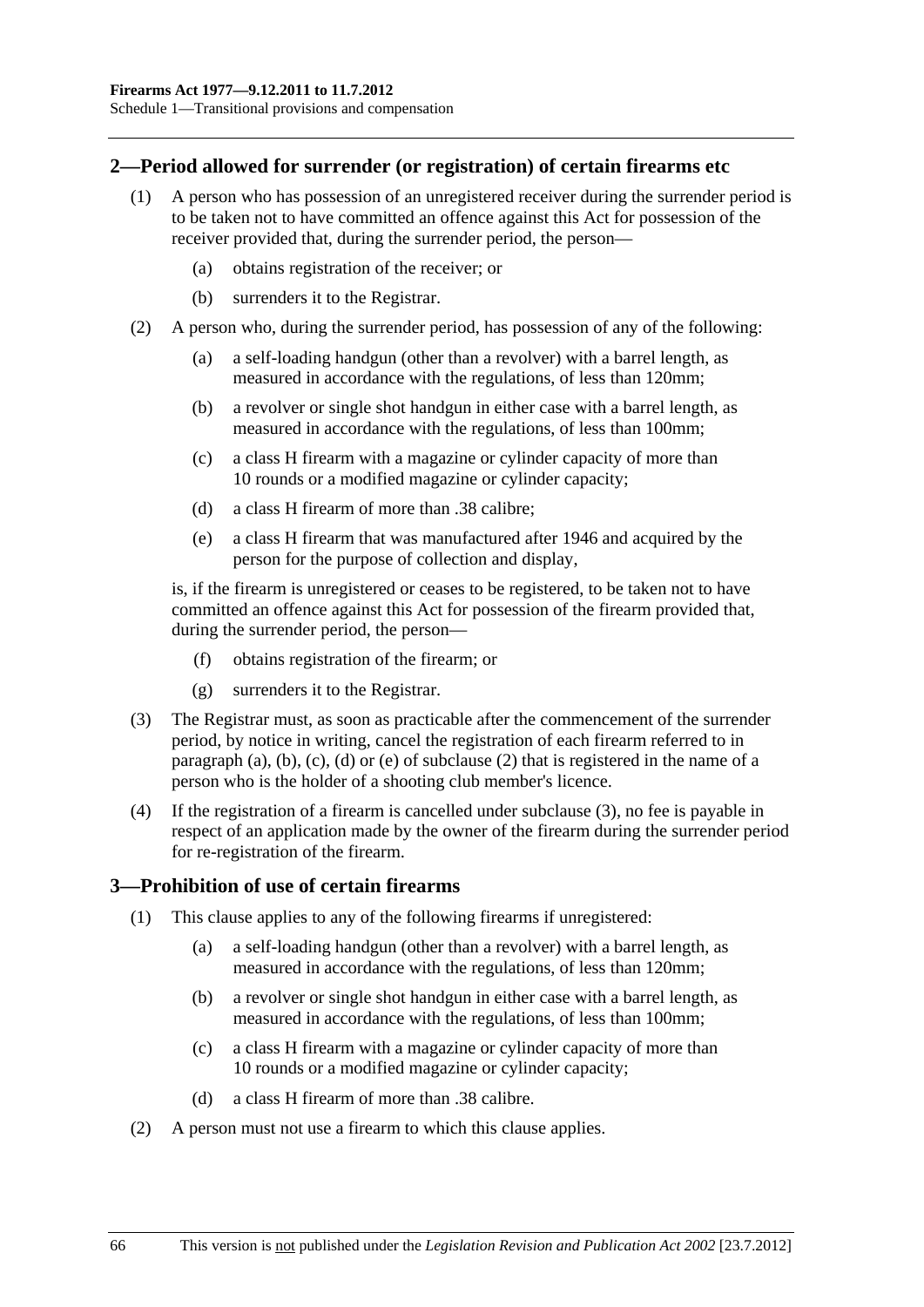#### <span id="page-66-0"></span>**4—Compensation for certain surrendered firearms etc**

- (1) The Registrar may, subject to conditions approved by the Minister, pay compensation in respect of—
	- (a) firearms; or
	- (b) firearm parts; or
	- (c) firearm accessories; or
	- (d) ammunition,

of a kind approved by the Minister surrendered to the Registrar during the surrender period.

- (2) A decision of the Registrar or the Minister under [subclause \(1\)](#page-66-0) is final and conclusive and may not be challenged or called in question in any court.
- (3) Compensation payable under this clause must be paid from the Consolidated Account which is appropriated by this clause to the necessary extent.

#### **5—Possession of and collectors' licences for certain antique firearms**

- (1) This clause applies to firearms that, on the commencement of this clause, become subject to this Act (having previously been exempted from this Act as antique firearms under the regulations).
- (2) A person who has possession of unregistered firearms to which this clause applies during the period of six months from the commencement of this clause is to be taken not to have committed an offence against this Act for possession of the firearms provided that, during that period—
	- (a) the person obtains registration of the firearms and, if required, a collector's licence; or
	- (b) the person disposes of the firearms (which the person is hereby authorised to do).
- (3) No fee is payable in respect of an application made by a person referred to in [subclause \(2\)](#page-66-0) during the period of six months from the commencement of this clause for registration of a firearm to which this clause applies.
- (4) An application for a collector's licence made by a person referred to in [subclause \(2\)](#page-66-0)  during the period of six months from the commencement of this clause is not to be refused on the ground that he or she is not an active member of a collectors' club provided that he or she is a member of such a club.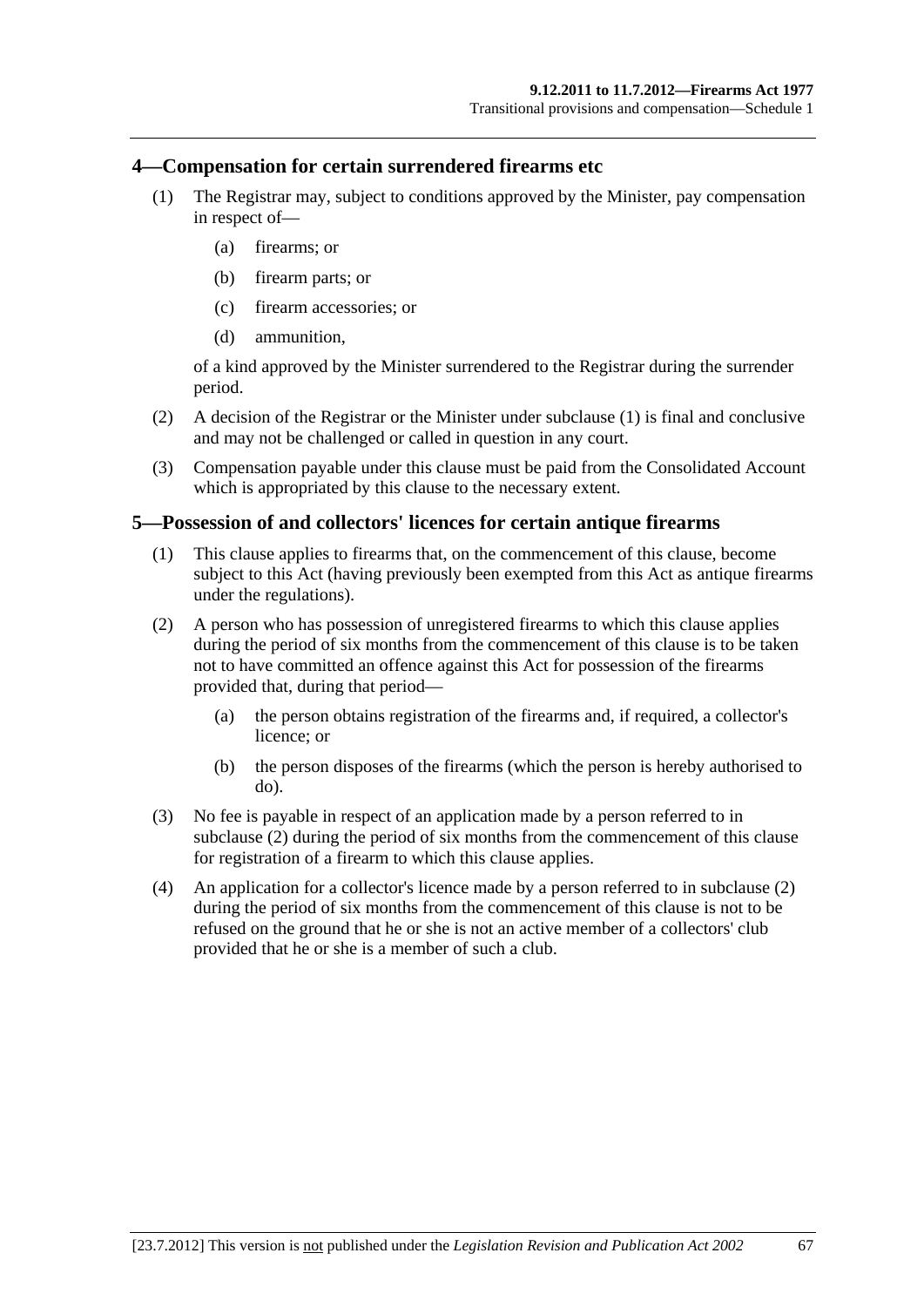# **Legislative history**

# **Notes**

- Amendments of this version that are uncommenced are not incorporated into the text.
- Please note—References in the legislation to other legislation or instruments or to titles of bodies or offices are not automatically updated as part of the program for the revision and publication of legislation and therefore may be obsolete.
- Earlier versions of this Act (historical versions) are listed at the end of the legislative history.
- For further information relating to the Act and subordinate legislation made under the Act see the Index of South Australian Statutes or www.legislation.sa.gov.au.

# **Legislation repealed by principal Act**

The *Firearms Act 1977* repealed the following:

*Firearms Act 1958 Pistol Licence Act 1929 Pistol Licence Act Amendment Act 1965 Pistol Licence Act Amendment Act 1971 Pistol Licence Act Amendment Act (No. 2) 1971*

# **Legislation amended by principal Act**

The *Firearms Act 1977* amended the following: *Statute Law Revision Act 1975 Statute Law Revision Act (No. 2) 1975*

# **Principal Act and amendments**

New entries appear in bold.

| Year | - No | Title                                                                                        | Assent     | Commencement                                                    |
|------|------|----------------------------------------------------------------------------------------------|------------|-----------------------------------------------------------------|
| 1977 | 26   | Firearms Act 1977                                                                            | 12.5.1977  | 1.1.1980 (including ss 11 & 13) (Gazette<br>$6.12.1979$ $p1896$ |
| 1986 | -60  | Firearms Act Amendment Act 1986                                                              | 23.10.1986 | 23.10.1986 (Gazette 23.10.1986 p1412)                           |
| 1988 | - 87 | Firearms Act Amendment Act 1988                                                              | 1.12.1988  | 1.9.1993 (Gazette 24.6.1993 p2047)                              |
| 1993 | -13  | Firearms (Miscellaneous)<br>Amendment Act 1993                                               | 25.3.1993  | $1.9.1993$ : s 2                                                |
| 1996 | - 70 | Firearms (Miscellaneous)<br>Amendment Act 1996                                               | 22.8.1996  | 9.9.1996 (Gazette 5.9.1996 p1058)                               |
| 1996 |      | (208) Regulations varying the Firearms<br>Regulations 1993 (Gazette 5.9.1996<br><i>p1077</i> |            | 9.9.1996: r2                                                    |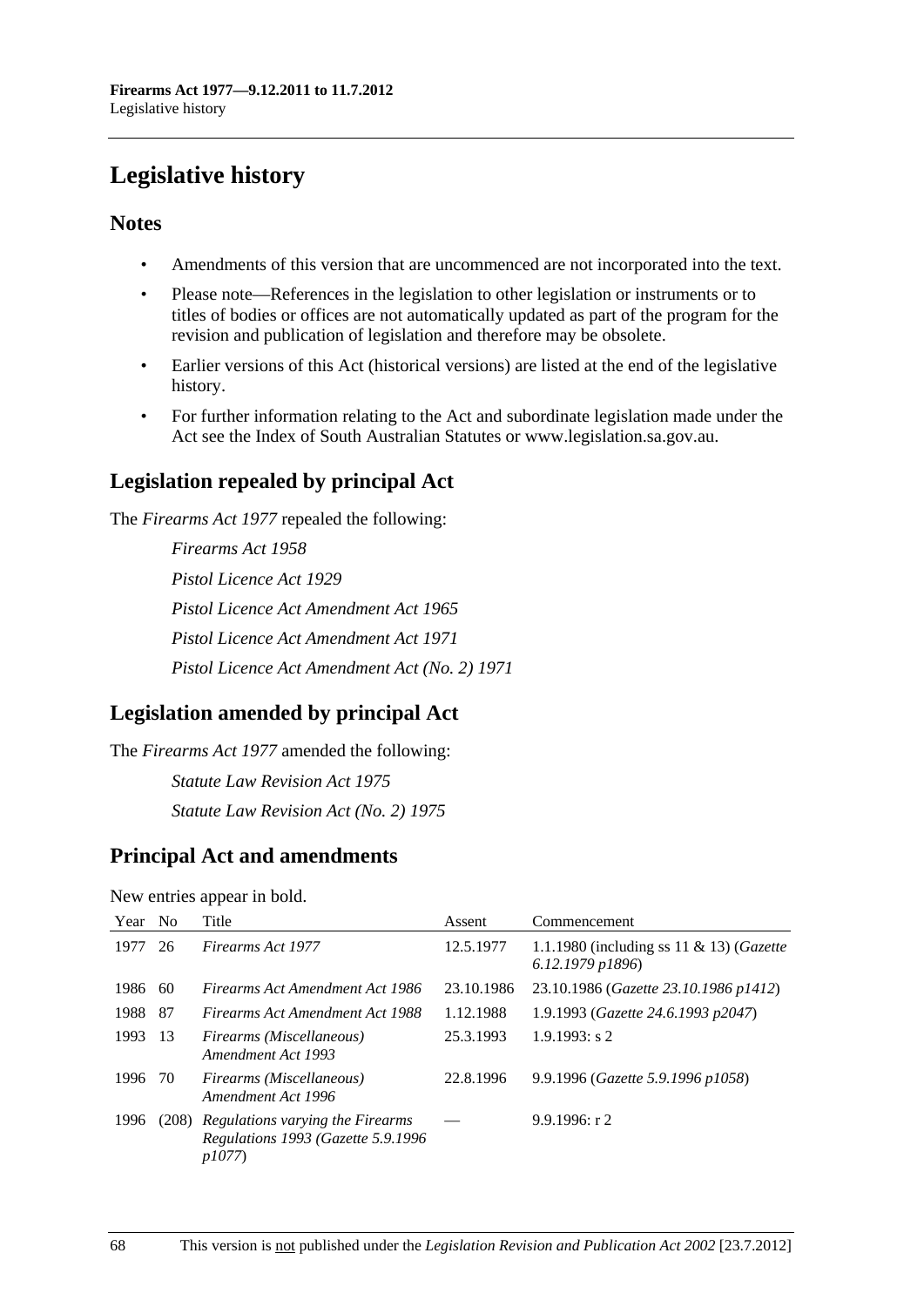| 1997        | 30  | <b>Statutes Amendment (References to</b><br><b>Banks</b> ) Act 1997 | 12.6.1997  | Pt 8 (s 10)-3.7.1997 ( <i>Gazette 3.7.1997</i><br><i>p4</i> )                                                                                                                                                                                              |
|-------------|-----|---------------------------------------------------------------------|------------|------------------------------------------------------------------------------------------------------------------------------------------------------------------------------------------------------------------------------------------------------------|
| 1999        | 33  | <b>Financial Sector Reform (South</b><br>Australia) Act 1999        | 17.6.1999  | Sch (item $24$ )—1.7.1999: being the date<br>specified under $s \, 3(16)$ of the <i>Financial</i><br>Sector Reform (Amendments and<br>Transitional Provisions) Act (No.1)<br>1999 of the Commonwealth as the<br>transfer date for the purposes of that Act |
| 2003        | 37  | Firearms (COAG Agreement)<br>Amendment Act 2003                     | 29.9.2003  | $1.10.2003$ : s 2                                                                                                                                                                                                                                          |
| 2006        | 43  | <b>Statutes Amendment (Domestic</b><br>Partners) Act 2006           | 14.12.2006 | Pt 36 (s $104$ )— $1.6.2007$ ( <i>Gazette</i><br>26.4.2007 p1352)                                                                                                                                                                                          |
| 2008        | -15 | <b>Firearms (Firearms Prohibition</b><br>Orders) Amendment Act 2008 | 12.6.2008  | Pt 2 (ss $4-38$ ) & Sch 2 (cll $1-10$ )<br>27.11.2008 (Gazette 27.11.2008 p5277)                                                                                                                                                                           |
| <b>2009</b> | 85  | <b>Intervention Orders (Prevention of</b><br>Abuse) Act 2009        | 10.12.2009 | Sch 1 (cl 15 & 16)-9.12.2011 (Gazette<br>20.10.2011 p4269)                                                                                                                                                                                                 |
| 2012        | 19  | <b>Statutes Amendment (Criminal</b><br>Intelligence) Act 2012       | 24.5.2012  | Pt 3 (ss $6 \& 7$ )—uncommenced                                                                                                                                                                                                                            |

# **Provisions amended**

New entries appear in bold.

Entries that relate to provisions that have been deleted appear in italics.

| Provision                 | How varied                     | Commencement |  |
|---------------------------|--------------------------------|--------------|--|
| Long title                | amended by 87/1988 s 3         | 1.9.1993     |  |
|                           | amended by 13/1993 Sch         | 1.9.1993     |  |
| Pt1                       |                                |              |  |
| $ss$ 2, 3 and 4           | deleted by 87/1988 s 19 (Sch)  | 1.9.1993     |  |
| s <sub>5</sub>            |                                |              |  |
| s 5(1)                    |                                |              |  |
| to acquire                | inserted by $37/2003$ s $4(1)$ | 1.10.2003    |  |
| active member             | inserted by $37/2003$ s $4(1)$ | 1.10.2003    |  |
| air gun                   | inserted by $13/1993$ s $3(a)$ | 1.9.1993     |  |
|                           | amended by $70/1996$ s $3(a)$  | 9.9.1996     |  |
| air rifle                 | inserted by $13/1993$ s $3(a)$ | 1.9.1993     |  |
| ammunition                | inserted by $87/1988$ s $4(a)$ | 1.9.1993     |  |
|                           | amended by $13/1993$ s $3(b)$  | 1.9.1993     |  |
| antique firearm           | inserted by $37/2003$ s $4(2)$ | 1.10.2003    |  |
| automatic firearm         | inserted by $87/1988$ s $4(a)$ | 1.9.1993     |  |
| capacity of a<br>magazine | inserted by $15/2008$ s $4(1)$ | 27.11.2008   |  |
| carry on a<br>business    | inserted by $15/2008$ s $4(1)$ | 27.11.2008   |  |
| class A firearms          | inserted by $70/1996$ s $3(b)$ | 9.9.1996     |  |
|                           | amended by 37/2003 s 4(3)      | 1.10.2003    |  |
| class B firearms          | inserted by $70/1996$ s $3(b)$ | 9.9.1996     |  |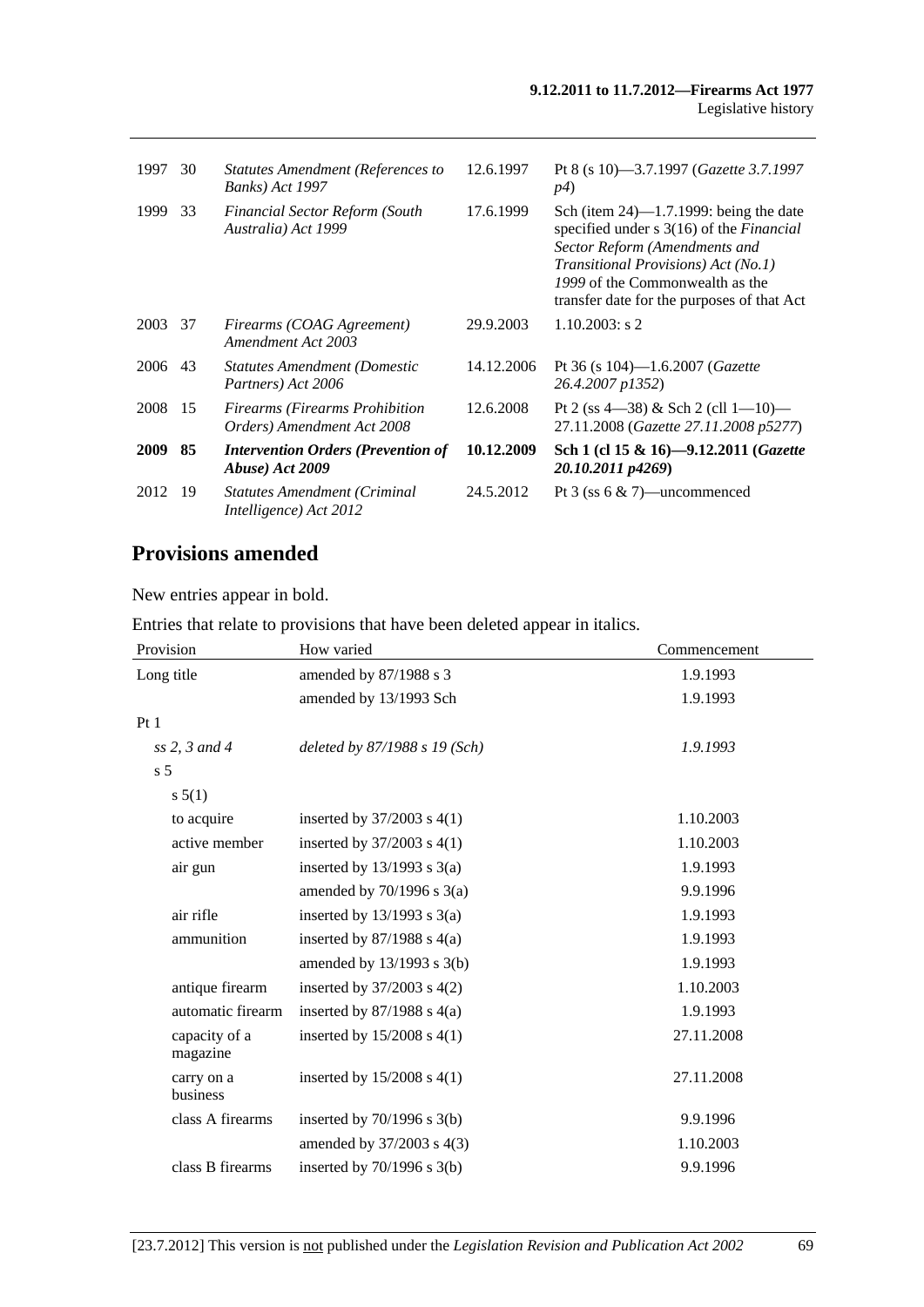|                                                     | amended by 37/2003 s 4(4)         | 1.10.2003  |
|-----------------------------------------------------|-----------------------------------|------------|
|                                                     | amended by 208/1996 r 8           | 9.9.1996   |
| class C firearms                                    | inserted by $70/1996$ s $3(b)$    | 9.9.1996   |
|                                                     | amended by 37/2003 s 4(5)         | 1.10.2003  |
| class D firearms                                    | inserted by $70/1996$ s $3(b)$    | 9.9.1996   |
|                                                     | amended by 37/2003 s 4(6)         | 1.10.2003  |
| class H firearms                                    | inserted by $70/1996$ s $3(b)$    | 9.9.1996   |
| close associate                                     | inserted by $15/2008$ s $4(2)$    | 27.11.2008 |
| collectors' club                                    | inserted by $37/2003$ s $4(7)$    | 1.10.2003  |
| collector's licence                                 | inserted by $70/1996$ s $3(b)$    | 9.9.1996   |
| commercial range<br>operator                        | inserted by $70/1996$ s $3(b)$    | 9.9.1996   |
| the consultative<br>committee or the<br>committee   | deleted by $15/2008 s 4(3)$       | 27.11.2008 |
| criminal<br>intelligence                            | inserted by $37/2003$ s $4(8)$    | 1.10.2003  |
| dangerous firearm                                   | deleted by $70/1996$ s $3(c)$     | 9.9.1996   |
| dealer                                              | amended by 87/1988 s. 4(b), (c)   | 1.9.1993   |
|                                                     | amended by 37/2003 s 4(9), (10)   | 1.10.2003  |
| <b>District Court</b>                               | inserted by $15/2008$ s $4(4)$    | 27.11.2008 |
| domestic partner                                    | inserted by $43/2006$ s $104(1)$  | 1.6.2007   |
| firearm                                             | amended by $87/1988$ s 4(d)       | 1.9.1993   |
|                                                     | (b) deleted by $87/1988$ s 4(d)   | 1.9.1993   |
|                                                     | amended by 37/2003 s 4(11), (12)  | 1.10.2003  |
| firearm part                                        | inserted by $37/2003$ s 4(13)     | 1.10.2003  |
| firearms club                                       | inserted by $87/1988$ s $4(e)$    | 1.9.1993   |
| firearms licence                                    | substituted by $70/1996$ s $3(d)$ | 9.9.1996   |
| firearms permit                                     | inserted by $70/1996$ s $3(d)$    | 9.9.1996   |
| firearms<br>prohibition order                       | inserted by $15/2008$ s $4(5)$    | 27.11.2008 |
| <b>Firearms Review</b><br>Committee or<br>committee | inserted by $15/2008$ s $4(5)$    | 27.11.2008 |
| firing mechanism                                    | inserted by $70/1996$ s $3(d)$    | 9.9.1996   |
| fit and proper<br>person                            | inserted by $15/2008$ s 4(6)      | 27.11.2008 |
| to give                                             | inserted by $70/1996$ s $3(d)$    | 9.9.1996   |
| grounds of a<br>recognised<br>firearms club         | inserted by $15/2008$ s $4(7)$    | 27.11.2008 |
| grounds of a<br>recognised paint-<br>ball operator  | inserted by $15/2008$ s $4(7)$    | 27.11.2008 |
| handgun                                             | inserted by $70/1996$ s $3(d)$    | 9.9.1996   |
|                                                     | amended by 37/2003 s 4(14)        | 1.10.2003  |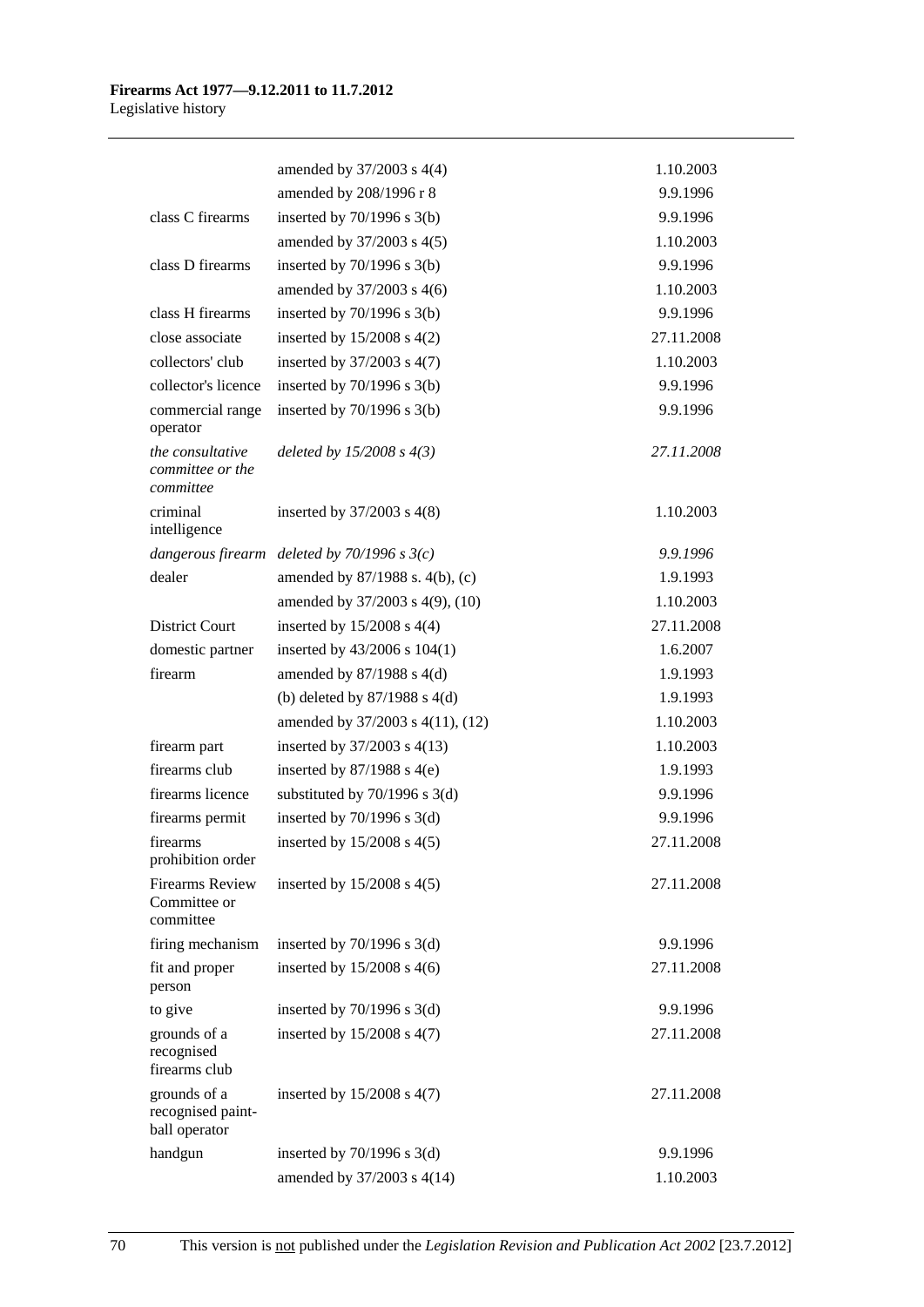#### **9.12.2011 to 11.7.2012—Firearms Act 1977**  Legislative history

| interim firearms<br>prohibition order      | inserted by $15/2008$ s $4(8)$                    | 27.11.2008 |
|--------------------------------------------|---------------------------------------------------|------------|
| licence                                    | inserted by $60/1986$ s $3(a)$                    | 23.10.1986 |
|                                            | substituted by $87/1988$ s $4(f)$                 | 1.9.1993   |
| licence year                               | inserted by 37/2003 s 4(15)                       | 1.10.2003  |
| licensed dealer                            | inserted by $70/1996$ s $3(e)$                    | 9.9.1996   |
| loading<br>mechanism                       | inserted by $70/1996$ s $3(e)$                    | 9.9.1996   |
| owner                                      | substituted by $70/1996$ s 3(f)                   | 9.9.1996   |
| paint-ball firearm                         | inserted by $13/1993$ s $3(c)$                    | 1.9.1993   |
| paint-ball operator                        | inserted by $13/1993$ s $3(c)$                    | 1.9.1993   |
| possession of a<br>firearm                 | inserted by 15/2008 s 4(9)                        | 27.11.2008 |
| pistol                                     | inserted by $13/1993$ s $3(c)$                    | 1.9.1993   |
|                                            | deleted by $70/1996$ s $3(g)$                     | 9.9.1996   |
| prescribed firearm                         | inserted by $70/1996$ s $3(g)$                    | 9.9.1996   |
| pump action<br>shotgun                     | inserted by $70/1996$ s $3(g)$                    | 9.9.1996   |
| to purchase                                | inserted by $87/1988$ s $4(g)$                    | 1.9.1993   |
| receiver                                   | inserted by $70/1996$ s $3(h)$                    | 9.9.1996   |
|                                            | amended by 15/2008 s 4(10)                        | 27.11.2008 |
| recognised<br>commercial range<br>operator | inserted by $70/1996$ s $3(h)$                    | 9.9.1996   |
| recognised rifle,<br>pistol or gun club    | deleted by $87/1988 s 4(h)$                       | 1.9.1993   |
| recognised<br>firearms club                | inserted by $87/1988$ s 4(h)                      | 1.9.1993   |
| recognised paint-<br>ball operator         | inserted by $13/1993$ s $3(d)$                    | 1.9.1993   |
| relative                                   | inserted by $70/1996$ s $3(i)$                    | 9.9.1996   |
|                                            | amended by 43/2006 s 104(2)                       | 1.6.2007   |
| restricted firearm                         | inserted by $13/1993$ s $3(e)$                    | 1.9.1993   |
|                                            | deleted by $70/1996$ s $3(j)$                     | 9.9.1996   |
| the repealed<br><b>Firearms</b> Act        | deleted by 87/1988 s 19 (Sch)                     | 1.9.1993   |
| Licence Act                                | the repealed Pistol deleted by $87/1988$ s $4(i)$ | 1.9.1993   |
| rifle                                      | inserted by $37/2003$ s 4(16)                     | 1.10.2003  |
| round                                      | inserted by $70/1996$ s $3(j)$                    | 9.9.1996   |
| self-loading<br>firearm                    | inserted by $87/1988$ s $4(i)$                    | 1.9.1993   |
|                                            | amended by $13/1993$ s $3(f)$                     | 1.9.1993   |
|                                            | substituted by $70/1996$ s $3(k)$                 | 9.9.1996   |
| to sell                                    | inserted by $87/1988$ s $4(i)$                    | 1.9.1993   |
| shooting club                              | inserted by 37/2003 s 4(17)                       | 1.10.2003  |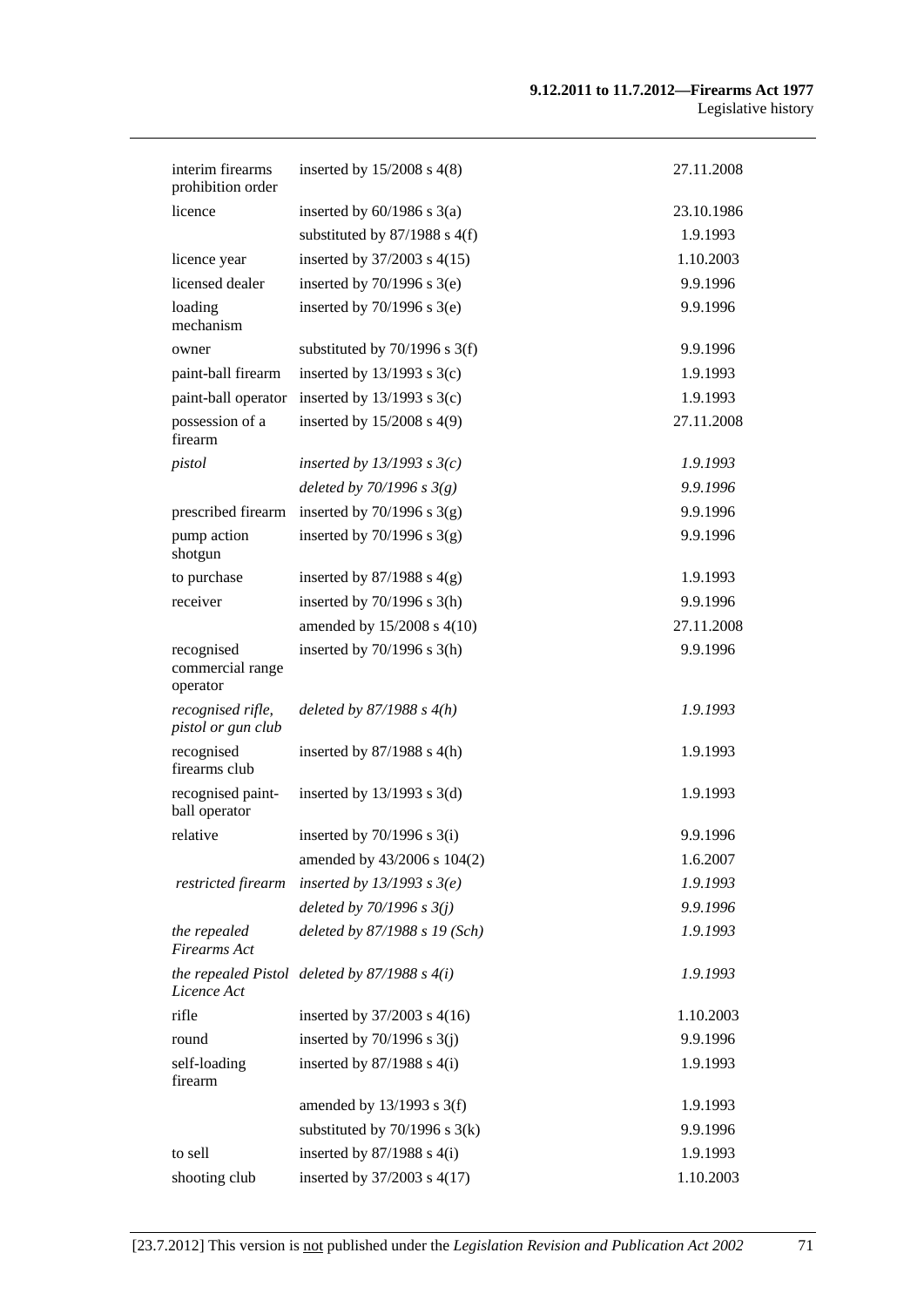#### **Firearms Act 1977—9.12.2011 to 11.7.2012**  Legislative history

| shooting club<br>member's licence | inserted by $37/2003$ s $4(17)$   | 1.10.2003  |
|-----------------------------------|-----------------------------------|------------|
| shooting gallery                  | inserted by $70/1996$ s $3(1)$    | 9.9.1996   |
| shotgun                           | inserted by 37/2003 s 4(18)       | 1.10.2003  |
| silencer                          | substituted by $87/1988$ s $4(j)$ | 1.9.1993   |
|                                   | amended by $13/1993$ s $3(g)$     | 1.9.1993   |
| special firearms<br>permit        | inserted by $60/1986$ s $3(b)$    | 23.10.1986 |
|                                   | substituted by $87/1988$ s $4(k)$ | 1.9.1993   |
|                                   | deleted by $13/1993$ s $3(h)$     | 1.9.1993   |
| spouse                            | inserted by $70/1996$ 3(m)        | 9.9.1996   |
|                                   | substituted by 43/2007 s 104(3)   | 1.6.2007   |
| to supply                         | inserted by 37/2003 s 4(19)       | 1.10.2003  |
| $s\ 5(1a)$                        | inserted by $15/2008$ s $4(11)$   | 27.11.2008 |
| $s\ 5(2)$                         | amended by 87/1988 s 19 (Sch)     | 1.9.1993   |
|                                   | substituted by $70/1996$ s $3(n)$ | 9.9.1996   |
| s 5(3)                            | inserted by $87/1988$ s $4(1)$    | 1.9.1993   |
|                                   | amended by $70/1996$ s $3(0)$     | 9.9.1996   |
|                                   | amended by 37/2003 s 4(20)-(22)   | 1.10.2003  |
| s 5(4)                            | inserted by $87/1988$ s $4(1)$    | 1.9.1993   |
| s 5(5)                            | inserted by $87/1988$ s $4(1)$    | 1.9.1993   |
|                                   | amended by $70/1996$ s $3(p)$     | 9.9.1996   |
| s 5(6)                            | inserted by $87/1988$ s $4(1)$    | 1.9.1993   |
|                                   | amended by $13/1993$ s $3(i)$     | 1.9.1993   |
| $s 5(7)$ and (8)                  | inserted by $13/1993$ s $3(j)$    | 1.9.1993   |
| s $5(9)$ and $(10)$               | inserted by $70/1996$ s $3(q)$    | 9.9.1996   |
| s 5(11)                           | inserted by $70/1996$ s $3(q)$    | 9.9.1996   |
|                                   | amended by 15/2008 s 4(12), (13)  | 27.11.2008 |
|                                   | amended by 85/2009 Sch 1 cl 15    | 9.12.2011  |
| $s\,5(12)$                        | inserted by $70/1996$ s $3(q)$    | 9.9.1996   |
| s $5(13)$ (15)                    | inserted by 15/2008 s 4(14)       | 27.11.2008 |
| s 5A                              | inserted by 13/1993 s 4           | 1.9.1993   |
|                                   | amended by 70/1996 s 4            | 9.9.1996   |
| Pt 2 Div 1                        |                                   |            |
| s <sub>6</sub>                    |                                   |            |
| s $6(1)$ —(3)                     | amended by 13/1993 Sch            | 1.9.1993   |
| s 6(4)                            | inserted by 37/2003 s 5           | 1.10.2003  |
| ss 6A and 6B                      | inserted by 15/2008 s 5           | 27.11.2008 |
| Pt 2 Div 2                        |                                   |            |
| heading                           | substituted by 15/2008 s 6        | 27.11.2008 |
| s 7                               |                                   |            |
| s(7(1))                           | substituted by 13/1993 Sch        | 1.9.1993   |
|                                   | amended by 15/2008 s 7(1)         | 27.11.2008 |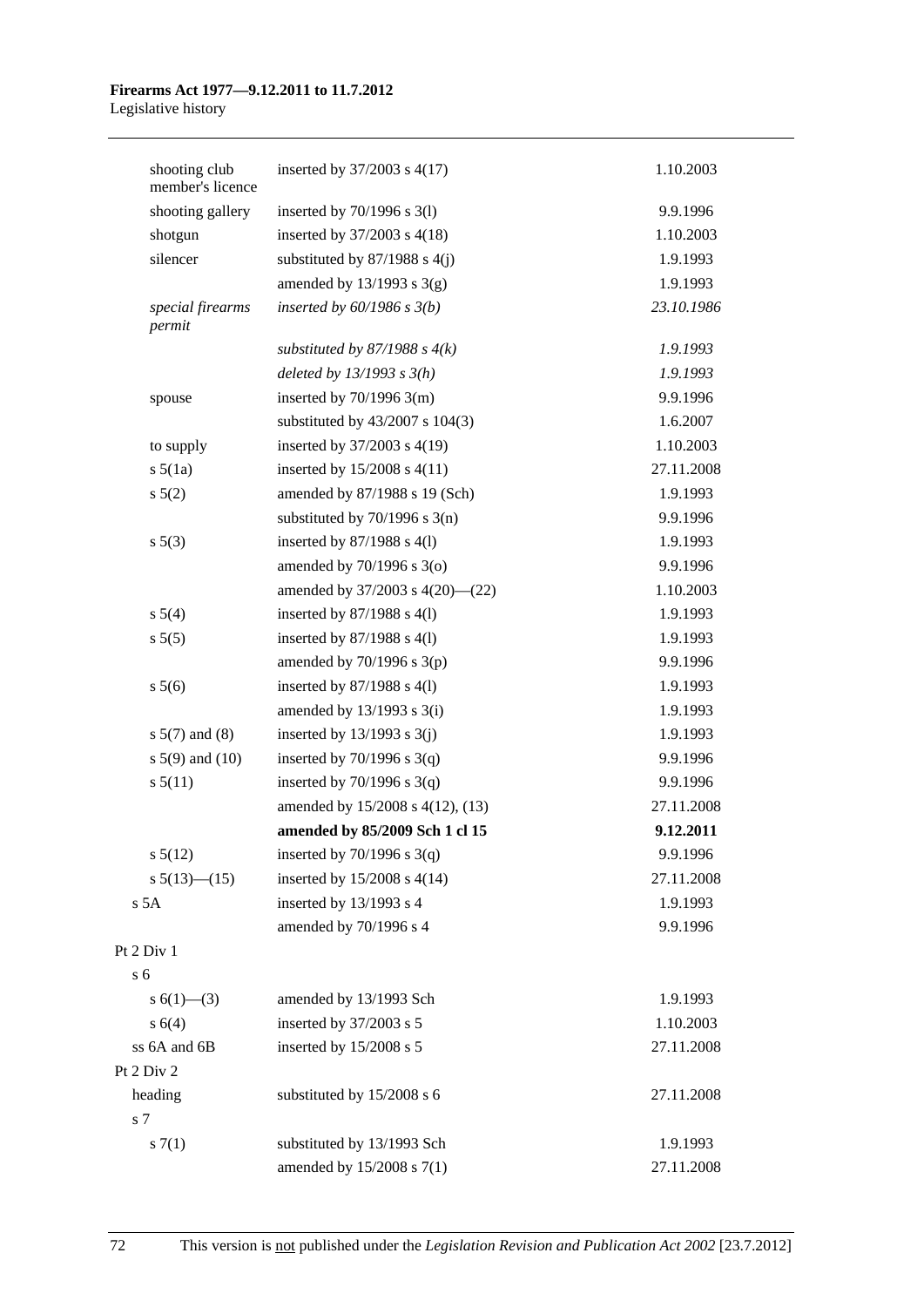| 57(2)                                  | amended by 13/1993 Sch              | 1.9.1993   |
|----------------------------------------|-------------------------------------|------------|
|                                        | amended by $70/1996$ s $5(a)$ , (b) | 9.9.1996   |
|                                        | amended by $15/2008$ s $7(2)$       | 27.11.2008 |
| 57(2a)                                 | inserted by $70/1996$ s $5(c)$      | 9.9.1996   |
| s(7(3))                                | substituted by $15/2008$ s $7(3)$   | 27.11.2008 |
| $s \, 7(4)$                            | amended by 13/1993 Sch              | 1.9.1993   |
| s <sub>8</sub>                         |                                     |            |
| s(1)                                   | amended by 13/1993 Sch              | 1.9.1993   |
|                                        | amended by $70/1996$ s $6(a)$       | 9.9.1996   |
|                                        | amended by 15/2008 s 8              | 27.11.2008 |
| 8(2)                                   | amended by 13/1993 Sch              | 1.9.1993   |
|                                        | substituted by $70/1996$ s $6(b)$   | 9.9.1996   |
| s(3)                                   | inserted by $70/1996$ s $6(b)$      | 9.9.1996   |
| s <sub>9</sub>                         | substituted by 87/1988 s 19 (Sch)   | 1.9.1993   |
|                                        | amended by 15/2008 s 9              | 27.11.2008 |
| s 10                                   |                                     |            |
| 10(1)                                  | amended by 13/1993 Sch              | 1.9.1993   |
|                                        | amended by 15/2008 s 10             | 27.11.2008 |
| 10(2)                                  | amended by 15/2008 s 10             | 27.11.2008 |
| s 10(3)                                | inserted by $37/2003$ s 6           | 1.10.2003  |
|                                        | amended by 15/2008 s 10             | 27.11.2008 |
| Pt $2A$                                | inserted by 15/2008 s 11            | 27.11.2008 |
| Pt 3 before substitution<br>by 87/1988 | amended by $60/1986$ ss $4-6$       | 23.10.1986 |
| Pt <sub>3</sub>                        | substituted by 87/1988 s 5          | 1.9.1993   |
| Pt 3 Div 1                             |                                     |            |
| s 11                                   |                                     |            |
| s 11(4)                                | amended by 13/1993 s 5              | 1.9.1993   |
|                                        | amended by 70/1996 s 7(a), (b)      | 9.9.1996   |
|                                        | amended by 37/2003 s 7(1)           | 1.10.2003  |
| s $11(4a)$ and $(4b)$                  | inserted by $70/1996$ s $7(c)$      | 9.9.1996   |
| s 11(5)                                | amended by $70/1996$ s $7(d)$       | 9.9.1996   |
| s 11(6)                                | inserted by $70/1996$ s $7(e)$      | 9.9.1996   |
| s 11(7)                                | inserted by $70/1996$ s $7(e)$      | 9.9.1996   |
|                                        | amended by $37/2003$ s $7(2)$ —(4)  | 1.10.2003  |
|                                        | amended by 15/2008 s 12(1)          | 27.11.2008 |
| s $11(7a)$ — $(7d)$                    | inserted by 15/2008 s 12(2)         | 27.11.2008 |
| s 11(8)                                | inserted by 37/2003 s 7(5)          | 1.10.2003  |
|                                        | amended by 15/2008 s 12(3), (4)     | 27.11.2008 |
| s 12                                   |                                     |            |
| s 12(1)                                | (d) deleted by $70/1996$ s $8(a)$   | 9.9.1996   |
| s 12(3)                                | substituted by $13/1993$ s $6(a)$   | 1.9.1993   |
|                                        | substituted by 70/1996 s 8(b)       | 9.9.1996   |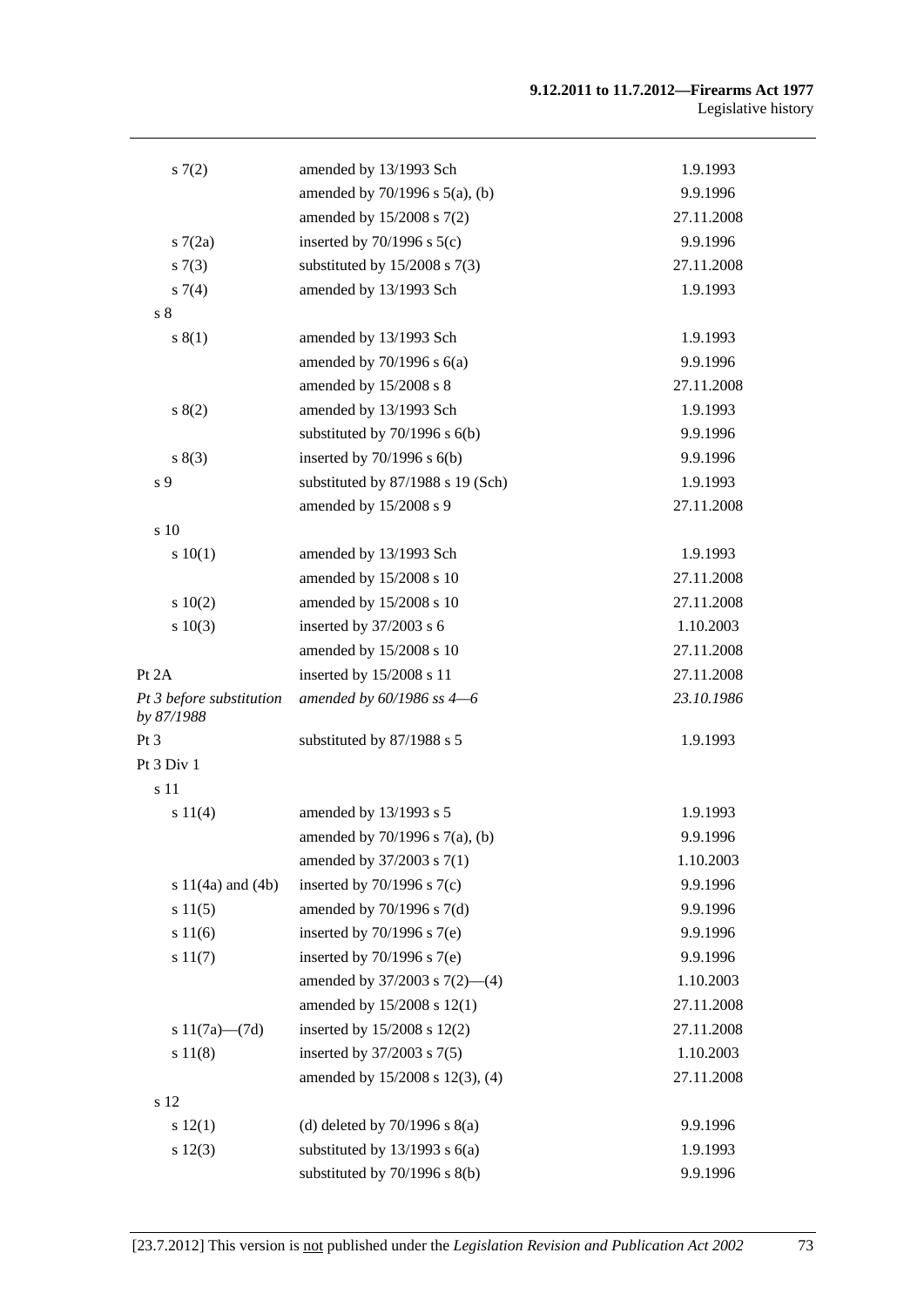### **Firearms Act 1977—9.12.2011 to 11.7.2012**  Legislative history

| s 12(4)             | substituted by $70/1996$ s $8(b)$  | 9.9.1996   |
|---------------------|------------------------------------|------------|
| s 12(4a)            | inserted by $70/1996$ s $8(b)$     | 9.9.1996   |
| 12(5)               | substituted by $13/1993$ s $6(b)$  | 1.9.1993   |
|                     | amended by 70/1996 s 8(c)          | 9.9.1996   |
|                     | amended by 30/1997 s 10            | 3.7.1997   |
|                     | amended by 33/1999 Sch (item 24)   | 1.7.1999   |
| s 12(5a)            | inserted by $13/1993$ s $6(b)$     | 1.9.1993   |
| s 12(6)             | amended by $70/1996$ s $8(d)$      | 9.9.1996   |
|                     | (b) deleted by 15/2008 s 13        | 27.11.2008 |
| s 12(7)             | amended by $13/1993$ s $6(c)$      | 1.9.1993   |
|                     | amended by 70/1996 s 8(e)          | 9.9.1996   |
| s $12(7a)$ — $(7d)$ | inserted by $37/2003$ s $8(1)$     | 1.10.2003  |
| $s 12(8)$ (11)      | inserted by $70/1996$ s $8(f)$     | 9.9.1996   |
| s 13                |                                    |            |
| s 13(2a)            | inserted by $70/1996$ s $9(a)$     | 9.9.1996   |
| s 13(3)             | amended by 70/1996 s 9(b)          | 9.9.1996   |
| s 13(3a)            | inserted by $70/1996$ s $9(c)$     | 9.9.1996   |
| s 13(4)             | amended by 15/2008 s 14(1)         | 27.11.2008 |
|                     | (c) deleted by 15/2008 s 14(2)     | 27.11.2008 |
| s 13(6)             | amended by $70/1996$ s $9(d)$      | 9.9.1996   |
|                     | amended by 15/2008 Sch 2 cl 1      | 27.11.2008 |
| $s\,13(7)$          | deleted by $13/1993$ s $7(a)$      | 1.9.1993   |
| s 13(8)             | amended by 13/1993 s 7(b), (c)     | 1.9.1993   |
| s 13(8a)            | inserted by $70/1996$ s $9(e)$     | 9.9.1996   |
| s 13(9)             | inserted by $13/1993$ s $7(d)$     | 1.9.1993   |
|                     | amended by 15/2008 s 14(3)         | 27.11.2008 |
| Pt 3 Div 2          |                                    |            |
| heading             | substituted by 70/1996 s 10        | 9.9.1996   |
| s 14                | amended by 13/1993 s 8             | 1.9.1993   |
|                     | substituted by 70/1996 s 11        | 9.9.1996   |
|                     | substituted by 37/2003 s 9         | 1.10.2003  |
| s 14(7)             | amended by 15/2008 s 15            | 27.11.2008 |
| s 14A               | inserted by 37/2003 s 9            | 1.10.2003  |
| s 14A(7)            | amended by 15/2008 s 16            | 27.11.2008 |
| s 15                |                                    |            |
| s 15(1)             | amended by $13/1993$ s $9(a)$      | 1.9.1993   |
|                     | amended by $70/1996$ s $12(a)$     | 9.9.1996   |
| s 15(3)             | amended by 13/1993 s 9(b)          | 1.9.1993   |
|                     | substituted by $70/1996$ s $12(b)$ | 9.9.1996   |
|                     | amended by 15/2008 s 17(1)         | 27.11.2008 |
| s 15(4)             | substituted by $70/1996$ s $12(b)$ | 9.9.1996   |
| s 15(4a)            | inserted by $13/1993$ s $9(c)$     | 1.9.1993   |
|                     | deleted by 70/1996 s 12(b)         | 9.9.1996   |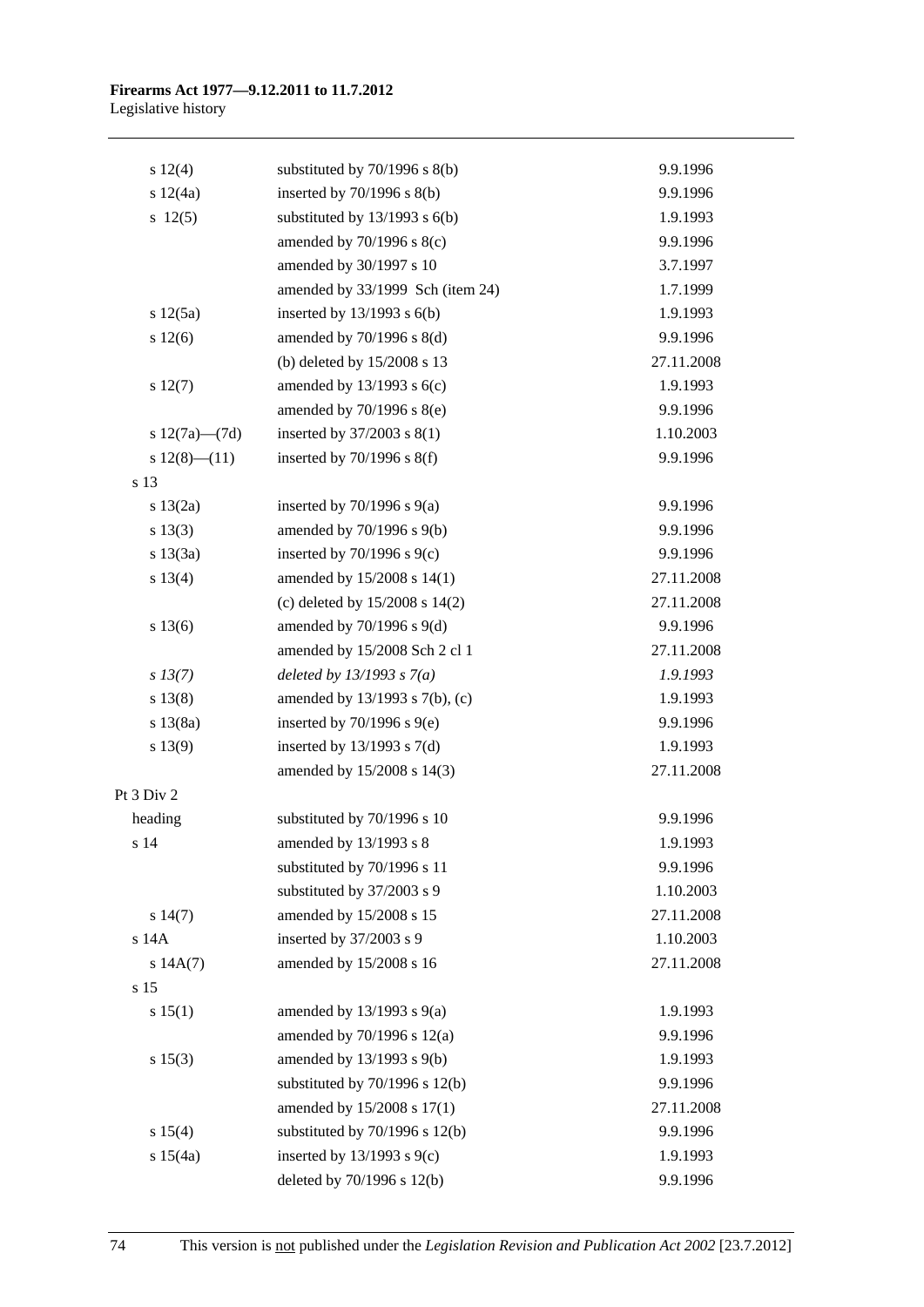### **9.12.2011 to 11.7.2012—Firearms Act 1977**  Legislative history

|                      | inserted by 15/2008 s 17(2)        | 27.11.2008 |
|----------------------|------------------------------------|------------|
| s 15(5)              | amended by $13/1993$ s $9(d)$      | 1.9.1993   |
|                      | substituted by $70/1996$ s $12(b)$ | 9.9.1996   |
| $s \; 15(6)$ and (7) | deleted by $70/1996 s 12(b)$       | 9.9.1996   |
| $s$ 15A              | inserted by 70/1996 s 13           | 9.9.1996   |
| s 15A(2)             | amended by 37/2003 s 10(1)         | 1.10.2003  |
| s $15A(4a)$ (4e)     | inserted by $37/2003$ s $10(2)$    | 1.10.2003  |
| s $15A(5)$ and (6)   | deleted by 15/2008 s 18            | 27.11.2008 |
| Pt 3 Div 2A          | inserted by 70/1996 s 14           | 9.9.1996   |
| $s$ 15 $B$           |                                    |            |
| s 15B(5a)            | inserted by 37/2003 s 11           | 1.10.2003  |
| s 15B(9)             | amended by 15/2008 s 19(1)-(3)     | 27.11.2008 |
| s 15B(10)            | amended by 15/2008 s 19(4)         | 27.11.2008 |
| s 15B(14)            | inserted by 15/2008 s 19(5)        | 27.11.2008 |
| s 15C                |                                    |            |
| s 15C(1)             | amended by 15/2008 s 20(1)         | 27.11.2008 |
| $s \ 15C(2)$         | amended by 15/2008 s 20(2), (3)    | 27.11.2008 |
| $s \ 15C(3)$         | amended by 15/2008 s 20(4)         | 27.11.2008 |
| s 15C(4)             | amended by 15/2008 s 20(5)         | 27.11.2008 |
| s 15C(5)             | inserted by $15/2008$ s $20(6)$    | 27.11.2008 |
| Pt 3 Div 3           |                                    |            |
| s 16                 | substituted by 70/1996 s 15        | 9.9.1996   |
| s 17                 |                                    |            |
| $s\ 17(3)$           | amended by $70/1996$ s $16(a)$     | 9.9.1996   |
|                      | amended by 15/2008 s 21(1), (2)    | 27.11.2008 |
| s 17(3a)             | inserted by $70/1996$ s $16(b)$    | 9.9.1996   |
|                      | amended by 37/2003 s 12            | 1.10.2003  |
| s 17(4)              | substituted by 13/1993 s 10        | 1.9.1993   |
|                      | amended by 70/1996 s 16(c)         | 9.9.1996   |
|                      | amended by 15/2008 s 21(3)         | 27.11.2008 |
|                      | (d) deleted by $15/2008$ s $21(4)$ | 27.11.2008 |
| s 17(4a)             | inserted by 13/1993 s 10           | 1.9.1993   |
| s 17(4b)             | inserted by 13/1993 s 10           | 1.9.1993   |
|                      | amended by 15/2008 s 21(5)         | 27.11.2008 |
| s $17(4c)$           | inserted by 13/1993 s 10           | 1.9.1993   |
| s 17(4d)             | inserted by 13/1993 s 10           | 1.9.1993   |
|                      | amended by 15/2008 s 21(6)         | 27.11.2008 |
| s 17(4e)             | inserted by 13/1993 s 10           | 1.9.1993   |
|                      | deleted by $15/2008 s 21(7)$       | 27.11.2008 |
| s 18                 | amended by 70/1996 s 17            | 9.9.1996   |
| Pt 3 Div 4           |                                    |            |
| s 19                 |                                    |            |
| s 19(1)              | substituted by 70/1996 s 18        | 9.9.1996   |
|                      |                                    |            |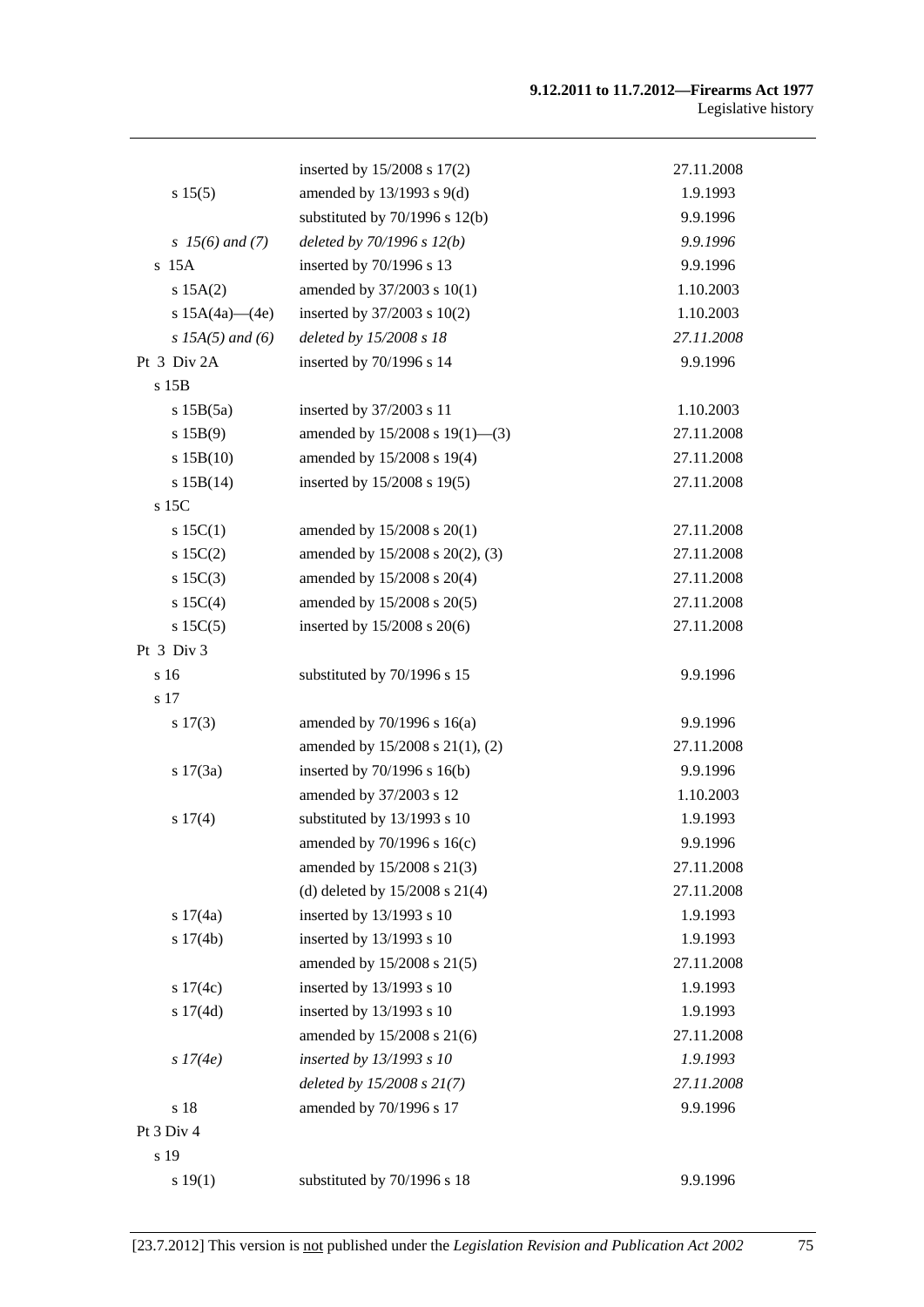### **Firearms Act 1977—9.12.2011 to 11.7.2012**  Legislative history

| s 19(1a)                                     | inserted by 70/1996 s 18                                    | 9.9.1996   |
|----------------------------------------------|-------------------------------------------------------------|------------|
| s 19A                                        | inserted by 70/1996 s 19                                    | 9.9.1996   |
| s 20                                         |                                                             |            |
| $s \ 20(1)$                                  | s 20 amended and redesignated as s 20(1) by<br>13/1993 s 11 | 1.9.1993   |
|                                              | amended by $15/2008$ s $22(1)$ —(4)                         | 27.11.2008 |
| $s\ 20(1a)$                                  | inserted by $70/1996$ s $20(a)$                             | 9.9.1996   |
|                                              | amended by 15/2008 s 22(5)                                  | 27.11.2008 |
| $s \ 20(1b)$                                 | inserted by $70/1996$ s $20(a)$                             | 9.9.1996   |
|                                              | substituted by $15/2008$ s $22(6)$                          | 27.11.2008 |
| $s \ 20(2)$                                  | inserted by $13/1993$ s $11(b)$                             | 1.9.1993   |
|                                              | amended by 15/2008 s 22(7)-(9)                              | 27.11.2008 |
| $s \ 20(3)$                                  | inserted by $13/1993$ s $11(b)$                             | 1.9.1993   |
|                                              | substituted by $70/1996$ s $20(b)$                          | 9.9.1996   |
| s $20(3a)$ and $(3b)$                        | inserted by 37/2003 s 13                                    | 1.10.2003  |
| $s \ 20(4)$                                  | inserted by $13/1993$ s $11(b)$                             | 1.9.1993   |
| $s \, 20(5)$ —(7)                            | inserted by $70/1996$ s $20(c)$                             | 9.9.1996   |
| s 20A                                        | inserted by 13/1993 s 12                                    | 1.9.1993   |
|                                              | substituted by 70/1996 s 21                                 | 9.9.1996   |
|                                              | deleted by 15/2008 s 23                                     | 27.11.2008 |
| s 21                                         | amended by 70/1996 s 22                                     | 9.9.1996   |
| s 21A                                        | amended by 70/1996 s 23                                     | 9.9.1996   |
| $s$ 21AB                                     | inserted by 13/1993 s 13                                    | 1.9.1993   |
| $s$ 21AB $(3)$                               | inserted by 70/1996 s 24                                    | 9.9.1996   |
| Pt 3 Div 5                                   |                                                             |            |
| s 21B                                        |                                                             |            |
| $s \, 21B(1)$                                | amended by $70/1996$ s $25(a)$                              | 9.9.1996   |
| $s$ 21B $(2a)$                               | inserted by $70/1996$ s $25(b)$                             | 9.9.1996   |
| $s$ 21B(5)                                   | amended by 70/1996 s 25(c)                                  | 9.9.1996   |
| $s$ 21B(6)                                   | amended by 13/1993 s 14                                     | 1.9.1993   |
| $s$ 21B(7)                                   | substituted by $70/1996$ s $25(d)$                          | 9.9.1996   |
| $s$ 21B(8)                                   | inserted by $70/1996$ s $25(d)$                             | 9.9.1996   |
| s 21BA                                       | inserted by 70/1996 s 26                                    | 9.9.1996   |
| $s$ 21BA $(1)$                               | amended by 15/2008 s 24(1), Sch 2 cl 2                      | 27.11.2008 |
| $s$ 21BA $(2)$                               | amended by 15/2008 s 24(2), Sch 2 cl 2                      | 27.11.2008 |
| s 21BB                                       | inserted by 70/1996 s 26                                    | 9.9.1996   |
| Pt 3 Div 6 before<br>substitution by 15/2008 |                                                             |            |
| $s$ 21 $C$                                   | deleted by 70/1996 s 27                                     | 9.9.1996   |
| $s$ 21D                                      |                                                             |            |
| $s$ 21D(1)                                   | amended by 13/1993 s 15                                     | 1.9.1993   |
|                                              | amended by 70/1996 s 28                                     | 9.9.1996   |
|                                              | amended by 37/2003 s 14                                     | 1.10.2003  |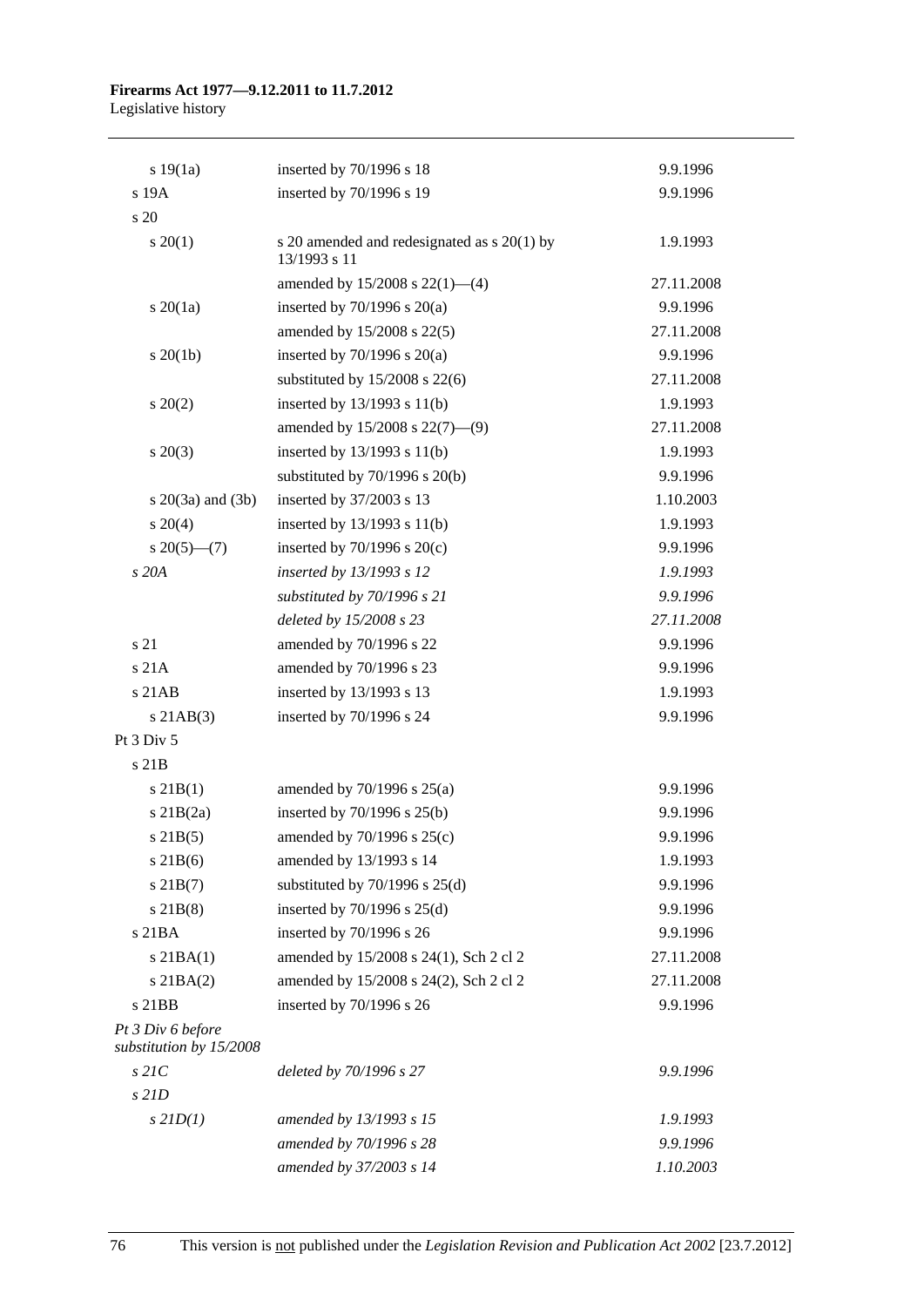### **9.12.2011 to 11.7.2012—Firearms Act 1977**  Legislative history

| $s$ 21 $E$        | inserted by 37/2003 s 15                                   | 1.10.2003  |
|-------------------|------------------------------------------------------------|------------|
| Pt 3 Div 6        | substituted by 15/2008 s 25                                | 27.11.2008 |
| s 21C             | s 26A inserted by 87/1988 s 9                              | 1.9.1993   |
|                   | s 26A redesignated as s 21C by 15/2008 s 28                | 27.11.2008 |
| s 21D             | s 26B inserted by 13/1993 s 19                             | 1.9.1993   |
|                   | s 26B redesignated as s 21D by 15/2008 s 28                | 27.11.2008 |
| s 21E             | s 26BA inserted by 70/1996 s 35                            | 9.9.1996   |
|                   | s 26BA redesignated as s 21E by 15/2008 s 28               | 27.11.2008 |
| s 21F             | s 26C inserted by 13/1993 s 19                             | 1.9.1993   |
|                   | s 26C redesignated as s 21F by 15/2008 s 28                | 27.11.2008 |
| $s$ 21 $F(8)$     | s 26C(8) amended by 70/1996 s 36                           | 9.9.1996   |
|                   | s $26C(8)$ redesignated as s $21F(8)$ by $15/2008$<br>s 28 | 27.11.2008 |
| $\sqrt{s}$ 21G    | s 26D inserted by 70/1996 s 37                             | 9.9.1996   |
|                   | s 26D redesignated as s 21G by 15/2008 s 28                | 27.11.2008 |
| Pt 4              |                                                            |            |
| s 22              | amended by 60/1986 s 7                                     | 23.10.1986 |
|                   | amended by 87/1988 s 6                                     | 1.9.1993   |
|                   | amended by 13/1993 s 16, Sch                               | 1.9.1993   |
|                   | amended by 70/1996 s 29                                    | 9.9.1996   |
|                   | amended by 37/2003 s 16                                    | 1.10.2003  |
| s 23              |                                                            |            |
| $s 23(1)$ and (2) | amended by 13/1993 Sch                                     | 1.9.1993   |
| $s$ 23(3) and (4) | inserted by 13/1993 s 17                                   | 1.9.1993   |
| $s\,23(5)$        | inserted by 70/1996 s 30                                   | 9.9.1996   |
| s <sub>24</sub>   |                                                            |            |
| $s\,24(2)$        | amended by 13/1993 Sch                                     | 1.9.1993   |
|                   | deleted by 70/1996 s 31                                    | 9.9.1996   |
|                   | inserted by 37/2003 s 17                                   | 1.10.2003  |
| $s\,24(3)$        | inserted by 13/1993 s 18                                   | 1.9.1993   |
| s 24A             | inserted by 70/1996 s 32                                   | 9.9.1996   |
| s 24A(5)          | amended by 15/2008 Sch 2 cl 3                              | 27.11.2008 |
| s 24A(7)          | substituted by 15/2008 s 26                                | 27.11.2008 |
| s 24B             | inserted by 37/2003 s 18                                   | 1.10.2003  |
| $s\ 24B(1)$       | amended by 15/2008 Sch 2 cl 4                              | 27.11.2008 |
| s <sub>25</sub>   |                                                            |            |
| s 25(1)           | amended by 13/1993 Sch                                     | 1.9.1993   |
| s 25(1)           | (a) deleted by $70/1996$ s $33(a)$                         | 9.9.1996   |
| $s \, 25(1a)$     | inserted by $70/1996$ s $33(b)$                            | 9.9.1996   |
| s 25(2)           | substituted by 87/1988 s 19 (Sch)                          | 1.9.1993   |
|                   | amended by 70/1996 s 33(c)                                 | 9.9.1996   |
| $s\,25(3)$        | inserted by $87/1988 s$ 7                                  | 1.9.1993   |
|                   | deleted by 37/2003 s 19                                    | 1.10.2003  |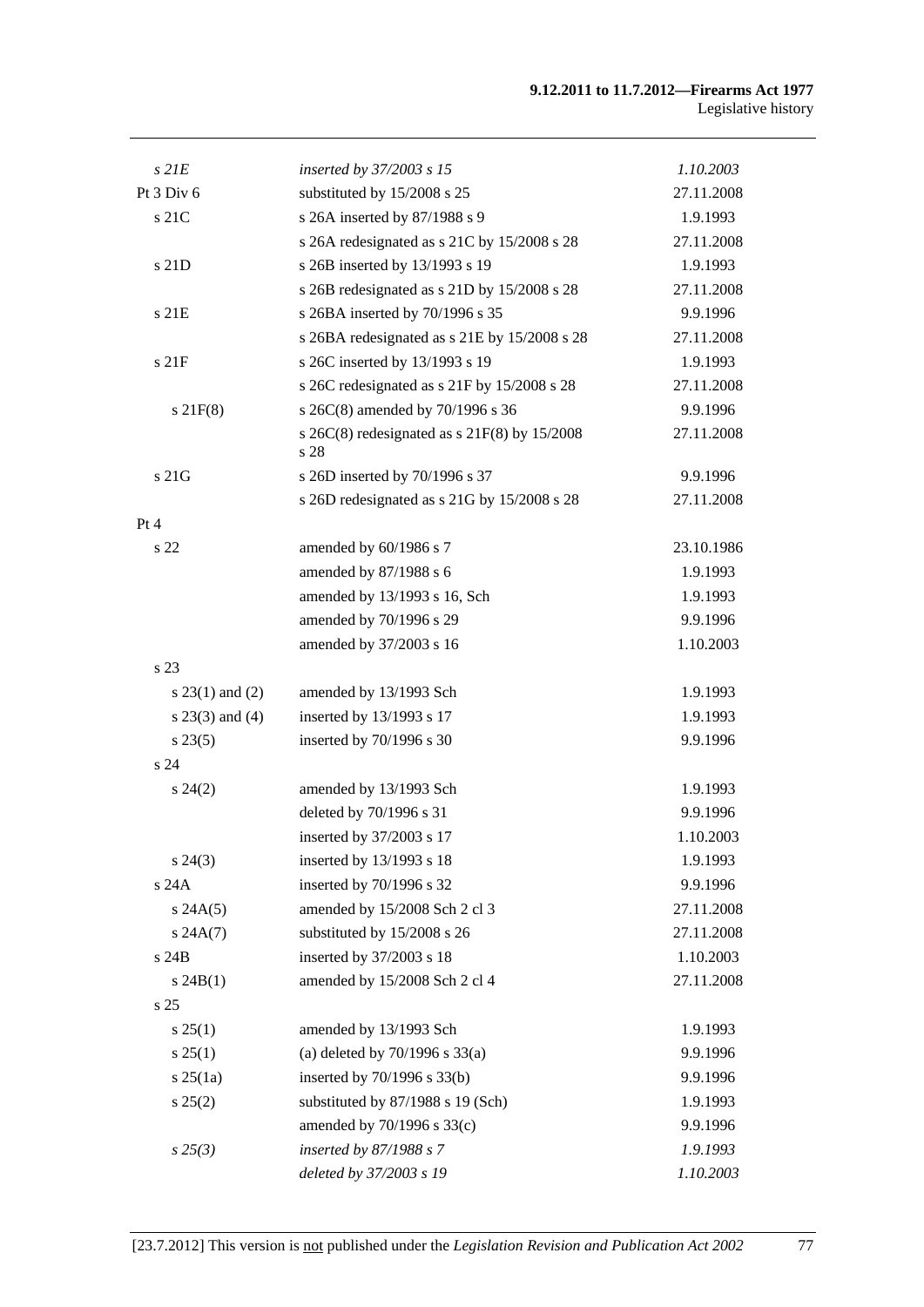### **Firearms Act 1977—9.12.2011 to 11.7.2012**  Legislative history

| $s\,25(4)$                                | inserted by $87/1988$ s 7              | 1.9.1993   |
|-------------------------------------------|----------------------------------------|------------|
|                                           | amended by $70/1996 s 33(d)$           | 9.9.1996   |
|                                           | deleted by 37/2003 s 19                | 1.10.2003  |
| s 26                                      | substituted by 87/1988 s 8             | 1.9.1993   |
|                                           | amended by 70/1996 s 34                | 9.9.1996   |
| Pt $4A$                                   | inserted by 15/2008 s 27               | 27.11.2008 |
| Pt 5                                      |                                        |            |
| s $26A$ -see s $21C$                      |                                        |            |
| s $26B$ —see s $21D$                      |                                        |            |
| s $26BA$ see s $21E$                      |                                        |            |
| s $26C$ —see s $21F$                      |                                        |            |
| s $26D$ —see s $21G$                      |                                        |            |
| s 27 before<br>substitution by<br>15/2008 |                                        |            |
| $s$ 27(1) and (2)                         | amended by 13/1993 Sch                 | 1.9.1993   |
| s 27                                      | substituted by 15/2008 s 29            | 27.11.2008 |
| ss $27A$ and $27B$                        | inserted by 15/2008 s 29               | 27.11.2008 |
| s 28                                      |                                        |            |
| $s\,28(1)$                                | amended by 13/1993 Sch                 | 1.9.1993   |
|                                           | substituted by $70/1996$ s $38(a)$     | 9.9.1996   |
| $s\,28(2)$                                | amended by 13/1993 Sch                 | 1.9.1993   |
|                                           | amended by 70/1996 s 38(b)             | 9.9.1996   |
| s 29                                      | substituted by 60/1986 s 8             | 23.10.1986 |
|                                           | amended by 13/1993 s 20                | 1.9.1993   |
|                                           | substituted by 70/1996 s 39            | 9.9.1996   |
| s 29A                                     | inserted by 70/1996 s 39               | 9.9.1996   |
| s29B                                      | inserted by 70/1996 s 39               | 9.9.1996   |
|                                           | deleted by 37/2003 s 20                | 1.10.2003  |
| s 29C                                     | inserted by 70/1996 s 39               | 9.9.1996   |
| s 30                                      |                                        |            |
| $s \ 30(1)$                               | substituted by 87/1988 s 10            | 1.9.1993   |
|                                           | substituted by $15/2008$ s $30(1)$     | 27.11.2008 |
| $s \frac{30}{1}$ aa)                      | inserted by 15/2008 s 30(1)            | 27.11.2008 |
| $s \ 30(1a)$                              | inserted by $70/1996$ s $40(a)$        | 9.9.1996   |
|                                           | amended by 15/2008 Sch 2 cl 5          | 27.11.2008 |
| $s \ 30(2)$                               | amended by 13/1993 Sch                 | 1.9.1993   |
|                                           | amended by 70/1996 s 40(b)             | 9.9.1996   |
|                                           | amended by 15/2008 Sch 2 cl 5          | 27.11.2008 |
| $s \ 30(3)$                               | amended by 13/1993 Sch                 | 1.9.1993   |
|                                           | substituted by $70/1996$ s $40(c)$     | 9.9.1996   |
|                                           | amended by 15/2008 s 30(2), Sch 2 cl 5 | 27.11.2008 |
| $s \ 30(4)$                               | inserted by $70/1996$ s $40(c)$        | 9.9.1996   |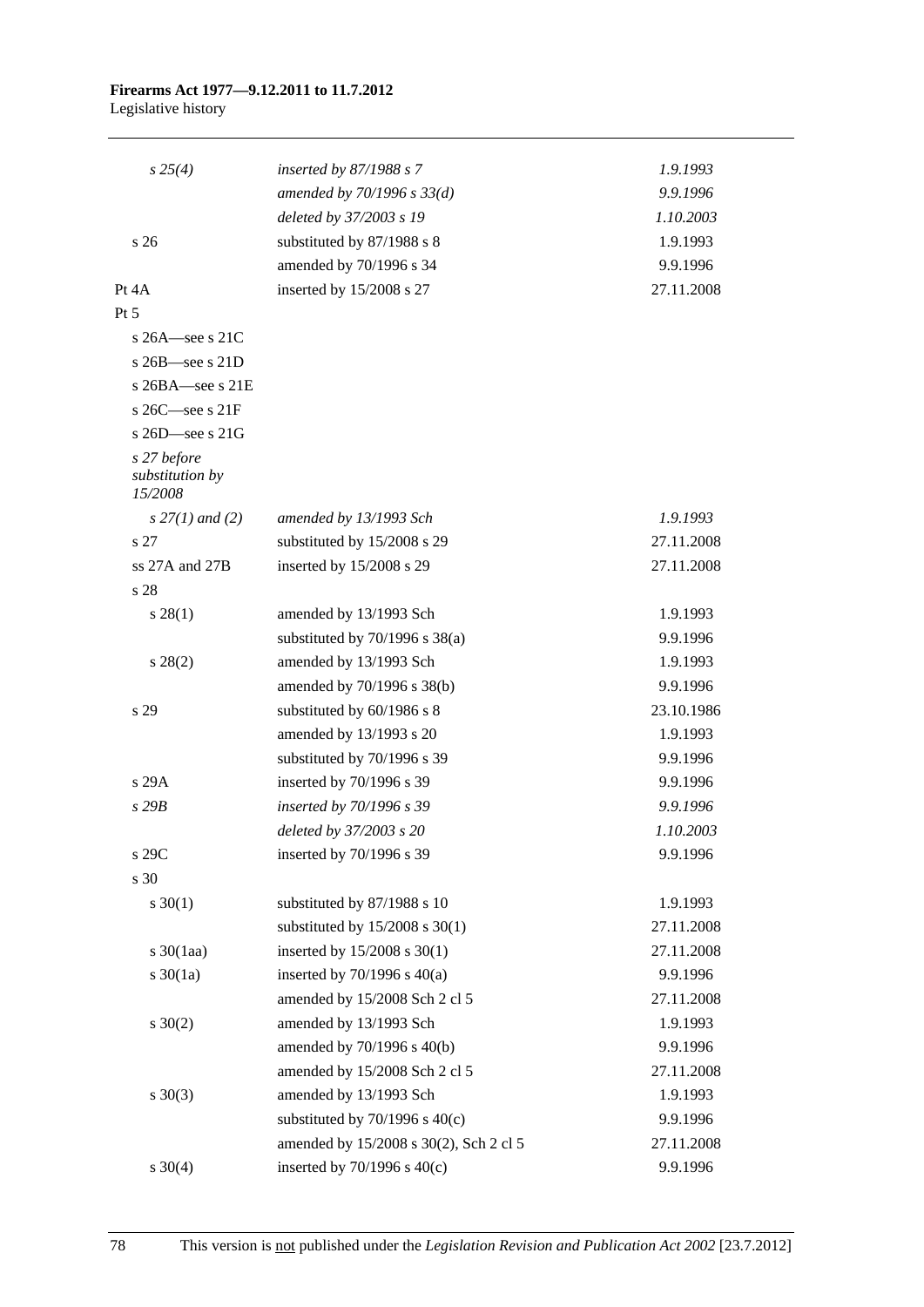### **9.12.2011 to 11.7.2012—Firearms Act 1977**  Legislative history

|                              | amended by 15/2008 Sch 2 cl 5                  | 27.11.2008 |
|------------------------------|------------------------------------------------|------------|
| s 31                         |                                                |            |
| $s \, 31(1)$                 | substituted by $87/1988$ s $11(a)$             | 1.9.1993   |
|                              | amended by $70/1996$ s $41(a)$ —(c)            | 9.9.1996   |
|                              | amended by 15/2008 Sch 2 cl 6                  | 27.11.2008 |
| $s \, 31(2)$                 | amended by 87/1988 s 11(b)                     | 1.9.1993   |
|                              | amended by 13/1993 Sch                         | 1.9.1993   |
| $s \ 31(3)$                  | inserted by $70/1996$ s $41(d)$                | 9.9.1996   |
| s 31A                        | inserted by 87/1988 s 12                       | 1.9.1993   |
|                              | substituted by 13/1993 s 21                    | 1.9.1993   |
| $s \, 31A(1)$                | amended by $70/1996$ s $42(a)$ , (b), (d)      | 9.9.1996   |
| s 31A(1)                     | (c) deleted by $70/1996$ s $42(c)$             | 9.9.1996   |
| $s \, 31A(3)$                | amended by $70/1996$ s $42(e)$                 | 9.9.1996   |
| $s \, 31A(4)$                | amended by $70/1996$ s $42(f)$                 | 9.9.1996   |
| s 32                         |                                                |            |
| $s \frac{32}{a1}$            | inserted by $15/2008$ s $31(1)$                | 27.11.2008 |
| $s \, 32(1)$                 | amended by 87/1988 s 13(a)                     | 1.9.1993   |
|                              | amended by 13/1993 s 22(a), Sch                | 1.9.1993   |
|                              | amended by $70/1996$ s $43(a)$ , (b)           | 9.9.1996   |
|                              | amended by 15/2008 s 31(2), Sch 2 cl 7(1), (2) | 27.11.2008 |
|                              | amended by 85/2009 Sch 1 cl 16(1)              | 9.12.2011  |
| $s \frac{32}{1}$ aa)         | inserted by $70/1996$ s $43(c)$                | 9.9.1996   |
|                              | amended by 15/2008 Sch 2 cl 7(1), (2)          | 27.11.2008 |
| $s \frac{32(\text{lab})}{ }$ | inserted by $70/1996$ s $43(c)$                | 9.9.1996   |
|                              | amended by 37/2003 s 21(1)                     | 1.10.2003  |
|                              | amended by 15/2008 Sch 2 cl 7(1), (2)          | 27.11.2008 |
| $s \frac{32}{1a}$            | inserted by 13/1993 s 22(b)                    | 1.9.1993   |
|                              | amended by 70/1996 s 43(d)                     | 9.9.1996   |
|                              | amended by 15/2008 Sch 2 cl 7(1), (2)          | 27.11.2008 |
|                              | amended by 85/2009 Sch 1 cl 16(2)              | 9.12.2011  |
| $s \, 32(2)$                 | amended by 87/1988 s 13(b)                     | 1.9.1993   |
|                              | amended by 13/1993 s 22(c), Sch                | 1.9.1993   |
|                              | amended by $70/1996$ s $43(g)$                 | 9.9.1996   |
|                              | amended by 37/2003 s 21(2)                     | 1.10.2003  |
|                              | amended by 15/2008 Sch 2 cl 7(1), (2)          | 27.11.2008 |
| $s \frac{32}{2a}$            | inserted by $70/1996$ s $43(e)$                | 9.9.1996   |
|                              | amended by 37/2003 s 21(3), (4)                | 1.10.2003  |
|                              | amended by 15/2008 Sch 2 cl 7(1), (2)          | 27.11.2008 |
| $s \, 32(3)$                 | amended by 13/1993 s 22(d), Sch                | 1.9.1993   |
|                              | substituted by $70/1996$ s $43(f)$             | 9.9.1996   |
|                              | amended by 37/2003 s 21(5), (6)                | 1.10.2003  |
|                              | amended by 15/2008 Sch 2 cl 7(1), (2)          | 27.11.2008 |
| $s \ 31(3a)$ and $(3b)$      | inserted by $15/2008$ s $31(3)$                | 27.11.2008 |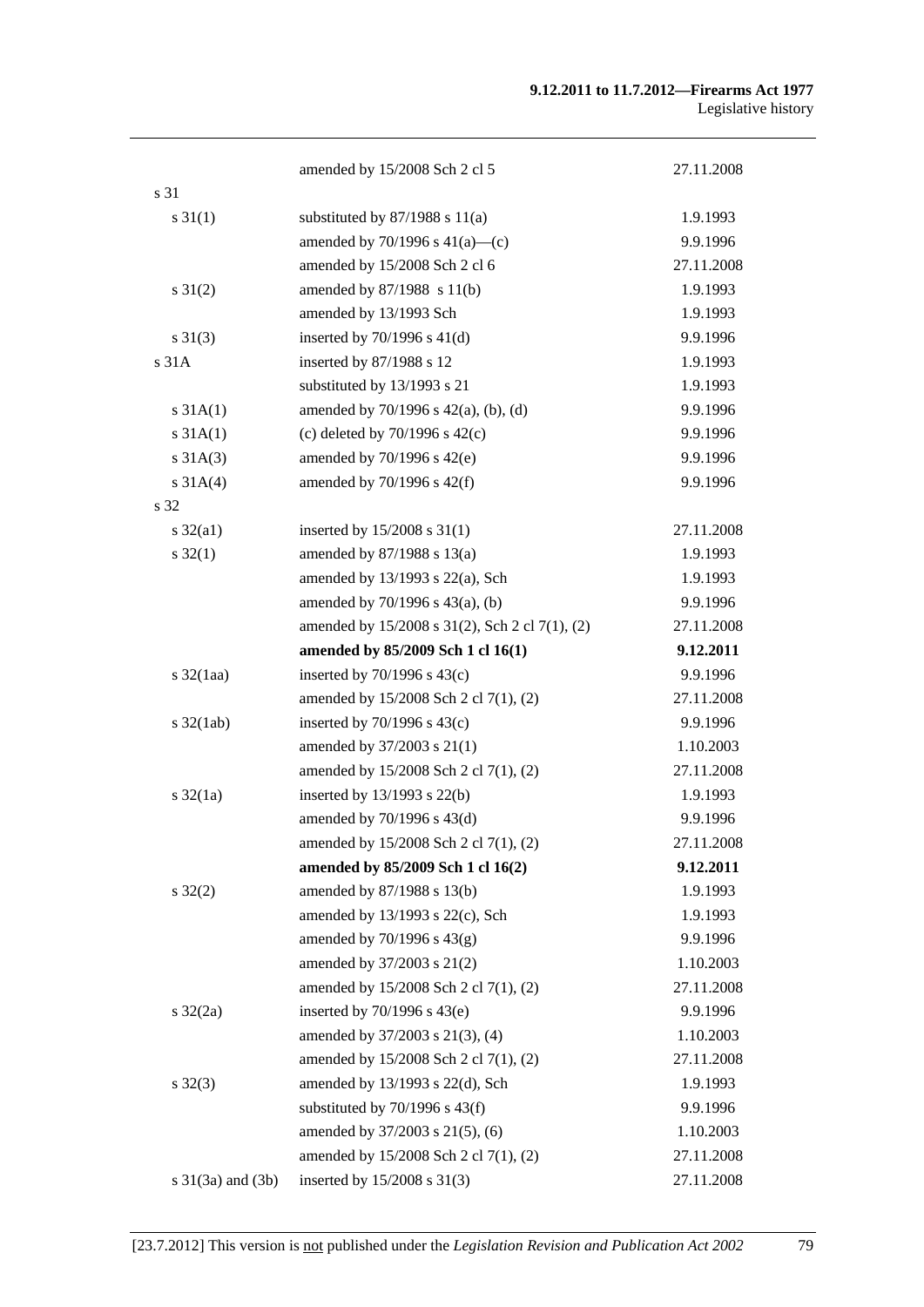## **Firearms Act 1977—9.12.2011 to 11.7.2012**

Legislative history

| $s \, 32(4)$         | amended by 13/1993 s 22(e), Sch      | 1.9.1993   |
|----------------------|--------------------------------------|------------|
|                      | amended by $70/1996$ s $43(g)$       | 9.9.1996   |
|                      | amended by 37/2003 s 21(7)           | 1.10.2003  |
| s 33                 | substituted by 87/1988 s 19 (Sch)    | 1.9.1993   |
|                      | amended by 70/1996 s 44              | 9.9.1996   |
|                      | amended by 15/2008 s 32, Sch 2 cl 8  | 27.11.2008 |
| s 34                 | amended by 60/1986 s 9               | 23.10.1986 |
|                      | amended by 87/1988 s 14              | 1.9.1993   |
|                      | amended by 13/1993 Sch               | 1.9.1993   |
|                      | substituted by 70/1996 s 45          | 9.9.1996   |
| s $34(1)$ — $(3)$    | amended by 37/2003 s 22              | 1.10.2003  |
| $s$ 34 $AA$          | inserted by 13/1993 s 23             | 1.9.1993   |
|                      | amended by 15/2008 Sch 2 cl 9        | 27.11.2008 |
| $s$ 34 $A$           | inserted by 87/1988 s 15             | 1.9.1993   |
| s $34A(1)$           | amended by $13/1993$ s $24(a)$ , (b) | 1.9.1993   |
|                      | amended by $70/1996$ s $46(a)$ , (b) | 9.9.1996   |
|                      | amended by 37/2003 s 23              | 1.10.2003  |
|                      | amended by $15/2008$ s $33(1)$ —(4)  | 27.11.2008 |
| $s \, 34A(2)$        | amended by $13/1993$ s $24(c)$ , (d) | 1.9.1993   |
|                      | amended by $70/1996$ s $46(c)$       | 9.9.1996   |
|                      | amended by 37/2003 s 23              | 1.10.2003  |
|                      | amended by 15/2008 s 33(5), (6)      | 27.11.2008 |
| s $34A(3)$ and $(4)$ | inserted by 15/2008 s 33(7)          | 27.11.2008 |
| s 35                 | amended by 13/1993 Sch               | 1.9.1993   |
|                      | substituted by 70/1996 s 47          | 9.9.1996   |
| $s \, 35(1)$         | amended by 37/2003 s 24              | 1.10.2003  |
| $s \, 35(2)$         | amended by 37/2003 s 24              | 1.10.2003  |
|                      | amended by 15/2008 s 34(1)           | 27.11.2008 |
| $s \; 35(4)$         | amended by $15/2008$ s $34(2)$       | 27.11.2008 |
| $s \, 35(5)$         | inserted by 15/2008 s 34(3)          | 27.11.2008 |
| ss 35A               | inserted by 70/1996 s 48             | 9.9.1996   |
| ss 35B               | inserted by 70/1996 s 48             | 9.9.1996   |
|                      | amended by 15/2008 s 35              | 27.11.2008 |
| ss 35C and 35D       | inserted by 70/1996 s 48             | 9.9.1996   |
| s 36                 | amended by 13/1993 s 25, Sch         | 1.9.1993   |
|                      | amended by 70/1996 s 49              | 9.9.1996   |
|                      | amended by 37/2003 s 25              | 1.10.2003  |
|                      | amended by 15/2008 s 36(1), (2)      | 27.11.2008 |
| ss 36A               | inserted by 70/1996 s 50             | 9.9.1996   |
| ss 36B               | inserted by 70/1996 s 50             | 9.9.1996   |
| $s \, 36B(1)$        | amended by 15/2008 Sch 2 cl 10       | 27.11.2008 |
| s 37                 | substituted by 87/1988 s 16          | 1.9.1993   |
|                      | substituted by 70/1996 s 51          | 9.9.1996   |